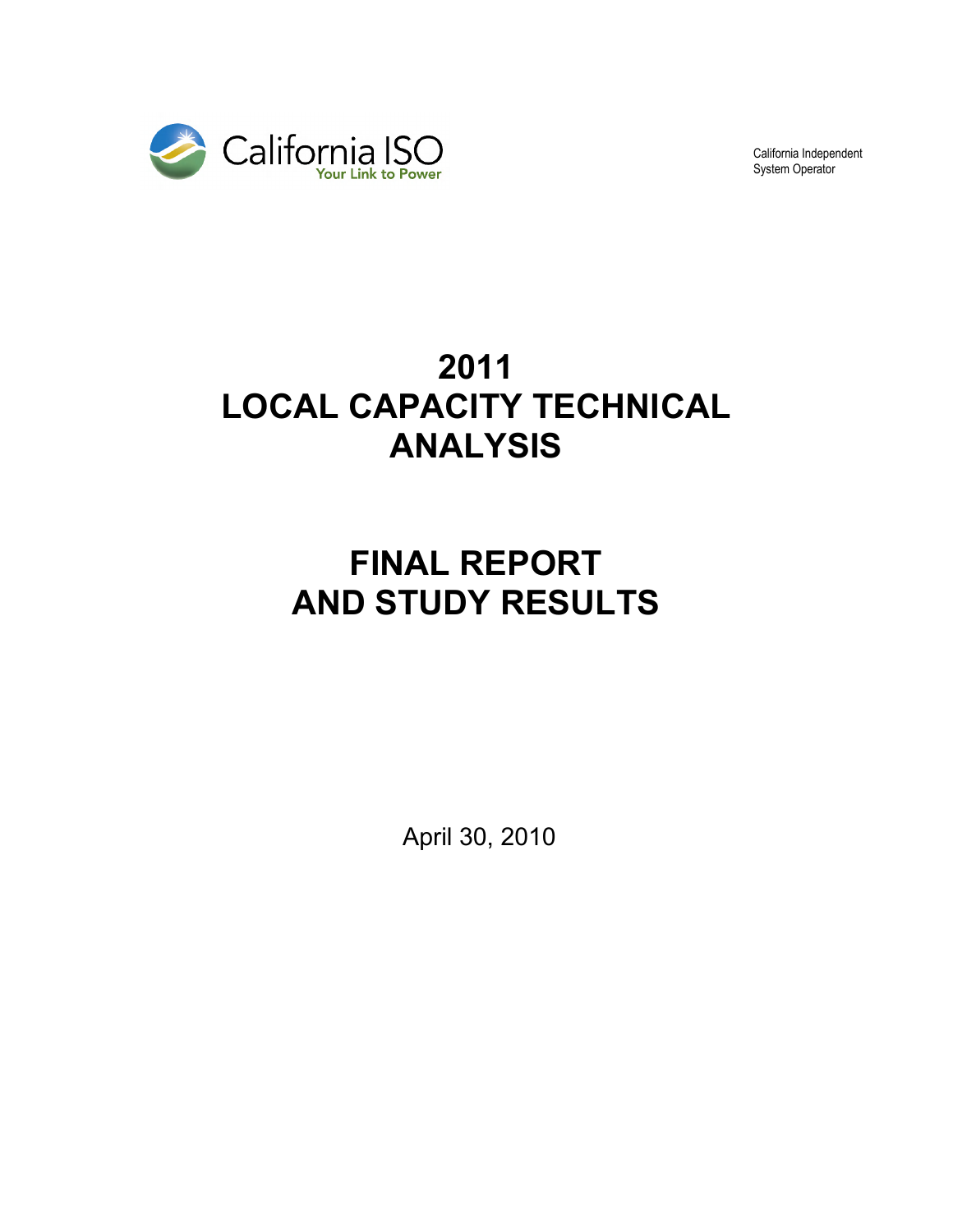# **Local Capacity Technical Study Overview and Results**

#### **I. Executive Summary**

 $\overline{a}$ 

This Report documents the results and recommendations of the 2011 Local Capacity Technical (LCT) Study. The LCT Study assumptions, processes, and criteria were discussed and recommended through the 2011 Local Capacity Technical Study Criteria, Methodology and Assumptions Stakeholder Meeting held on November 24, 2009. On balance, the assumptions, processes, and criteria used for the 2011 LCT Study mirror those used in the 2007-2010 LCT Studies, which were previously discussed and recommended through the LCT Study Advisory Group ("LSAG")<sup>1</sup>, an advisory group formed by the CAISO to assist the CAISO in its preparation for performing prior LCT Studies.

The 2011 LCT study results are provided to the CPUC for consideration in its 2011 resource adequacy requirements program. These results will also be used by the CAISO for identifying the minimum quantity of local capacity necessary to meet the North American Electric Reliability Corporation (NERC) Reliability Criteria used in the LCT Study (this may be referred to as "Local Capacity Requirements" or "LCR") and for assisting in the allocation of costs of any CAISO procurement of capacity needed to achieve the Reliability Criteria notwithstanding the resource adequacy procurement of Load Serving Entities (LSEs).<sup>2</sup> In this regard, the 2011 LCT Study also provides additional information on sub-area needs and effectiveness factors (where applicable) in order to allow LSEs to engage in more informed procurement.

 $1$  The LSAG consists of a representative cross-section of stakeholders, technically qualified to assess the issues related to the study assumptions, process and criteria of the existing LCT Study methodology and to recommend changes, where needed.

 $2$  For information regarding the conditions under which the CAISO may engage in procurement of local capacity and the allocation of the costs of such procurement, please see Sections 41 and 43 of the current CAISO Tariff, at: http://www.caiso.com/238a/238acd24167f0.html.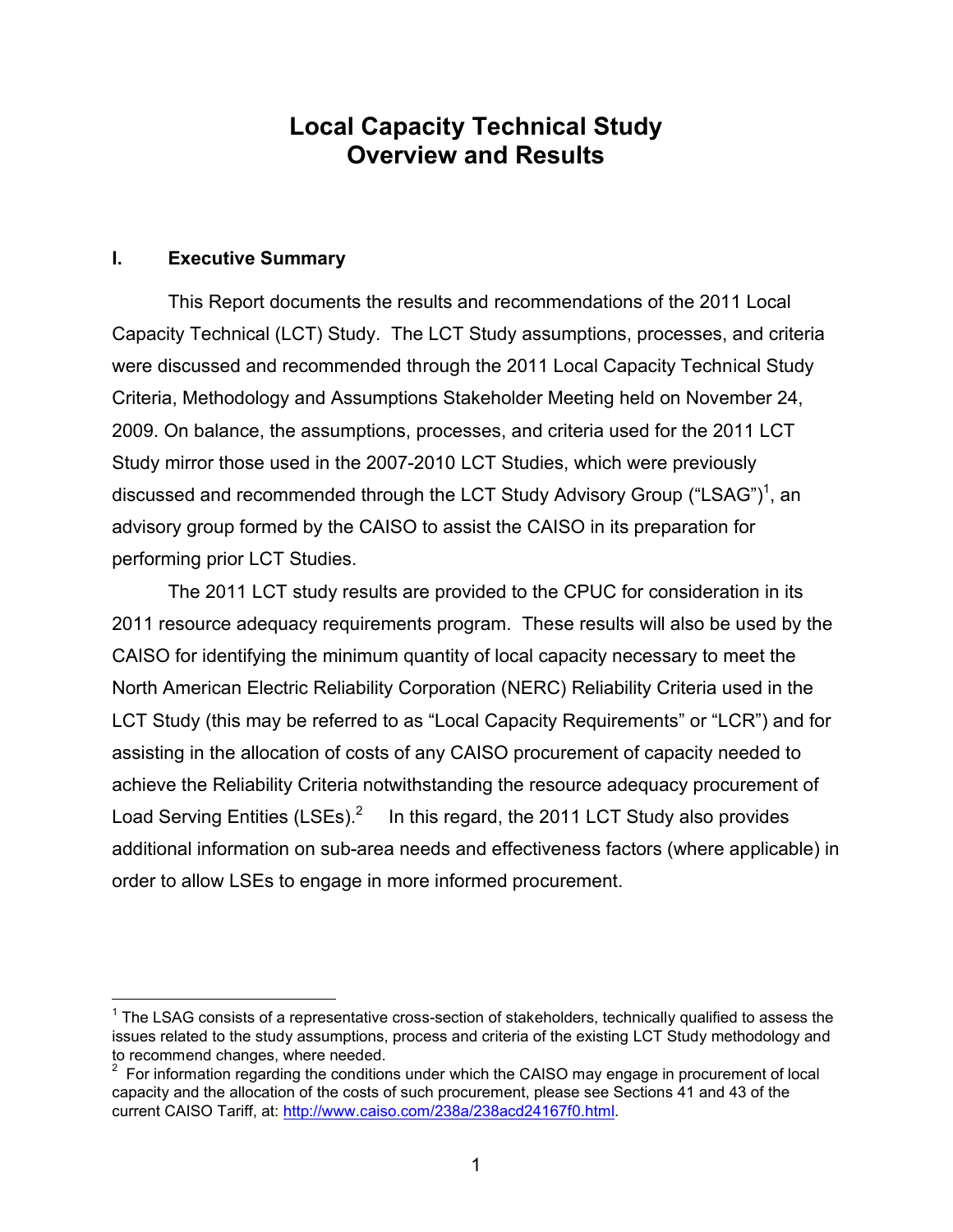# Below is a comparison of the 2011 vs. 2010 total LCR:

# **2011 Local Capacity Requirements**

|                            |                     | <b>Qualifying Capacity</b> |               | 2011 LCR Need Based on<br>2011 LCR Need Based on<br><b>Category C with operating</b><br><b>Category B</b><br>procedure |                   |               |                                              |                   |               |
|----------------------------|---------------------|----------------------------|---------------|------------------------------------------------------------------------------------------------------------------------|-------------------|---------------|----------------------------------------------|-------------------|---------------|
| Local Area<br>Name         | QFI<br>Muni<br>(MW) | Market<br>(MW)             | Total<br>(MW) | <b>Existing</b><br>Capacity<br><b>Needed</b>                                                                           | <b>Deficiency</b> | Total<br>(MW) | <b>Existing</b><br>Capacity<br><b>Needed</b> | <b>Deficiency</b> | Total<br>(MW) |
| <b>Humboldt</b>            | 57                  | 166                        | 223           | 147                                                                                                                    | 0                 | 147           | 188                                          | 17                | 205           |
| North Coast<br>/ North Bay | 133                 | 728                        | 861           | 734                                                                                                                    | 0                 | 734           | 734                                          | 0                 | 734           |
| Sierra                     | 1057                | 759                        | 1816          | 1330                                                                                                                   | 313               | 1643          | 1510                                         | 572               | 2082          |
| Stockton                   | 267                 | 259                        | 526           | 374                                                                                                                    | 0                 | 374           | 459                                          | 223               | 682           |
| Greater Bay                | 1210                | 5296                       | 6506          | 4036                                                                                                                   | 0                 | 4036          | 4804                                         | 74                | 4878          |
| Greater<br>Fresno          | 485                 | 2434                       | 2919          | 2200                                                                                                                   | 0                 | 2200          | 2444                                         | 4                 | 2448          |
| Kern                       | 699                 | 9                          | 708           | 243                                                                                                                    | $\Omega$          | 243           | 434                                          | 13                | 447           |
| LA Basin                   | 4206                | 8103                       | 12309         | 10589                                                                                                                  | 0                 | 10589         | 10589                                        | $\mathbf{0}$      | 10589         |
| Big Creek/<br>Ventura      | 1196                | 4110                       | 5306          | 2786                                                                                                                   | 0                 | 2786          | 2786                                         | $\mathbf 0$       | 2786          |
| San Diego                  | 194                 | 3227                       | 3421          | 3146                                                                                                                   | 0                 | 3146          | 3146                                         | 61                | 3207          |
| Total                      | 9504                | 25091                      | 34595         | 25585                                                                                                                  | 313               | 25898         | 27094                                        | 964               | 28058         |

# **2010 Local Capacity Requirements**

|                            |                     | <b>Qualifying Capacity</b> |               |                            | 2010 LCR Need Based on<br><b>Category B</b> |                       | 2010 LCR Need Based on<br><b>Category C with operating</b><br>procedure |                                   |                     |
|----------------------------|---------------------|----------------------------|---------------|----------------------------|---------------------------------------------|-----------------------|-------------------------------------------------------------------------|-----------------------------------|---------------------|
| Local Area<br>Name         | QF/<br>Muni<br>(MW) | Market<br>(MW)             | Total<br>(MW) | ocal Areal.<br><b>Name</b> | QF/<br>Muni<br>(MW)                         | <b>Market</b><br>(MW) | Total<br>(MW)                                                           | <b>Local Areal</b><br><b>Name</b> | QF/<br>Muni<br>(MW) |
| Humboldt                   | 48                  | 135                        | 183           | 176                        | 0                                           | 176                   | 176                                                                     | 0                                 | 176                 |
| North Coast<br>/ North Bay | 149                 | 736                        | 885           | 787                        | 0                                           | 787                   | 787                                                                     | 3                                 | 790                 |
| Sierra                     | 1066                | 769                        | 1835          | 1133                       | 102                                         | 1235                  | 1717                                                                    | 385                               | 2102                |
| Stockton                   | 229                 | 266                        | 495           | 357                        | 0                                           | 357                   | 432                                                                     | 249                               | 681                 |
| Greater Bay                | 1096                | 5608                       | 6704          | 4224                       | 0                                           | 4224                  | 4651                                                                    | 0                                 | 4651                |
| Greater<br>Fresno          | 502                 | 2439                       | 2941          | 2310                       | 0                                           | 2310                  | 2640                                                                    | 0                                 | 2640                |
| Kern                       | 656                 | 9                          | 665           | 187                        | 0                                           | 187                   | 403                                                                     | 1                                 | 404                 |
| LA Basin                   | 3918                | 8212                       | 12130         | 9735                       | 0                                           | 9735                  | 9735                                                                    | $\mathbf{0}$                      | 9735                |
| Big Creek/<br>Ventura      | 947                 | 4146                       | 5093          | 3212                       | 0                                           | 3212                  | 3334                                                                    | $\mathbf 0$                       | 3334                |
| San Diego                  | 205                 | 3502                       | 3707          | 3200                       | 0                                           | 3200                  | 3200                                                                    | 14                                | 3214                |
| Total                      | 8816                | 25822                      | 34638         | 25321                      | 102                                         | 25423                 | 27075                                                                   | 652                               | 27727               |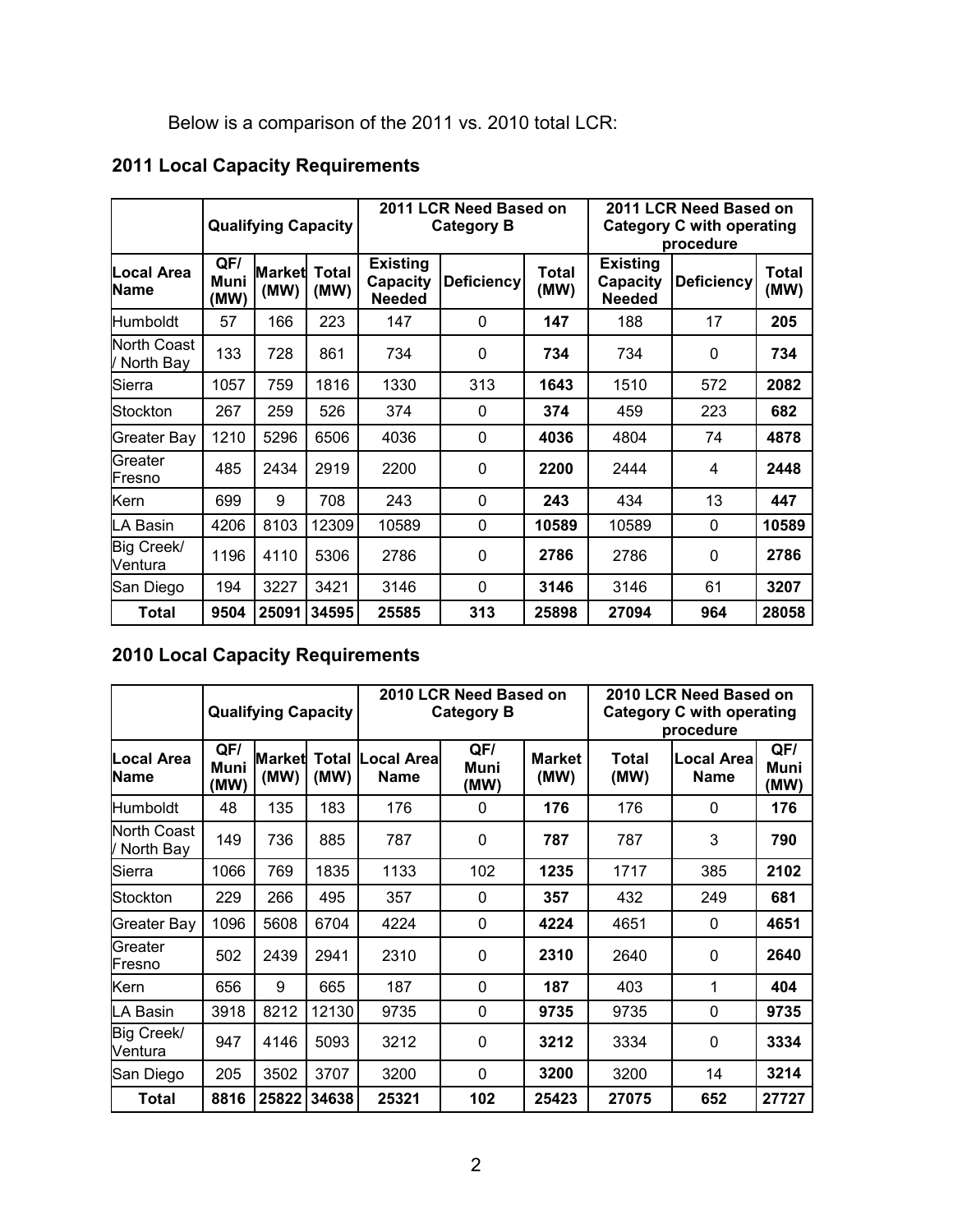Overall, the LCR needs are steady from 2010 to 2011. The total LCR needs have increased by about 331 MW, however the existing capacity needed to meet the LCR has increased by only 19 MW. The LCR needs have decreased in the following areas: North Coast/North Bay, Sierra, Fresno, Big Creek/Ventura and San Diego due to downward trend for load. The LCR needs have slightly increased in Humboldt due to new Humboldt Bay Power Plant configuration, Greater Bay due to the Potrero Power Plant retirement, Kern due to load growth and LA Basin due to load growth and permanent retirement of the Antelope-Mesa Cal 230 kV line (as required per TRTP – in order to make room for a new 500 kV line). The Stockton LCR needs are steady. The write-up for each Local Capacity Area lists important new projects included in the base cases as well as a description of reason for changes between 2011 and 2010 LCRs.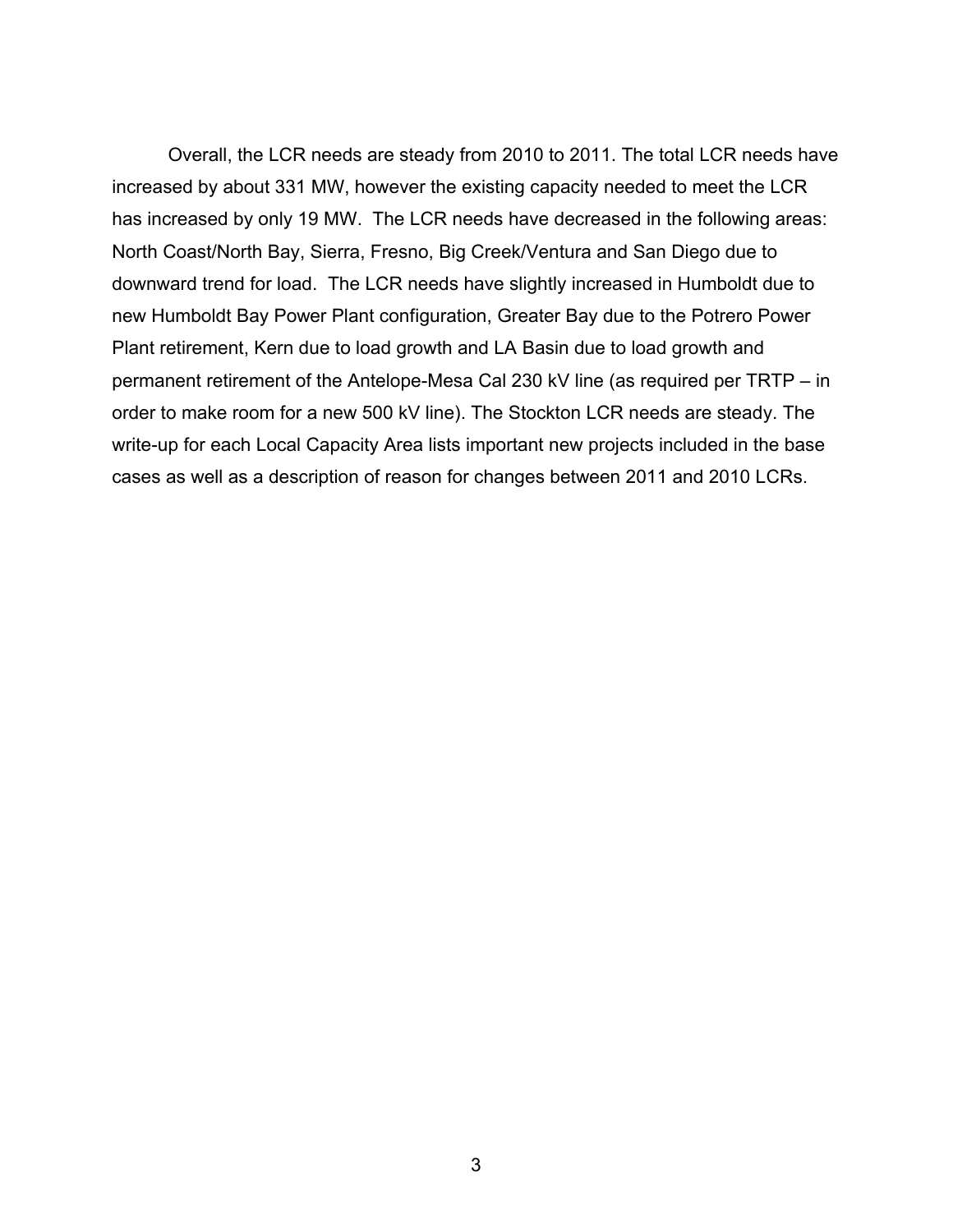# **Table of Contents**

| I.<br>П.               | <b>Executive Summary 1</b><br><b>Study Overview: Inputs, Outputs and Options</b><br>- 5   |  |
|------------------------|-------------------------------------------------------------------------------------------|--|
| A.                     |                                                                                           |  |
| <i>B</i> .             | 1.                                                                                        |  |
| $\mathcal{C}$ .        |                                                                                           |  |
| D.                     |                                                                                           |  |
| $E$ .                  |                                                                                           |  |
| F.<br>2.               | 1.<br>Option 2- Meet Performance Criteria Category C and Incorporate Suitable Operational |  |
| Ш.                     | <b>Assumption Details: How the Study was Conducted</b><br>15                              |  |
| $A$ .                  | 1.<br>2.<br>3.                                                                            |  |
| $B$ .<br>2.            | 1.                                                                                        |  |
| $\mathcal{C}$ .<br>IV. | <b>Locational Capacity Requirement Study Results 21</b>                                   |  |
| A.                     |                                                                                           |  |
| $B$ .                  |                                                                                           |  |
| $\mathcal{C}$ .        | $\mathbf{1}$ .                                                                            |  |
|                        |                                                                                           |  |
|                        | 3.<br>4.                                                                                  |  |
|                        | 5.                                                                                        |  |
|                        | 6.                                                                                        |  |
|                        | 7.                                                                                        |  |
|                        | 8.                                                                                        |  |
|                        | 9.                                                                                        |  |
|                        | 10.                                                                                       |  |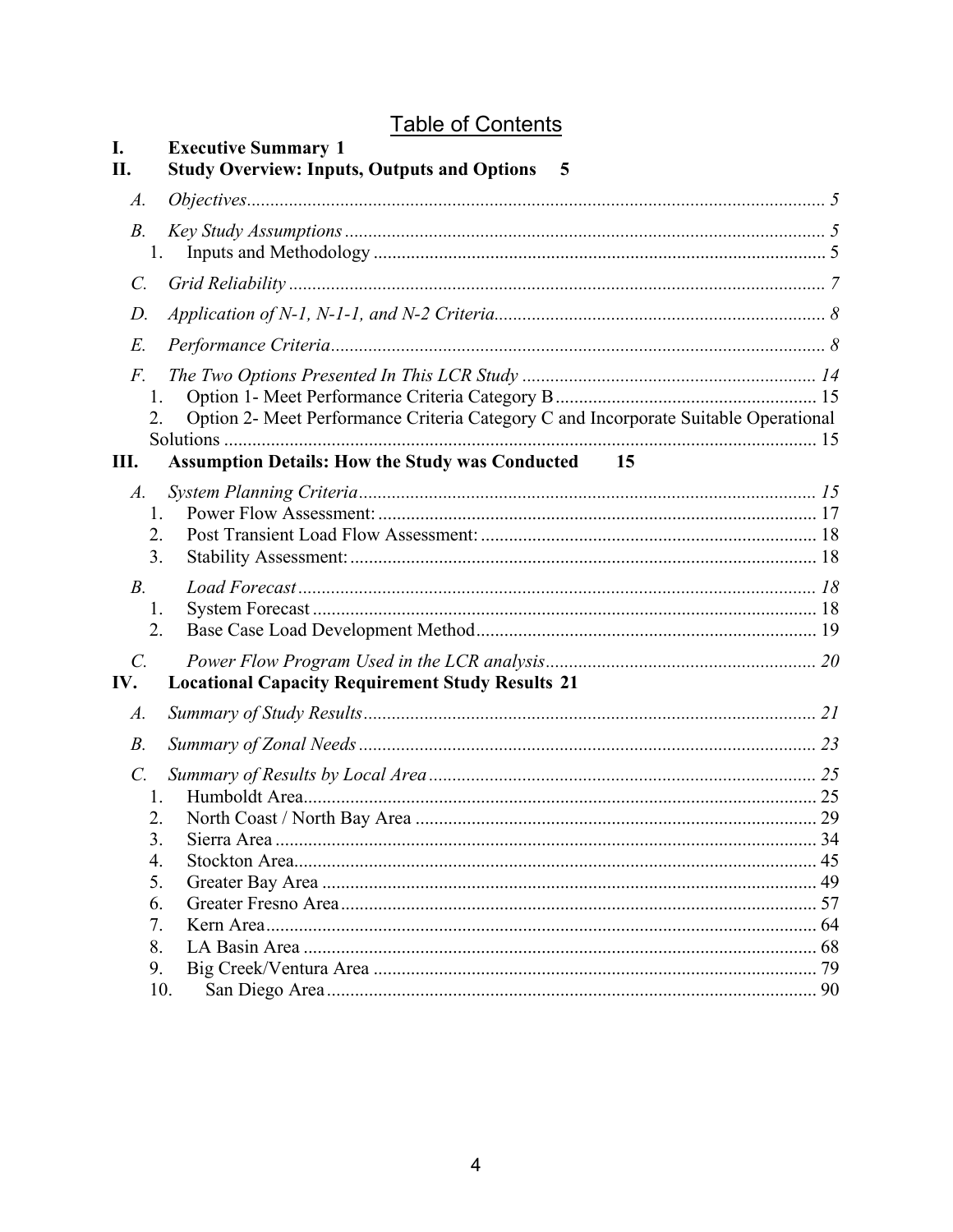## **II. Study Overview: Inputs, Outputs and Options**

#### **A. Objectives**

As was the objective of the four previous annual LCT Studies, the intent of the 2011 LCT Study is to identify specific areas within the CAISO Balancing Authority Area that have limited import capability and determine the minimum generation capacity (MW) necessary to mitigate the local reliability problems in those areas.

# **B. Key Study Assumptions**

# **1. Inputs and Methodology**

The CAISO incorporated into its 2011 LCT study the same criteria, input assumptions and methodology that were incorporated into its previous years LCR studies. These inputs, assumptions and methodology were discussed and agreed to by stakeholders at the 2011 LCT Study Criteria, Methodology and Assumptions Stakeholder Meeting held on November 24, 2009.

The following table sets forth a summary of the approved inputs and methodology that have been used in the previous LCT studies as well as this 2011 LCT Study: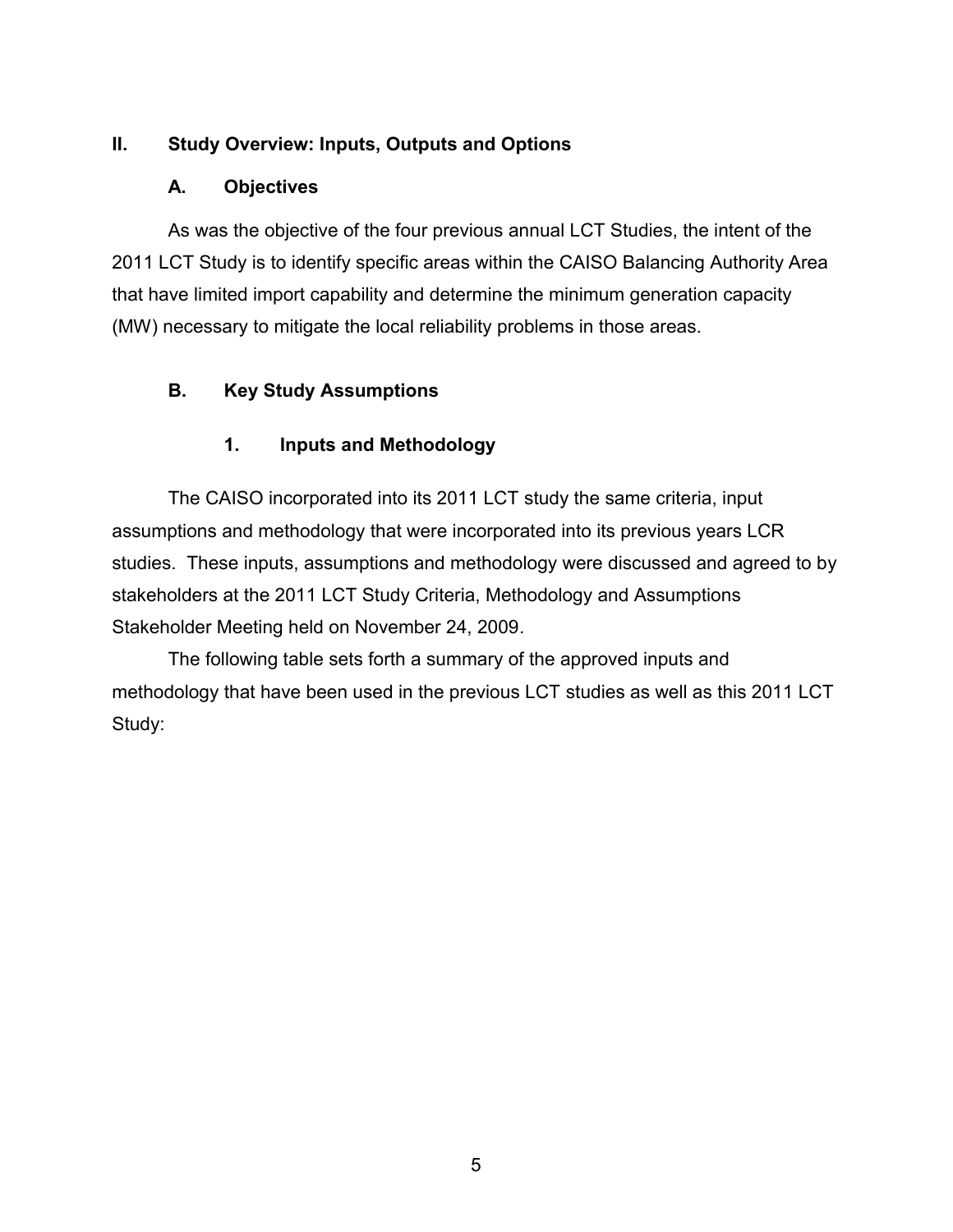| Issue:                                                                                                      | <b>How Incorporated into THIS LCT Study:</b>                                                                                                                                                                                                                                                                                                                                                                                                                                                                                          |
|-------------------------------------------------------------------------------------------------------------|---------------------------------------------------------------------------------------------------------------------------------------------------------------------------------------------------------------------------------------------------------------------------------------------------------------------------------------------------------------------------------------------------------------------------------------------------------------------------------------------------------------------------------------|
| <b>Input Assumptions:</b>                                                                                   |                                                                                                                                                                                                                                                                                                                                                                                                                                                                                                                                       |
| <b>Transmission System</b><br>$\bullet$<br>Configuration                                                    | The existing transmission system has been modeled, including<br>all projects operational on or before June 1, of the study year<br>and all other feasible operational solutions brought forth by the<br>PTOs and as agreed to by the CAISO.                                                                                                                                                                                                                                                                                           |
| <b>Generation Modeled</b>                                                                                   | The existing generation resources has been modeled and also<br>includes all projects that will be on-line and commercial on or<br>before June 1, of the study year                                                                                                                                                                                                                                                                                                                                                                    |
| <b>Load Forecast</b><br>$\bullet$                                                                           | Uses a 1-in-10 year summer peak load forecast                                                                                                                                                                                                                                                                                                                                                                                                                                                                                         |
| Methodology:                                                                                                |                                                                                                                                                                                                                                                                                                                                                                                                                                                                                                                                       |
| <b>Maximize Import Capability</b><br>$\bullet$                                                              | Import capability into the load pocket has been maximized, thus<br>minimizing the generation required in the load pocket to meet<br>applicable reliability requirements.                                                                                                                                                                                                                                                                                                                                                              |
| QF/Nuclear/State/Federal<br>$\bullet$<br><b>Units</b>                                                       | Regulatory Must-take and similarly situated units like<br>QF/Nuclear/State/Federal resources have been modeled on-line<br>at qualifying capacity output values for purposes of this LCT<br>Study.                                                                                                                                                                                                                                                                                                                                     |
| <b>Maintaining Path Flows</b>                                                                               | Path flows have been maintained below all established path<br>ratings into the load pockets, including the 500 kV. For<br>clarification, given the existing transmission system<br>configuration, the only 500 kV path that flows directly into a<br>load pocket and will, therefore, be considered in this LCR Study<br>is the South of Lugo transfer path flowing into the LA Basin.                                                                                                                                                |
| Performance Criteria:                                                                                       |                                                                                                                                                                                                                                                                                                                                                                                                                                                                                                                                       |
| Performance Level B & C,<br>$\bullet$<br>including incorporation of<br><b>PTO operational solutions</b>     | This LCT Study is being published based on Performance Level<br>B and Performance Level C criterion, yielding the low and high<br>range LCR scenarios. In addition, the CAISO will incorporate<br>all new projects and other feasible and CAISO-approved<br>operational solutions brought forth by the PTOs that can be<br>operational on or before June 1, of the study year. Any such<br>solutions that can reduce the need for procurement to meet the<br>Performance Level C criteria will be incorporated into the LCT<br>Study. |
| <b>Load Pocket:</b>                                                                                         |                                                                                                                                                                                                                                                                                                                                                                                                                                                                                                                                       |
| <b>Fixed Boundary, including</b><br>$\bullet$<br>limited reference to<br>published effectiveness<br>factors | This LCT Study has been produced based on load pockets<br>defined by a fixed boundary. The CAISO only publishes<br>effectiveness factors where they are useful in facilitating<br>procurement where excess capacity exists within a load pocket.                                                                                                                                                                                                                                                                                      |

# **Summary Table of Inputs and Methodology Used in this LCT Study:**

Further details regarding the 2011 LCT Study methodology and assumptions are provided in Section III, below.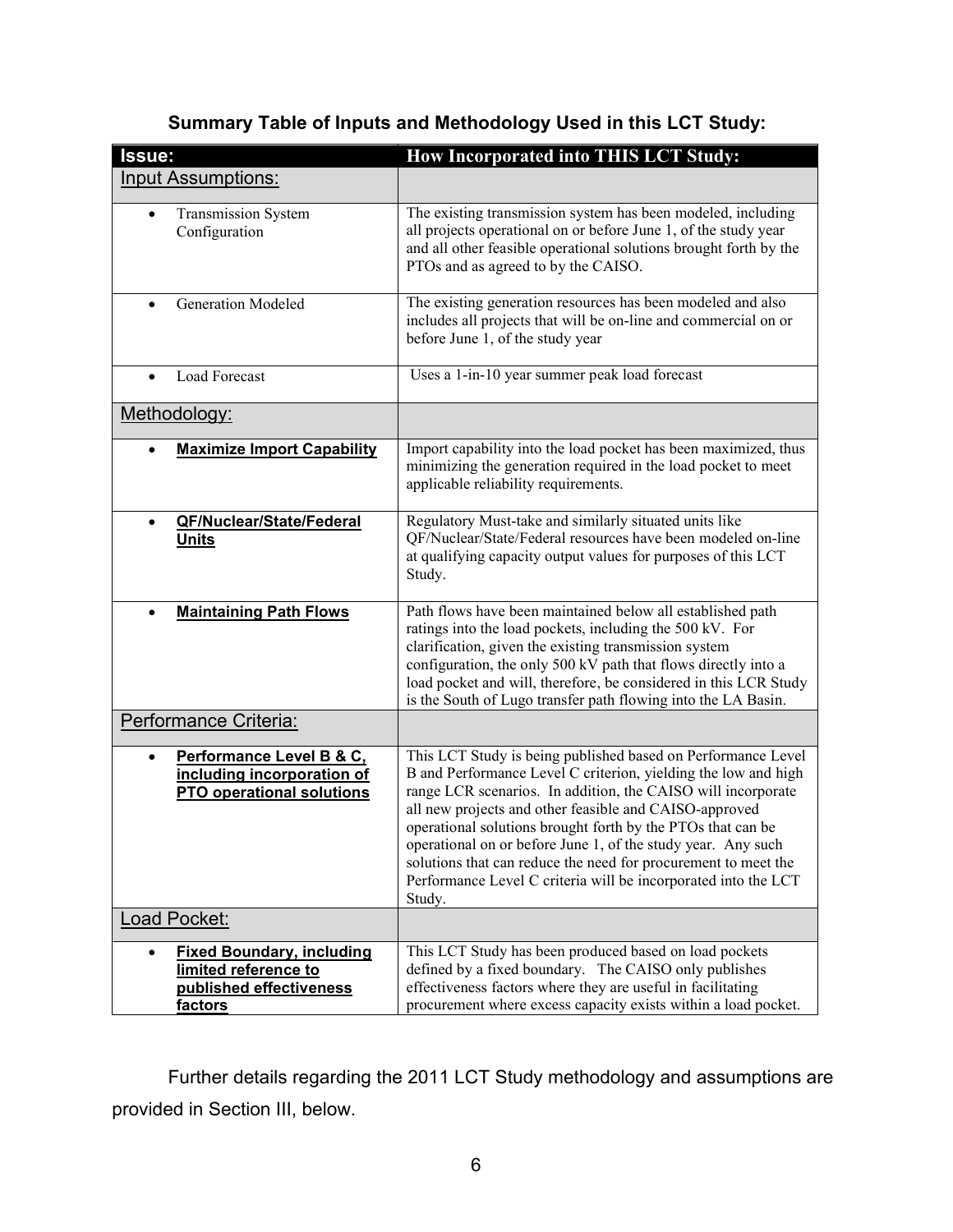#### **C. Grid Reliability**

Service reliability builds from grid reliability because grid reliability is reflected in the planning standards of the Western Electricity Coordinating Council ("WECC") that incorporate standards set by the North American Electric Reliability Council ("NERC") (collectively "NERC Planning Standards"). The NERC Planning Standards apply to the interconnected electric system in the United States and are intended to address the reality that within an integrated network, whatever one Balancing Authority Area does can affect the reliability of other Balancing Authority Areas. Consistent with the mandatory nature of the NERC Planning Standards, the CAISO is under a statutory obligation to ensure efficient use and reliable operation of the transmission grid consistent with achievement of the NERC Planning Standards. $3$  The CAISO is further under an obligation, pursuant to its FERC-approved Transmission Control Agreement, to secure compliance with all "Applicable Reliability Criteria." Applicable Reliability Criteria consists of the NERC Planning Standards as well as reliability criteria adopted by the CAISO, in consultation with the CAISO's Participating Transmission Owners ("PTOs"), which affect a PTO's individual system.

The NERC Planning Standards define reliability on interconnected electric systems using the terms "adequacy" and "security." "Adequacy" is the ability of the electric systems to supply the aggregate electrical demand and energy requirements of their customers at all times, taking into account physical characteristics of the transmission system such as transmission ratings and scheduled and reasonably expected unscheduled outages of system elements. "Security" is the ability of the electric systems to withstand sudden disturbances such as electric short circuits or unanticipated loss of system elements. The NERC Planning Standards are organized by Performance Categories. Certain categories require that the grid operator not only ensure that grid integrity is maintained under certain adverse system conditions (e.g., security), but also that all customers continue to receive electric supply to meet demand (e.g., adequacy). In that case, grid reliability and service reliability would overlap. But

 $\overline{a}$ 

<sup>&</sup>lt;sup>3</sup> Pub. Utilities Code § 345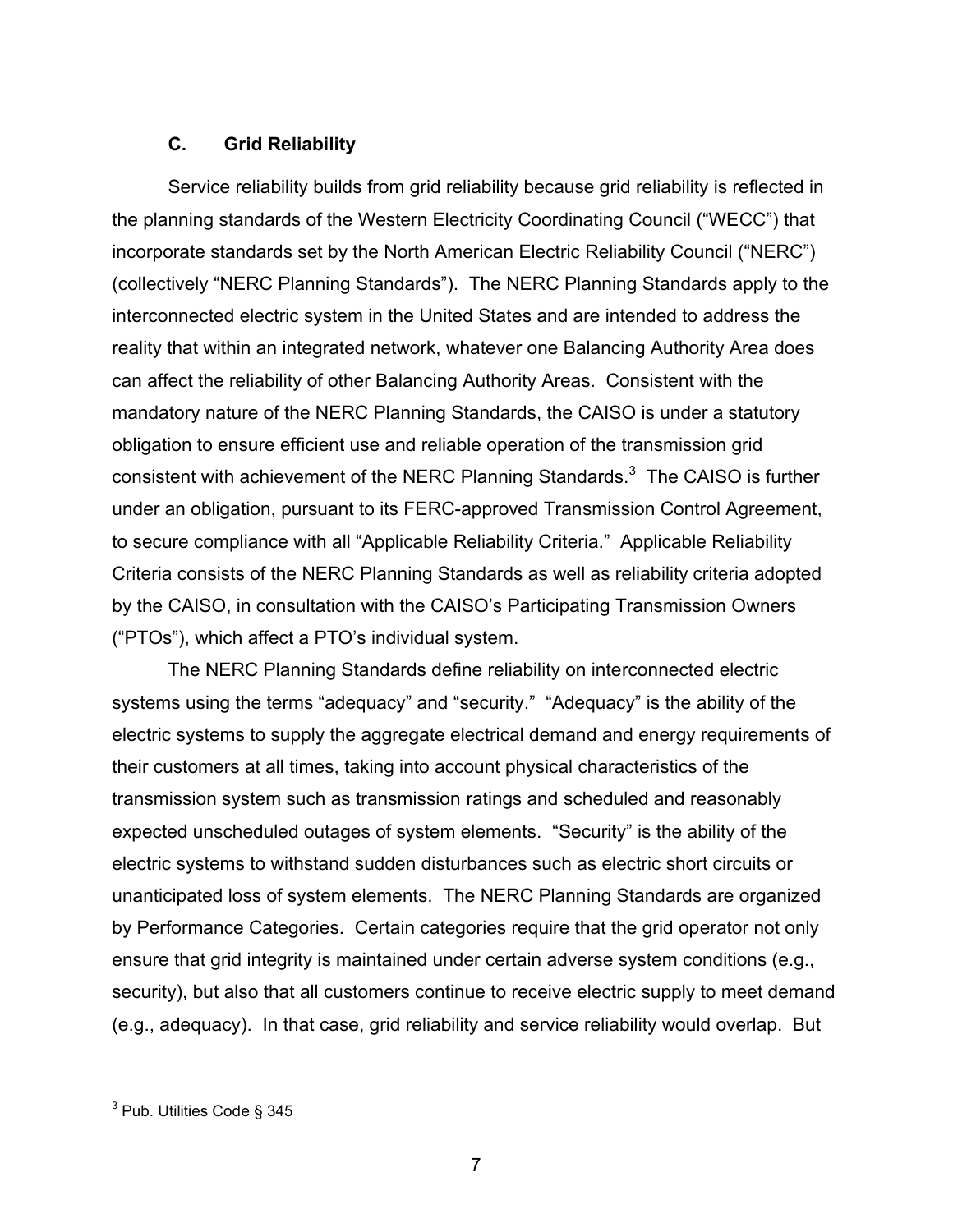there are other levels of performance where security can be maintained without ensuring adequacy.

#### **D. Application of N-1, N-1-1, and N-2 Criteria**

The CAISO will maintain the system in a safe operating mode at all times. This obligation translates into respecting the Reliability Criteria at all times, for example during normal operating conditions (N-0) the CAISO must protect for all single contingencies (N-1) and common mode (N-2) double line outages. Also, after a single contingency, the CAISO must re-adjust the system to support the loss of the next most stringent contingency. This is referred to as the N-1-1 condition.

The N-1-1 vs N-2 terminology was introduced only as a mere temporal differentiation between two existing NERC Category C events. N-1-1 represents NERC Category C3 ("category B contingency, manual system adjustment, followed by another category B contingency"). The N-2 represents NERC Category C5 ("any two circuits of a multiple circuit tower line") as well as WECC-S2 (for 500 kV only) ("any two circuits in the same right-of-way") with no manual system adjustment between the two contingencies.

#### **E. Performance Criteria**

As set forth on the Summary Table of Inputs and Methodology, this LCT Report is based on NERC Performance Level B and Performance Level C criterion. The NERC Standards refer mainly to thermal overloads. However, the CAISO also tests the electric system in regards to the dynamic and reactive margin compliance with the existing WECC standards for the same NERC performance levels. These Performance Levels can be described as follows:

8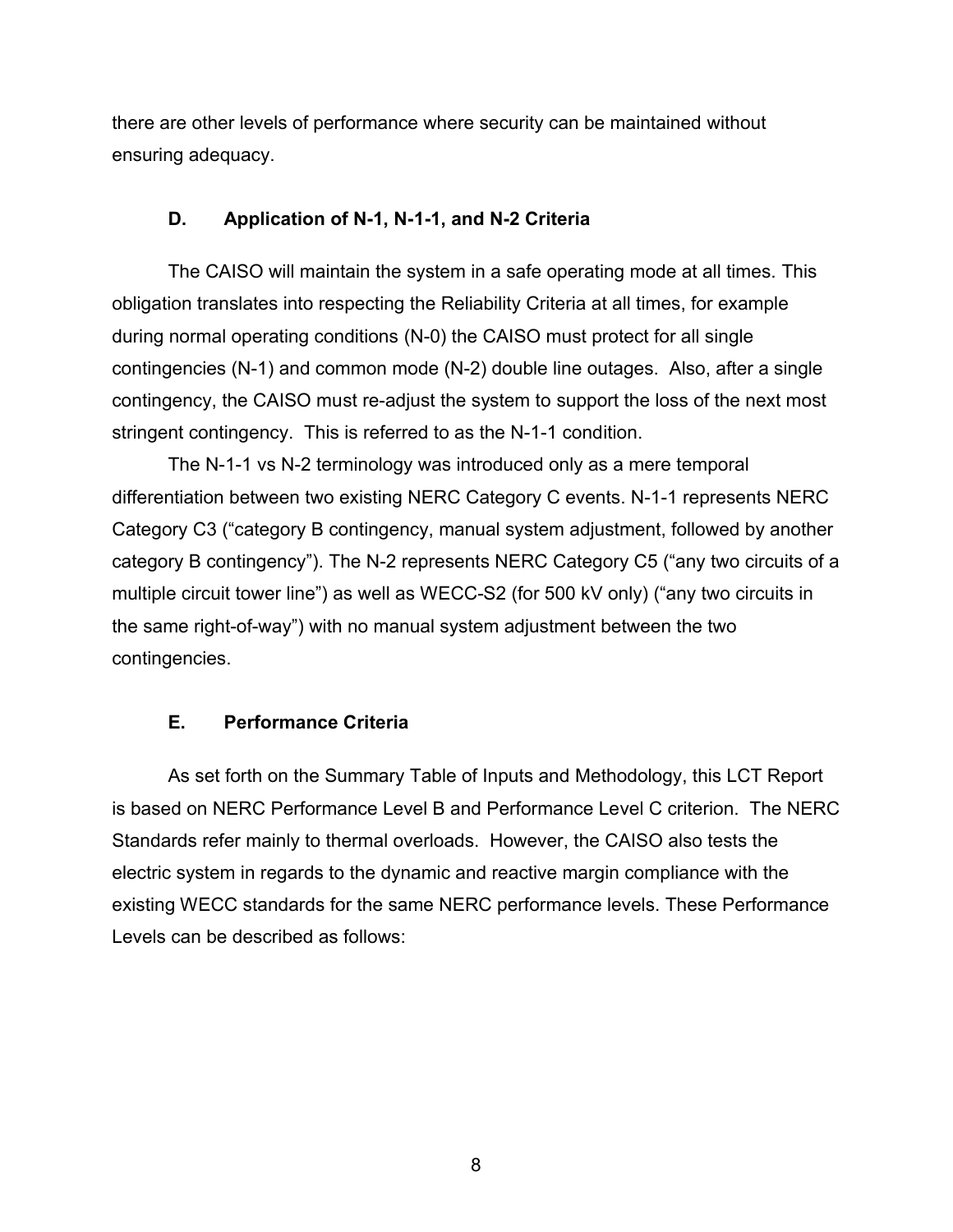#### **a. Performance Criteria- Category B**

Category B describes the system performance that is expected immediately following the loss of a single transmission element, such as a transmission circuit, a generator, or a transformer.

Category B system performance requires that all thermal and voltage limits must be within their "Applicable Rating," which, in this case, are the emergency ratings as generally determined by the PTO or facility owner. Applicable Rating includes a temporal element such that emergency ratings can only be maintained for certain duration. Under this category, load cannot be shed in order to assure the Applicable Ratings are met; however there is no guarantee that facilities are returned to within normal ratings or to a state where it is safe to continue to operate the system in a reliable manner such that the next element out will not cause a violation of the Applicable Ratings.

#### **b. Performance Criteria- Category C**

The NERC Planning Standards require system operators to "look forward" to make sure they safely prepare for the "next" N-1 following the loss of the "first" N-1 (stay within Applicable Ratings after the "next" N-1). This is commonly referred to as N-1-1. Because it is assumed that some time exists between the "first" and "next" element losses, operating personnel may make any reasonable and feasible adjustments to the system to prepare for the loss of the second element, including, operating procedures, dispatching generation, moving load from one substation to another to reduce equipment loading, dispatching operating personnel to specific station locations to manually adjust load from the substation site, or installing a "Special Protection Scheme" that would remove pre-identified load from service upon the loss of the "next " element.<sup>4</sup> All Category C requirements in this report refer to situations when in real time

 $\overline{a}$ 

 $4\,$  A Special Protection Scheme is typically proposed as an operational solution that does not require additional generation and permits operators to effectively prepare for the next event as well as ensure security should the next event occur. However, these systems have their own risks, which limit the extent to which they could be deployed as a solution for grid reliability augmentation. While they provide the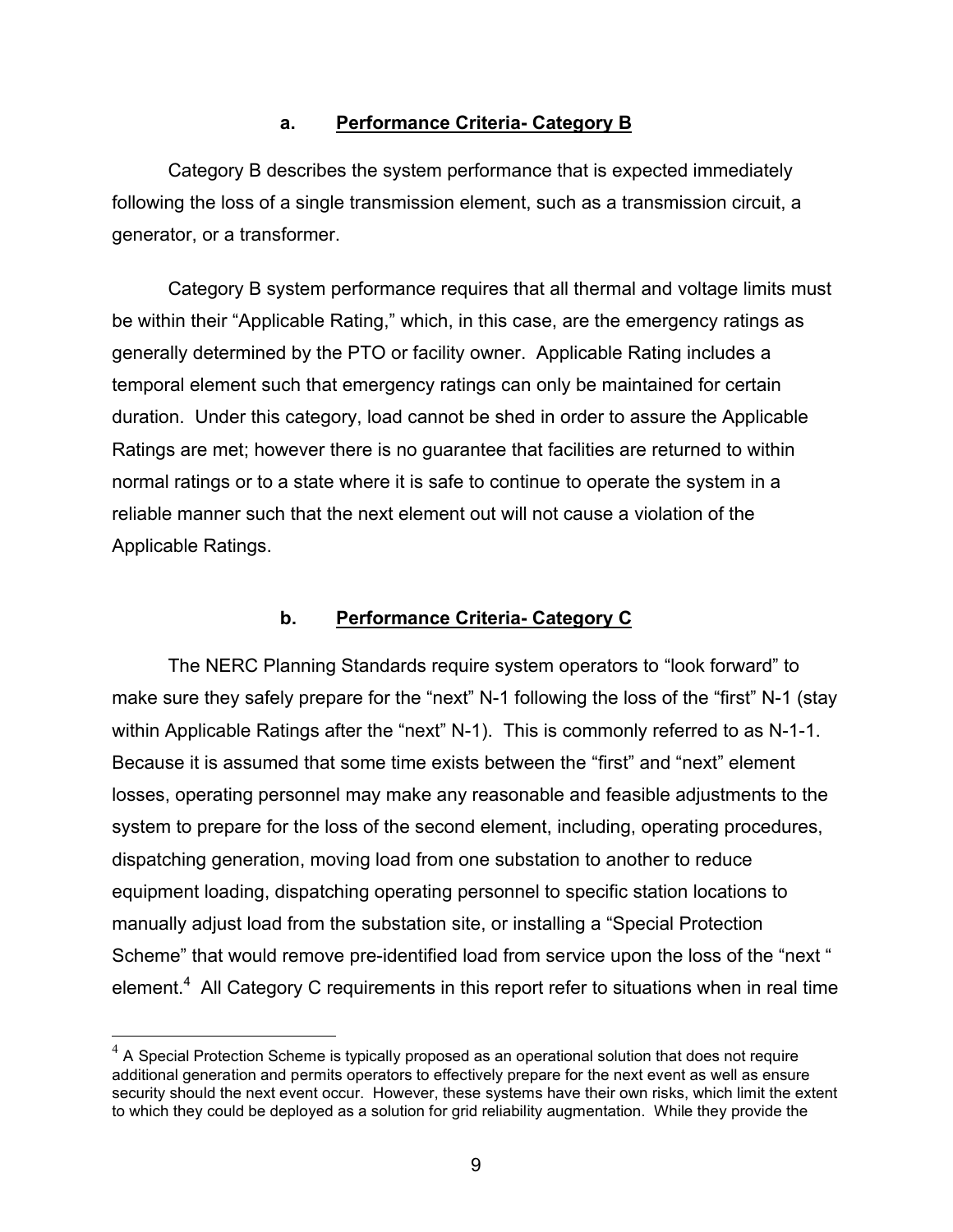(N-0) or after the first contingency (N-1) the system requires additional readjustment in order to prepare for the next worst contingency. In this time frame, load drop is not allowed per existing planning criteria.

Generally, Category C describes system performance that is expected following the loss of two or more system elements. This loss of two elements is generally expected to happen simultaneously, referred to as N-2. It should be noted that once the "next" element is lost after the first contingency, as discussed above under the Performance Criteria B, N-1-1 scenario, the event is effectively a Category C. As noted above, depending on system design and expected system impacts, the **planned and controlled** interruption of supply to customers (load shedding), the removal from service of certain generators and curtailment of exports may be utilized to maintain grid "security."

#### **c. CAISO Statutory Obligation Regarding Safe Operation**

The CAISO will maintain the system in a safe operating mode at all times. This obligation translates into respecting the Reliability Criteria at all times, for example during normal operating conditions **A (N-0)** the CAISO must protect for all single contingencies **B (N-1)** and common mode **C5 (N-2)** double line outages. As a further example, after a single contingency the CAISO must readjust the system in order to be able to support the loss of the next most stringent contingency **C3 (N-1-1)**.

 $\overline{a}$ 

value of protecting against the next event without the need for pre-contingency load shedding, they add points of potential failure to the transmission network. This increases the potential for load interruptions because sometimes these systems will operate when not required and other times they will not operate when needed.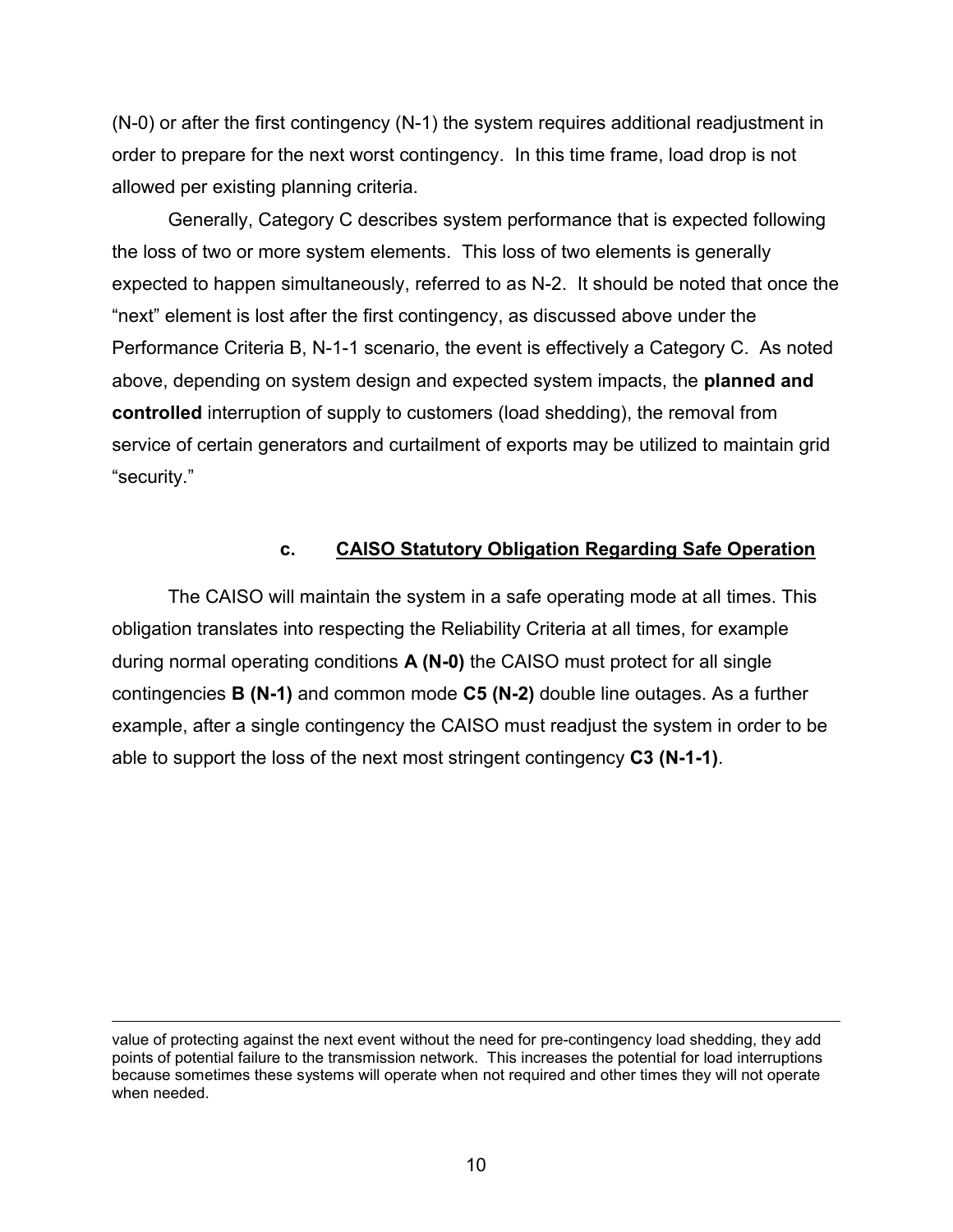

The following definitions guide the CAISO's interpretation of the Reliability Criteria governing safe mode operation and are used in this LCT Study:

#### **Applicable Rating:**

This represents the equipment rating that will be used under certain contingency conditions.

*Normal rating* is to be used under normal conditions.

*Long-term emergency ratings*, if available, will be used in all emergency conditions as long as "system readjustment" is provided in the amount of time given (specific to each element) to reduce the flow to within the normal ratings. If not available normal rating is to be used.

*Short-term emergency ratings*, if available, can be used as long as "system readjustment" is provided in the "short-time" available in order to reduce the flow to within the long-term emergency ratings where the element can be kept for another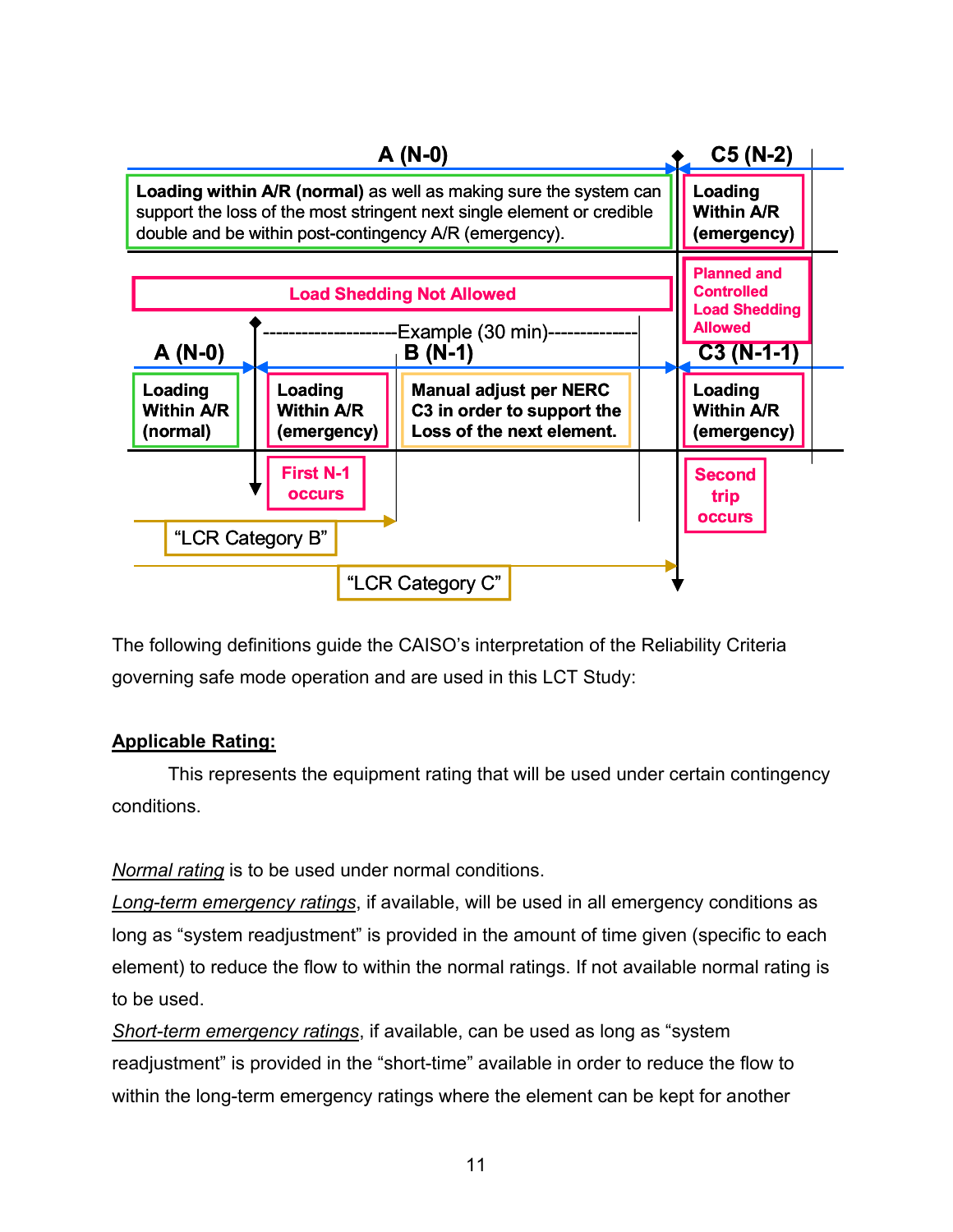length of time (specific to each element) before the flow needs to be reduced the below the normal ratings. If not available long-term emergency rating should be used.

*Temperature-adjusted ratings* shall not be used because this is a year-ahead study not a real-time tool, as such the worst-case scenario must be covered. In case temperatureadjusted ratings are the only ratings available then the minimum rating (highest temperature) given the study conditions shall be used.

*CAISO Transmission Register* is the only official keeper of all existing ratings mentioned above.

*Ratings for future projects* provided by PTO and agree upon by the CAISO shall be used.

*Other short-term ratings* not included in the CAISO Transmission Register may be used as long as they are engineered, studied and enforced through clear operating procedures that can be followed by real-time operators.

*Path Ratings* need to be maintained in order for these studies to comply with the Minimum Operating Reliability Criteria and assure that proper capacity is available in order to operate the system in real-time.

#### **Controlled load drop:**

This is achieved with the use of a Special Protection Scheme.

#### **Planned load drop:**

This is achieved when the most limiting equipment has short-term emergency ratings AND the operators have an operating procedure that clearly describes the actions that need to be taken in order to shed load.

#### **Special Protection Scheme:**

All known SPS shall be assumed. New SPS must be verified and approved by the CAISO and must comply with the new SPS guideline described in the CAISO Planning Standards.

#### **System Readjustment:**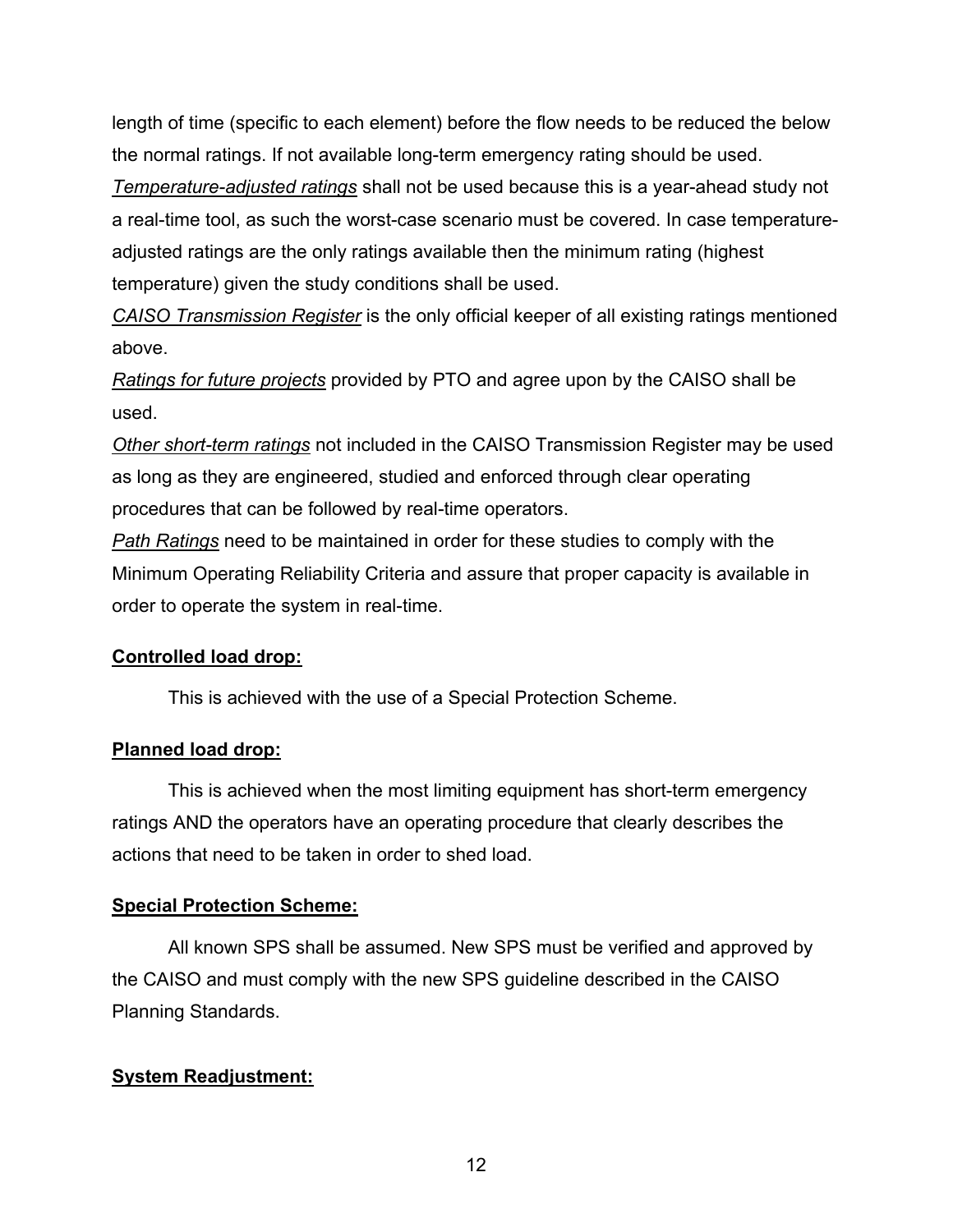This represents the actions taken by operators in order to bring the system within a safe operating zone after any given contingency in the system.

# *Actions that can be taken as system readjustment after a single contingency (Category B):*

- 1. System configuration change based on validated and approved operating procedures
- 2. Generation re-dispatch
	- a. Decrease generation (up to 1150 MW) limit given by single contingency SPS as part of the CAISO Grid Planning standards (ISO G4)
	- b. Increase generation this generation will become part of the LCR need

# *Actions, which shall not be taken as system readjustment after a single contingency (Category B):*

1. Load drop – based on the intent of the CAISO/WECC and NERC criteria for category B contingencies.

This is one of the most controversial aspects of the interpretation of the existing NERC criteria because the NERC Planning Standards footnote mentions that load shedding can be done after a category B event in certain local areas in order to maintain compliance with performance criteria. However, the main body of the criteria spells out that no dropping of load should be done following a single contingency. All stakeholders and the CAISO agree that no involuntary interruption of load should be done immediately after a single contingency. Further, the CAISO and stakeholders now agree on the viability of dropping load as part of the system readjustment period – in order to protect for the next most limiting contingency. After a single contingency, it is understood that the system is in a Category B condition and the system should be planned based on the body of the criteria with no shedding of load regardless of whether it is done immediately or in 15-30 minute after the original contingency. Category C conditions only arrive after the second contingency has happened; at that point in time, shedding load is allowed in a planned and controlled manner.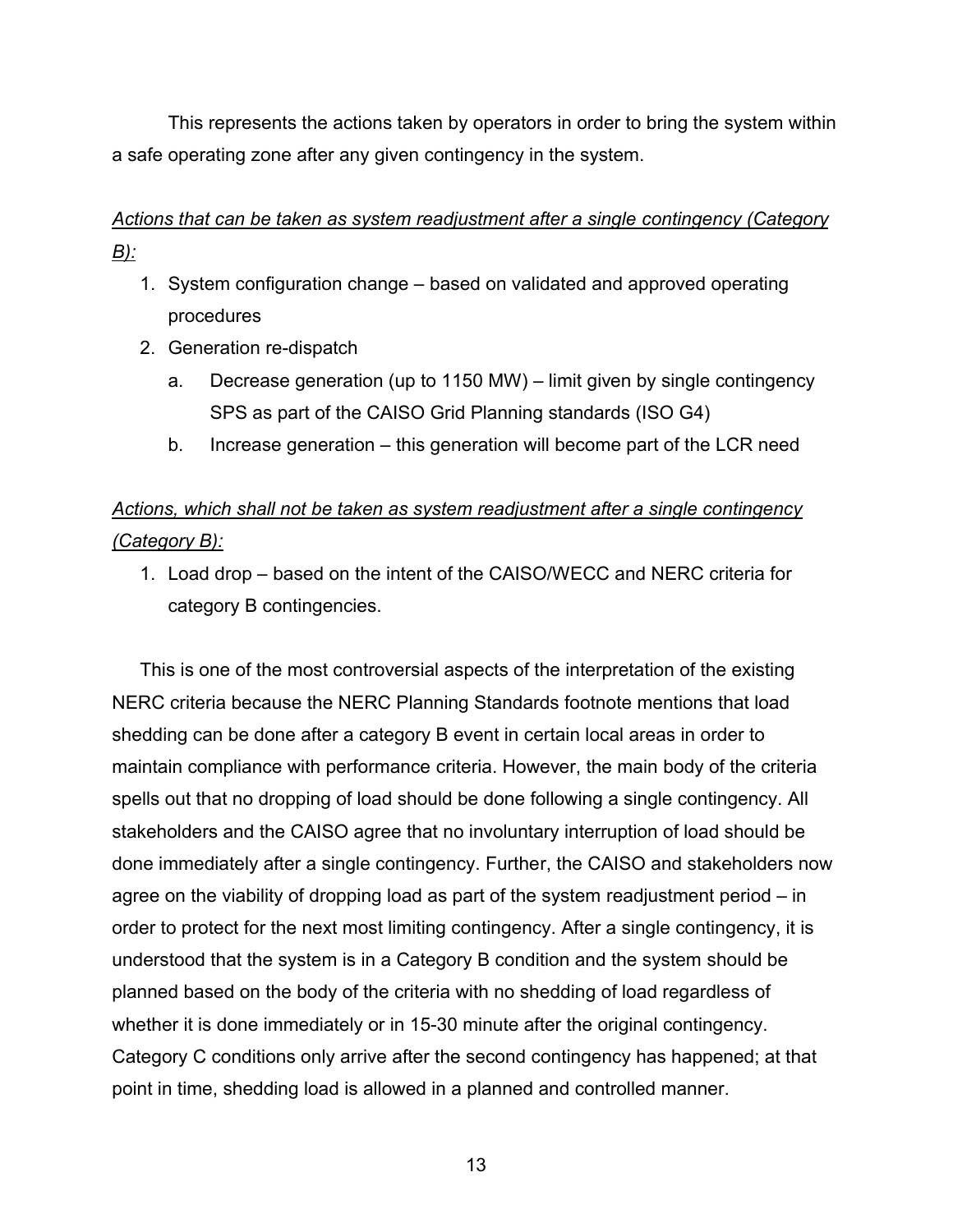A robust California transmission system should be, and under the LCT Study is being, planned based on the main body of the criteria, not the footnote regarding Category B contingencies. Therefore, if there are available resources in the area, they are looked to meet reliability needs (and included in the LCR requirement) before resorting to involuntary load curtailment. The footnote may be applied for criteria compliance issues only where there are no resources available in the area.

#### **Time allowed for manual readjustment:**

This is the amount of time required for the operator to take all actions necessary to prepare the system for the next contingency. This time should be less than 30 minutes, based on existing CAISO Planning Standards.

This is a somewhat controversial aspect of the interpretation of existing criteria. This item is very specific in the CAISO Planning Standards. However, some will argue that 30 minutes only allows generation re-dispatch and automated switching where remote control is possible. If remote capability does not exist, a person must be dispatched in the field to do switching and 30 minutes may not allow sufficient time. If approved, an exemption from the existing time requirements may be given for small local areas with very limited exposure and impact, clearly described in operating procedures, and only until remote controlled switching equipment can be installed.

#### **F. The Two Options Presented In This LCT Report**

This LCT Study sets forth different solution "options" with varying ranges of potential service reliability consistent with CAISO's Reliability Criteria. The CAISO applies Option 2 for its purposes of identifying necessary local capacity needs and the corresponding potential scope of its backstop authority. Nevertheless, the CAISO continues to provide Option 1 as a point of reference for the CPUC and Local Regulatory Authorities in considering procurement targets for their jurisdictional LSEs.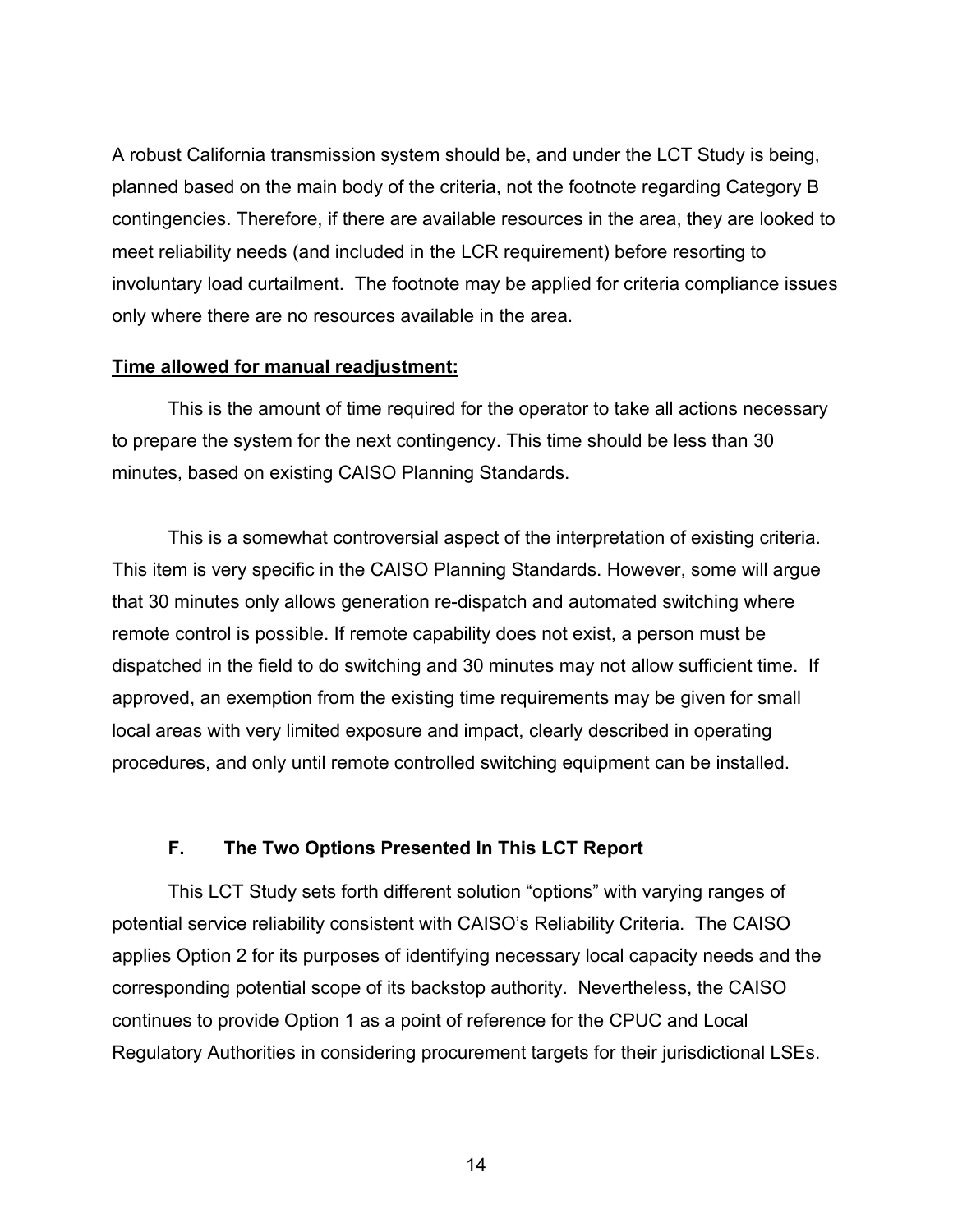# **1. Option 1- Meet Performance Criteria Category B**

Option 1 is a service reliability level that reflects generation capacity that must be available to comply with reliability standards immediately after a NERC Category B given that load cannot be removed to meet this performance standard under Reliability Criteria. However, this capacity amount implicitly relies on load interruption as the **only means** of meeting any Reliability Criteria that is beyond the loss of a single transmission element (N-1). These situations will likely require substantial load interruptions in order to maintain system continuity and alleviate equipment overloads prior to the actual occurrence of the second contingency.<sup>5</sup>

## **2. Option 2- Meet Performance Criteria Category C and Incorporate Suitable Operational Solutions**

Option 2 is a service reliability level that reflects generation capacity that is needed to readjust the system to prepare for the loss of a second transmission element (N-1-1) using generation capacity *after* considering all reasonable and feasible operating solutions (including those involving customer load interruption) developed and approved by the CAISO, in consultation with the PTOs. Under this option, there is no expected load interruption to end-use customers under normal or single contingency conditions as the CAISO operators prepare for the second contingency. However, the customer load may be interrupted in the event the second contingency occurs.

As noted, Option 2 is the local capacity level that the CAISO requires to reliably operate the grid per NERC, WECC and CAISO standards. As such, the CAISO recommends adoption of this Option to guide resource adequacy procurement.

# **III. Assumption Details: How the Study was Conducted**

# **A. System Planning Criteria**

 $\overline{a}$ 

<sup>5</sup> This potential for pre-contingency load shedding also occurs because real time operators must prepare for the loss of a common mode N-2 at all times.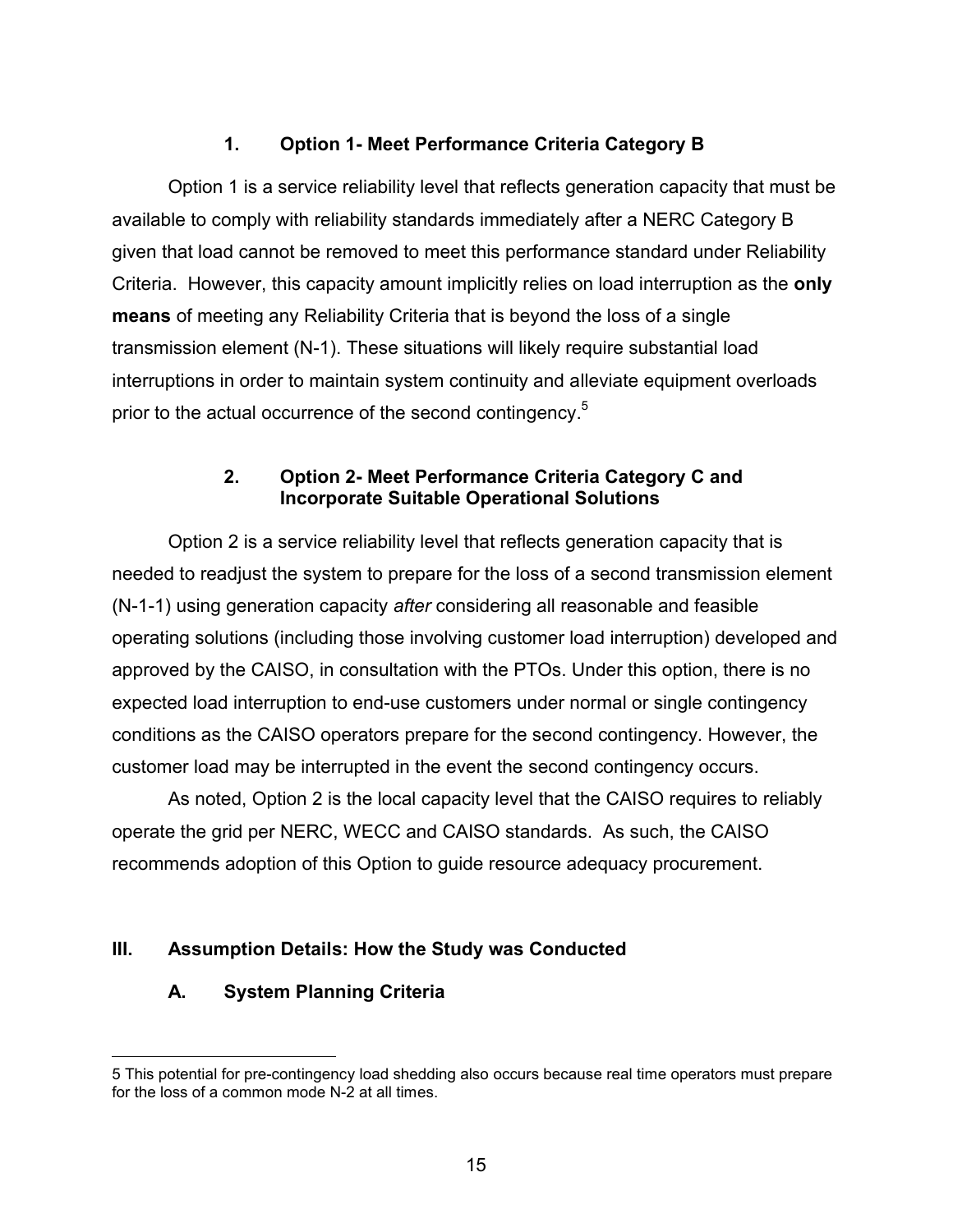The following table provides a comparison of system planning criteria, based on the NERC performance standards, used in the study:

#### **Table 4: Criteria Comparison**

| <b>Contingency Component(s)</b>                                                                                                                                                                                                                                                                                                                                                                                                                                                                                                                                                                                                                                                                                                  | <b>ISO Grid</b><br><b>Planning</b><br><b>Criteria</b>                                                                                                                                                                                                                          | Old RMR<br><b>Criteria</b>                 | Local<br>Capacity<br><b>Criteria</b>                                |
|----------------------------------------------------------------------------------------------------------------------------------------------------------------------------------------------------------------------------------------------------------------------------------------------------------------------------------------------------------------------------------------------------------------------------------------------------------------------------------------------------------------------------------------------------------------------------------------------------------------------------------------------------------------------------------------------------------------------------------|--------------------------------------------------------------------------------------------------------------------------------------------------------------------------------------------------------------------------------------------------------------------------------|--------------------------------------------|---------------------------------------------------------------------|
| A - No Contingencies                                                                                                                                                                                                                                                                                                                                                                                                                                                                                                                                                                                                                                                                                                             | X                                                                                                                                                                                                                                                                              | X                                          | X                                                                   |
| <b>B-Loss of a single element</b><br>1. Generator (G-1)<br>2. Transmission Circuit (L-1)<br>3. Transformer (T-1)<br>4. Single Pole (dc) Line<br>5. G-1 system readjusted L-1                                                                                                                                                                                                                                                                                                                                                                                                                                                                                                                                                     | X<br>X<br>X<br>X<br>X                                                                                                                                                                                                                                                          | X<br>$\pmb{\mathsf{X}}$<br>$x^2$<br>X<br>X | X <sup>1</sup><br>x <sub>1</sub><br>x1,2<br>x <sub>1</sub><br>X     |
| C - Loss of two or more elements<br>1. Bus Section<br>2. Breaker (failure or internal fault)<br>3. L-1 system readjusted G-1<br>3. G-1 system readjusted T-1 or T-1 system readjusted G-1<br>3. L-1 system readjusted T-1 or T-1 system readjusted L-1<br>3. G-1 system readjusted G-1<br>3. L-1 system readjusted L-1<br>3. T-1 system readjusted T-1<br>4. Bipolar (dc) Line<br>5. Two circuits (Common Mode) L-2<br>6. SLG fault (stuck breaker or protection failure) for G-1<br>7. SLG fault (stuck breaker or protection failure) for L-1<br>8. SLG fault (stuck breaker or protection failure) for T-1<br>9. SLG fault (stuck breaker or protection failure) for Bus section<br>WECC-S3. Two generators (Common Mode) G-2 | X<br>X<br>X<br>X<br>$\boldsymbol{\mathsf{x}}$<br>$\boldsymbol{\mathsf{x}}$<br>$\mathsf{X}$<br>$\mathsf{X}$<br>$\mathsf{X}$<br>$\boldsymbol{\mathsf{X}}$<br>$\boldsymbol{\mathsf{X}}$<br>$\mathsf{X}$<br>$\mathsf{\overline{X}}$<br>$\boldsymbol{\mathsf{x}}$<br>X <sup>3</sup> |                                            | X<br>X<br>X<br>$\mathbf x$<br>$\mathbf x$<br>X<br>$\mathbf{x}$<br>X |
| D - Extreme event - loss of two or more elements<br>Any B1-4 system readjusted (Common Mode) L-2<br>All other extreme combinations D1-14.<br>1 System must be able to readjust to a safe operating zone in order to be able to support the loss of                                                                                                                                                                                                                                                                                                                                                                                                                                                                               | X <sup>4</sup><br>X <sup>4</sup>                                                                                                                                                                                                                                               |                                            | $x^3$                                                               |

the next contingency.

2 A thermal or voltage criterion violation resulting from a transformer outage may not be cause for a local area reliability requirement if the violation is considered marginal (e.g. acceptable loss of facility life or low voltage), otherwise, such a violation will necessitate creation of a requirement.

3 Evaluate for risks and consequence, per NERC standards. No voltage collapse or dynamic instability allowed.

4 Evaluate for risks and consequence, per NERC standards.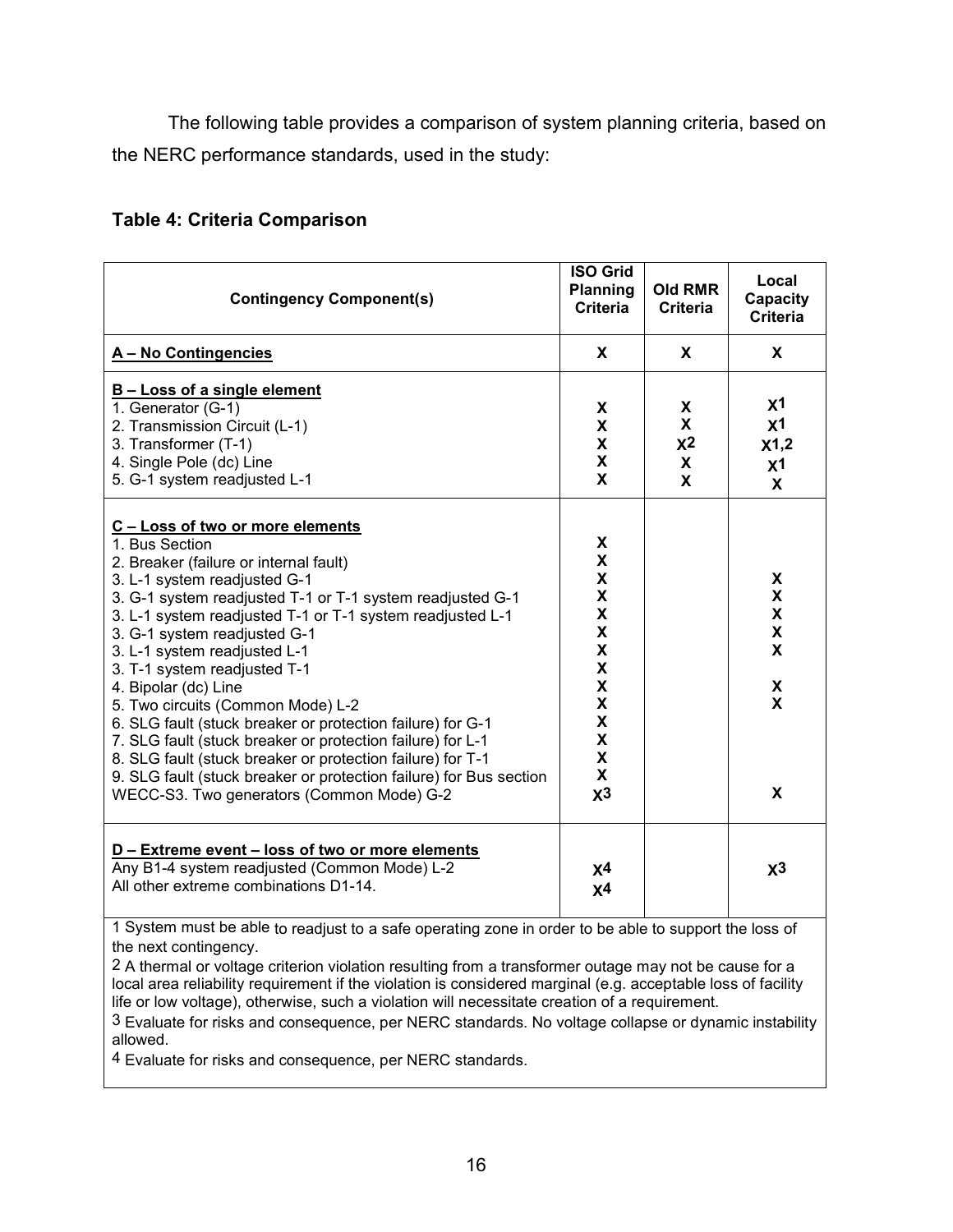A significant number of simulations were run to determine the most critical contingencies within each Local Capacity Area. Using power flow, post-transient load flow, and stability assessment tools, the system performance results of all the contingencies that were studied were measured against the system performance requirements defined by the criteria shown in Table 4. Where the specific system performance requirements were not met, generation was adjusted such that the minimum amount of generation required to meet the criteria was determined in the Local Capacity Area. The following describes how the criteria were tested for the specific type of analysis performed.

# **1. Power Flow Assessment:**

| Contingencies              | Thermal Criteria <sup>3</sup>  | Voltage Criteria <sup>4</sup>  |
|----------------------------|--------------------------------|--------------------------------|
| Generating unit 1, 6       | <b>Applicable Rating</b>       | <b>Applicable Rating</b>       |
| Transmission line 1, 6     | <b>Applicable Rating</b>       | <b>Applicable Rating</b>       |
| Transformer <sup>1,6</sup> | Applicable Rating <sup>5</sup> | Applicable Rating <sup>5</sup> |
| $(G-1)(L-1)^{2, 6}$        | <b>Applicable Rating</b>       | <b>Applicable Rating</b>       |
| Overlapping $6, 7$         | <b>Applicable Rating</b>       | <b>Applicable Rating</b>       |

- <sup>1</sup> All single contingency outages (i.e. generating unit, transmission line or transformer) will be simulated on Participating Transmission Owners' local area
- systems.<br><sup>2</sup> Key generating unit out, system readjusted, followed by a line outage. This overlapping outage is considered a single contingency within the ISO Grid Planning Criteria. Therefore, load dropping for an overlapping G-1, L-1 scenario is not permitted.
- $3$  Applicable Rating Based on ISO Transmission Register or facility upgrade plans including established Path ratings.
- <sup>4</sup> Applicable Rating ISO Grid Planning Criteria or facility owner criteria as appropriate including established Path ratings.
- <sup>5</sup> A thermal or voltage criterion violation resulting from a transformer outage may not be cause for a local area reliability requirement if the violation is considered marginal (e.g. acceptable loss of facility life or low voltage), otherwise, such a violation will necessitate creation of a requirement.
- $6$  Following the first contingency (N-1), the generation must be sufficient to allow the operators to bring the system back to within acceptable (normal) operating range (voltage and loading) and/or appropriate OTC following the studied outage conditions.
- <sup>7</sup> During normal operation or following the first contingency (N-1), the generation must be sufficient to allow the operators to prepare for the next worst N-1 or common mode N-2 without pre-contingency interruptible or firm load shedding.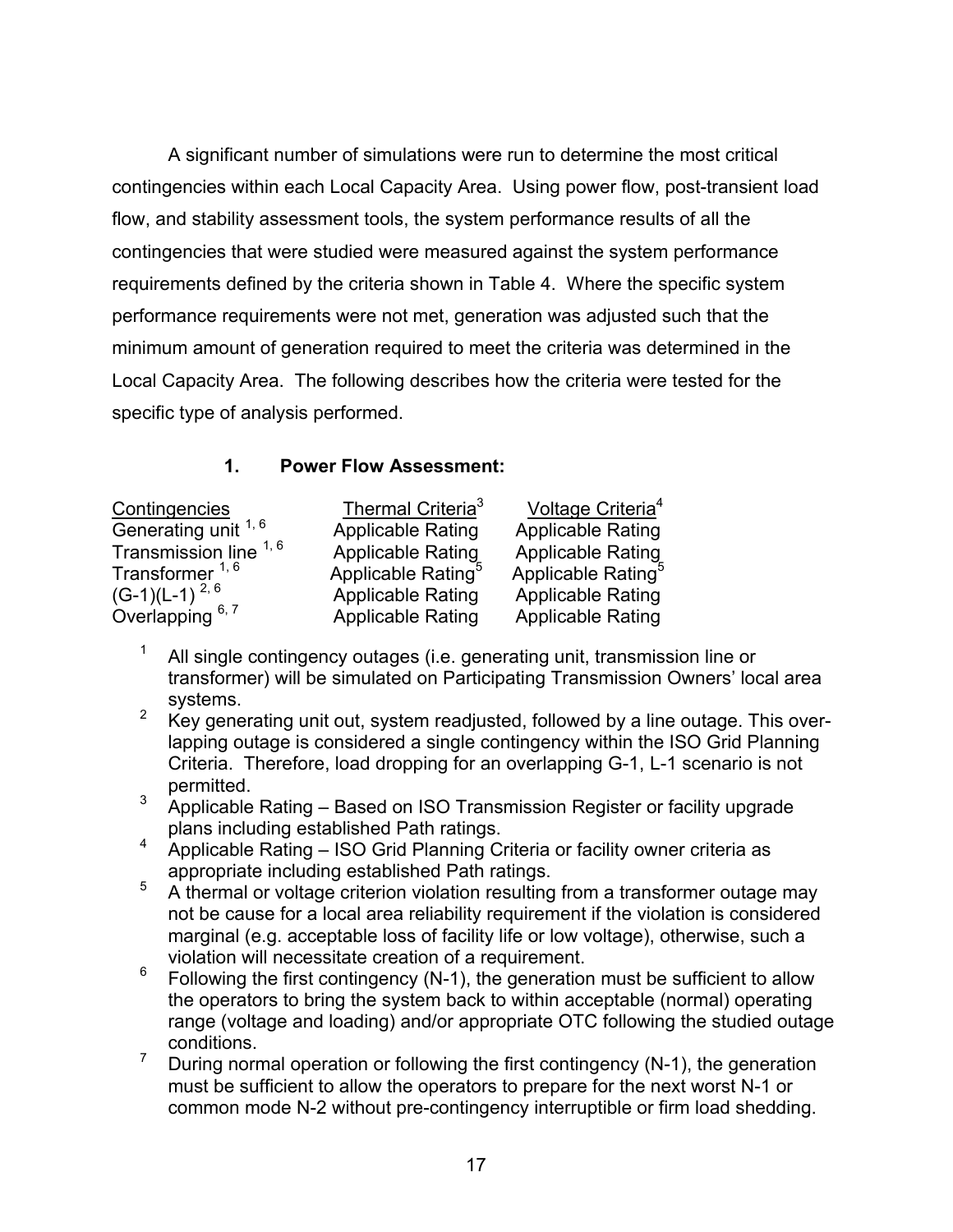SPS/RAS/Safety Nets may be utilized to satisfy the criteria after the second N-1 or common mode N-2 except if the problem is of a thermal nature such that short-term ratings could be utilized to provide the operators time to shed either interruptible or firm load. T-2s (two transformer bank outages) would be excluded from the criteria.

# **2. Post Transient Load Flow Assessment:**

| Contingencies         | Reactive Margin Criteria <sup>2</sup> |
|-----------------------|---------------------------------------|
| Selected <sup>1</sup> | <b>Applicable Rating</b>              |

- $1$  If power flow results indicate significant low voltages for a given power flow contingency, simulate that outage using the post transient load flow program. The post-transient assessment will develop appropriate Q/V and/or P/V curves.
- <sup>2</sup> Applicable Rating positive margin based on the higher of imports or load increase by 5% for N-1 contingencies, and 2.5% for N-2 contingencies.

# **3. Stability Assessment:**

| Contingencies         |  |
|-----------------------|--|
| Selected <sup>1</sup> |  |

Stability Criteria<sup>2</sup> **Applicable Rating** 

- <sup>1</sup> Base on historical information, engineering judgment and/or if power flow or post transient study results indicate significant low voltages or marginal reactive
- margin for a given contingency.<br><sup>2</sup> Applicable Rating ISO Grid Planning Criteria or facility owner criteria as appropriate.

# **B. Load Forecast**

# **1. System Forecast**

The California Energy Commission (CEC) derives the load forecast at the system and Participating Transmission Owner (PTO) levels. This relevant CEC forecast is then distributed across the entire system, down to the local area, division and substation level. The PTOs use an econometric equation to forecast the system load. The predominant parameters affecting the system load are (1) number of households, (2) economic activity (gross metropolitan products, GMP), (3) temperature and (4) increased energy efficiency and distributed generation programs.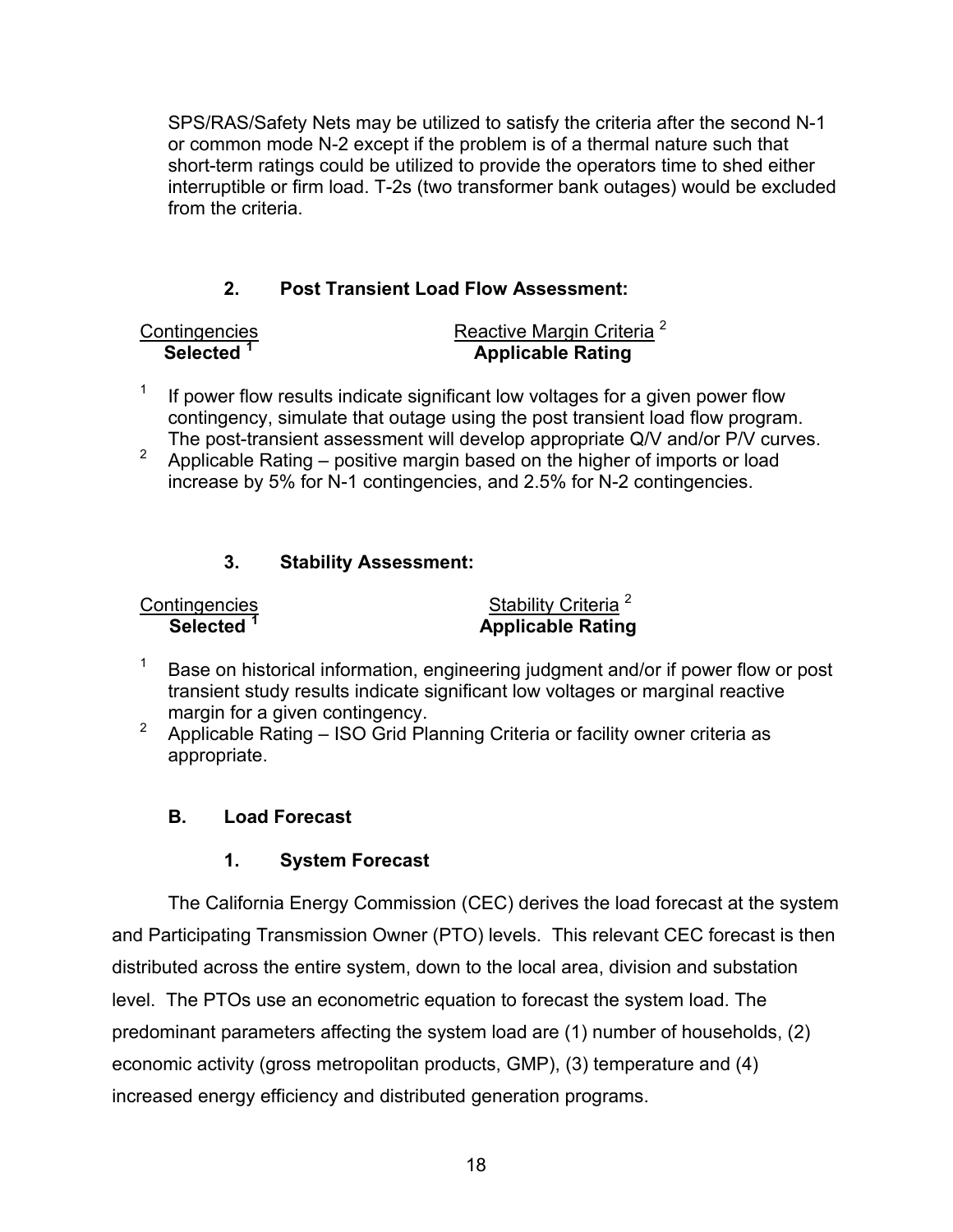## **2. Base Case Load Development Method**

The method used to develop the base case loads is a melding process that extracts, adjusts and modifies the information from the system, distribution and municipal utility forecasts. The melding process consists of two parts: Part 1 deals with the PTO load and Part 2 deals with the municipal utility load. There may be small differences between the methodologies used by each PTO to disaggregate the CEC load forecast to their level of local area as well as bar-bus model.

#### **a. PTO Loads in Base Case**

The methods used to determine the PTO loads are, for the most part, similar. One part of the method deals with the determination of the division $<sup>6</sup>$  loads that would</sup> meet the requirements of 1-in-5 or 1-in-10 system or area base cases and the other part deals with the allocation of the division load to the transmission buses.

#### **i. Determination of division loads**

 $\overline{a}$ 

The annual division load is determined by summing the previous year division load and the current division load growth. Thus, the key steps are the determination of the initial year division load and the annual load growth. The initial year for the base case development method is based heavily on recorded data. The division load growth in the system base case is determined in two steps. First, the total PTO load growth for the year is determined, as the product of the PTO load and the load growth rate from the system load forecast. Then this total PTO load growth is allocated to the division, based on the relative magnitude of the load growth projected for the divisions by the distribution planners. For example, for the 1-in-10 area base case, the division load growth determined for the system base case is adjusted to the 1-in-10 temperature using the load temperature relation determined from the latest peak load and temperature data of the division.

 $6$  Each PTO divides its territory in a number of smaller area named divisions. These are usually smaller and compact areas that have the same temperature profile.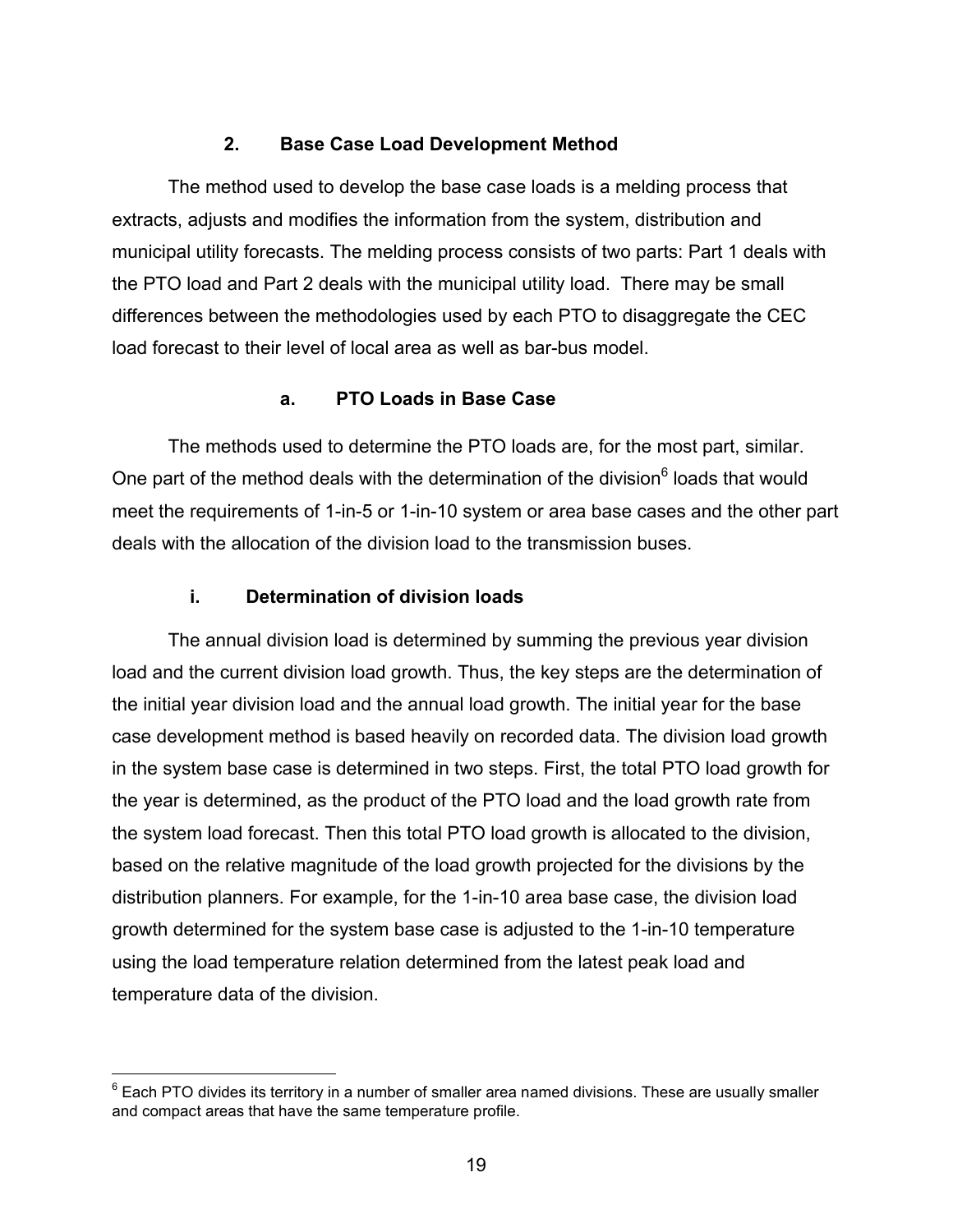#### **ii. Allocation of division load to transmission bus level**

Since the base case loads are modeled at the various transmission buses, the division loads developed must be allocated to those buses. The allocation process is different depending on the load types. For the most part, each PTO classifies its loads into four types: conforming, non-conforming, self-generation and generation-plant loads. Since the non-conforming and self-generation loads are assumed to not vary with temperature, their magnitude would be the same in the system or area base cases of the same year. The remaining load (the total division load developed above, less the quantity of non-conforming and self-generation load) is the conforming load. The remaining load is allocated to the transmission buses based on the relative magnitude of the distribution forecast. The summation of all base case loads is generally higher than the load forecast because some load, i.e., self-generation and generation-plant, are behind the meter and must be modeled in the base cases. However, for the most part, metered or aggregated data with telemetry is used to come up with the load forecast.

#### **b. Municipal Loads in Base Case**

The municipal utility forecasts that have been provided to the CEC and PTOs for the purposes of their base cases were also used for this study.

#### **C. Power Flow Program Used in the LCT analysis**

The technical studies were conducted using General Electric's Power System Load Flow (GE PSLF) program version 17.0. This GE PSLF program is available directly from GE or through the Western System Electricity Council (WECC) to any member.

To evaluate Local Capacity Areas, the starting base case was adjusted to reflect the latest generation and transmission projects as well as the one-in-ten-year peak load forecast for each Local Capacity Area as provided to the CAISO by the PTOs.

Electronic contingency files provided by the PTOs were utilized to perform the numerous contingencies required to identify the LCR. These contingency files include remedial action and special protection schemes that are expected to be in operation

20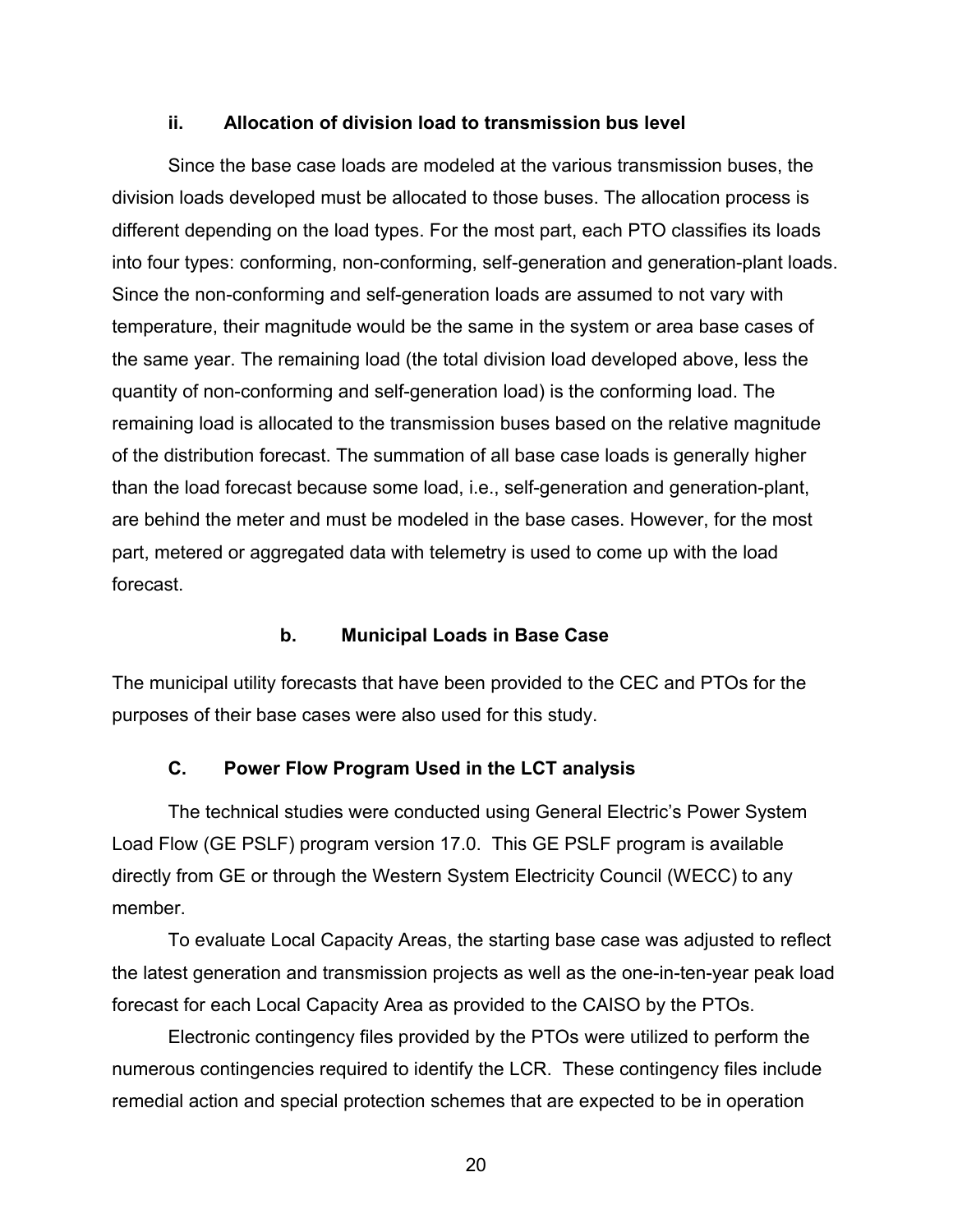during the year of study. An CAISO created EPCL (a GE programming language contained within the GE PSLF package) routine was used to run the combination of contingencies; however, other routines are available from WECC with the GE PSFL package or can be developed by third parties to identify the most limiting combination of contingencies requiring the highest amount of generation within the local area to maintain power flows within applicable ratings.

## **IV. Local Capacity Requirement Study Results**

#### **A. Summary of Study Results**

LCR is defined as the amount of generating capacity that is needed within a Local Capacity Area to reliably serve the load located within this area. The results of the CAISO's analysis are summarized in the Executive Summary Tables.

|                       | 2011<br><b>Total LCR</b><br>(MW) | Peak Load<br>(1 in 10)<br>(MW) | <b>2011 LCR</b><br>as % of<br><b>Peak Loadl</b> | <b>Total Dependable</b><br><b>Local Area</b><br><b>Generation (MW)</b> | 2011 LCR as %<br>of Total Area<br>Generation |
|-----------------------|----------------------------------|--------------------------------|-------------------------------------------------|------------------------------------------------------------------------|----------------------------------------------|
| Humboldt              | 205                              | 206                            | 100%                                            | 223                                                                    | 92%**                                        |
| North Coast/North Bay | 734                              | 1574                           | 47%                                             | 861                                                                    | 85%                                          |
| Sierra                | 2082                             | 1977                           | 105%                                            | 1816                                                                   | 115%**                                       |
| Stockton              | 682                              | 1163                           | 59%                                             | 526                                                                    | $130\%$ **                                   |
| Greater Bay           | 4878                             | 10322                          | 47%                                             | 6506                                                                   | 75%**                                        |
| Greater Fresno        | 2448                             | 3306                           | 74%                                             | 2919                                                                   | 84%**                                        |
| Kern                  | 447                              | 1387                           | 32%                                             | 708                                                                    | 63%**                                        |
| LA Basin              | 10589                            | 20223                          | 52%                                             | 12309                                                                  | 86%                                          |
| Big Creek/Ventura     | 2786                             | 4648                           | 60%                                             | 5306                                                                   | 53%                                          |
| San Diego             | 3207                             | 5036                           | 64%                                             | 3421                                                                   | 94%**                                        |
| Total                 | 28,058                           | 49842*                         | 56%*                                            | 34,595                                                                 | 81%                                          |

**Table 5: 2011 Local Capacity Needs vs. Peak Load and Local Area Generation**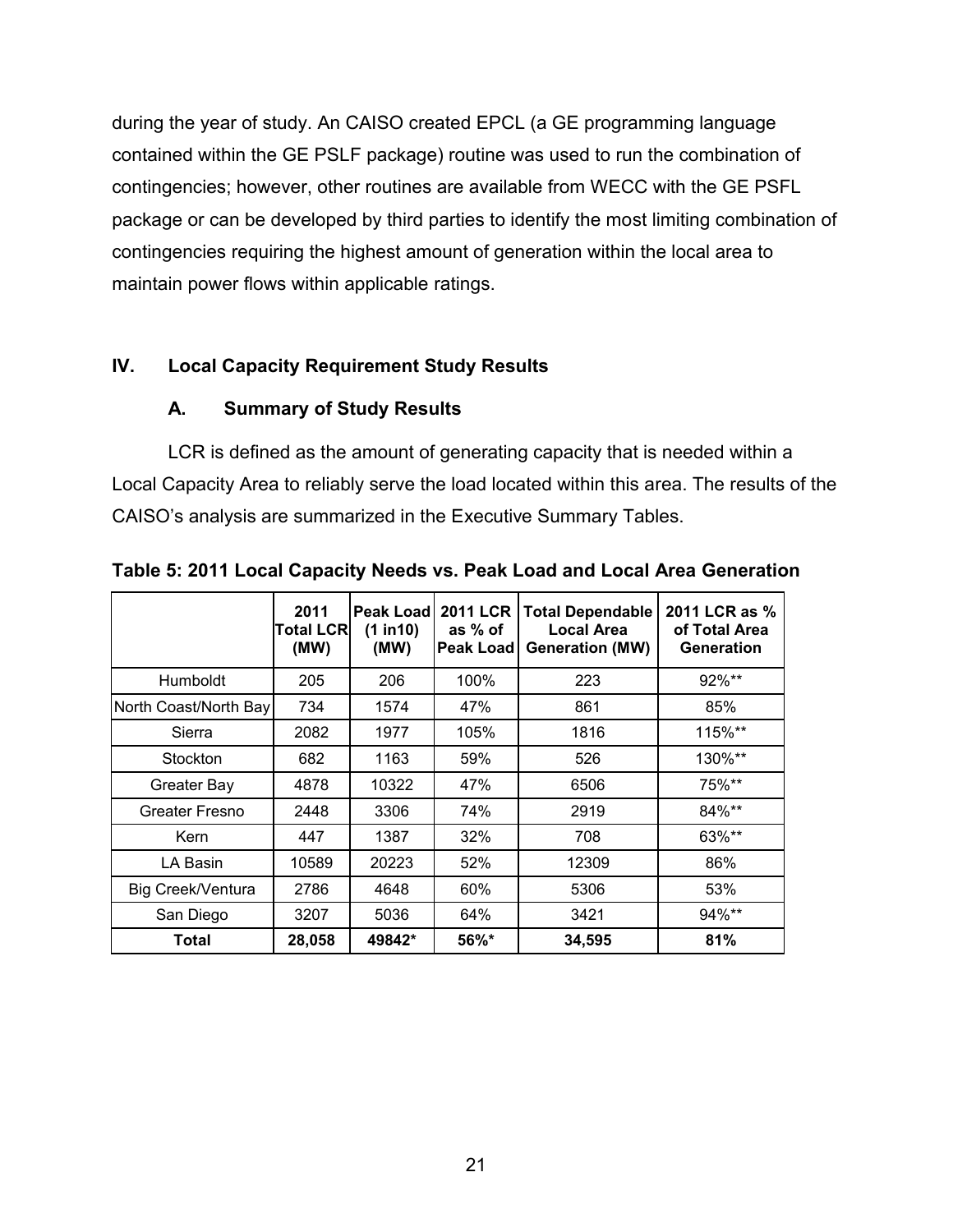|                          | 2010<br><b>Total LCRI</b><br>(MW) | <b>Peak Load</b><br>(1 in 10)<br>(MW) | <b>2010 LCR</b><br>as % of<br><b>Peak Load</b> | <b>Total Dependable</b><br><b>Local Area</b><br><b>Generation (MW)</b> | 2010 LCR as %<br>of Total Area<br><b>Generation</b> |
|--------------------------|-----------------------------------|---------------------------------------|------------------------------------------------|------------------------------------------------------------------------|-----------------------------------------------------|
| Humboldt                 | 176                               | 203                                   | 87%                                            | 183                                                                    | 96%                                                 |
| North Coast/North Bay    | 790                               | 1614                                  | 49%                                            | 885                                                                    | 89%**                                               |
| Sierra                   | 2102                              | 2126                                  | 99%                                            | 1835                                                                   | 115%**                                              |
| Stockton                 | 681                               | 959                                   | 71%                                            | 495                                                                    | 138%**                                              |
| Greater Bay              | 4651                              | 10276                                 | 45%                                            | 6704                                                                   | 69%                                                 |
| Greater Fresno           | 2640                              | 3377                                  | 78%                                            | 2941                                                                   | 90%                                                 |
| Kern                     | 404                               | 1240                                  | 33%                                            | 665                                                                    | 61%**                                               |
| LA Basin                 | 9735                              | 20058                                 | 49%                                            | 12130                                                                  | 80%                                                 |
| <b>Big Creek/Ventura</b> | 3334                              | 5033                                  | 66%                                            | 5093                                                                   | 65%                                                 |
| San Diego                | 3214                              | 5127                                  | 63%                                            | 3707                                                                   | 87%**                                               |
| Total                    | 27,727                            | $50,013*$                             | 55%*                                           | 34,638                                                                 | 80%                                                 |

**Table 6: 2010 Local Capacity Needs vs. Peak Load and Local Area Generation**

\* Value shown only illustrative, since each local area peaks at a time different from the system coincident peak load.

\*\* Generation deficient LCA (or with sub-area that is deficient) – deficiency included in LCR. Generator deficient area implies that in order to comply with the criteria, at summer peak, load must be shed immediately after the first contingency.

Tables 5 and 6 shows how much of the Local Capacity Area load is dependent on local generation and how much local generation must be available in order to serve the load in those Local Capacity Areas in a manner consistent with the Reliability Criteria. These tables also indicate where new transmission projects, new generation additions or demand side management programs would be most useful in order to reduce the dependency on existing, generally older and less efficient local area generation*.*

The term "Qualifying Capacity" used in this report is the latest "Net Qualifying Capacity" ("NQC") posted on the CAISO web site at:

#### http://www.caiso.com/1796/179688b22c970.html

The NQC list includes the area (if applicable) where each resource is located for units already operational. Neither the NQC list nor this report incorporates Demand Side Management programs and their related NQC. Units scheduled to become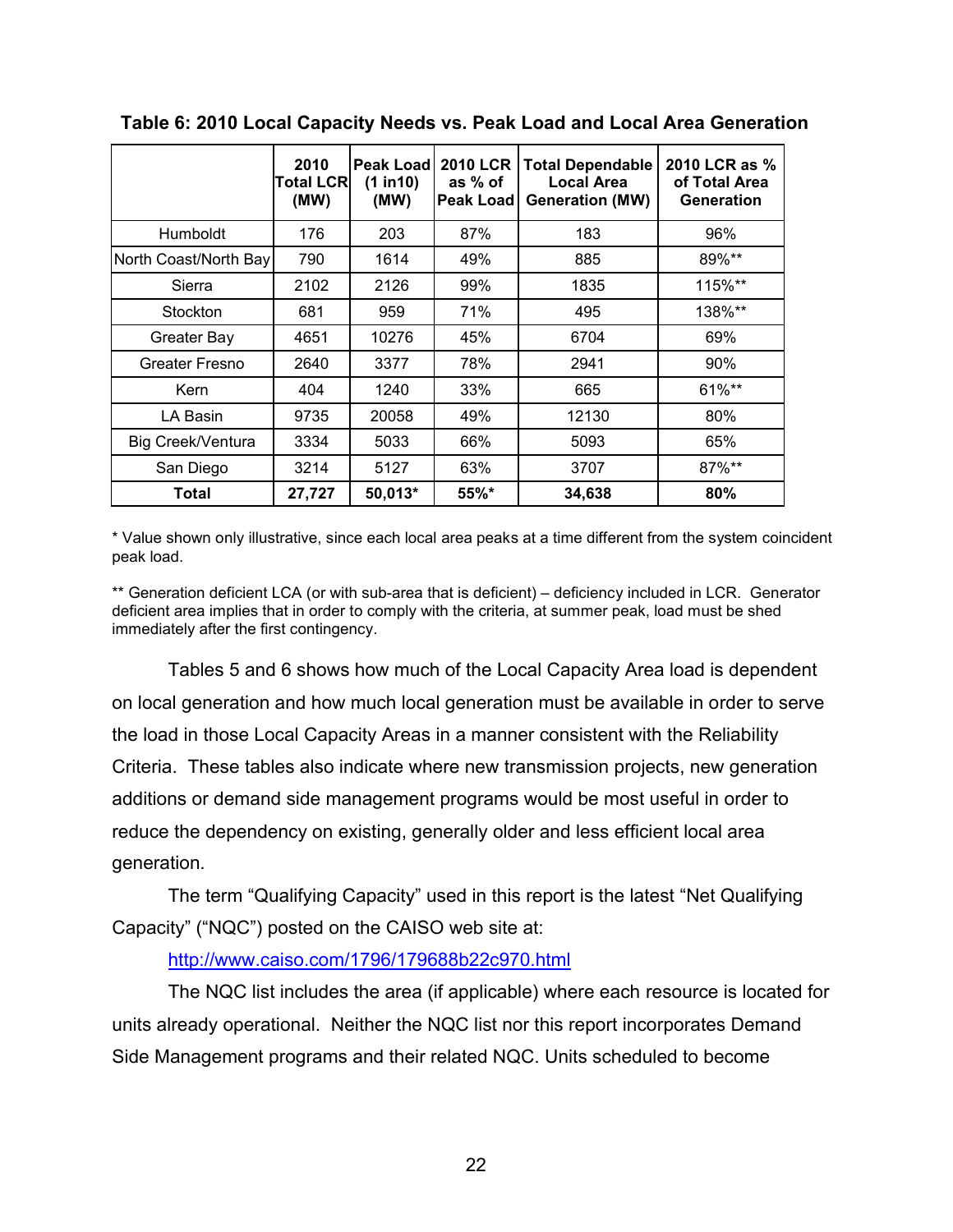operational before 6/1/2011 have been included in this 2011 LCR Report and added to the total NQC values for those respective areas (see detail write-up for each area).

The first column, "Qualifying Capacity," reflects two sets of generation. The first set is comprised of generation that would normally be expected to be on-line such as Municipal generation and Regulatory Must-take generation (state, federal, QFs, wind and nuclear units). The second set is "market" generation. The second column, "2011 LCR Requirement Based on Category B" identifies the local capacity requirements, and deficiencies that must be addressed, in order to achieve a service reliability level based on Performance Criteria- Category B. The third column, "2011 LCR Requirement Based on Category C with Operating Procedure", sets forth the local capacity requirements, and deficiencies that must be addressed, necessary to attain a service reliability level based on Performance Criteria-Category C with operational solutions.

#### **B. Summary of Zonal Needs**

Based on the existing import allocation methodology, the only major 500 kV constraint not accounted for is path 26 (Midway-Vincent). *The current method allocates capacity on path 26 similar to the way imports are allocated to LSEs.* The total resources needed (based on the latest CEC load forecast) in each the two relevant zones, SP26 and NP26 is:

| Zone           | Load<br>Forecast<br>(MW) | 15%<br>reserves<br>(MW) | (-) Allocated<br>imports (MW) | (-) Allocated<br>Path 26 Flow<br>(MW) | Total Zonal<br>Resource<br>Need (MW) |
|----------------|--------------------------|-------------------------|-------------------------------|---------------------------------------|--------------------------------------|
| <b>SP26</b>    | 28363                    | 4254                    | $-8544$                       | -3750                                 | 20323                                |
| NP26=NP15+ZP26 | 21988                    | 3298                    | -4885                         | -2902                                 | 17499                                |

Where:

*Load Forecast* is the most recent 1 in 2 CEC forecast for year 2011.

*Reserve Margin* is the minimum CPUC approved planning reserve margin of 15%.

*Allocated Imports* are the actual 2010 numbers that are not expected to change much by 2011 because there are no additional transmission additions to the grid between now and summer of 2011.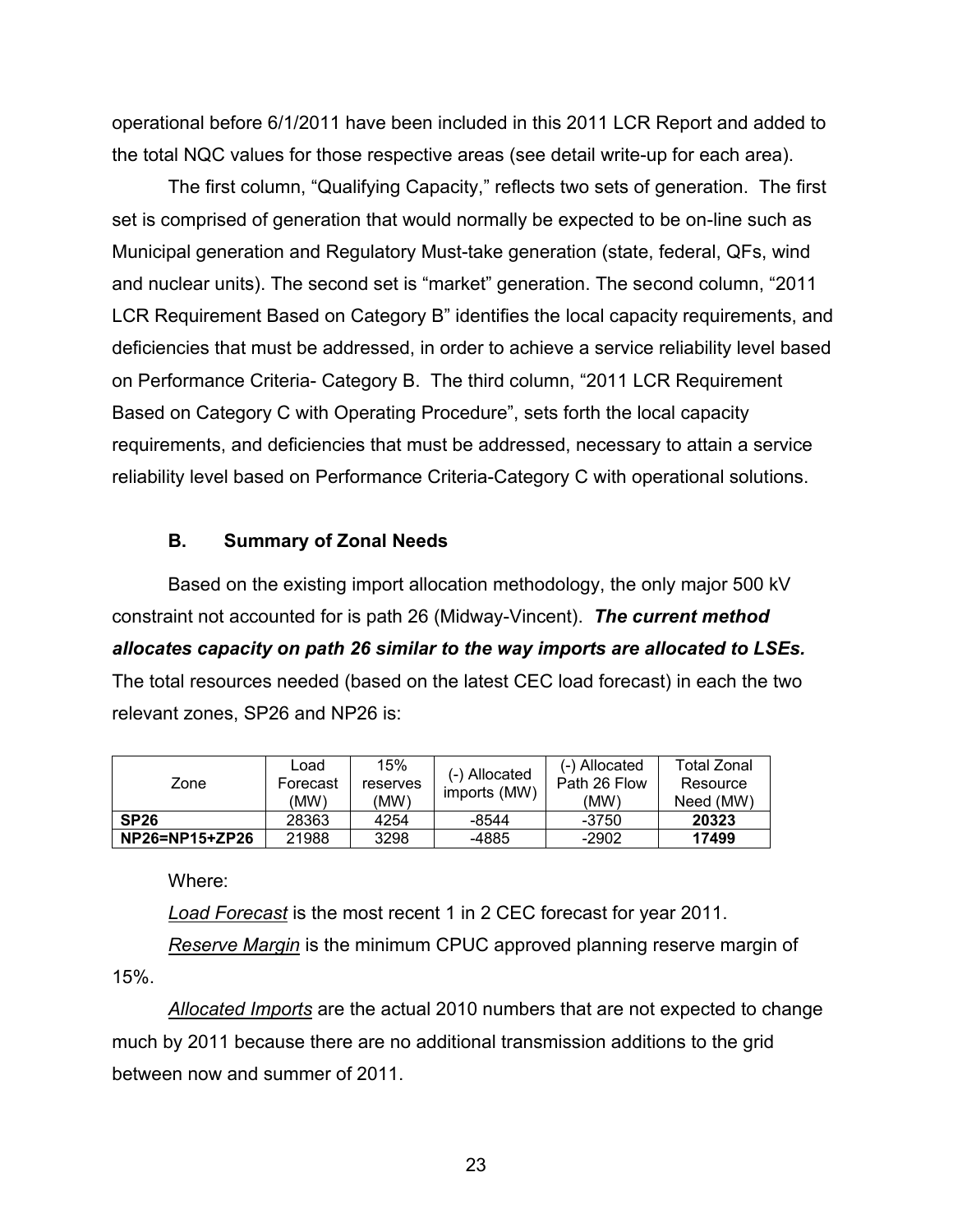*Allocated Path 26 flow* The CAISO determines the amount of Path 26 transfer capacity available for RA counting purposes after accounting for (1) Existing Transmission Contracts (ETCs) that serve load outside the CAISO Balancing Area' and (2) loop flow<sup>8</sup> from the maximum path 26 rating of 4000 MW (North-to-South) and 3000 MW (South-to-North).

Both NP 26 and SP 26 load forecast, import allocation and zonal results refer to the CAISO Balancing Area only. This is done in order to be consistent with the import allocation methodology.

All resources that are counted as part of the Local Area Capacity Requirements fully count toward the Zonal Need. The local areas of San Diego, LA Basin and Big Creek/Ventura are all situated in SP26 and the remaining local areas are in NP26.

#### **Changes compared to last year's results:**

- The load forecast went down in Southern California by about 500 MW and down in Northern California by about 250 MW.
- The Import Allocations went up in Southern California by about 450 MW and up in Northern California by about 370 MW.
- The Path 26 transfer capability has not changed and is not envisioned to change in the near future. As such, the LSEs should assume that their load/share ratio allocation for path 26 will stay at the same levels as 2010. If there are any changes, they will be heavily influenced by the pre-existing "grandfathered contracts" and when they expire most of the LSEs will likely see their load share ratio going up, while the owners of these grandfathered contracts may see their share decreased to the load-share ratio.

 $\overline{a}$  $<sup>7</sup>$  The transfer capability on Path 26 must be derated to accommodate ETCs on Path 26 that are used to</sup> serve load outside of the CAISO Balancing Area. These particular ETCs represent physical transmission capacity that cannot be allocated to LSEs within the CAISO Balancing Area.

 $8$  "Loop flow" is a phenomenon common to large electric power systems like the Western Electricity Coordinating Council. Power is scheduled to flow point-to-point on a Day-ahead and Hour-ahead basis through the CAISO. However, electric grid physics prevails and the actual power flow in real-time will differ from the pre-arranged scheduled flows. Loop flow is real, physical energy and it uses part of the available transfer capability on a path. If not accommodated, loop flow will cause overloading of lines, which can jeopardize the security and reliability of the grid.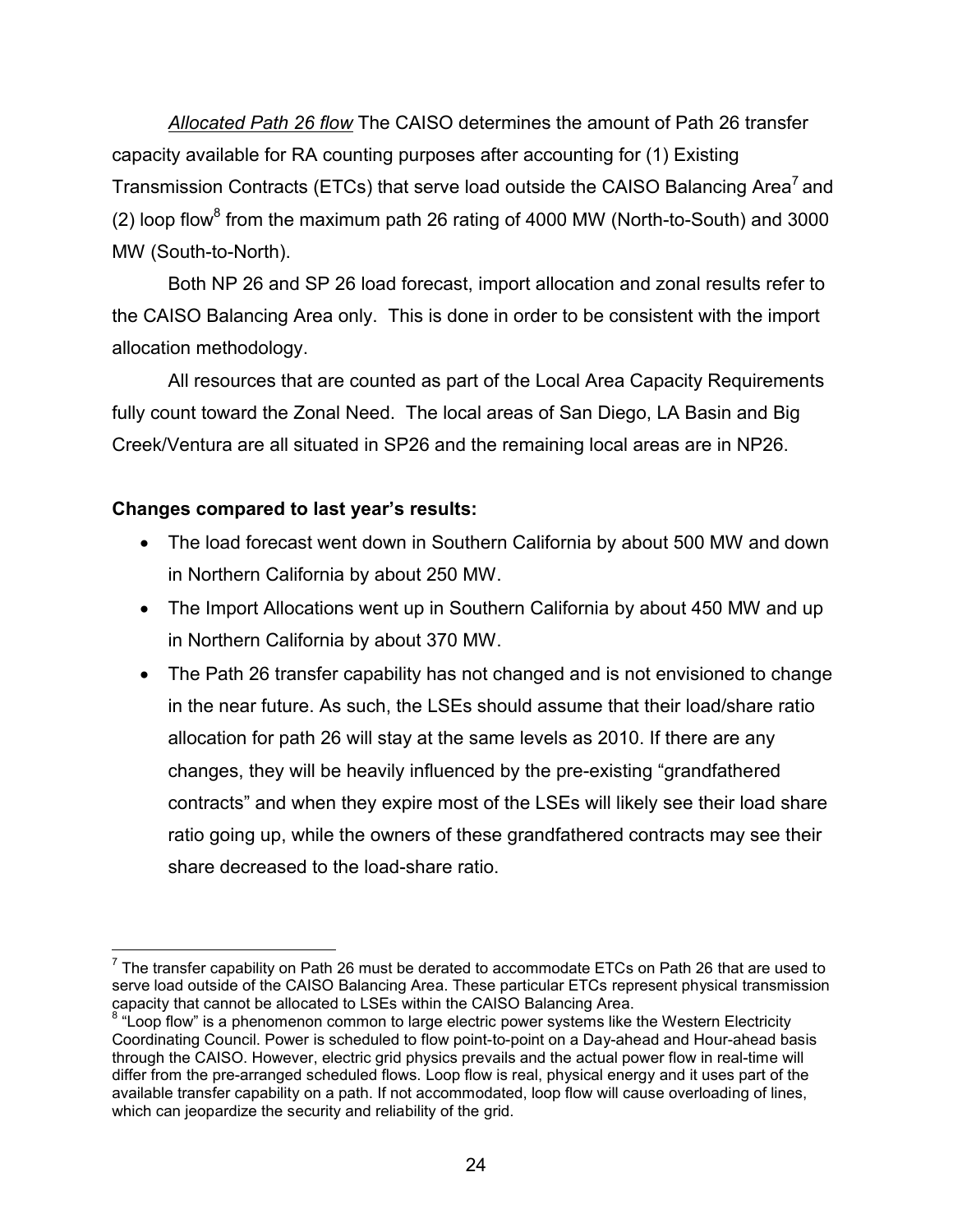## **C. Summary of Results by Local Area**

Each Local Capacity Area's overall requirement is determined by also achieving each sub-area requirement. Because these areas are a part of the interconnected electric system, the total for each Local Capacity Area is not simply a summation of the sub-area needs. For example, some sub-areas may overlap and therefore the same units may count for meeting the needs in both sub-areas.

## **1. Humboldt Area**

#### *Area Definition*

The transmission tie lines into the area include:

- 1) Bridgeville-Cottonwood 115 kV line #1
- 2) Humboldt-Trinity 115 kV line #1
- 3) Willits-Garberville 60 kV line #1
- 4) Trinity-Maple Creek 60 kV line #1

The substations that delineate the Humboldt Area are:

- 1) Bridgeville is in Cottonwood and Low Gap are out
- 2) Humboldt is in Trinity is out
- 3) Willits and Kekawaka are out Garberville is in
- 4) Trinity and Ridge Cabin are out Maple Creek is in

Total 2011 busload within the defined area: 197 MW with 9 MW of losses resulting in total load + losses of 206 MW.

| <b>MKT/SCHED</b><br><b>RESOURCE ID</b> | <b>BUS</b> | <b>BUS NAME</b> | kV   | <b>NQC</b> | <b>UNIT</b><br>ID | <b>LCR SUB-</b><br><b>AREA NAME</b> | <b>NQC Comments</b>                                      | <b>CAISO</b><br>Tag |
|----------------------------------------|------------|-----------------|------|------------|-------------------|-------------------------------------|----------------------------------------------------------|---------------------|
| <b>BRDGVL 7 BAKER</b>                  |            |                 |      | 0.00       |                   | None                                | Not modeled                                              | QF/Selfgen          |
| FAIRHV 6 UNIT                          | 31150      | <b>FAIRHAVN</b> | 13.8 | 14.99      |                   | Humboldt 60 kV                      |                                                          | QF/Selfgen          |
| <b>FTSWRD 7 QFUNTS</b>                 |            |                 |      | 0.64       |                   | Humboldt 60 kV                      | Not modeled                                              | QF/Selfgen          |
| HUMBPP 1 MOBLE2                        | 31154      | <b>HUMBOLDT</b> | 13.2 | 15.00      | 2                 | None                                | Retired                                                  | Market              |
| HUMBPP 1 MOBLE3                        | 31154      | <b>HUMBOLDT</b> | 13.2 | 15.00      |                   | None                                | Retired                                                  | Market              |
| HUMBPP 7 UNIT 1                        | 31170      | HMBOLDT1        | 13.8 | 52.00      |                   | Humboldt 60 kV                      | Retired                                                  | Market              |
| HUMBPP 7 UNIT 2                        | 31172      | HMBOLDT2        | 13.8 | 53.00      |                   | Humboldt 60 kV                      | Retired                                                  | Market              |
| HUMBSB 1 QF                            |            |                 |      | 0.00       |                   | None                                | Not modeled -<br>Monthly NQC -<br>used August for<br>LCR | QF/Selfgen          |
| KEKAWK 6 UNIT                          |            | 31166 KEKAWAK   | 9.1  | 0.00       |                   | Humboldt 60 kV                      |                                                          | QF/Selfgen          |

Total units and qualifying capacity available in this area: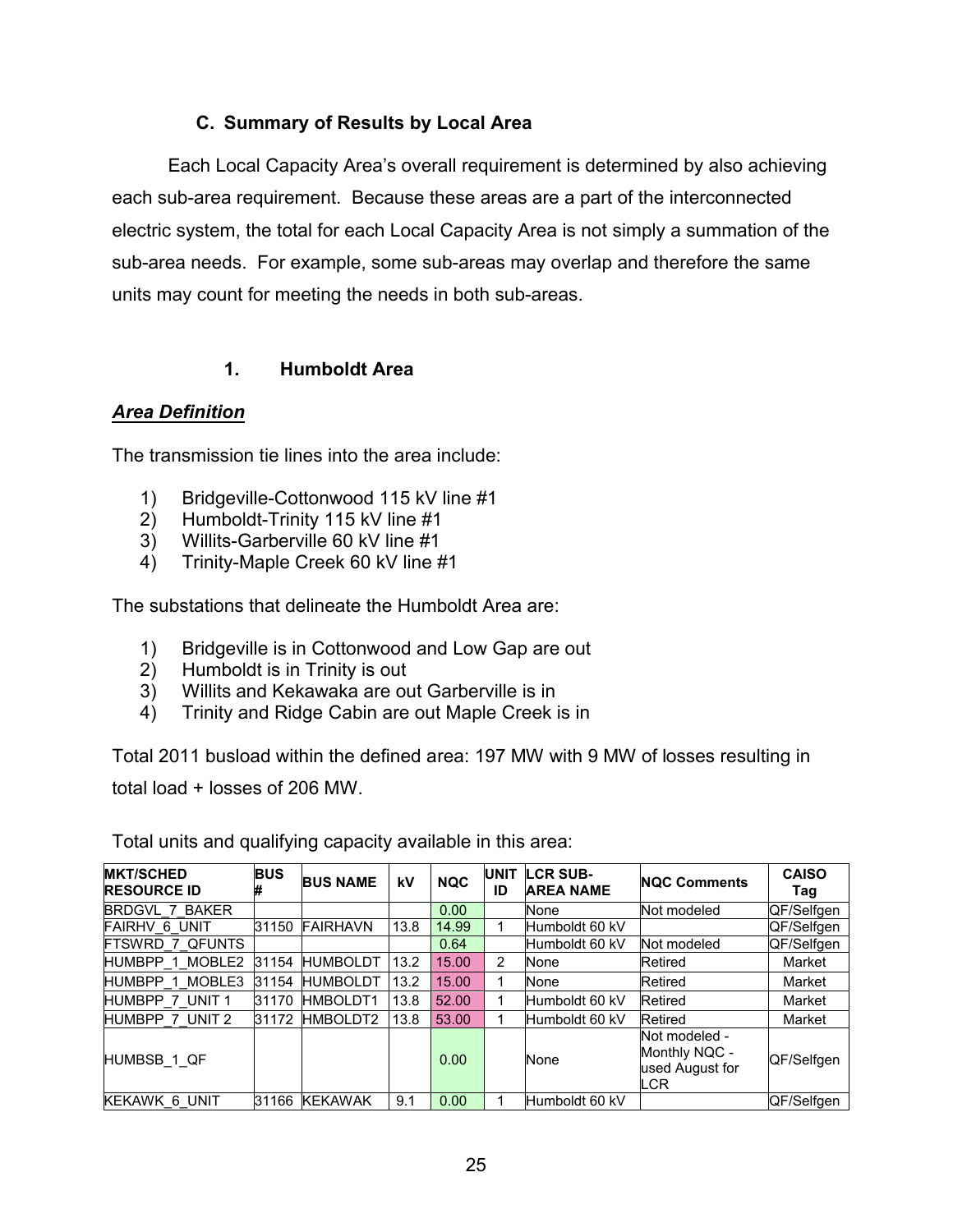| LAPAC 6 UNIT           | 31158 | <b>LP SAMOA</b> | 12.5 | 20.00 | 1              | Humboldt 60 kV |                                                          | QF/Selfgen |
|------------------------|-------|-----------------|------|-------|----------------|----------------|----------------------------------------------------------|------------|
| <b>PACLUM 6 UNIT</b>   | 31152 | <b>PAC.LUMB</b> | 13.8 | 8.25  | 1              | Humboldt 60 kV |                                                          | QF/Selfgen |
| <b>PACLUM 6 UNIT</b>   | 31152 | PAC.LUMB        | 13.8 | 8.24  | $\overline{2}$ | Humboldt 60 kV |                                                          | QF/Selfgen |
| PACLUM 6 UNIT          | 31153 | PAC.LUMB        | 2.4  | 4.95  | 3              | Humboldt 60 kV |                                                          | QF/Selfgen |
| <b>WLLWCR 6 CEDRFL</b> |       |                 |      | 0.00  |                | Humboldt 60 kV | Not modeled -<br>Monthly NQC -<br>used August for<br>LCR | QF/Selfgen |
| ULTPBL 6 UNIT 1        | 31156 | <b>ULTRAPWR</b> | 12.5 | 0.00  | 1              | Humboldt 60 kV | No NQC -<br>historical data                              | Market     |
| HUMBPP 1 UNITS2        | 31180 | HUMB G1         | 13.8 | 16.60 | 1              | None           | No NQC - Pmax                                            | Market     |
| <b>HUMBPP 1 UNITS2</b> | 31180 | HUMB G1         | 13.8 | 16.60 | $\overline{2}$ | None           | No NQC - Pmax                                            | Market     |
| HUMBPP 1 UNITS2        | 31180 | HUMB G1         | 13.8 | 16.60 | 3              | None           | No NQC - Pmax                                            | Market     |
| HUMBPP 1 UNITS2        | 31180 | HUMB G1         | 13.8 | 16.60 | 4              | None           | No NQC - Pmax                                            | Market     |
| HUMBPP 6 UNITS1        | 31181 | HUMB G2         | 13.8 | 16.60 | 5              | Humboldt 60 kV | No NQC - Pmax                                            | Market     |
| HUMBPP 6 UNITS1        | 31181 | HUMB G2         | 13.8 | 16.60 | 6              | Humboldt 60 kV | No NQC - Pmax                                            | Market     |
| HUMBPP 6 UNITS1        | 31181 | HUMB G2         | 13.8 | 16.60 | $\overline{7}$ | Humboldt 60 kV | No NQC - Pmax                                            | Market     |
| <b>HUMBPP 6 UNITS3</b> | 31182 | HUMB_G2         | 13.8 | 16.60 | 8              | Humboldt 60 kV | No NQC - Pmax                                            | Market     |
| <b>HUMBPP 6 UNITS3</b> | 31182 | HUMB_G2         | 13.8 | 16.60 | 9              | Humboldt 60 kV | No NQC - Pmax                                            | Market     |
| <b>HUMBPP 6 UNITS3</b> |       | 31182 HUMB_G2   | 13.8 | 16.60 | 10             | Humboldt 60 kV | No NQC - Pmax                                            | Market     |

#### **Major new projects modeled:**

- 1. Humboldt Bay Repower
- 2. Humboldt Reactive Support
- 3. Maple Creek Reactive Support
- 4. Garberville Reactive Support

# *Critical Contingency Analysis Summary*

#### *Humboldt 60 kV Sub-area:*

The most critical contingency for the Humboldt 60 kV Sub-area area is the outage of the Humboldt 115/60 Transformer and one of the gen tie-line connecting the new Humboldt Bay units (on 60 kV side). The area limitation is the overload on the parallel Humboldt 115/60 kV Transformer. This contingency establishes a LCR of 174 MW in 2011 (includes 57 MW of QF/Selfgen generation as well as 17 MW of deficiency) as the minimum capacity necessary for reliable load serving capability within this area.

The most critical single contingency is the outage of the Humboldt 115/60 kV Transformer. The limitation is thermal overload on the parallel Humboldt 115/60 kV Transformer. This limiting contingency establishes a LCR of 147 MW in 2011 (includes 57 MW of QF/Selfgen generation).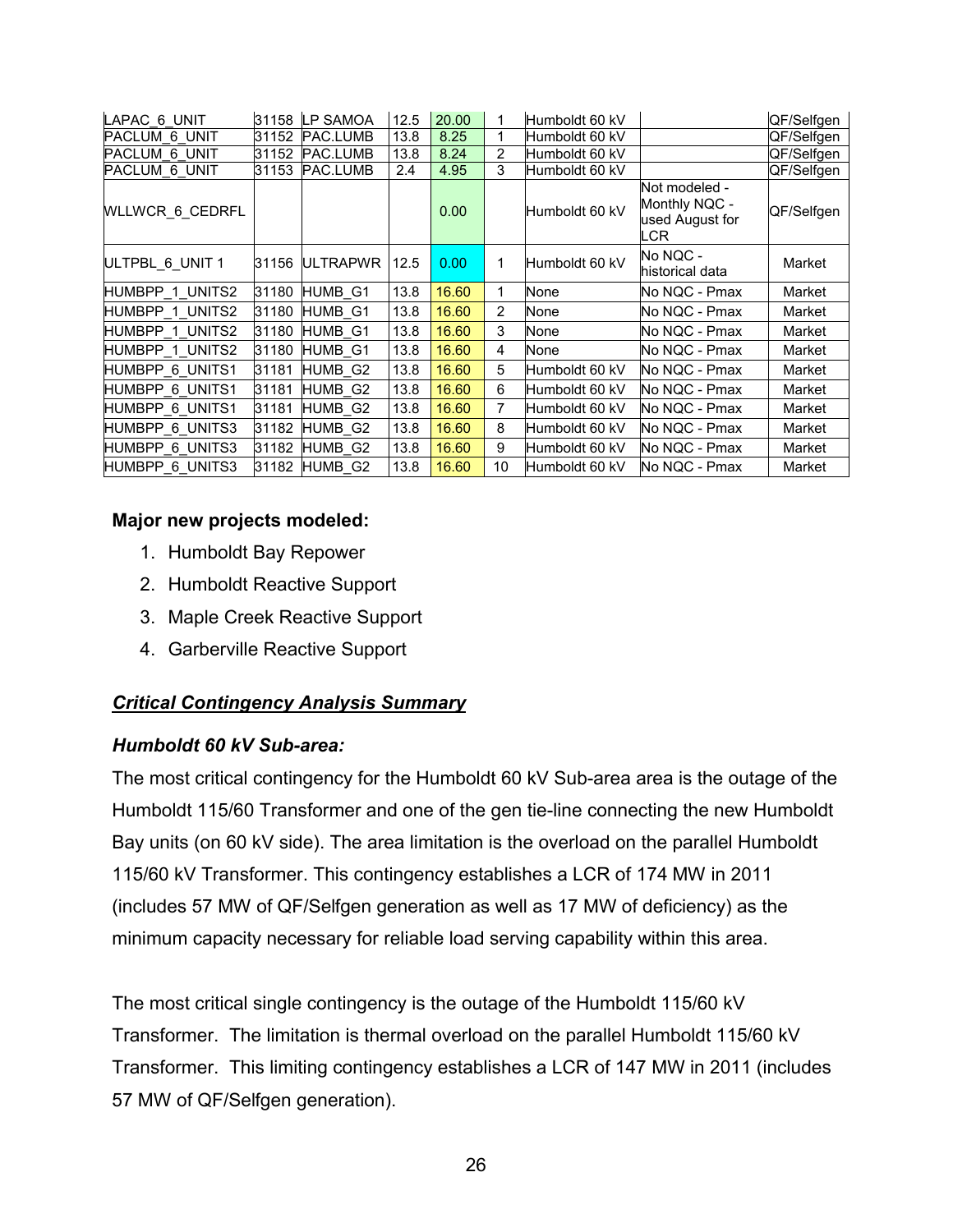#### **Effectiveness factors:**

The following table has units within the Humboldt 60 kV Sub-area area with at least 5% effective to the above-mentioned constraint.

| <b>Gen Bus</b> | <b>Gen Name</b> | Gen ID | Eff Fctr $(%)$ |
|----------------|-----------------|--------|----------------|
| 31150          | <b>FAIRHAVN</b> | 1      | 73             |
| 31158          | LP SAMOA        | 1      | 73             |
| 31182          | HUMB_G3         | 10     | 68             |
| 31182          | HUMB_G3         | 9      | 68             |
| 31182          | HUMB_G3         | 8      | 68             |
| 31181          | HUMB_G2         | 7      | 68             |
| 31181          | HUMB_G2         | 6      | 68             |
| 31181          | HUMB_G2         | 5      | 68             |
| 31180          | HUMB_G1         | 4      | -14            |
| 31180          | HUMB_G1         | 3      | $-14$          |
| 31180          | HUMB_G1         | 2      | -14            |
| 31180          | HUMB_G1         | 1      | $-14$          |
| 31152          | PAC.LUMB        | 1      | 40             |
| 31152          | PAC.LUMB        | 2      | 40             |
| 31153          | PAC.LUMB        | 3      | 40             |

#### *Humboldt overall:*

The most critical contingency for the Humboldt area is the outage of the Bridgeville-Cottonwood 115 kV Line overlapping with an outage of one of the tie-line connecting the new Humboldt Bay units. The area limitation is the overload on the Humboldt – Trinity 115 kV Line. This contingency establishes a LCR of 188 MW in 2011 (includes 57 MW of QF/Selfgen generation) as the minimum capacity necessary for reliable load serving capability within this area.

For the single contingency, generation capacity to mitigate overloading facilities identified in Humboldt 60 kV Sub-area is sufficient to mitigate potential overload for the overall system.

#### **Effectiveness factors:**

The following table has units within the Humboldt Overall system with at least 5% effective to the above-mentioned constraint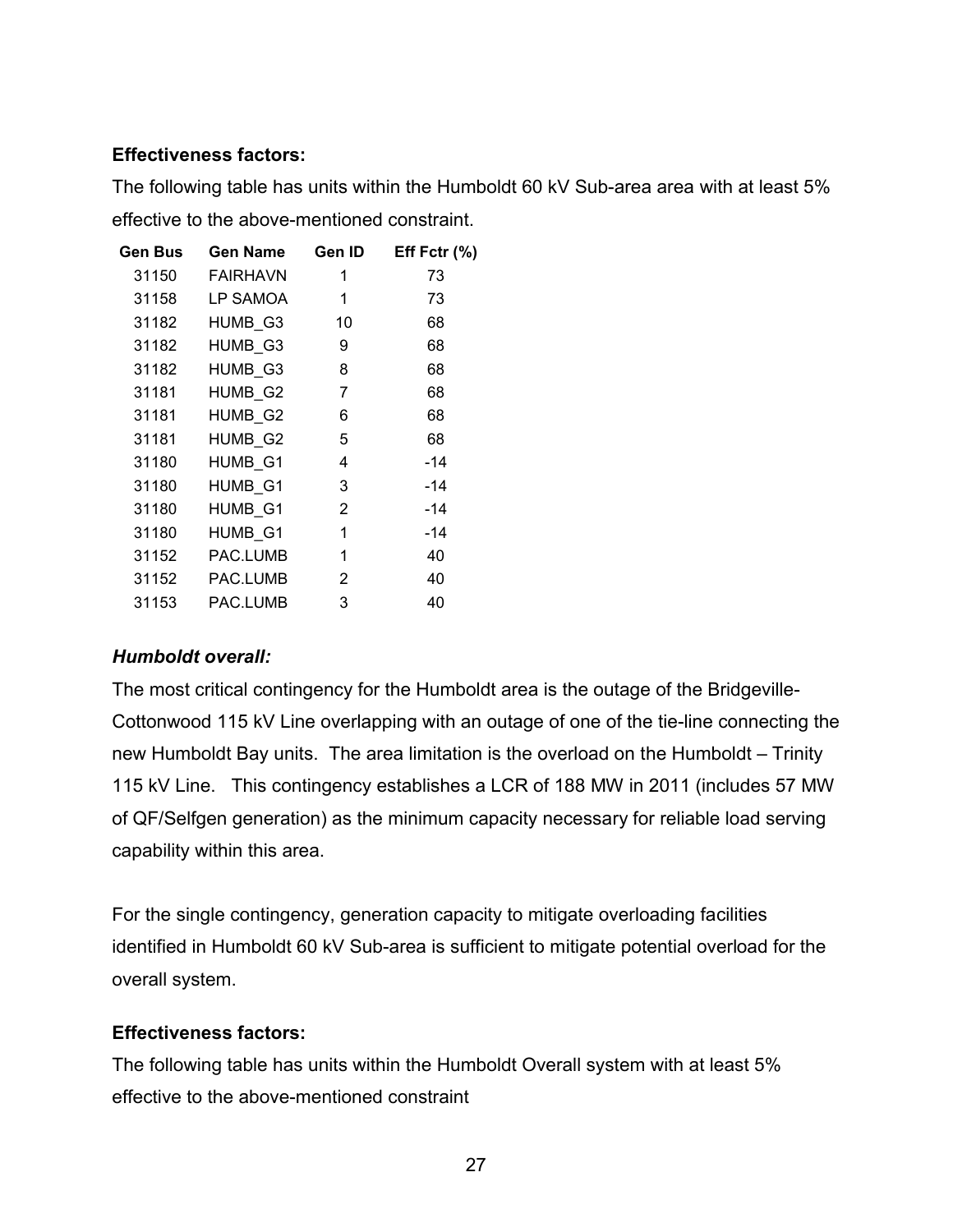| <b>Gen Bus</b> | <b>Gen Name</b> | Gen ID         | Eff Fctr (%) |
|----------------|-----------------|----------------|--------------|
| 31150          | <b>FAIRHAVN</b> | 1              | 58           |
| 31158          | LP SAMOA        | 1              | 58           |
| 31182          | HUMB G3         | 10             | 57           |
| 31182          | HUMB_G3         | 9              | 57           |
| 31182          | HUMB_G3         | 8              | 57           |
| 31181          | HUMB_G2         | 7              | 57           |
| 31181          | HUMB_G2         | 6              | 57           |
| 31181          | HUMB_G2         | 5              | 57           |
| 31180          | HUMB_G1         | 4              | 59           |
| 31180          | HUMB_G1         | 3              | 59           |
| 31180          | HUMB_G1         | 2              | 59           |
| 31180          | HUMB_G1         | 1              | 59           |
| 31152          | PAC.LUMB        | 1              | 52           |
| 31152          | PAC.LUMB        | $\overline{2}$ | 52           |
| 31153          | PAC.LUMB        | 3              | 52           |
|                |                 |                |              |

#### **Changes compared to last year's results:**

The Humboldt Repowering Project (HBPP) was modeled an on-line in the 2011 LCR studies. Two new transmission projects, the Maple Creek and Garberville Reactive support projects were also modeled. While the overall load is steady, the LCR need has increased due to the change in system configuration after the addition of the new Humboldt Bay Power Plant. Furthermore, new transmission projects have resulted in different type of limiting facilities as such the reactive power is no longer the biggest concern. Overall the LCR has increased by 29 MW, however the LCR resource need has only increase by 12 MW.

#### *Humboldt Overall Requirements:*

 $\overline{a}$ 

| 2011                 | QF/Selfgen | Muni | Market | Max. Qualifying |
|----------------------|------------|------|--------|-----------------|
|                      | (MW)       | (MW) | (MW)   | Capacity (MW)   |
| Available generation | 57         |      | 166    | 223             |

| 2011                                | <b>Existing Generation</b><br>Capacity Needed (MW) | Deficiency<br>(MW) | Total MW<br><b>LCR Need</b> |
|-------------------------------------|----------------------------------------------------|--------------------|-----------------------------|
| Category B (Single) <sup>9</sup>    | 147                                                |                    | 147                         |
| Category C (Multiple) <sup>10</sup> | 188                                                |                    | 205                         |

 $9<sup>9</sup>$  A single contingency means that the system will be able the survive the loss of a single element, however the operators will not have any means (other then load drop) in order to bring the system within a safe operating zone and get prepared for the next contingency as required by MORC.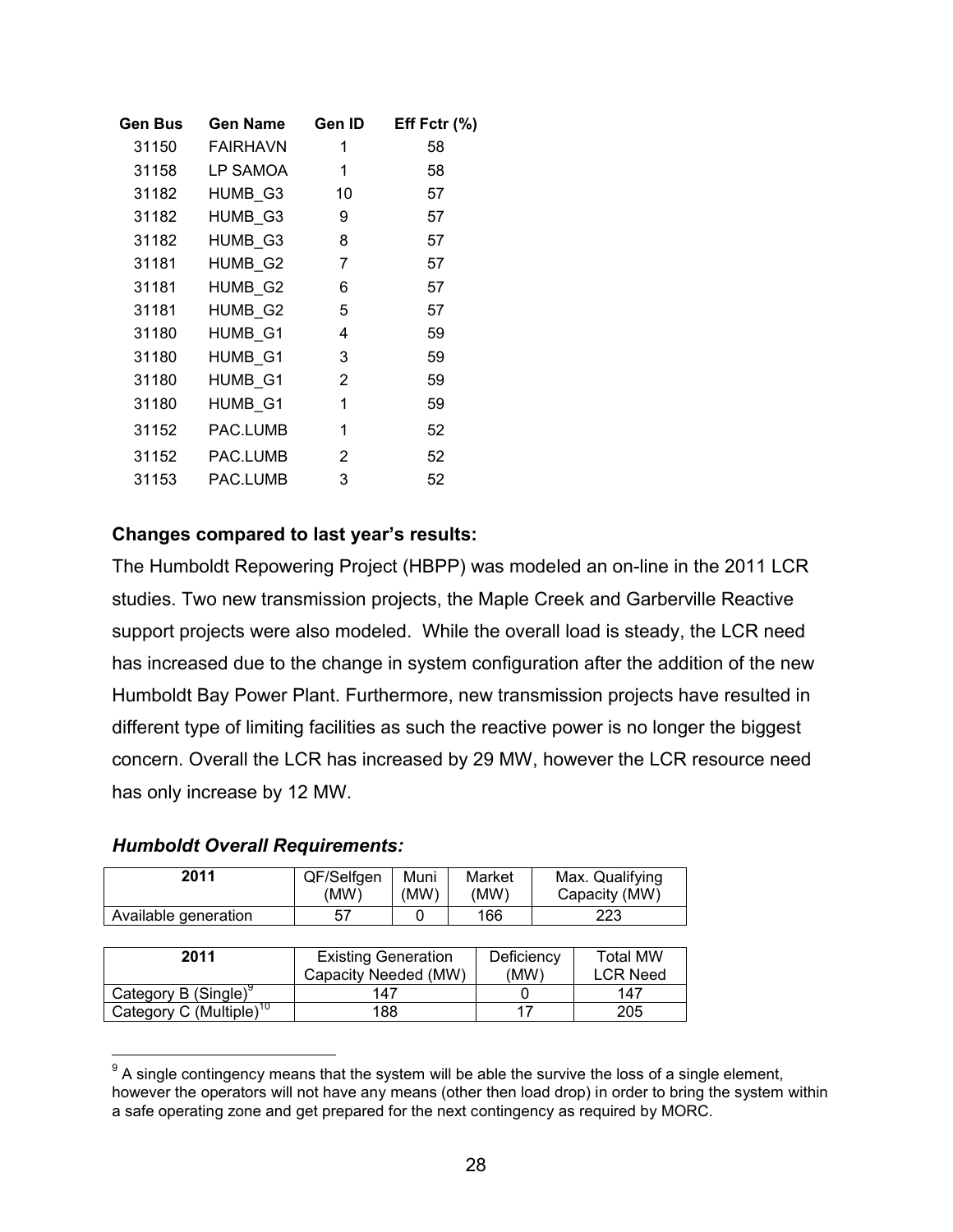## **2. North Coast / North Bay Area**

#### *Area Definition*

The North Coast/North Bay Area is composed of three sub-areas and the generation requirements within them. The transmission tie facilities coming into the North Coast/North Bay area are:

- 1) Cortina-Mendocino 115 kV Line
- 2) Cortina-Eagle Rock 115 kV Line
- 3) Willits-Garberville 60 kV line #1
- 4) Vaca Dixon-Lakeville 230 kV line #1
- 5) Tulucay-Vaca Dixon 230 kV line #1
- 6) Lakeville-Sobrante 230 kV line #1
- 7) Ignacio-Sobrante 230 kV line #1

The substations that delineate the North Coast/North Bay area are:

- 1) Cortina is out Mendocino and Indian Valley are in
- 2) Cortina is out Eagle Rock, Highlands and Homestake are in
- 3) Willits and Kekawaka are in Garberville is out
- 4) Vaca Dixon is out Lakeville is in
- 5) Tulucay is in Vaca Dixon is out
- 6) Lakeville is in Sobrante is out
- 7) Ignacio is in Sobrante and Crocket are out

Total 2011 busload within the defined area: 1511 MW with 63 MW of losses resulting in

total load + losses of 1574 MW.

| <b>MKT/SCHED</b><br><b>RESOURCE ID</b> | <b>BUS</b><br># | <b>BUS NAME</b> | kV   | <b>NQC</b> | <b>UNIT</b><br>ID | <b>LCR SUB-</b><br><b>AREA NAME</b> | <b>NQC Comments</b>                            | <b>CAISO</b><br>Tag |
|----------------------------------------|-----------------|-----------------|------|------------|-------------------|-------------------------------------|------------------------------------------------|---------------------|
| ADLIN 1 UNITS                          |                 | 31435 GEO.ENGY  | 9.1  | 8.00       | 1                 | Eagle Rock,<br>Fulton, Lakeville    |                                                | Market              |
| ADLIN 1 UNITS                          |                 | 31435 GEO.ENGY  | 9.1  | 8.00       | $\overline{2}$    | Eagle Rock,<br>Fulton, Lakeville    |                                                | Market              |
| <b>BEARCN 2 UNITS</b>                  | 31402           | <b>BEAR CAN</b> | 13.8 | 6.50       | 1                 | Fulton, Lakeville                   |                                                | Market              |
| <b>BEARCN 2 UNITS</b>                  |                 | 31402 BEAR CAN  | 13.8 | 6.50       | $\overline{2}$    | Fulton, Lakeville                   |                                                | Market              |
| FULTON 1 QF                            |                 |                 |      | 0.18       |                   | Fulton, Lakeville                   | Not modeled                                    | QF/Selfgen          |
| GEYS11 7 UNIT11                        | 31412           | GEYSER11        | 13.8 | 60.00      | 1                 | Eagle Rock,<br>Fulton, Lakeville    | Monthly NQC -<br>used August for<br><b>LCR</b> | Market              |
| GEYS12 7 UNIT12                        | 31414           | GEYSER12        | 13.8 | 50.00      | 1                 | Fulton, Lakeville                   | Monthly NQC -<br>used August for<br><b>LCR</b> | Market              |

Total units and qualifying capacity available in this area are shown in the following table:

 $\overline{a}$  $10$  Multiple contingencies means that the system will be able the survive the loss of a single element, and the operators will have enough generation (other operating procedures) in order to bring the system within a safe operating zone and get prepared for the next contingency as required by MORC.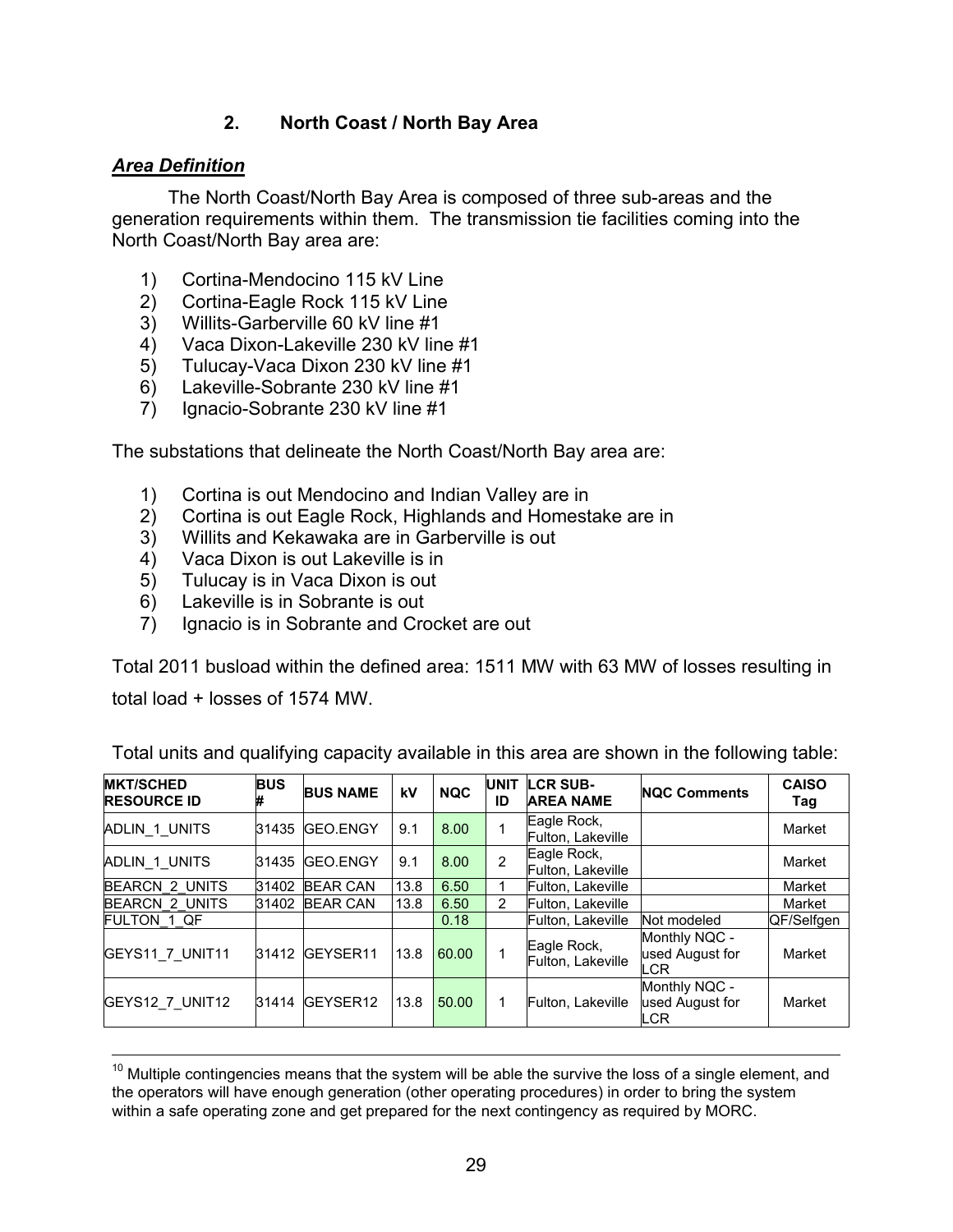| GEYS13_7_UNIT13        | 31416 | GEYSER13        | 13.8 | 56.00 | 1              | Lakeville                        | Monthly NQC -<br>used August for<br>_CR        | Market      |
|------------------------|-------|-----------------|------|-------|----------------|----------------------------------|------------------------------------------------|-------------|
| GEYS14_7_UNIT14        | 31418 | GEYSER14        | 13.8 | 50.00 | 1              | Fulton, Lakeville                | Monthly NQC -<br>used August for<br>LCR        | Market      |
| GEYS16_7_UNIT16        | 31420 | GEYSER16        | 13.8 | 49.00 | 1              | Fulton, Lakeville                | Monthly NQC -<br>used August for<br>LCR        | Market      |
| <b>GEYS17 2 BOTRCK</b> | 31421 | <b>BOTTLERK</b> | 13.8 | 14.70 | 1              | Fulton, Lakeville                |                                                | Market      |
| GEYS17_7_UNIT17        | 31422 | GEYSER17        | 13.8 | 47.00 | 1              | Fulton, Lakeville                | Monthly NQC -<br>used August for<br><b>LCR</b> | Market      |
| GEYS18_7_UNIT18        | 31424 | GEYSER18        | 13.8 | 45.00 | 1              | Lakeville                        | Monthly NQC -<br>used August for<br>LCR        | Market      |
| GEYS20_7_UNIT20        | 31426 | GEYSER20        | 13.8 | 40.00 | 1              | Lakeville                        | Monthly NQC -<br>used August for<br><b>LCR</b> | Market      |
| GYS5X6 7 UNITS         | 31406 | GEYSR5-6        | 13.8 | 40.00 | 1              | Eagle Rock,<br>Fulton, Lakeville | Monthly NQC -<br>used August for<br><b>LCR</b> | Market      |
| GYS5X6_7_UNITS         | 31406 | GEYSR5-6        | 13.8 | 40.00 | $\overline{2}$ | Eagle Rock,<br>Fulton, Lakeville | Monthly NQC -<br>used August for<br>_CR        | Market      |
| GYS7X8_7_UNITS         | 31408 | GEYSER78        | 13.8 | 38.00 | 1              | Eagle Rock,<br>Fulton, Lakeville | Monthly NQC -<br>used August for<br>LCR        | Market      |
| GYS7X8_7_UNITS         | 31408 | GEYSER78        | 13.8 | 38.00 | $\overline{2}$ | Eagle Rock,<br>Fulton, Lakeville | Monthly NQC -<br>used August for<br>LCR        | Market      |
| GYSRVL 7 WSPRNG        |       |                 |      | 1.68  |                | Fulton, Lakeville                | Not modeled                                    | QF/Selfgen  |
| HIWAY 7 ACANYN         |       |                 |      | 1.26  |                | Lakeville                        | Not modeled                                    | QF/Selfgen  |
| IGNACO 1 QF            |       |                 |      | 0.00  |                | Lakeville                        | Not modeled                                    | QF/Selfgen  |
| INDVLY_1_UNITS         | 31436 | <b>INDIAN V</b> | 9.1  | 0.80  | 1              | Eagle Rock,<br>Fulton, Lakeville |                                                | QF/Selfgen  |
| MONTPH_7_UNITS         | 32700 | <b>MONTICLO</b> | 9.1  | 2.74  | 1              | Fulton, Lakeville                | Monthly NQC -<br>used August for<br><b>LCR</b> | QF/Selfgen  |
| MONTPH_7_UNITS         | 32700 | <b>MONTICLO</b> | 9.1  | 2.74  | $\overline{2}$ | Fulton, Lakeville                | Monthly NQC -<br>used August for<br>LCR        | QF/Selfgen  |
| MONTPH_7_UNITS         |       | 32700 MONTICLO  | 9.1  | 0.65  | 3              | Fulton, Lakeville                | Monthly NQC -<br>used August for<br>LCR        | QF/Selfgen  |
| NAPA 2 UNIT            |       |                 |      | 0.02  |                | Lakeville                        | Not modeled                                    | QF/Selfgen  |
| NCPA_7_GP1UN1          | 38106 | NCPA1GY1        | 13.8 | 32.00 | 1              | Lakeville                        |                                                | <b>MUNI</b> |
| NCPA 7 GP1UN2          | 38108 | NCPA1GY2        | 13.8 | 29.00 | $\mathbf 1$    | Lakeville                        |                                                | <b>MUNI</b> |
| NCPA 7 GP2UN3          | 38110 | NCPA2GY1        | 13.8 | 28.00 | $\mathbf 1$    | Fulton, Lakeville                |                                                | <b>MUNI</b> |
| NCPA 7 GP2UN4          | 38112 | NCPA2GY2        | 13.8 | 27.00 | 1              | Fulton, Lakeville                |                                                | <b>MUNI</b> |
| POTTER 6 UNITS         | 31433 | <b>POTTRVLY</b> | 2.4  | 4.70  | 1              | Eagle Rock,<br>Fulton, Lakeville |                                                | Market      |
| POTTER_6_UNITS         | 31433 | <b>POTTRVLY</b> | 2.4  | 2.25  | 3              | Eagle Rock,<br>Fulton, Lakeville |                                                | Market      |
| POTTER 6 UNITS         | 31433 | <b>POTTRVLY</b> | 2.4  | 2.25  | $\overline{4}$ | Eagle Rock,<br>Fulton, Lakeville |                                                | Market      |
| POTTER_7_VECINO        |       |                 |      | 0.03  |                | Eagle Rock,<br>Fulton, Lakeville | Not modeled                                    | QF/Selfgen  |
| SANTFG_7_UNITS         | 31400 | <b>SANTA FE</b> | 13.8 | 30.00 | 1              | Lakeville                        |                                                | Market      |
| SANTFG 7 UNITS         | 31400 | <b>SANTA FE</b> | 13.8 | 30.00 | $\overline{2}$ | Lakeville                        |                                                | Market      |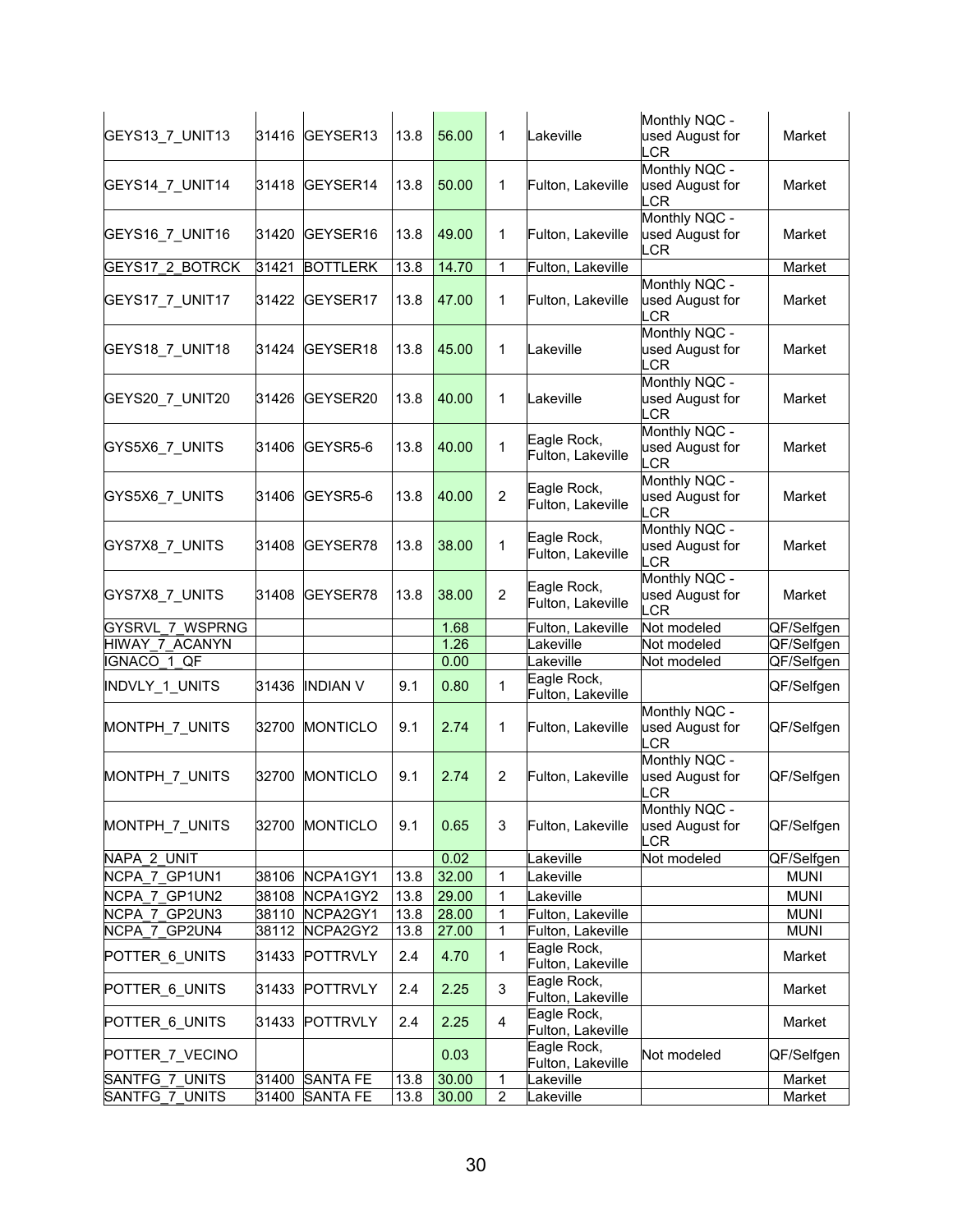| SMUDGO 7 UNIT 1       | 31430 SMUDGEO1 13.8 |      | 37.00 |   | Lakeville                        | Monthly NQC -<br>used August for<br><b>LCR</b> | Market      |
|-----------------------|---------------------|------|-------|---|----------------------------------|------------------------------------------------|-------------|
| SNMALF 6 UNITS        | 31446 SONMA LF      | 9.1  | 5.52  |   | Fulton, Lakeville                |                                                | QF/Selfgen  |
| UKIAH 7 LAKEMN        |                     |      | 1.70  |   | Eagle Rock,<br>Fulton, Lakeville | Not modeled                                    | <b>MUNI</b> |
| <b>WDFRDF 2 UNITS</b> | 31404 WEST FOR      | 13.8 | 12.51 |   | Fulton, Lakeville                |                                                | Market      |
| <b>WDFRDF 2 UNITS</b> | 31404 WEST FOR      | 13.8 | 12.49 | າ | Fulton, Lakeville                |                                                | Market      |

#### **Major new projects modeled:** None

#### *Critical Contingency Analysis Summary*

#### *Eagle Rock Sub-area*

The most critical overlapping contingency is the outage of the Eagle Rock-Silverado-Fulton 115 kV line and the Cortina #4 230/115 kV bank. The sub-area area limitation is thermal overloading of Fulton-Hopland 60 kV. This limiting contingency establishes a LCR of 217 MW in 2011 (includes 3 MW of QF/MUNI generation) as the minimum capacity necessary for reliable load serving capability within this sub-area.

The most critical single contingency is the outage of the Cortina #4 230/115 kV bank. The sub-area area limitation is thermal overloading of Fulton-Hopland 60 kV. This limiting contingency establishes a LCR of 93 MW in 2011 (includes 3 MW of QF/MUNI generation).

#### **Effectiveness factors:**

All the units within the Eagle-Rock sub-area are needed therefore no effectiveness factor is needed. Units outside this area are not effective.

#### *Fulton Sub-area*

The most critical overlapping contingency is the outage of the Lakeville-Ignacio 230 kV line #1 and the Crocket-Sobrante 230 kV line #1. The sub-area area limitation is thermal overloading of Fulton-Lakeville 230 kV line #1. This limiting contingency establishes a LCR of 546 MW (includes 14 MW of QF and 57 MW of Muni generation) as the minimum capacity necessary for reliable load serving capability within this subarea. All of the resources needed to meet the Eagle Rock sub-area count towards the Fulton sub-area LCR need.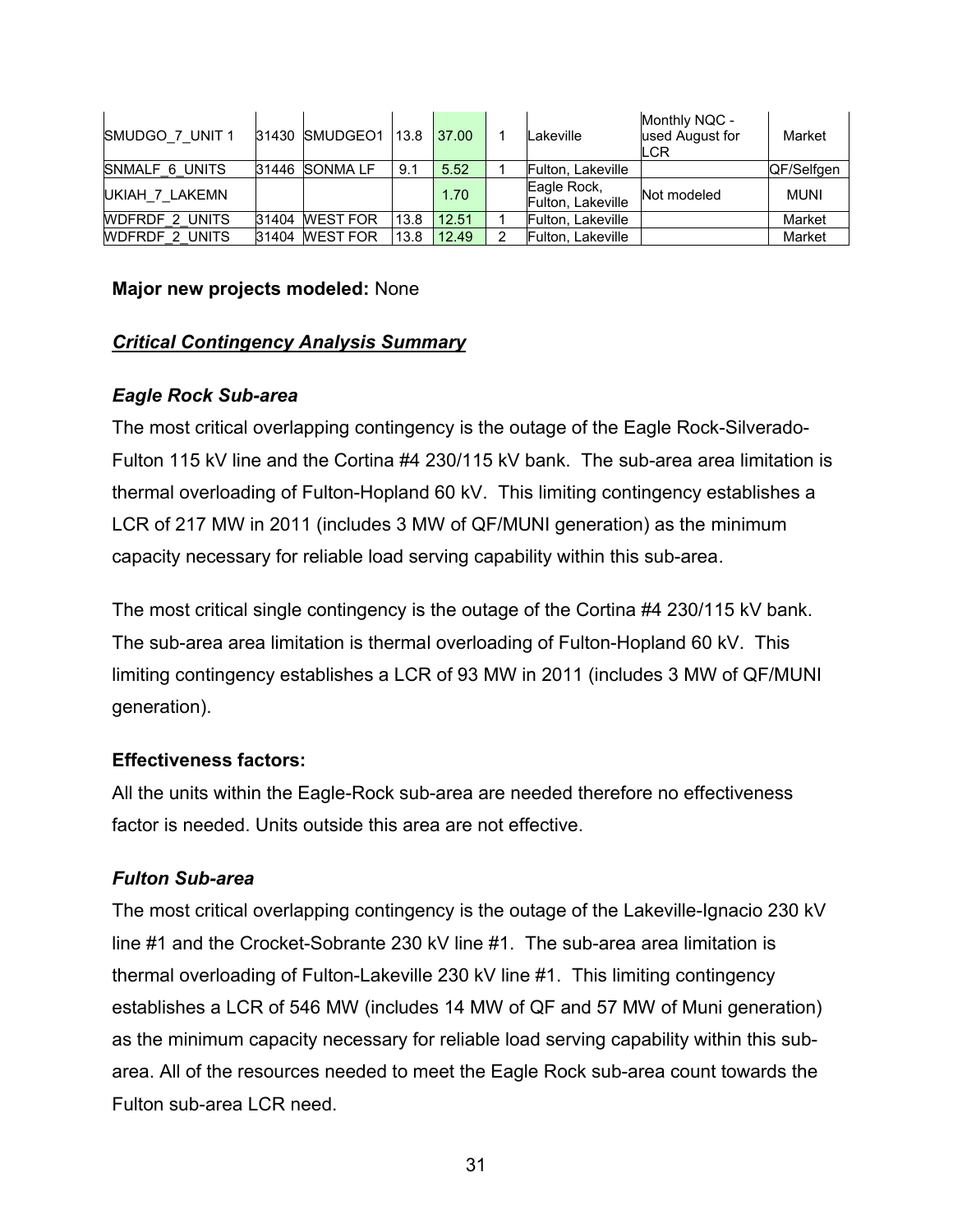#### **Effectiveness factors:**

The following table has units that are at least 5% effective to the above-mentioned constraint.

| Gen Bus | <b>Gen Name</b> | Gen ID         | Eff Fctr $(\% )$ |
|---------|-----------------|----------------|------------------|
| 31404   | <b>WEST FOR</b> | 2              | 73               |
| 31402   | <b>BEAR CAN</b> | 1              | 73               |
| 31402   | <b>BEAR CAN</b> | $\overline{2}$ | 73               |
| 31404   | <b>WEST FOR</b> | 1              | 73               |
| 31414   | GEYSER12        | 1              | 73               |
| 31418   | GEYSER14        | 1              | 73               |
| 31420   | GEYSER16        | 1              | 73               |
| 31422   | GEYSER17        | 1              | 73               |
| 38110   | NCPA2GY1        | 1              | 73               |
| 38112   | NCPA2GY2        | 1              | 73               |
| 31421   | <b>BOTTLERK</b> | 1              | 72               |
| 31406   | GEYSR5-6        | 1              | 38               |
| 31406   | GEYSR5-6        | 2              | 38               |
| 31408   | GEYSER78        | 1              | 38               |
| 31408   | GEYSER78        | 2              | 38               |
| 31412   | GEYSER11        | 1              | 38               |
| 31435   | <b>GEO.ENGY</b> | 1              | 38               |
| 31435   | <b>GEO.ENGY</b> | 2              | 38               |

#### *Lakeville Sub-area*

The most limiting contingency is the outage of Vaca Dixon-Lakeville 230 kV line with DEC power plant out of service. The sub-area limitation is thermal overloading of the Vaca Dixon-Tulucay 230 kV. This limiting contingency establishes a LCR of 734 MW (includes 15 MW of QF and 118 MW of MUNI generation) as the minimum capacity necessary for reliable load serving capability within this sub-area. The LCR resources needed for Eagle Rock and Fulton sub-areas can be counted toward fulfilling the requirement of Lakeville sub-area.

#### **Effectiveness factors:**

The following table has units within the North Coast/North Bay area at least 5% effective to the above-mentioned constraint.

| Gen Bus Gen Name Gen ID Eff Fctr (%) |     |     |
|--------------------------------------|-----|-----|
| 31400 SANTA FE                       | - 2 | -37 |
| 31430 SMUDGEO1                       | 1.  | 37  |
| 31400 SANTA FE                       | 1.  | 37  |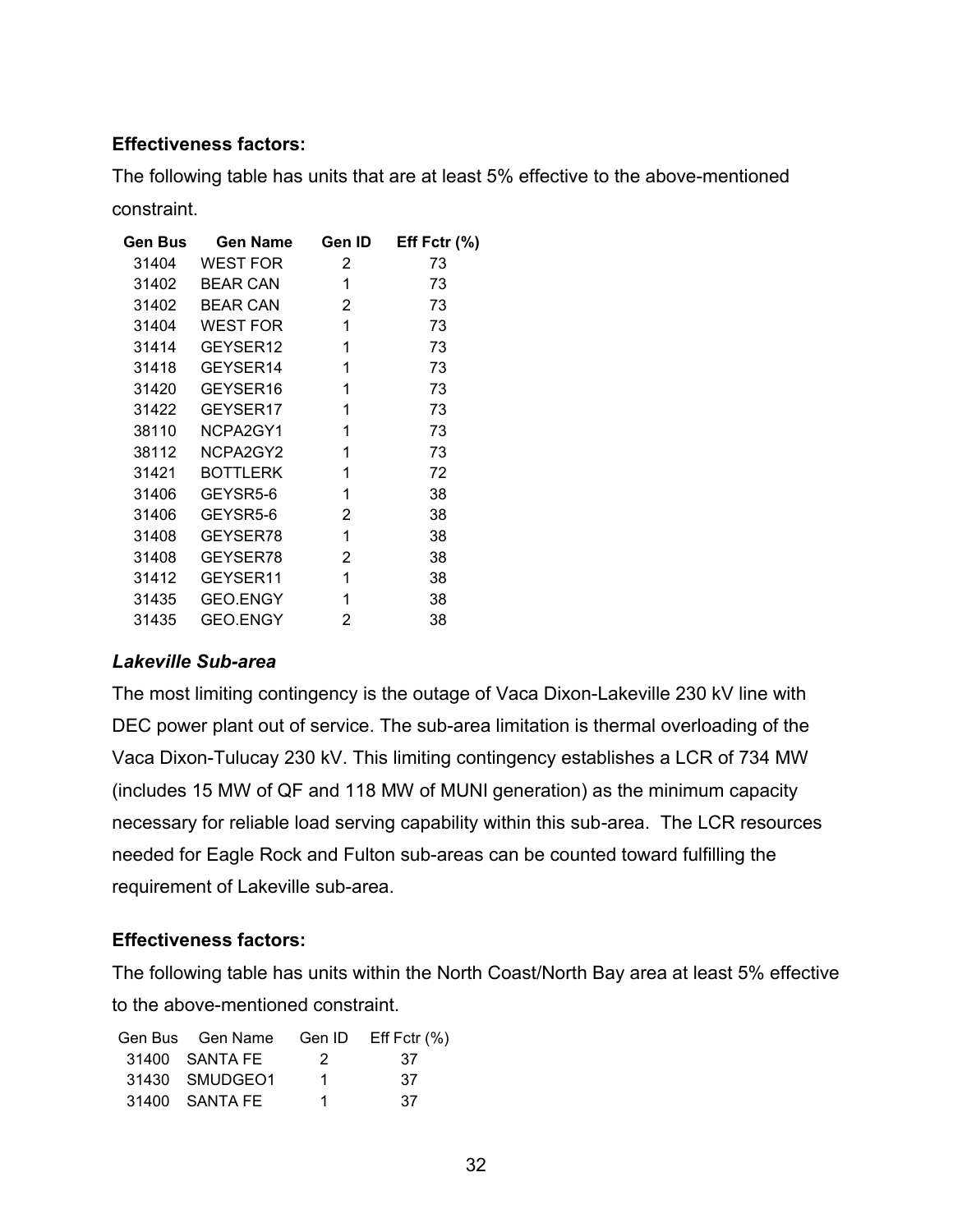| 31416 | GEYSER13        | 1              | 37 |
|-------|-----------------|----------------|----|
| 31424 | GEYSER18        | 1              | 37 |
| 31426 | GEYSER20        | 1              | 37 |
| 38106 | NCPA1GY1        | 1              | 37 |
| 38108 | NCPA1GY2        | 1              | 37 |
| 31421 | <b>BOTTLERK</b> | 1              | 35 |
| 31404 | <b>WEST FOR</b> | $\overline{2}$ | 35 |
| 31402 | BEAR CAN        | 1              | 35 |
| 31402 | <b>BEAR CAN</b> | $\overline{2}$ | 35 |
| 31404 | <b>WEST FOR</b> | 1              | 35 |
| 31414 | GEYSER12        | 1              | 35 |
| 31418 | GEYSER14        | 1              | 35 |
| 31420 | GEYSER16        | 1              | 35 |
| 31422 | GEYSER17        | 1              | 35 |
| 38110 | NCPA2GY1        | 1              | 35 |
| 38112 | NCPA2GY2        | 1              | 35 |
| 31406 | GEYSR5-6        | 1              | 19 |
| 31406 | GEYSR5-6        | $\overline{2}$ | 19 |
| 31408 | GEYSER78        | 1              | 19 |
| 31408 | GEYSER78        | 2              | 19 |
| 31412 | GEYSER11        | 1              | 19 |
| 31435 | GEO.ENGY        | 1              | 19 |
| 31435 | <b>GEO.ENGY</b> | 2              | 19 |

#### **Changes compared to last year's results:**

Overall the load forecast went down by 40 MW and the LCR need down by 56. The study results shown in this report for the overall North Coast and North Bay area assume that DC run-back can be used as a mitigation plan.

| 2011                                | QF/Selfgen<br>(MW)         | Muni<br>(MW)         |  | Market<br>(MW) |  | Max. Qualifying<br>Capacity (MW) |  |
|-------------------------------------|----------------------------|----------------------|--|----------------|--|----------------------------------|--|
| Available generation                | 15                         | 118                  |  | 728            |  | 861                              |  |
|                                     |                            |                      |  |                |  |                                  |  |
| 2011                                | <b>Existing Generation</b> |                      |  | Deficiency     |  | <b>Total MW</b>                  |  |
|                                     |                            | Capacity Needed (MW) |  | (MW)           |  | <b>LCR Need</b>                  |  |
| Category B (Single) <sup>1</sup>    | 734                        |                      |  |                |  | 734                              |  |
| Category C (Multiple) <sup>12</sup> | 734                        |                      |  |                |  | 734                              |  |

#### *North Coast/North Bay Overall Requirements:*

 $\overline{a}$ 

 $11$  A single contingency means that the system will be able the survive the loss of a single element,

however the operators will not have any means (other then load drop) in order to bring the system within a safe operating zone and get prepared for the next contingency as required by MORC.

 $12$  Multiple contingencies means that the system will be able the survive the loss of a single element, and the operators will have enough generation (other operating procedures) in order to bring the system within a safe operating zone and get prepared for the next contingency as required by MORC.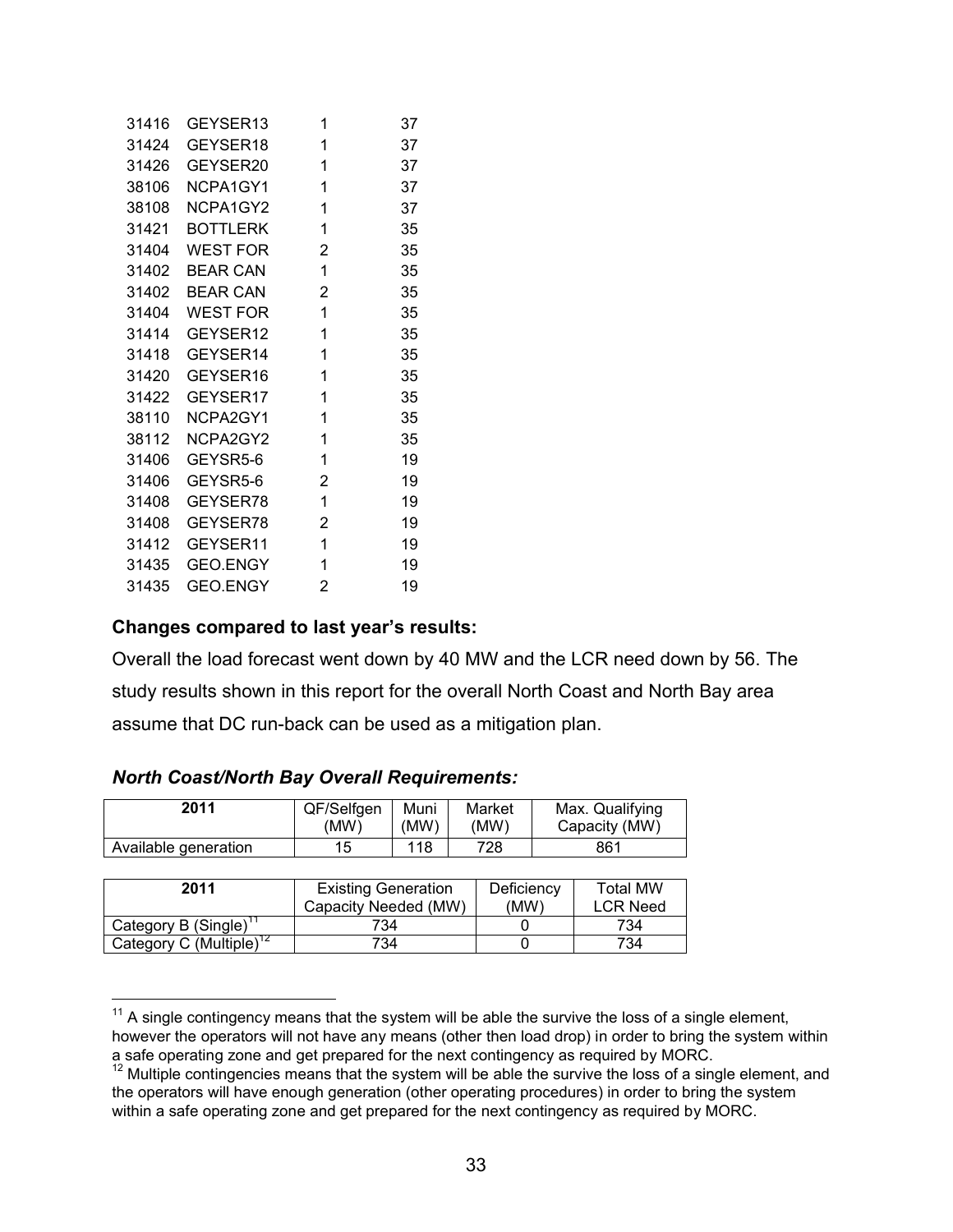#### **3. Sierra Area**

#### *Area Definition*

The transmission tie lines into the Sierra Area are:

- 1) Table Mountain-Rio Oso 230 kV line
- 2) Table Mountain-Palermo 230 kV line
- 3) Table Mt-Pease 60 kV line
- 4) Caribou-Palermo 115 kV line
- 5) Drum-Summit 115 kV line #1
- 6) Drum-Summit 115 kV line #2
- 7) Spaulding-Summit 60 kV line
- 8) Brighton-Bellota 230 kV line
- 9) Rio Oso-Lockeford 230 kV line
- 10) Gold Hill-Eight Mile Road 230 kV line
- 11) Lodi STIG-Eight Mile Road 230 kV line
- 12) Gold Hill-Lake 230 kV line

The substations that delineate the Sierra Area are:

- 1) Table Mountain is out Rio Oso is in<br>2) Table Mountain is out Palermo is in
- Table Mountain is out Palermo is in
- 3) Table Mt is out Pease is in
- 4) Caribou is out Palermo is in
- 5) Drum is in Summit is out
- 6) Drum is in Summit is out
- 7) Spaulding is in Summit is out
- 8) Brighton is in Bellota is out
- 9) Rio Oso is in Lockeford is out
- 10) Gold Hill is in Eight Mile is out
- 11) Lodi STIG is in Eight Mile Road is out
- 12) Gold Hill is in Lake is out

Total 2011 busload within the defined area: 1858 MW with 119 MW of losses resulting

in total load + losses of 1977 MW.

| <b>MKT/SCHED</b><br><b>RESOURCE ID</b> | <b>BUS</b><br># | <b>BUS NAME</b> | kV   | <b>NQC</b>  | ID | UNIT LCR SUB-AREA<br><b>NAME</b>                              | <b>NQC</b><br><b>Comments</b> | <b>CAISO</b><br>Tag |
|----------------------------------------|-----------------|-----------------|------|-------------|----|---------------------------------------------------------------|-------------------------------|---------------------|
| BELDEN 7 UNIT 1                        |                 | 31784 BELDEN    |      | 13.8 115.00 |    | South of Palermo,<br>South of Table<br>Mountain               |                               | Market              |
| BIOMAS 1 UNIT 1                        |                 | 32156 MOODLAND  | 19.1 | 20.78       |    | Drum-Rio Oso, South<br>of Palermo, South of<br>Table Mountain |                               | QF/Selfgen          |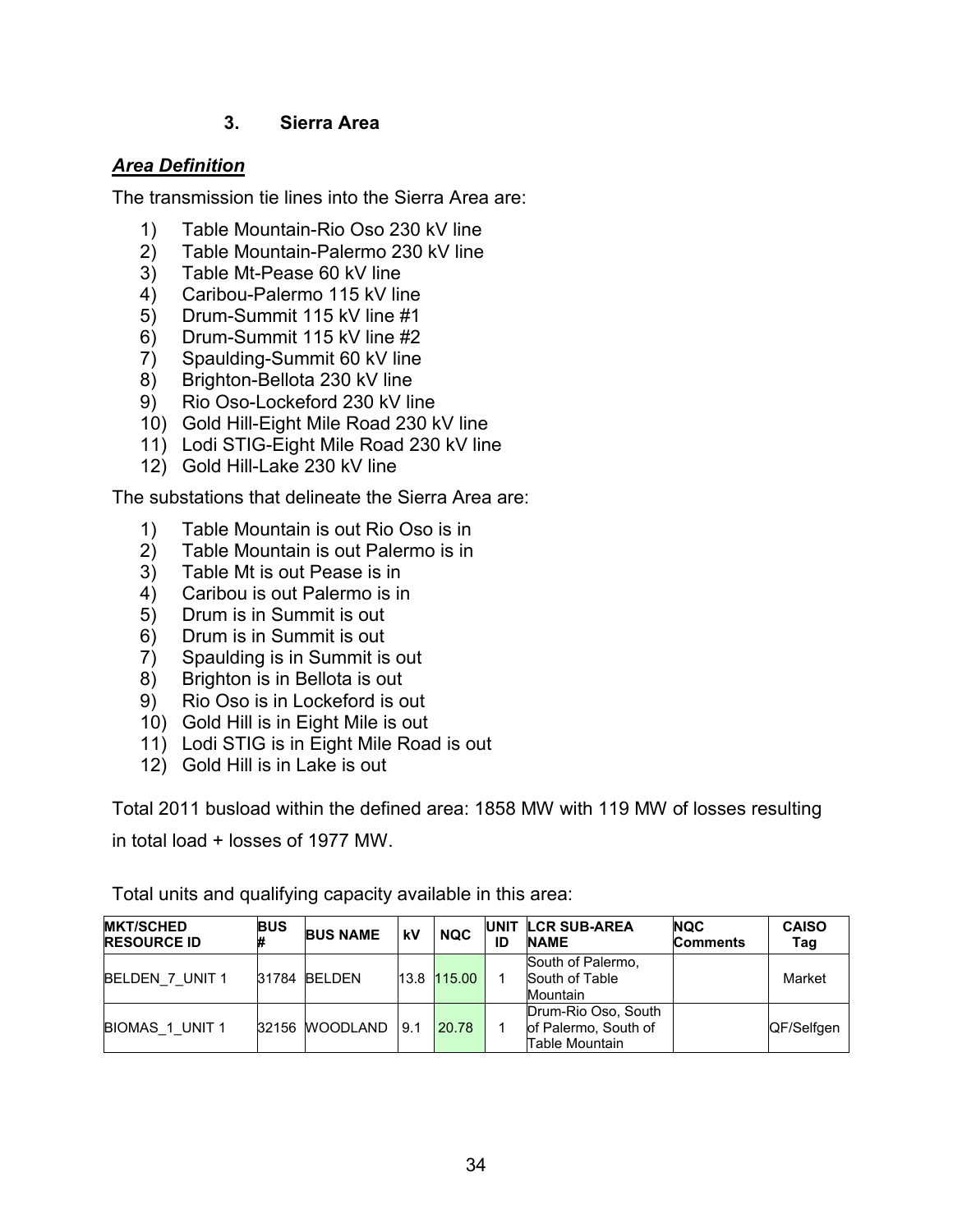| BNNIEN_7_ALTAPH |            | 32376 BONNIE N  | 60   | 0.58   |                | Placer, Drum-Rio<br>Oso, South of Rio<br>Oso, South of<br>Palermo, South of<br>Table Mountain | Not modeled<br>Monthly<br>NQC - used<br>August for<br><b>LCR</b> | Market      |
|-----------------|------------|-----------------|------|--------|----------------|-----------------------------------------------------------------------------------------------|------------------------------------------------------------------|-------------|
| BOGUE_1_UNITA1  | 32451 FREC |                 | 13.8 | 45.00  | $\mathbf{1}$   | Bogue, Drum-Rio<br>Oso, South of Table<br>Mountain                                            |                                                                  | Market      |
| BOWMN_6_UNIT    | 32480      | <b>BOWMAN</b>   | 9.1  | 2.44   | $\mathbf{1}$   | Drum-Rio Oso, South<br>of Palermo, South of<br>Table Mountain                                 |                                                                  | <b>MUNI</b> |
| BUCKCK_7_OAKFLT |            |                 |      | 1.13   |                | South of Palermo,<br>South of Table<br>Mountain                                               | Not modeled                                                      | Market      |
| BUCKCK_7_PL1X2  |            | 31820 BCKS CRK  | 11   | 29.00  | 1              | South of Palermo,<br>South of Table<br>Mountain                                               |                                                                  | Market      |
| BUCKCK 7 PL1X2  | 31820      | <b>BCKS CRK</b> | 11   | 29.00  | $\overline{2}$ | South of Palermo,<br>South of Table<br>Mountain                                               |                                                                  | Market      |
| CHICPK_7_UNIT 1 |            | 32462 CHI.PARK  | 11.5 | 38.00  | $\mathbf{1}$   | Placer, Drum-Rio<br>Oso, South of Rio<br>Oso, South of<br>Palermo, South of<br>Table Mountain |                                                                  | <b>MUNI</b> |
| COLGAT_7_UNIT 1 |            | 32450 COLGATE1  | 13.8 | 161.65 | $\mathbf{1}$   | South of Table<br>Mountain                                                                    |                                                                  | <b>MUNI</b> |
| COLGAT_7_UNIT 2 |            | 32452 COLGATE2  | 13.8 | 161.68 | $\mathbf{1}$   | South of Table<br>Mountain                                                                    | Monthly NQC<br>used August<br>for LCR                            | <b>MUNI</b> |
| CRESTA_7_PL1X2  |            | 31812 CRESTA    | 11.5 | 35.00  | 1              | South of Palermo,<br>South of Table<br>Mountain                                               |                                                                  | Market      |
| CRESTA_7_PL1X2  |            | 31812 CRESTA    | 11.5 | 35.00  | $\overline{2}$ | South of Palermo,<br>South of Table<br>Mountain                                               |                                                                  | Market      |
| DAVIS 7 MNMETH  |            |                 |      | 2.80   |                | Drum-Rio Oso, South<br>of Palermo, South of<br>Table Mountain                                 | Not modeled                                                      | Market      |
| DEADCK_1_UNIT   | 31862      | <b>DEADWOOD</b> | 9.1  | 0.00   | $\mathbf{1}$   | Drum-Rio Oso, South<br>of Table Mountain                                                      |                                                                  | <b>MUNI</b> |
| DEERCR_6_UNIT 1 |            | 32474 DEER CRK  | 9.1  | 2.96   | 1              | Drum-Rio Oso, South<br>of Palermo, South of<br>Table Mountain                                 |                                                                  | Market      |
| DRUM 7 PL1X2    | 32504      | <b>DRUM 1-2</b> | 6.6  | 13.00  | $\mathbf{1}$   | Drum-Rio Oso, South<br>of Palermo, South of<br>Table Mountain                                 |                                                                  | Market      |
| DRUM_7_PL1X2    | 32504      | <b>DRUM 1-2</b> | 6.6  | 13.00  | $\overline{2}$ | Drum-Rio Oso, South<br>of Palermo, South of<br>Table Mountain                                 |                                                                  | Market      |
| DRUM_7_PL3X4    | 32506      | <b>DRUM 3-4</b> | 6.6  | 13.70  | 1              | Drum-Rio Oso, South<br>of Palermo, South of<br>Table Mountain                                 |                                                                  | Market      |
| DRUM_7_PL3X4    | 32506      | DRUM 3-4        | 6.6  | 13.70  | $\overline{2}$ | Drum-Rio Oso, South<br>of Palermo, South of<br>Table Mountain                                 |                                                                  | Market      |
| DRUM_7_UNIT 5   |            | 32454 DRUM 5    | 13.8 | 49.50  | $\mathbf{1}$   | Drum-Rio Oso, South<br>of Palermo, South of<br>Table Mountain                                 |                                                                  | Market      |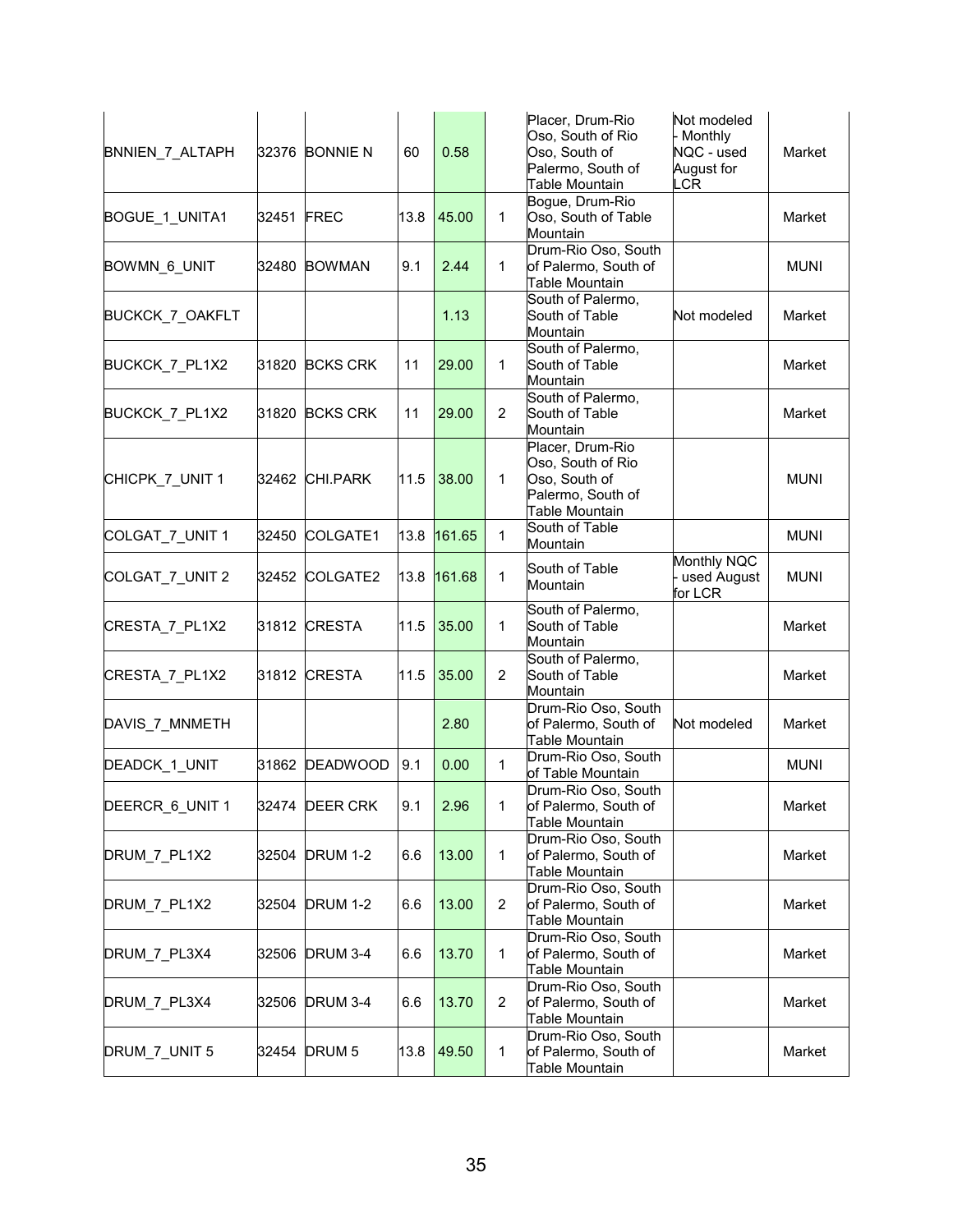| DUTCH1_7_UNIT 1              |       | 32464 DTCHFLT1  | 11   | 22.00 | $\mathbf{1}$   | Placer, Drum-Rio<br>Oso, South of Rio<br>Oso, South of<br>Palermo, South of<br><b>Table Mountain</b><br>Drum-Rio Oso, South |                                       | Market      |
|------------------------------|-------|-----------------|------|-------|----------------|-----------------------------------------------------------------------------------------------------------------------------|---------------------------------------|-------------|
| DUTCH2_7_UNIT 1              | 32502 | DTCHFLT2        | 6.9  | 26.00 | 1              | of Palermo, South of<br>Table Mountain                                                                                      |                                       | <b>MUNI</b> |
| ELDORO_7_UNIT 1              |       | 32513 ELDRADO1  | 21.6 | 11.00 | $\mathbf{1}$   | Placerville, South of<br>Rio Oso, South of<br>Palermo, South of<br><b>Table Mountain</b>                                    |                                       | Market      |
| ELDORO_7_UNIT 2              |       | 32514 ELDRADO2  | 21.6 | 11.00 | $\mathbf{1}$   | Placerville, South of<br>Rio Oso, South of<br>Palermo, South of<br>Table Mountain                                           |                                       | Market      |
| FMEADO <sub>_6</sub> _HELLHL |       | 32486 HELLHOLE  | 9.1  | 0.50  | $\mathbf{1}$   | South of Rio Oso,<br>South of Palermo,<br>South of Table<br>Mountain                                                        |                                       | <b>MUNI</b> |
| FMEADO_7_UNIT                | 32508 | <b>FRNCH MD</b> | 4.2  | 16.01 | $\mathbf{1}$   | South of Rio Oso,<br>South of Palermo,<br>South of Table<br>Mountain                                                        | Monthly NQC<br>used August<br>for LCR | <b>MUNI</b> |
| FORBST_7_UNIT 1              |       | 31814 FORBSTWN  | 11.5 | 39.00 | $\mathbf{1}$   | Drum-Rio Oso, South<br>of Table Mountain                                                                                    |                                       | <b>MUNI</b> |
| GOLDHL_1_QF                  |       |                 |      | 0.00  |                | Placerville, South of<br>Rio Oso, South of<br>Palermo, South of<br>Table Mountain                                           | Not modeled                           | QF/Selfgen  |
| GRNLF1_1_UNITS               | 32490 | <b>GRNLEAF1</b> | 13.8 | 7.74  | 1              | Bogue, Drum-Rio<br>Oso, South of Table<br>Mountain                                                                          |                                       | QF/Selfgen  |
| GRNLF1_1_UNITS               | 32490 | <b>GRNLEAF1</b> | 13.8 | 39.55 | $\overline{2}$ | Bogue, Drum-Rio<br>Oso, South of Table<br>Mountain                                                                          |                                       | QF/Selfgen  |
| GRNLF2_1_UNIT                | 32492 | GRNLEAF2        | 13.8 | 47.91 | 1              | Pease, Drum-Rio<br>Oso, South of Table<br>Mountain                                                                          |                                       | QF/Selfgen  |
| HALSEY_6_UNIT                | 32478 | <b>HALSEY F</b> | 9.1  | 5.05  | 1              | Placer, Drum-Rio<br>Oso, South of Rio<br>Oso, South of<br>Palermo, South of<br>Table Mountain                               |                                       | Market      |
| HAYPRS 6_QFUNTS              | 32488 | HAYPRES+        | 9.1  | 0.00  | 1              | Drum-Rio Oso, South<br>of Palermo, South of<br>Table Mountain                                                               |                                       | QF/Selfgen  |
| HAYPRS 6_QFUNTS              | 32488 | <b>HAYPRES+</b> | 9.1  | 0.00  | $\overline{2}$ | Drum-Rio Oso, South<br>of Palermo, South of<br>Table Mountain                                                               |                                       | QF/Selfgen  |
| HIGGNS_7_QFUNTS              |       |                 |      | 0.05  |                | Drum-Rio Oso, South<br>of Rio Oso, South of<br>Palermo, South of<br>Table Mountain                                          | Not modeled                           | QF/Selfgen  |
| KANAKA 1 UNIT                |       |                 |      | 0.00  |                | Drum-Rio Oso, South<br>of Table Mountain                                                                                    | Not modeled                           | <b>MUNI</b> |
| KELYRG_6_UNIT                | 31834 | <b>KELLYRDG</b> | 9.1  | 10.00 | 1              | Drum-Rio Oso, South<br>of Table Mountain                                                                                    |                                       | <b>MUNI</b> |
| MDFKRL_2_PROJCT              | 32456 | <b>MIDLFORK</b> | 13.8 | 62.18 | 1              | South of Rio Oso,<br>South of Palermo,<br>South of Table                                                                    | Monthly NQC<br>used August<br>for LCR | <b>MUNI</b> |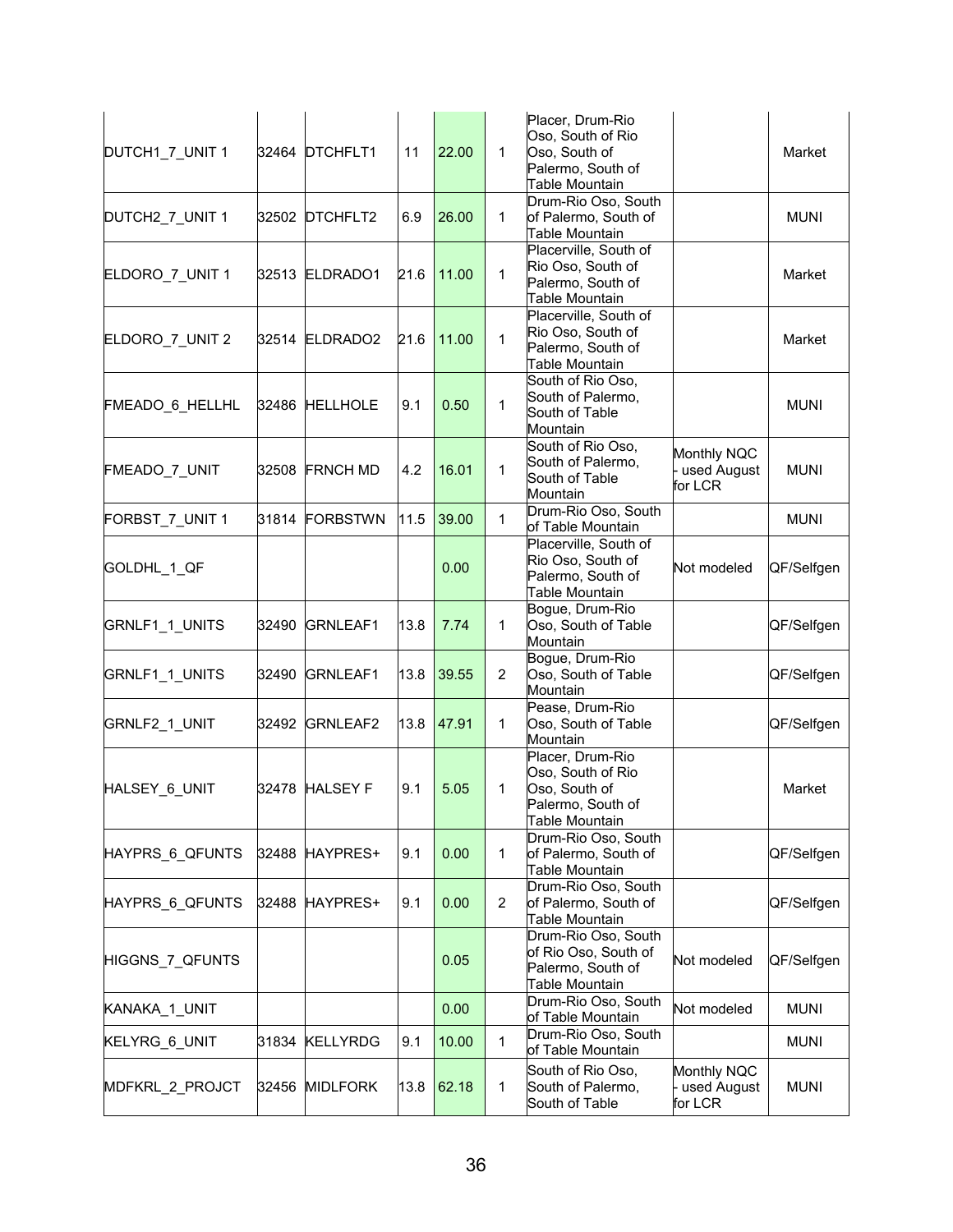|                                |             |                 |      |       |                | Mountain                                                                                      |                                                                  |             |
|--------------------------------|-------------|-----------------|------|-------|----------------|-----------------------------------------------------------------------------------------------|------------------------------------------------------------------|-------------|
|                                |             |                 |      |       |                |                                                                                               |                                                                  |             |
| MDFKRL_2_PROJCT                | 32458       | <b>RALSTON</b>  | 13.8 | 84.32 | $\mathbf{1}$   | South of Rio Oso,<br>South of Palermo,<br>South of Table<br>Mountain                          | Monthly NQC<br>used August<br>for LCR                            | <b>MUNI</b> |
| MDFKRL_2_PROJCT                | 32456       | <b>MIDLFORK</b> | 13.8 | 62.18 | $\overline{2}$ | South of Rio Oso,<br>South of Palermo,<br>South of Table<br>Mountain                          | Monthly NQC<br>used August<br>for LCR                            | <b>MUNI</b> |
| NAROW1 2 UNIT                  | 32466       | NARROWS1        | 9.1  | 0.00  | $\mathbf{1}$   | Colgate, South of<br>Table Mountain                                                           | Monthly NQC<br>used August<br>for LCR                            | Market      |
| NAROW2_2_UNIT                  | 32468       | NARROWS2        | 9.1  | 34.88 | 1              | Colgate, South of<br><b>Table Mountain</b>                                                    | Monthly NQC<br>used August<br>for LCR                            | <b>MUNI</b> |
| NWCSTL_7_UNIT 1                | 32460       | <b>NEWCSTLE</b> | 13.2 | 1.30  | $\mathbf{1}$   | Placer, Drum-Rio<br>Oso, South of Rio<br>Oso, South of<br>Palermo, South of<br>Table Mountain | <b>Monthly NQC</b><br>used August<br>for LCR                     | Market      |
| OROVIL_6_UNIT                  | 31888       | <b>OROVLLE</b>  | 9.1  | 6.50  | 1              | Drum-Rio Oso, South<br>of Table Mountain                                                      |                                                                  | QF/Selfgen  |
| OXBOW_6_DRUM                   | 32484       | <b>OXBOW F</b>  | 9.1  | 6.00  | $\mathbf{1}$   | Drum-Rio Oso, South<br>of Palermo, South of<br>Table Mountain                                 |                                                                  | <b>MUNI</b> |
| PACORO 6_UNIT                  | 31890       | PO POWER        | 9.1  | 8.05  | $\mathbf{1}$   | Drum-Rio Oso, South<br>of Table Mountain                                                      |                                                                  | QF/Selfgen  |
| PACORO 6_UNIT                  | 31890       | PO POWER        | 9.1  | 8.05  | $\overline{2}$ | Drum-Rio Oso, South<br>of Table Mountain                                                      |                                                                  | QF/Selfgen  |
| PLACVL_1_CHILIB                | 32510       | <b>CHILIBAR</b> | 4.2  | 2.51  | $\mathbf{1}$   | Placerville, South of<br>Rio Oso, South of<br>Palermo, South of<br>Table Mountain             |                                                                  | Market      |
| PLACVL_1_RCKCRE                |             |                 |      | 0.00  |                | Placerville, South of<br>Rio Oso, South of<br>Palermo, South of<br><b>Table Mountain</b>      | Not modeled<br>Monthly<br>NQC - used<br>August for<br><b>LCR</b> | Market      |
| PLSNTG_7_LNCLND 32408 PLSNT GR |             |                 | 60   | 2.10  |                | Drum-Rio Oso, South<br>of Rio Oso, South of<br>Palermo, South of<br>Table Mountain            | Not modeled                                                      | Market      |
| POEPH_7_UNIT 1                 | 31790 POE 1 |                 | 13.8 | 60.00 | $\mathbf{1}$   | South of Palermo,<br>South of Table<br>Mountain                                               |                                                                  | Market      |
| POEPH_7_UNIT 2                 | 31792 POE 2 |                 | 13.8 | 60.00 | $\mathbf{1}$   | South of Palermo,<br>South of Table<br>Mountain                                               |                                                                  | Market      |
| RCKCRK_7_UNIT 1                | 31786       | ROCK CK1        | 13.8 | 56.00 | $\mathbf{1}$   | South of Palermo,<br>South of Table<br>Mountain                                               |                                                                  | Market      |
| RCKCRK_7_UNIT 2                | 31788       | ROCK CK2        | 13.8 | 56.00 | 1              | South of Palermo,<br>South of Table<br>Mountain                                               |                                                                  | Market      |
| RIOOSO_1_QF                    |             |                 |      | 0.77  |                | Drum-Rio Oso, South<br>of Palermo, South of<br>Table Mountain                                 | Not modeled                                                      | QF/Selfgen  |
| ROLLIN <sub>6_UNIT</sub>       | 32476       | <b>ROLLINSF</b> | 9.1  | 11.09 | $\mathbf{1}$   | Drum-Rio Oso, South<br>of Palermo, South of                                                   |                                                                  | <b>MUNI</b> |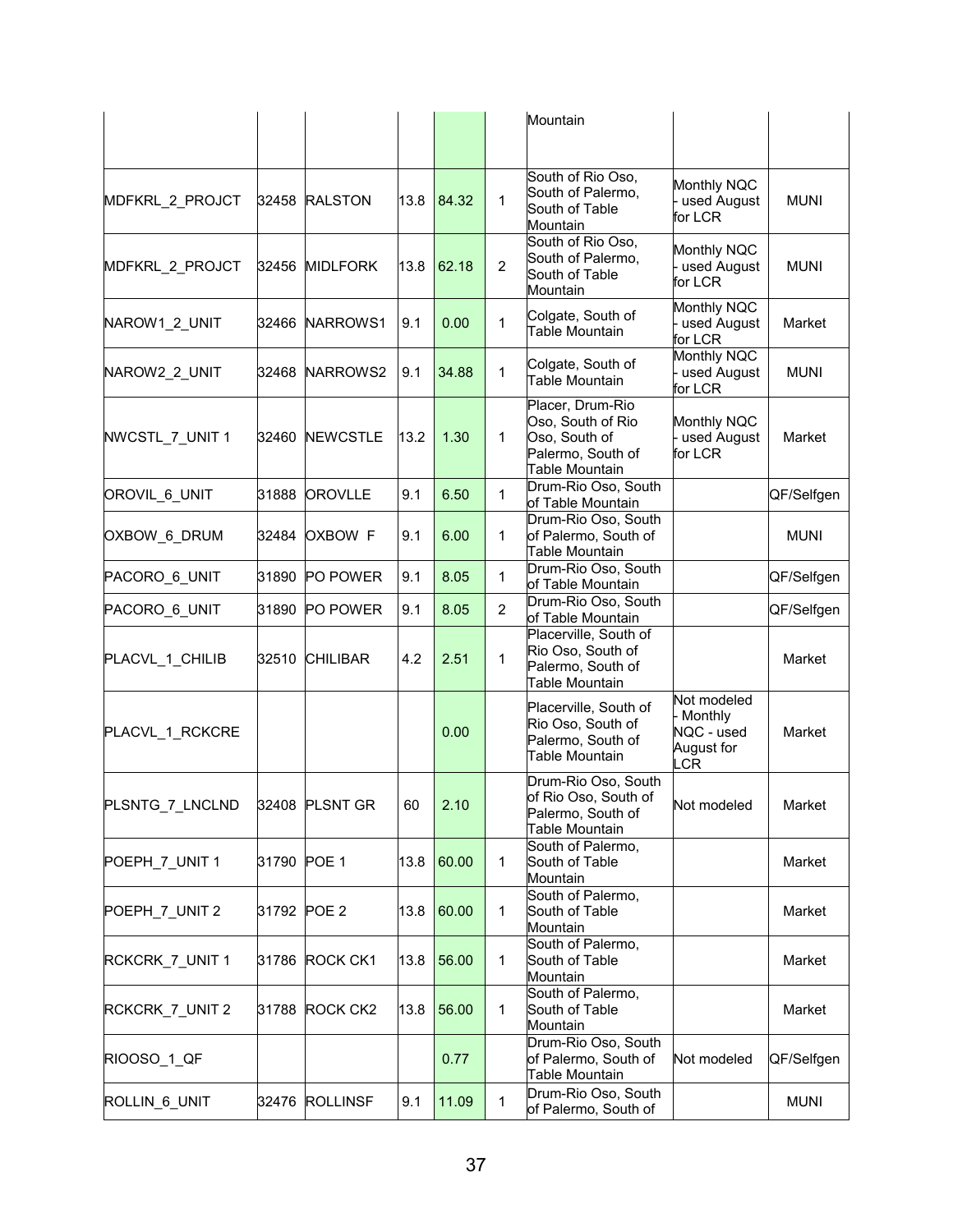|                 |            |                 |      |       |                | <b>Table Mountain</b>                                                                         |                                         |             |
|-----------------|------------|-----------------|------|-------|----------------|-----------------------------------------------------------------------------------------------|-----------------------------------------|-------------|
| SLYCRK_1_UNIT 1 |            | 31832 SLY.CR.   | 9.1  | 10.36 | $\mathbf{1}$   | Drum-Rio Oso, South<br>of Table Mountain                                                      |                                         | <b>MUNI</b> |
| SPAULD_6_UNIT 3 | 32472      | <b>SPAULDG</b>  | 9.1  | 4.70  | 3              | Drum-Rio Oso, South<br>of Palermo, South of<br>Table Mountain                                 |                                         | Market      |
| SPAULD_6_UNIT12 |            | 32472 SPAULDG   | 9.1  | 4.96  | $\mathbf{1}$   | Drum-Rio Oso, South<br>of Palermo, South of<br>Table Mountain                                 | Monthly NQC<br>- used August<br>for LCR | Market      |
| SPAULD_6_UNIT12 | 32472      | <b>SPAULDG</b>  | 9.1  | 4.96  | $\overline{2}$ | Drum-Rio Oso, South<br>of Palermo, South of<br>Table Mountain                                 | Monthly NQC<br>used August<br>for LCR   | Market      |
| SPI LI_2_UNIT 1 | 32498      | <b>SPILINCF</b> | 12.5 | 9.37  | $\mathbf{1}$   | Drum-Rio Oso, South<br>of Rio Oso, South of<br>Palermo, South of<br>Table Mountain            |                                         | QF/Selfgen  |
| STIGCT_2_LODI   |            | 38114 Stig CC   | 13.8 | 49.50 | $\mathbf{1}$   | South of Rio Oso,<br>South of Palermo,<br>South of Table<br>Mountain                          |                                         | <b>MUNI</b> |
| ULTRCK_2_UNIT   |            | 32500 ULTR RCK  | 9.1  | 21.07 | $\mathbf{1}$   | Drum-Rio Oso, South<br>of Rio Oso, South of<br>Palermo, South of<br><b>Table Mountain</b>     |                                         | QF/Selfgen  |
| WDLEAF_7_UNIT 1 | 31794      | <b>WOODLEAF</b> | 13.8 | 55.00 | 1              | Drum-Rio Oso, South<br>of Table Mountain                                                      |                                         | <b>MUNI</b> |
| WHEATL_6_LNDFIL | 32350      | <b>WHEATLND</b> | 60   | 1.30  |                | Colgate, South of<br>Table Mountain                                                           | Not modeled                             | Market      |
| WISE_1_UNIT 1   | 32512 WISE |                 | 12   | 9.20  | $\mathbf{1}$   | Placer, Drum-Rio<br>Oso, South of Rio<br>Oso, South of<br>Palermo, South of<br>Table Mountain | Monthly NQC<br>- used August<br>for LCR | Market      |
| WISE 1 UNIT 2   | 32512 WISE |                 | 12   | 2.79  | $\mathbf{1}$   | Placer, Drum-Rio<br>Oso, South of Rio<br>Oso, South of<br>Palermo, South of<br>Table Mountain | Monthly NQC<br>- used August<br>for LCR | Market      |
| YUBACT_1_SUNSWT | 32494      | <b>YUBA CTY</b> | 9.1  | 43.58 | 1              | Pease, Drum-Rio<br>Oso, South of Table<br>Mountain                                            |                                         | QF/Selfgen  |
| YUBACT_6_UNITA1 | 32496      | <b>YCEC</b>     | 13.8 | 46.00 | 1              | Pease, Drum-Rio<br>Oso, South of Table<br>Mountain                                            |                                         | Market      |
| CAMPFW_7_FARWST | 32470      | <b>CMP.FARW</b> | 9.1  | 6.50  | $\mathbf{1}$   | Colgate, South of<br><b>Table Mountain</b>                                                    | No NQC -<br>historical data             | <b>MUNI</b> |
| NA              | 32162      | RIV.DLTA        | 9.11 | 3.10  | 1              | Drum-Rio Oso, South<br>of Palermo, South of<br><b>Table Mountain</b>                          |                                         | QF/Selfgen  |
| UCDAVS_1_UNIT   | 32166      | <b>UC DAVIS</b> | 9.1  | 3.50  | 1              | Drum-Rio Oso, South<br>of Palermo, South of<br>Table Mountain                                 | No NQC -<br>historical data             | QF/Selfgen  |

# **Major new projects modeled:**

- 1. Table Mountain-Rio Oso Reconductor and Tower Upgrade
- 2. Atlantic-Lincoln 115 kV Transmission Upgrade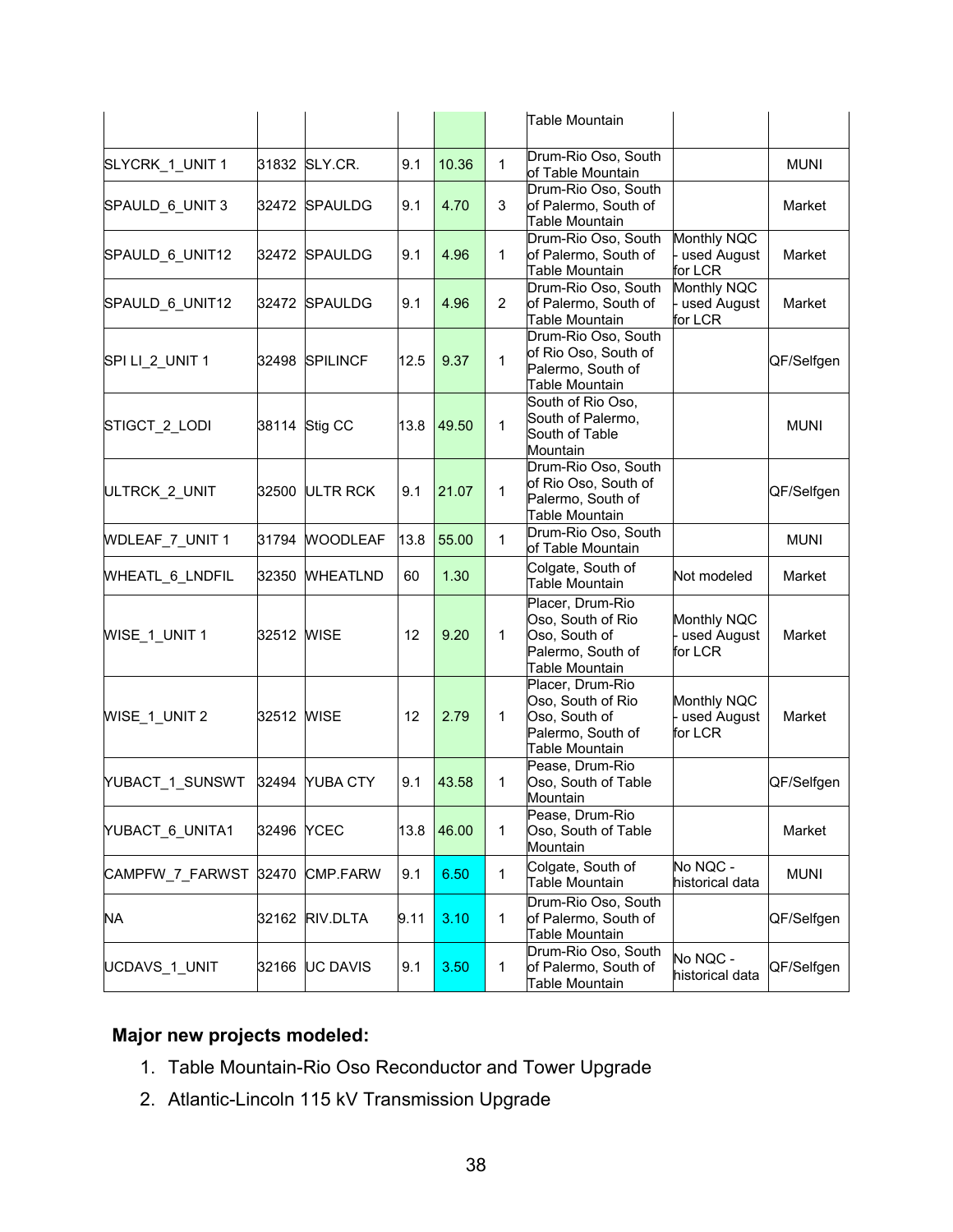- 3. Colgate 230/60 kV transformer reinforcement
- 4. Pease-Marysville #2 60 kV Line
- 5. Palermo 115 kV Circuit Breaker and Switch Replacement

# *Critical Contingency Analysis Summary*

### *South of Table Mountain Sub-area*

The most critical contingency is the loss of the Table Mountain-Rio Oso 230 kV and Table Mountain-Palermo double circuit tower line outage. The area limitation is thermal overloading of the Caribou-Palermo 115 kV line. This limiting contingency establishes in 2011 a LCR of 1510 MW (includes 220 MW of QF and 837 MW of Muni generation) as the minimum capacity necessary for reliable load serving capability within this area.

The units required for the South of Palermo sub-area satisfy the category B requirement for this sub-area.

### **Effectiveness factors:**

The following table has all units in Sierra area and their effectiveness factor to the above-mentioned constraint.

|       | Gen Bus Gen Name Gen ID Eff Fctr. (%) |          |                |
|-------|---------------------------------------|----------|----------------|
|       | 31814 FORBSTWN 1                      |          | 8              |
|       | 31794 WOODLEAF 1                      |          | 8              |
|       | 31832 SLY.CR. 1                       |          | $\overline{7}$ |
| 31862 | DEADWOOD 1                            |          | $\overline{7}$ |
| 31888 | OROVLLE 1                             |          | 6              |
|       | 31890 PO POWER 2                      |          | 6              |
|       | 31890 PO POWER 1                      |          | 6              |
|       | 31834 KELLYRDG 1                      |          | 6              |
|       |                                       |          | 5              |
|       |                                       |          | 5              |
|       | 32466 NARROWS1 1                      |          | 5              |
|       | 32468 NARROWS2 1                      |          | 5              |
|       | 32470 CMP.FARW 1                      |          | 5              |
| 32451 | FREC                                  | $\sim$ 1 | 5              |
| 32490 | GRNLEAF1 2                            |          | 4              |
| 32490 | GRNLEAF1 1                            |          | 4              |
| 32496 | YCEC                                  | $\sim$ 1 | 3              |
|       | 32494 YUBA CTY 1                      |          | 3              |
| 32492 | GRNLEAF2                              | 1        | 3              |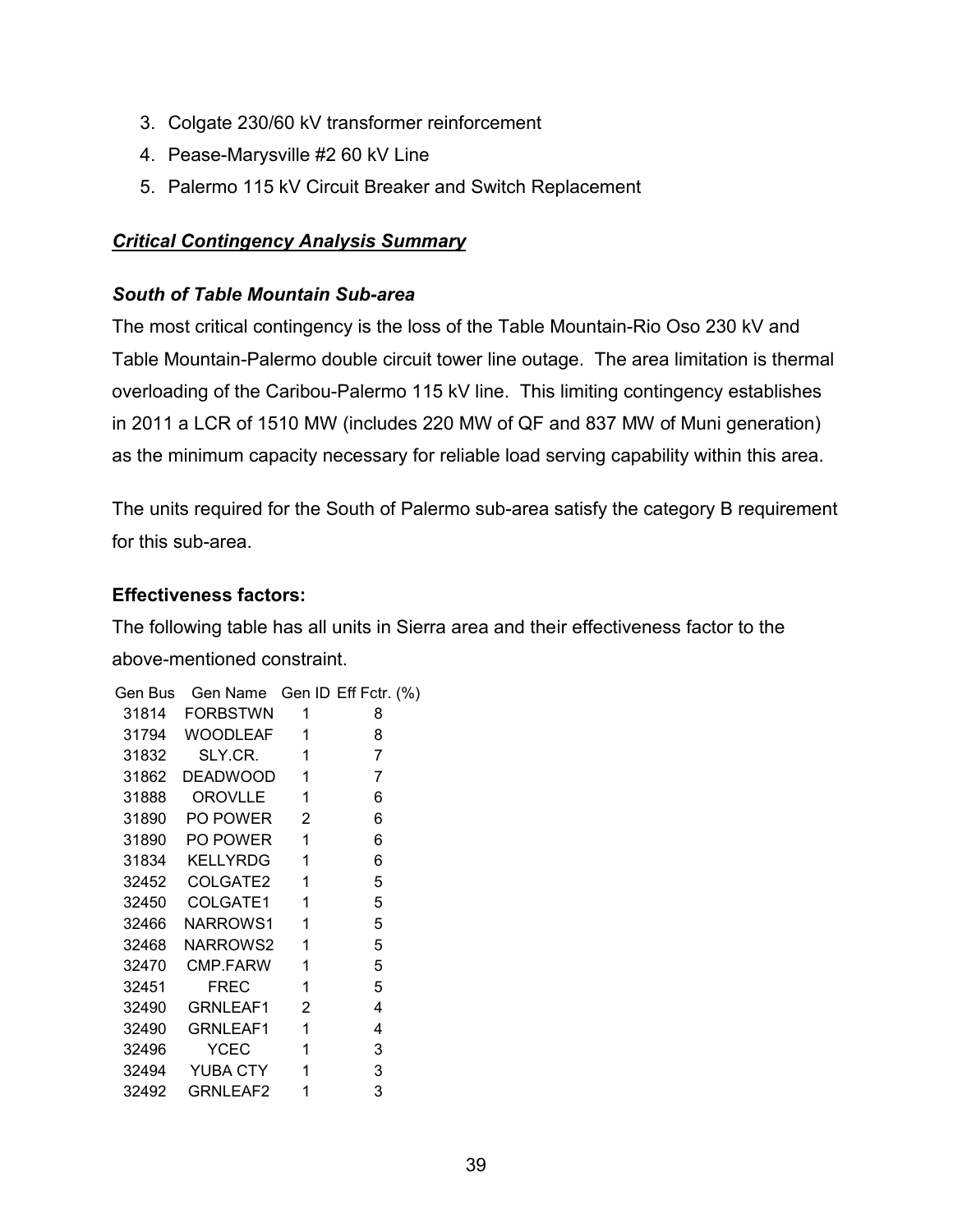| 32156 | WOODLAND         | 1                       | 3                       |
|-------|------------------|-------------------------|-------------------------|
| 31820 | <b>BCKS CRK</b>  | 1                       | $\overline{c}$          |
| 31820 | <b>BCKS CRK</b>  | 2                       | $\overline{c}$          |
| 31788 | ROCK CK2         | 1                       | $\overline{c}$          |
| 31812 | CRESTA           | 1                       | $\overline{c}$          |
| 31812 | <b>CRESTA</b>    | $\overline{2}$          | $\overline{c}$          |
| 31792 | POE <sub>2</sub> | 1                       | $\overline{c}$          |
| 31790 | POE <sub>1</sub> | 1                       | $\overline{c}$          |
| 31786 | ROCK CK1         | 1                       | $\overline{c}$          |
| 31784 | <b>BELDEN</b>    | 1                       | $\overline{c}$          |
| 32166 | <b>UC DAVIS</b>  | 1                       | $\overline{c}$          |
| 32500 | ULTR RCK         | 1                       | $\overline{c}$          |
| 32498 | <b>SPILINCF</b>  | 1                       | $\overline{c}$          |
| 32162 | RIV.DLTA         | 1                       | $\overline{c}$          |
| 32510 | <b>CHILIBAR</b>  | 1                       | $\overline{c}$          |
| 32514 | ELDRADO2         | 1                       | $\overline{c}$          |
| 32513 | ELDRADO1         | 1                       | $\overline{c}$          |
| 32478 | <b>HALSEY F</b>  | 1                       | $\overline{c}$          |
| 32458 | <b>RALSTON</b>   | 1                       | $\overline{c}$          |
| 32456 | <b>MIDLFORK</b>  | 1                       | $\overline{c}$          |
| 32456 | <b>MIDLFORK</b>  | $\overline{2}$          | $\overline{c}$          |
| 38114 | Stig CC          | $\mathbf{1}$            | $\overline{\mathbf{c}}$ |
| 32460 | <b>NEWCSTLE</b>  | 1                       | $\overline{c}$          |
| 32512 | <b>WISE</b>      | 1                       | $\overline{c}$          |
| 32486 | <b>HELLHOLE</b>  | 1                       | $\overline{c}$          |
| 32508 | FRNCH MD         | 1                       | $\overline{c}$          |
| 32502 | DTCHFLT2         | 1                       | $\overline{c}$          |
| 32462 | CHI.PARK         | 1                       | $\overline{c}$          |
| 32464 | DTCHFLT1         | 1                       | 1                       |
| 32454 | DRUM 5           | 1                       | $\mathbf{1}$            |
| 32476 | <b>ROLLINSF</b>  | 1                       | 1                       |
| 32484 | OXBOW F          | 1                       | 1                       |
| 32474 | DEER CRK         | 1                       | 1                       |
| 32506 | DRUM 3-4         | 1                       | 1                       |
| 32506 | <b>DRUM 3-4</b>  | $\overline{\mathbf{c}}$ | 1                       |
| 32504 | <b>DRUM 1-2</b>  | 1                       | 1                       |
| 32504 | <b>DRUM 1-2</b>  | $\overline{c}$          | 1                       |
| 32488 | HAYPRES+         | $\mathbf 1$             | 1                       |
| 32488 | HAYPRES+         | 2                       | 1                       |
| 32480 | <b>BOWMAN</b>    | 1                       | 1                       |
| 32472 | SPAULDG          | 1                       | 1                       |
| 32472 | SPAULDG          | 2                       | 1                       |
| 32472 | SPAULDG          | 3                       | 1                       |

*Colgate Sub-area*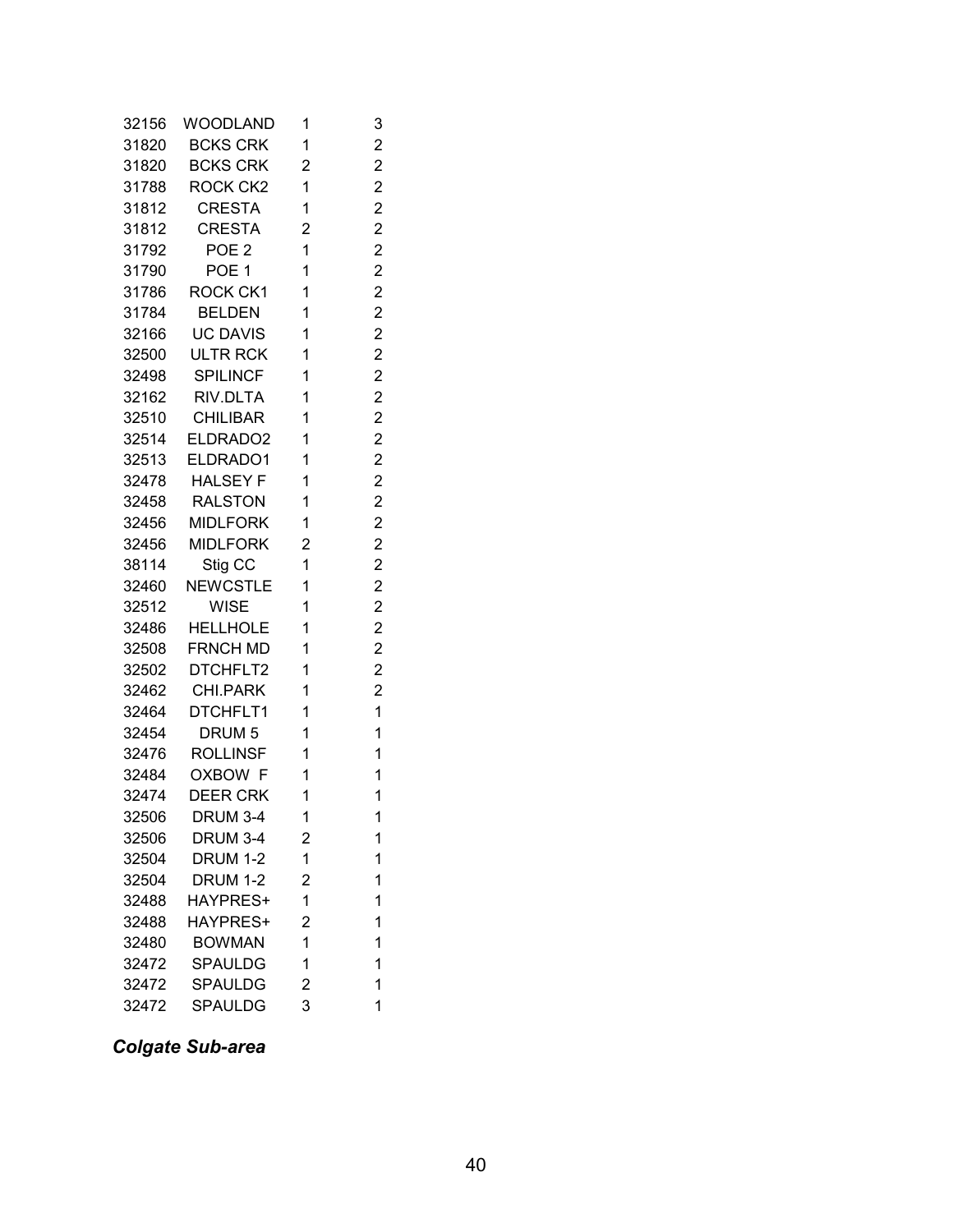No requirements due to the addition of the Atlantic-Lincoln 115 kV transmission upgrade and Pease-Marysville #2 60 kV line projects.

If any one of these project are delayed all units within this area (Narrows #1 & #2 and Camp Far West) are needed.

## *Pease Sub-area*

The most critical contingency is the loss of the Palermo-East Nicolaus 115 kV line with Green Leaf II Cogen unit out of service. The area limitation is thermal overloading of the Palermo-Pease 115 kV line. This limiting contingency establishes a LCR of 124 MW (includes 91 MW of QF generation) in 2011 as the minimum capacity necessary for reliable load serving capability within this sub-area.

# **Effectiveness factors:**

All units within this area (Greenleaf #2, Yuba City and Yuba City EC) have the same effectiveness factor.

# *Bogue Sub-area*

The most critical contingency is the loss of the Pease-Rio Oso 115 kV line with one of the Greenleaf #1 units out of service. The area limitation is thermal overloading of the Palermo-Bogue 115 kV line. This limiting contingency establishes in 2011 a LCR of 137 MW (includes 47 MW of QF generation and 45 MW of deficiency) as the minimum capacity necessary for reliable load serving capability within this sub-area.

# **Effectiveness factors:**

All units within this sub-area (Greenleaf #1 units 1&2 and Feather River EC) are needed therefore no effectiveness factor is required.

# *South of Palermo Sub-area*

The most critical contingency is the loss of the Double Circuit Tower Line Table Mountain-Rio Oso and Colgate-Rio Oso 230 kV lines. The area limitation is thermal overloading of the Palermo-East Nicolaus 115 kV line. This limiting contingency establishes a LCR of 1630 MW (includes 417 MW of QF and Muni generation as well as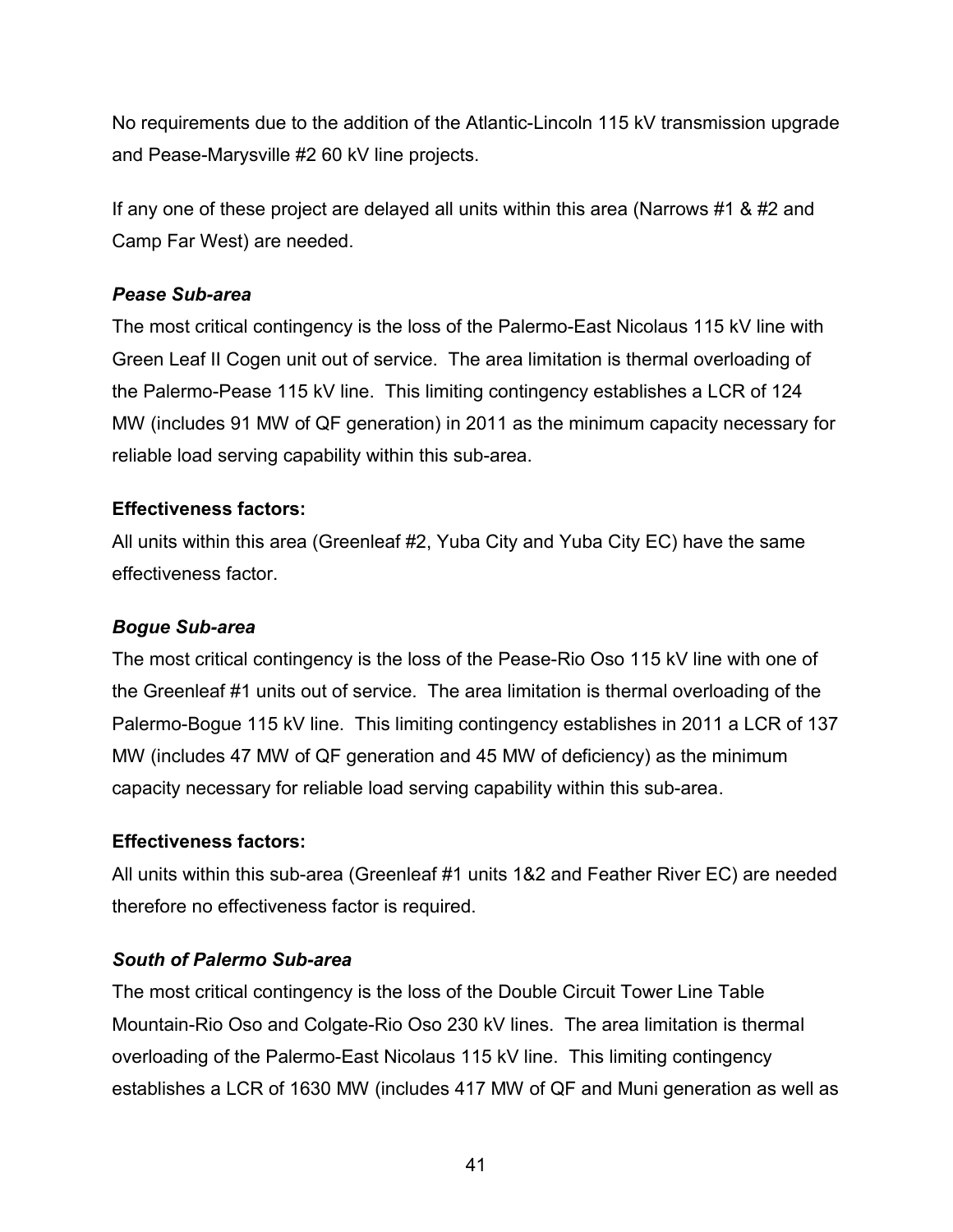546 MW of deficiency) in 2011 as the minimum capacity necessary for reliable load serving capability within this sub-area.

The most critical single contingency is the loss of the Palermo-Pease 115 kV line with Belden unit out of service. The area limitation is thermal overloading of the Palermo-East Nicolaus 115 kV line. This contingency establishes in 2011 a LCR of 1407 MW (includes 417 MW of QF and Muni generation as well as 313 MW of deficiency).

## **Effectiveness factors:**

All units within the South of Palermo are needed therefore no effectiveness factor is required.

## *Placerville Sub-area*

The most critical contingency is the loss of the Gold Hill-Clarksville 115 kV line followed by loss of the Gold Hill-Missouri Flat #2 115 kV line. The area limitation is thermal overloading of the Gold Hill-Missouri Flat #1 115 kV line. This limiting contingency establishes a LCR of 116 MW (includes 0 MW of QF and Muni generation as well as 91 MW of deficiency) in 2011 as the minimum capacity necessary for reliable load serving capability within this sub-area.

## **Effectiveness factors:**

All units within this area (El Dorado units 1&2 and Chili Bar) are needed therefore no effectiveness factor is required.

## *Placer Sub-area*

The most critical contingency is the loss of the Drum-Higgins 115 kV line followed by loss of the Gold Hill-Placer #2 115 kV line. The area limitation is thermal overloading of the Gold Hill-Placer #1 115 kV line. This limiting contingency establishes a LCR of 111 MW (includes 0 MW of QF and Muni generation as well as 32 MW of deficiency) in 2011 as the minimum capacity necessary for reliable load serving capability within this subarea.

42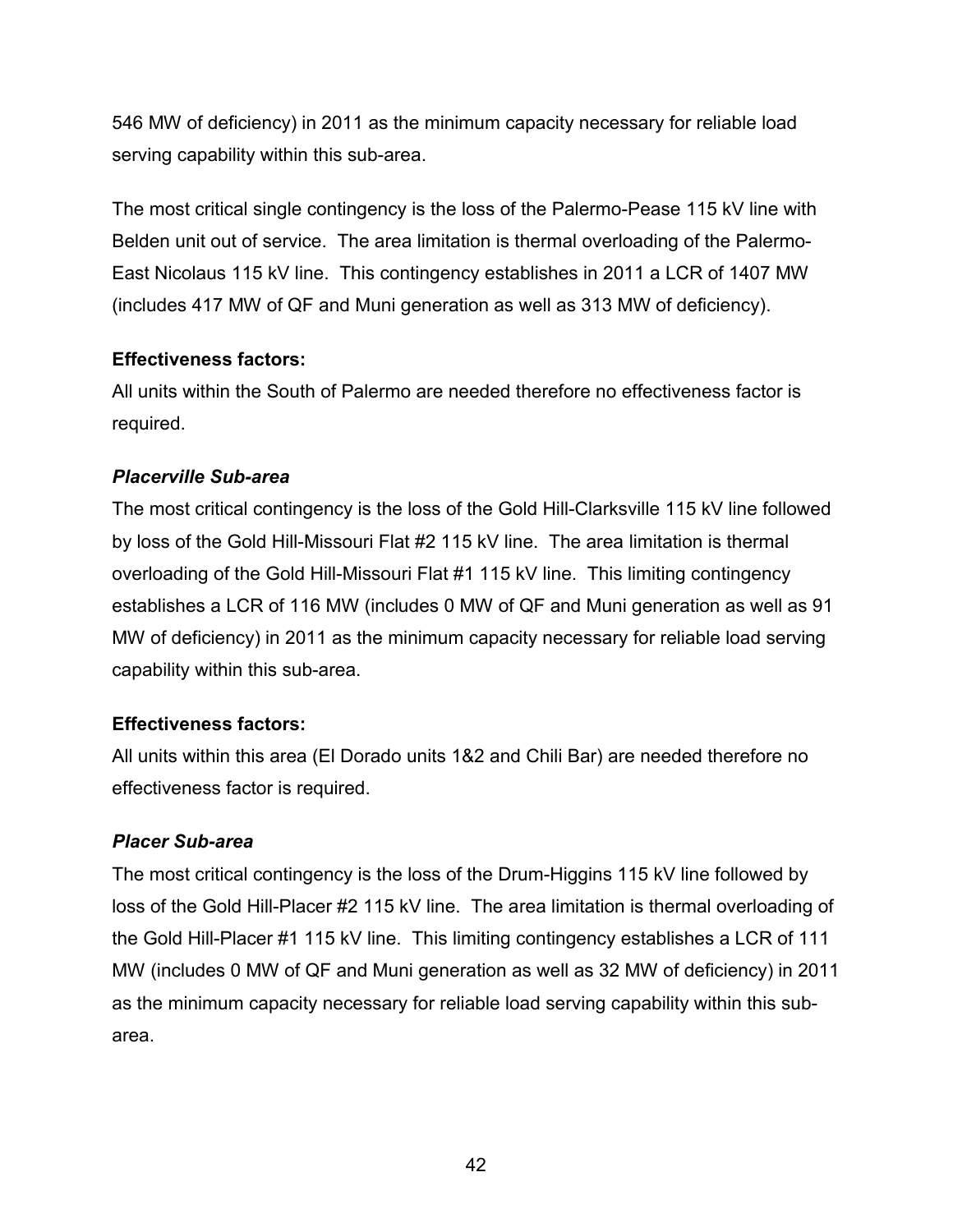The single most critical contingency is the loss of the Gold Hill-Placer #2 115 kV line with Chicago Park unit out of service. The area limitation is thermal overloading of the Drum-Higgins 115 kV line. This limiting contingency establishes a local capacity need of 66 MW (includes 0 MW of QF and Muni generation) in 2011 as the minimum capacity necessary for reliable load serving capability within this sub-area.

# **Effectiveness factors:**

All units within this area (Chicago Park, Dutch Flat#1, Wise units 1&2, Newcastle and Halsey) are needed therefore no effectiveness factor is required.

# *Drum-Rio Oso Sub-area*

The most critical contingency is the loss of the Rio Oso #2 230/115 transformer followed by loss of the Rio Oso-Brighton 230 kV line. The area limitation is thermal overloading of the Rio Oso #1 230/115 kV transformer. This limiting contingency establishes in 2011 a LCR of 687 MW (includes 418 MW of QF and Muni generation as well as 12 MW of deficiency) as the minimum capacity necessary for reliable load serving capability within this sub-area.

The single most critical contingency is the loss of the Rio Oso #2 230/115 transformer. The area limitation is thermal overloading of the Rio Oso #1 230/115 kV transformer. This limiting contingency establishes in 2011 a LCR of 296 MW (includes 418 MW of QF and Muni generation).

# **Effectiveness factors:**

All units within this area are needed therefore no effectiveness factor is required.

# *South of Rio Oso Sub-area*

The most critical contingency is the loss of the Rio Oso-Gold Hill 230 line followed by loss of the Rio Oso-Lincoln 115 kV line or vice versa. The area limitation is thermal overloading of the Rio Oso-Atlantic 230 kV line. This limiting contingency establishes a LCR of 488 MW (includes 343 MW of QF and Muni generation as well as 77 MW of deficiency) in 2011 as the minimum capacity necessary for reliable load serving capability within this sub-area.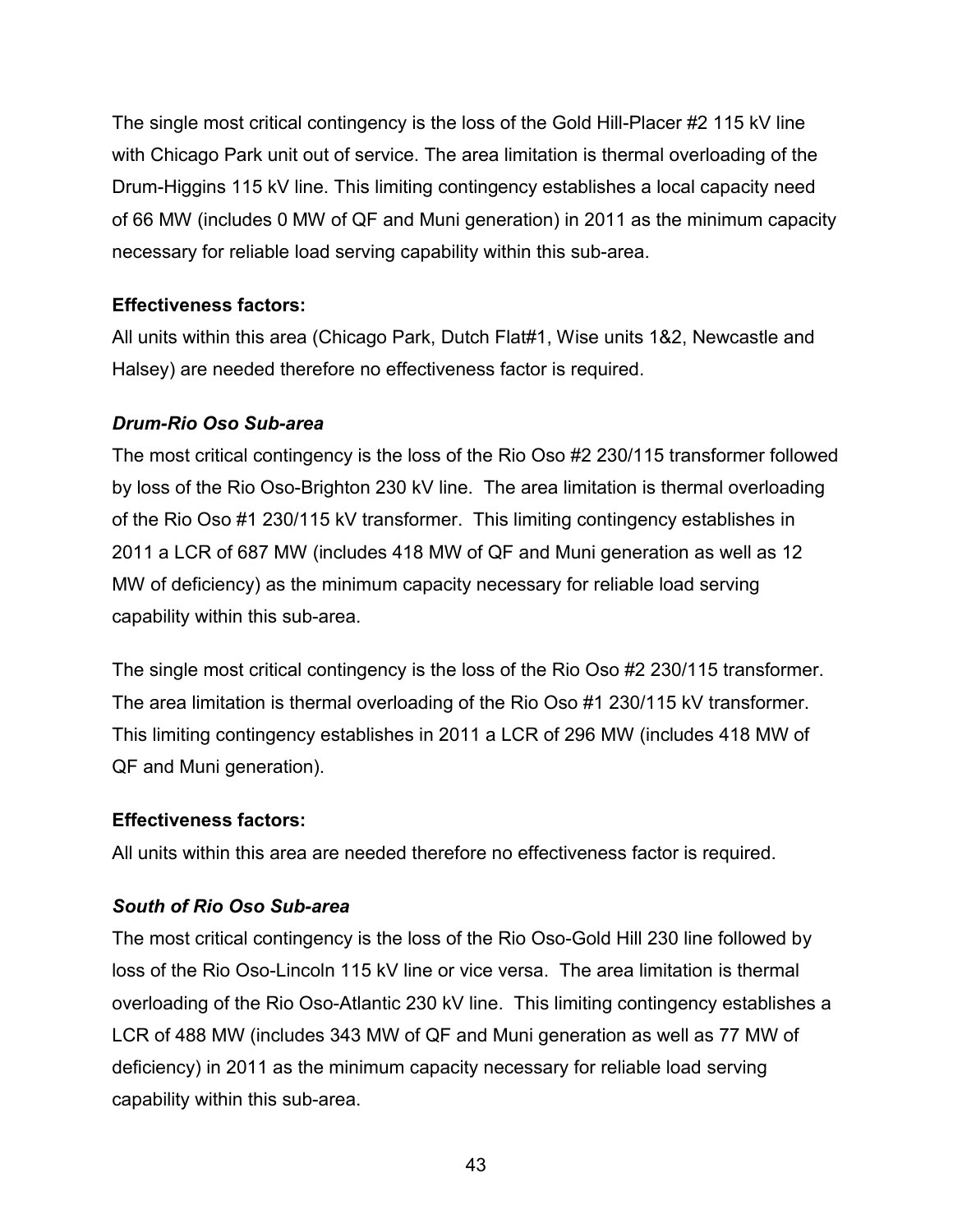The single most critical contingency is the loss of the Rio Oso-Gold Hill 230 line with the Ralston unit out of service. The area limitation is thermal overloading of the Rio Oso-Atlantic 230 kV line. This limiting contingency establishes a LCR of 473 MW (includes 343 MW of QF and Muni generation as well as 62 MW of deficiency) in 2011.

## **Effectiveness factors:**

All units within this area are needed for the most limiting contingency therefore no effectiveness factor is required.

# **Changes compared to last year's results:**

Overall the Sierra Area load forecast went down by 149 MW. As such, the existing generation capacity needed is reduced by 207 MW. However, the magnitude of the deficiency has significantly increased along with some of the sub-area LCRs needs (South of Palermo and Bogue sub-areas) because of delay in implementing the Palermo-Rio Oso 115 kV reconductoring project.

## *Sierra Overall Requirements:*

 $\overline{a}$ 

| 2011                 | (MW) | Muni<br>(MW) | (MW) | Market   Max. Qualifying<br>Capacity (MW) |
|----------------------|------|--------------|------|-------------------------------------------|
| Available generation | 220  | 837          | 759. | 1816                                      |

| 2011                                | <b>Existing Generation</b><br>Capacity Needed (MW) | Deficiency<br>(MW) | <b>Total MW</b><br><b>LCR Need</b> |
|-------------------------------------|----------------------------------------------------|--------------------|------------------------------------|
| Category B (Single) <sup>13</sup>   | 1330                                               | 313                | 1643                               |
| Category C (Multiple) <sup>14</sup> | 1510                                               | 572                | 2082                               |

 $13$  A single contingency means that the system will be able the survive the loss of a single element,

however the operators will not have any means (other then load drop) in order to bring the system within a safe operating zone and get prepared for the next contingency as required by MORC.

 $14$  Multiple contingencies means that the system will be able the survive the loss of a single element, and the operators will have enough generation (other operating procedures) in order to bring the system within a safe operating zone and get prepared for the next contingency as required by MORC.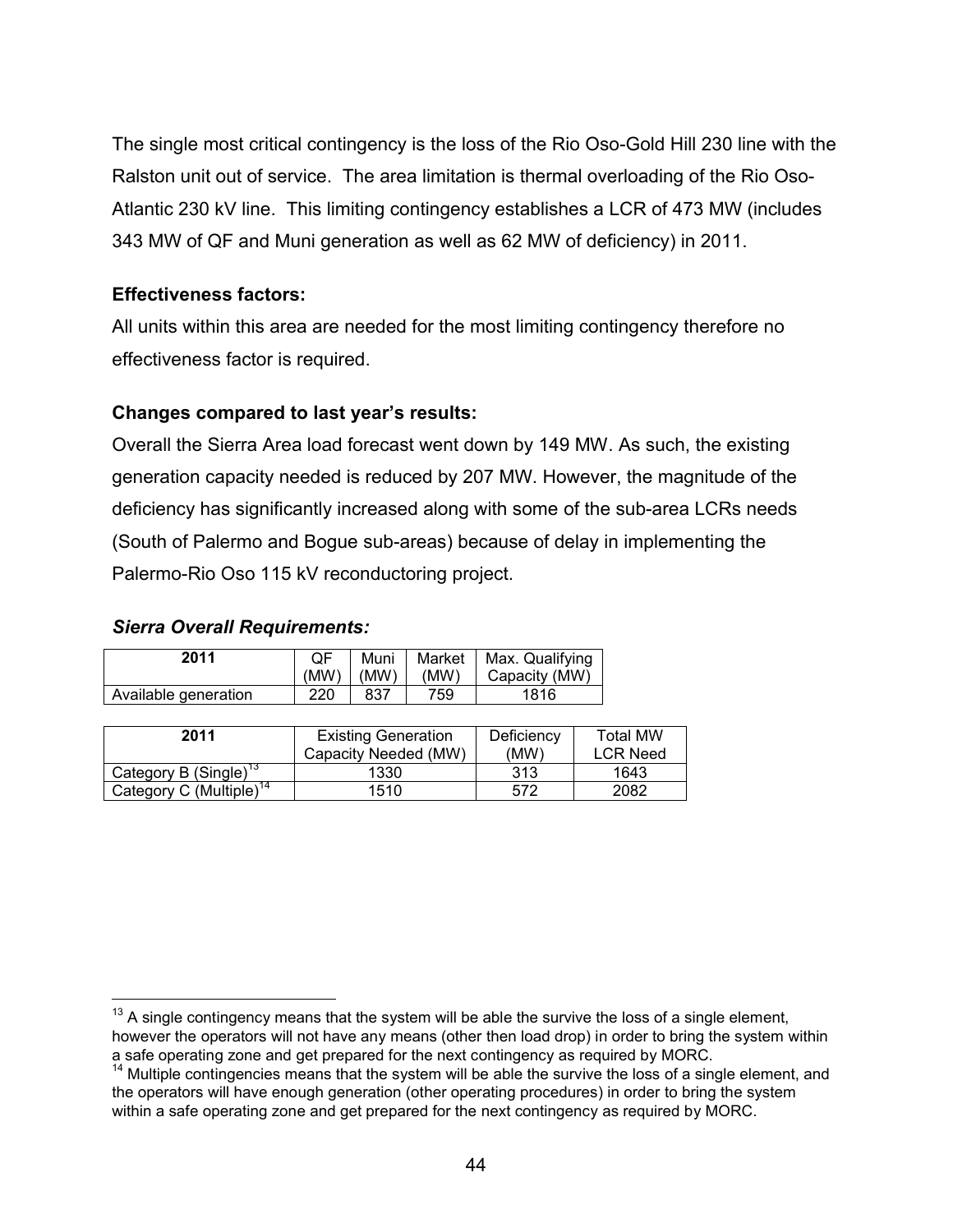# **4. Stockton Area**

## *Area Definition*

The transmission facilities that establish the boundary of the Tesla-Bellota Sub-area

are:

- 1) Bellota 230/115 kV Transformer #1
- 2) Bellota 230/115 kV Transformer #2
- 3) Tesla-Tracy 115 kV Line
- 4) Tesla-Salado 115 kV Line
- 5) Tesla-Salado-Manteca 115 kV line
- 6) Tesla-Schulte 115 kV Line
- 7) Tesla-Kasson-Manteca 115 kV Line

The substations that delineate the Tesla-Bellota Sub-area are:

- 1) Bellota 230 kV is out Bellota 115 kV is in
- 2) Bellota 230 kV is out Bellota 115 kV is in
- 3) Tesla is out Tracy is in
- 4) Tesla is out Salado is in
- 5) Tesla is out Salado and Manteca are in
- 6) Tesla is out Schulte is in
- 7) Tesla is out Kasson and Manteca are in

The transmission facilities that establish the boundary of the Lockeford Sub-area are:

- 1) Lockeford-Industrial 60 kV line
- 2) Lockeford-Lodi #1 60 kV line
- 3) Lockeford-Lodi #2 60 kV line
- 4) Lockeford-Lodi #3 60 kV line

The substations that delineate the Lockeford Sub-area are:

- 1) Lockeford is out Industrial is in
- 2) Lockeford is out Lodi is in
- 3) Lockeford is out Lodi is in
- 4) Lockeford is out Lodi is in

The transmission facilities that establish the boundary of the Weber Sub-area are:

- 1) Weber 230/60 kV Transformer #1
- 2) Weber 230/60 kV Transformer #2
- 3) Weber 230/60 kV Transformer #2a

The substations that delineate the Weber Sub-area are:

- 1) Weber 230 kV is out Weber 60 kV is in
- 2) Weber 230 kV is out Weber 60 kV is in
- 3) Weber 230 kV is out Weber 60 kV is in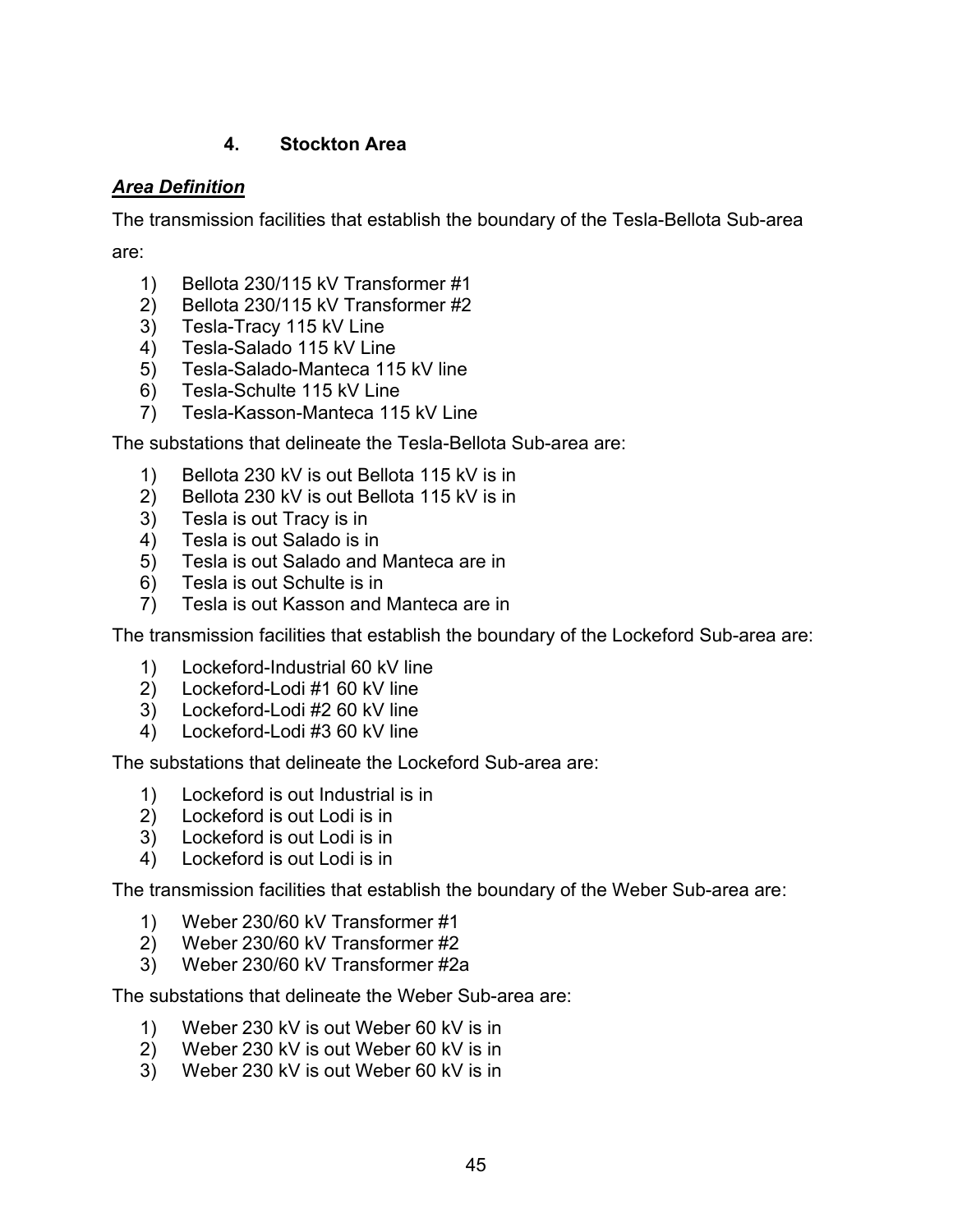Total 2011 busload within the defined area: 1141 MW with 22 MW of losses resulting in total load + losses of 1163 MW.

| <b>MKT/SCHED</b><br><b>RESOURCE ID</b> | <b>BUS</b> | <b>BUS NAME</b> | kV              | <b>NQC</b> | <b>UNIT</b><br>ID | <b>LCR SUB-</b><br><b>AREA NAME</b> | <b>NQC Comments</b>                                   | <b>CAISO Tag</b> |
|----------------------------------------|------------|-----------------|-----------------|------------|-------------------|-------------------------------------|-------------------------------------------------------|------------------|
| BEARDS_7_UNIT 1                        | 34074      | <b>BEARDSLY</b> | 6.9             | 8.36       | 1                 | Tesla-Bellota                       | Monthly NQC - used<br>August for LCR                  | <b>MUNI</b>      |
| COGNAT 1 UNIT                          | 33818      | COG.NTNL        | $\overline{12}$ | 38.31      | 1                 | Weber                               |                                                       | QF/Selfgen       |
| CURIS 1 QF                             |            |                 |                 | 0.67       |                   | Tesla-Bellota                       | Not modeled                                           | QF/Selfgen       |
| DONNLS_7_UNIT                          | 34058      | <b>DONNELLS</b> | 13.8            | 72.00      | 1                 | Tesla-Bellota                       | Monthly NQC - used<br>August for LCR                  | <b>MUNI</b>      |
| LODI25 2 UNIT 1                        | 38120      | LODI25CT        | 9.11            | 22.70      | 1                 | Lockeford                           | No NQC - historical<br>data                           | <b>MUNI</b>      |
| PHOENX_1_UNIT                          |            |                 |                 | 1.45       |                   | Tesla-Bellota                       | Not modeled -<br>Monthly NQC - used<br>August for LCR | Market           |
| SCHLTE 1 UNITA1                        | 33805      | <b>GWFTRCY1</b> | 13.8            | 83.56      | 1                 | Tesla-Bellota                       |                                                       | Market           |
| <b>SCHLTE 1 UNITA2</b>                 | 33807      | GWFTRCY2        | 13.8            | 82.88      | $\mathbf{1}$      | Tesla-Bellota                       |                                                       | Market           |
| SNDBAR 7 UNIT 1                        | 34060      | <b>SANDBAR</b>  | 13.8            | 11.09      | $\mathbf{1}$      | Tesla-Bellota                       |                                                       | <b>MUNI</b>      |
| SPIFBD 1 PL1X2                         | 33917      | <b>FBERBORD</b> | 115             | 3.00       | 1                 | Tesla-Bellota                       |                                                       | QF/Selfgen       |
| SPRGAP 1 UNIT 1                        | 34078      | <b>SPRNG GP</b> | 6               | 0.59       | 1                 | Tesla-Bellota                       |                                                       | Market           |
| STANIS 7 UNIT 1                        | 34062      | <b>STANISLS</b> | 13.8            | 91.00      | 1                 | Tesla-Bellota                       |                                                       | Market           |
| STNRES 1 UNIT                          | 34056      | <b>STNSLSRP</b> | 13.8            | 14.66      | 1                 | Tesla-Bellota                       |                                                       | QF/Selfgen       |
| STOKCG 1 UNIT 1                        | 33814      | <b>CPC STCN</b> | 12.5            | 47.44      | 1                 | Tesla-Bellota                       |                                                       | QF/Selfgen       |
| TULLCK 7 UNITS                         | 34076      | <b>TULLOCH</b>  | 6.9             | 8.23       | 1                 | Tesla-Bellota                       | Monthly NQC - used<br>August for LCR                  | <b>MUNI</b>      |
| TULLCK 7 UNITS                         | 34076      | <b>TULLOCH</b>  | 6.9             | 8.24       | 2                 | Tesla-Bellota                       | Monthly NQC - used<br>August for LCR                  | <b>MUNI</b>      |
| ULTPCH 1 UNIT 1                        | 34050      | CH.STN.         | 13.8            | 15.58      | 1                 | lTesla-Bellota                      |                                                       | QF/Selfgen       |
| <b>VLYHOM 7 SSJID</b>                  |            |                 |                 | 1.49       |                   | Tesla-Bellota                       | Not modeled                                           | QF/Selfgen       |
| CAMCHE 1 PL1X3                         | 33850      | <b>CAMANCHE</b> | 4.2             | 3.50       | 1                 | Tesla-Bellota                       | No NQC - historical<br>data                           | <b>MUNI</b>      |
| CAMCHE_1_PL1X3                         | 33850      | <b>CAMANCHE</b> | 4.2             | 3.50       | $\overline{2}$    | Tesla-Bellota                       | No NQC - historical<br>data                           | <b>MUNI</b>      |
| CAMCHE_1_PL1X3                         | 33850      | <b>CAMANCHE</b> | 4.2             | 3.50       | 3                 | Tesla-Bellota                       | No NQC - historical<br>data                           | <b>MUNI</b>      |
| <b>NA</b>                              | 33687      | <b>STKTN WW</b> | 60              | 2.00       | 1                 | Weber                               | No NQC - historical<br>data                           | QF/Selfgen       |
| <b>NA</b>                              | 33830      | <b>GEN.MILL</b> | 9.11            | 2.50       | 1                 | Lockeford                           | No NQC - historical<br>data                           | QF/Selfgen       |

Total units and qualifying capacity available in this area:

## **Major new projects modeled:**

1. Tesla 115 kV Capacity Increase

# *Critical Contingency Analysis Summary*

*Stockton overall*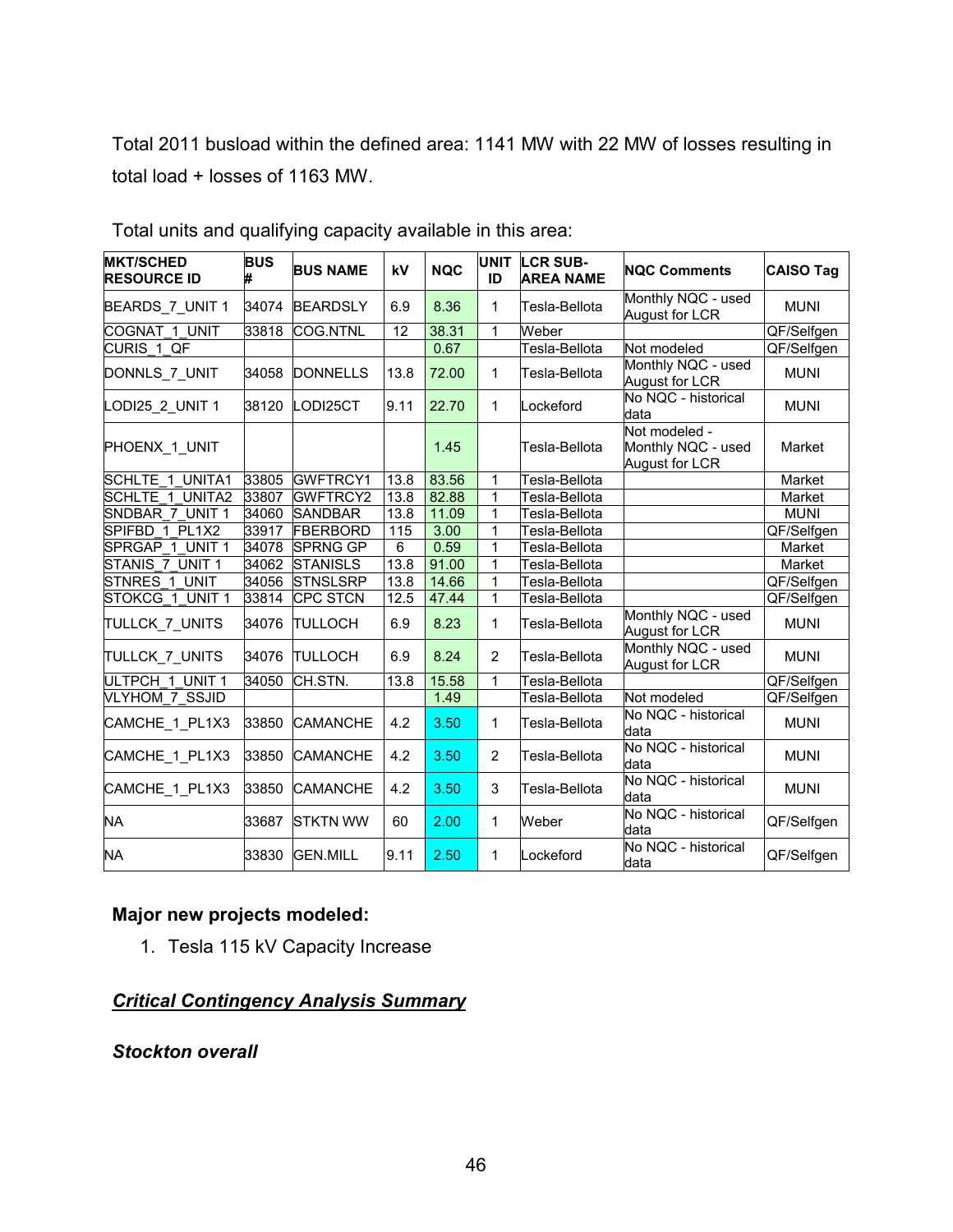The requirement for this area is driven by the sum of requirements for the Tesla-Bellota, Lockeford, Stagg and Weber Sub-areas.

## *Tesla-Bellota Sub-area*

The two most critical contingencies listed below together establish a local capacity need of 547 MW (includes 83 MW of QF and 118 MW of Muni generation as well as 153 MW of deficiency) in 2011 as the minimum capacity necessary for reliable load serving capability within this sub-area.

The most critical contingency for the Tesla-Bellota pocket is the loss of Tesla-Tracy 115 kV and Schulte-Lammers 115 kV. The area limitation is thermal overload of the Tesla-Kasson-Manteca 115 kV line above its emergency rating. This limiting contingency establishes a local capacity need of 447 MW (includes 83 MW of QF and 118 MW of Muni generation as well as 153 MW of deficiency) in 2011.

The second most critical contingency for the Tesla-Bellota pocket is the loss of Tesla-Tracy 115 kV and Tesla-Kasson-Manteca 115 kV. The area limitation is thermal overload of the Tesla-Schulte 115 kV line. This limiting contingency establishes a 2011 local capacity need of 394 MW (includes 83 MW of QF and 118 MW of Muni generation).

The single most critical contingency for the Tesla-Bellota pocket is the loss of Tesla-Tracy 115 kV line and the loss of the Stanislaus unit #1. The area limitation is thermal overload of the Tesla-Schulte 115 kV line. This single contingency establishes a local capacity need of 344 MW (includes 201 MW of QF and Muni generation) in 2011.

# **Effectiveness factors:**

All units within this sub-area are needed for the most limiting contingencies therefore no effectiveness factor is required.

# *Lockeford Sub-area*

The critical contingency for the Lockeford area is the loss of Lockeford-Industrial 60 kV circuit and Lockeford-Lodi #2 60 kV circuit. The area limitation is thermal overloading of

47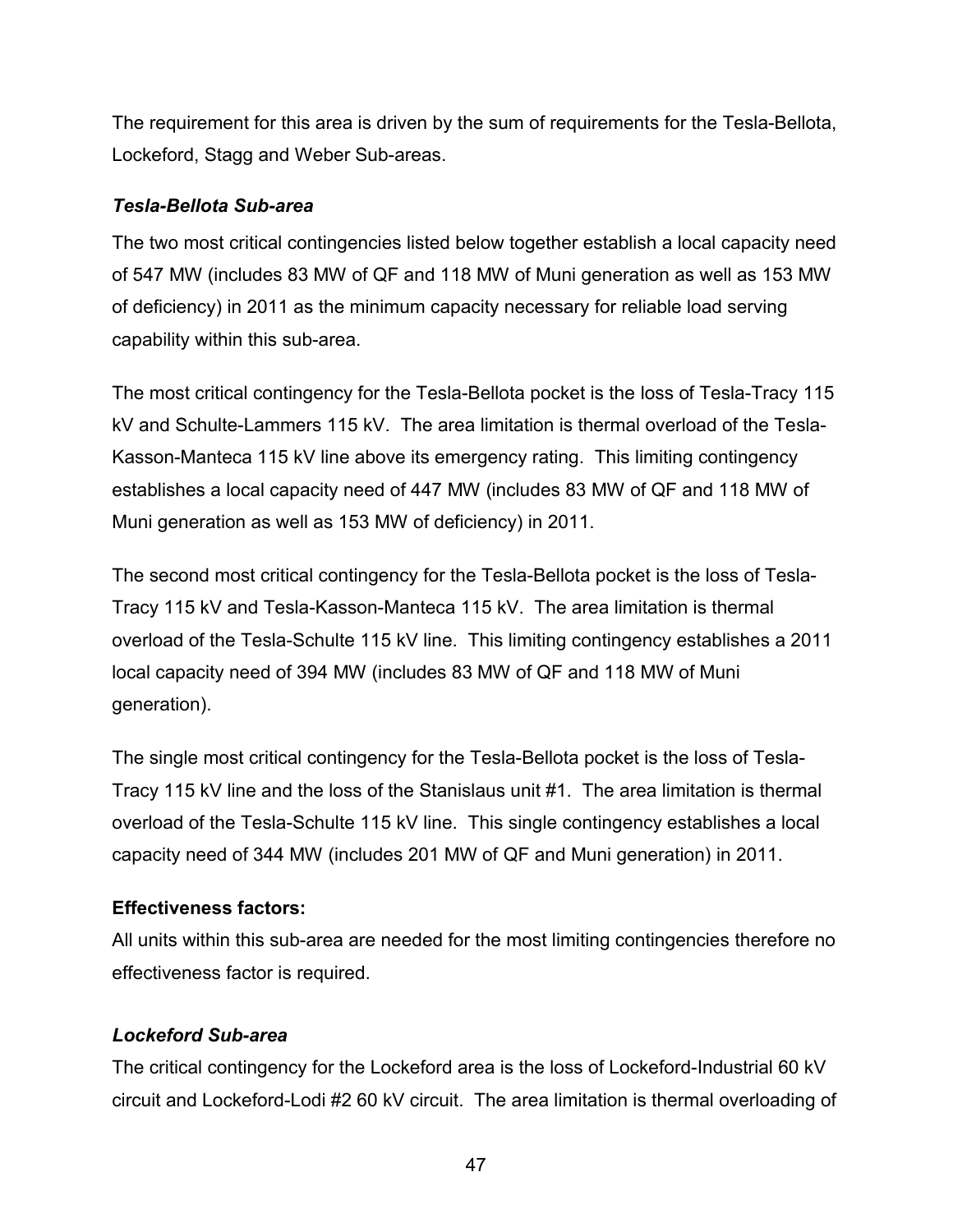the Lockeford-Lodi Jct. section of the Lockeford-Lodi #3 60 kV circuit. This limiting contingency establishes a 2011 local capacity need of 63 MW (including 2 MW of QF and 23 MW of Muni generation as well as 38 MW of deficiency) as the minimum capacity necessary for reliable load serving capability within this area.

## **Effectiveness factors:**

All units within this sub-area are needed therefore no effectiveness factor is required.

# *Stagg Sub-area*

No requirements due to the addition of the addition of the Stagg Under Voltage Load Shedding scheme.

# *Weber Sub-area*

The critical contingency for the Weber area is the loss of the Weber 230/60 kV Transformer #1 with the Cogeneration National out of service. The area limitation is thermal overloading of the remaining Weber 230/60 kV Transformers #2 & #2a. This limiting contingency establishes a local capacity need of 72 MW (including 40 MW of QF and Muni generation as well as a deficiency of 32 MW) in 2011 as the minimum capacity necessary for reliable load serving capability within this sub-area.

The single most critical contingency for this sub-area is the loss of Weber 230/60 kV Transformer #1. The area limitation is thermal overloading of the remaining Weber 230/60 kV Transformers #2 & #2a. This limiting contingency establishes a local capacity need of 30 MW (including 40 MW of QF and Muni generation) in 2011.

# **Effectiveness factors:**

All units within this sub-area are needed therefore no effectiveness factor is required.

# **Changes compared to last year's results:**

A new Weber sub-area has been added to the Stockton LCR area. Comparing the combined Tesla-Bellota and Lockeford sub-area loads, the load forecast went down by 35 MW. As a combined result of the above changes, the overall Stockton LCR has stayed fairly constant between the years.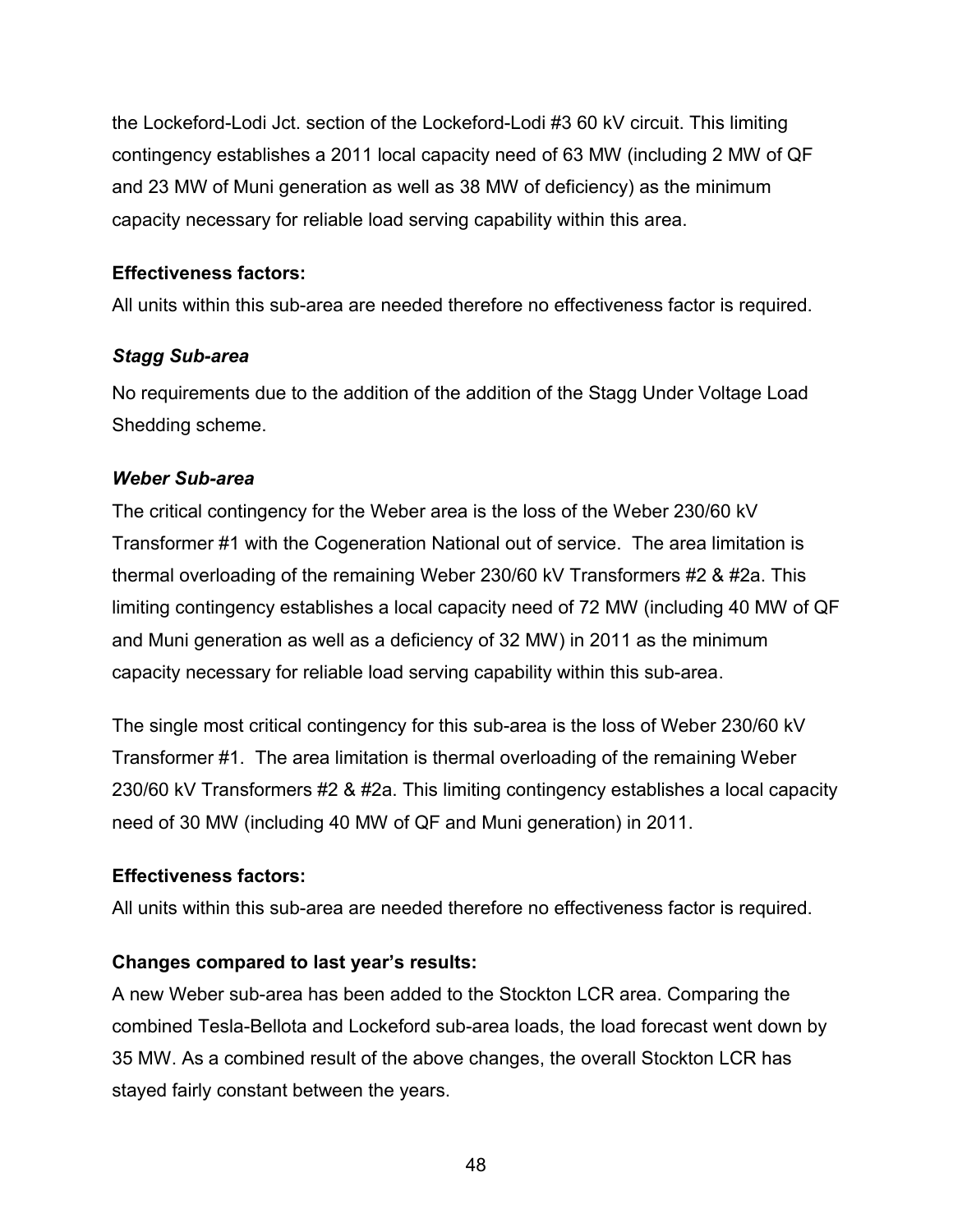#### *Stockton Overall Requirements:*

| 2011                 | OF  | Muni<br>$(MW)$ $(MW)$ | Market<br>(MW) | Max. Qualifying<br>Capacity (MW) |
|----------------------|-----|-----------------------|----------------|----------------------------------|
| Available generation | 126 | 141                   | 259            | 526                              |

| 2011                                | <b>Existing Generation</b><br>Capacity Needed (MW) | Deficiency<br>(MW) | <b>Total MW</b><br><b>LCR Need</b> |
|-------------------------------------|----------------------------------------------------|--------------------|------------------------------------|
| Category B (Single) <sup>15</sup>   | 374                                                |                    | 374                                |
| Category C (Multiple) <sup>16</sup> | 459                                                | 223                | 682                                |

### **5. Greater Bay Area**

### *Area Definition*

 $\overline{a}$ 

The transmission tie lines into the Greater Bay Area are:

- 1) Lakeville-Sobrante 230 kV
- 2) Ignacio-Sobrante 230 kV
- 3) Parkway-Moraga 230 kV
- 4) Bahia-Moraga 230 kV
- 5) Lambie SW Sta-Vaca Dixon 230 kV
- 6) Peabody-Birds Landing SW Sta 230 kV
- 7) Tesla-Kelso 230 kV
- 8) Tesla-Delta Switching Yard 230 kV
- 9) Tesla-Pittsburg #1 230 kV
- 10) Tesla-Pittsburg #2 230 kV
- 11) Tesla-Newark #1 230 kV
- 12) Tesla-Newark #2 230 kV
- 13) Tesla-Ravenswood 230 kV
- 14) Tesla-Metcalf 500 kV
- 15) Moss Landing-Metcalf 500 kV
- 16) Moss Landing-Metcalf #1 230 kV
- 17) Moss Landing-Metcalf #2 230 kV
- 18) Oakdale TID-Newark #1 115 kV
- 19) Oakdale TID-Newark #2 115 kV

The substations that delineate the Greater Bay Area are:

1) Lakeville is out Sobrante is in

 $15$  A single contingency means that the system will be able the survive the loss of a single element,

however the operators will not have any means (other then load drop) in order to bring the system within a safe operating zone and get prepared for the next contingency as required by MORC.

<sup>16</sup> Multiple contingencies means that the system will be able the survive the loss of a single element, and the operators will have enough generation (other operating procedures) in order to bring the system within a safe operating zone and get prepared for the next contingency as required by MORC.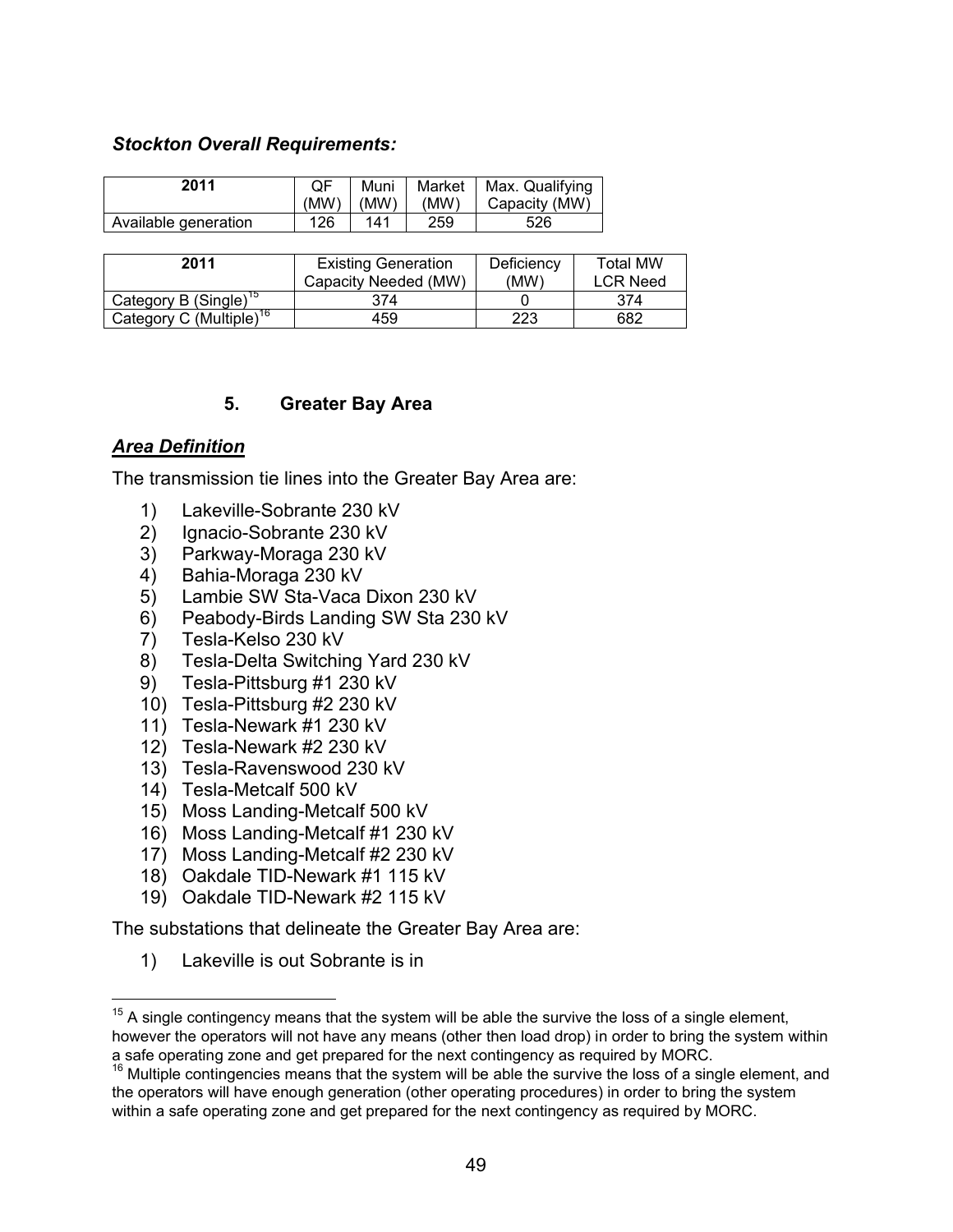- 2) Ignacio is out Crocket and Sobrante are in
- 3) Parkway is out Moraga is in
- 4) Bahia is out Moraga is in
- 5) Lambie SW Sta is in Vaca Dixon is out
- 6) Peabody is out Birds Landing SW Sta is in
- 7) Tesla and USWP Ralph are out Kelso is in
- 8) Tesla and Altmont Midway are out Delta Switching Yard is in
- 9) Tesla and Tres Vaqueros are out Pittsburg is in
- 10) Tesla and Flowind are out Pittsburg is in
- 11) Tesla is out Newark is in
- 12) Tesla is out Newark and Patterson Pass are in
- 13) Tesla is out Ravenswood is in
- 14) Tesla is out Metcalf is in
- 15) Moss Landing is out Metcalf is in
- 16) Moss Landing is out Metcalf is in
- 17) Moss Landing is out Metcalf is in
- 18) Oakdale TID is out Newark is in
- 19) Oakdale TID is out Newark is in

Total 2011 bus load within the defined area is 9,885 MW with 280 MW of losses and

157 MW of pumps resulting in total load + losses + pumps of 10,322 MW.

| <b>MKT/SCHED</b><br><b>RESOURCE ID</b> | <b>BUS</b> | <b>BUS NAME</b>  | kV   | <b>NQC</b> | <b>UNIT</b><br>ID | <b>LCR SUB-</b><br><b>AREA</b><br><b>NAME</b> | <b>INQC Comments</b>                           | <b>CAISO Tag</b> |
|----------------------------------------|------------|------------------|------|------------|-------------------|-----------------------------------------------|------------------------------------------------|------------------|
| ALMEGT 1 UNIT 1                        | 38118      | ALMDACT1         | 13.8 | 23.80      | 1                 | Oakland                                       |                                                | <b>MUNI</b>      |
| ALMEGT 1 UNIT 2                        | 38119      | ALMDACT2         | 13.8 | 24.40      | 1                 | Oakland                                       |                                                | <b>MUNI</b>      |
| <b>BANKPP 2 NSPIN</b>                  | 38820      | <b>DELTA A</b>   | 13.2 | 14.00      | $\mathbf{1}$      | None                                          | Pumps                                          | <b>MUNI</b>      |
| <b>BANKPP 2 NSPIN</b>                  | 38820      | <b>DELTA A</b>   | 13.2 | 14.00      | $\overline{2}$    | None                                          | Pumps                                          | <b>MUNI</b>      |
| <b>BANKPP 2 NSPIN</b>                  | 38820      | <b>DELTA A</b>   | 13.2 | 14.00      | 3                 | None                                          | Pumps                                          | <b>MUNI</b>      |
| <b>BANKPP 2 NSPIN</b>                  | 38815      | <b>DELTAB</b>    | 13.2 | 14.00      | 4                 | None                                          | Pumps                                          | <b>MUNI</b>      |
| <b>BANKPP 2 NSPIN</b>                  | 38815      | <b>DELTAB</b>    | 13.2 | 14.00      | 5                 | None                                          | Pumps                                          | <b>MUNI</b>      |
| <b>BANKPP 2 NSPIN</b>                  | 38770      | <b>DELTA C</b>   | 13.2 | 14.00      | 6                 | None                                          | Pumps                                          | <b>MUNI</b>      |
| <b>BANKPP 2 NSPIN</b>                  | 38770      | <b>DELTA C</b>   | 13.2 | 14.00      | $\overline{7}$    | None                                          | Pumps                                          | <b>MUNI</b>      |
| <b>BANKPP 2 NSPIN</b>                  | 38765      | <b>DELTAD</b>    | 13.2 | 14.00      | 8                 | None                                          | <b>Pumps</b>                                   | <b>MUNI</b>      |
| <b>BANKPP 2 NSPIN</b>                  | 38765      | <b>DELTAD</b>    | 13.2 | 15.00      | 9                 | None                                          | Pumps                                          | <b>MUNI</b>      |
| <b>BANKPP 2 NSPIN</b>                  | 38760      | <b>DELTA E</b>   | 13.2 | 15.00      | 10                | None                                          | <b>Pumps</b>                                   | <b>MUNI</b>      |
| <b>BANKPP 2 NSPIN</b>                  | 38760      | <b>DELTA E</b>   | 13.2 | 15.00      | 11                | None                                          | Pumps                                          | <b>MUNI</b>      |
| <b>BLHVN 7 MENLOP</b>                  |            |                  |      | 1.51       |                   | None                                          | Not modeled                                    | QF/Selfgen       |
| BRDSLD_2_HIWIND                        | 32172      | <b>HIGHWINDS</b> | 34.5 | 36.54      | 1                 | None                                          | Monthly NQC -<br>used August for<br><b>LCR</b> | Wind             |
| <b>BRDSLD 2 SHILO1</b>                 | 32176      | <b>SHILOH</b>    | 34.5 | 37.36      | 1                 | None                                          | Monthly NQC -<br>used August for<br><b>LCR</b> | Wind             |
| BRDSLD_2_SHILO2                        | 32177      | <b>SHILO</b>     | 34.5 | 35.20      | $\overline{2}$    | None                                          | Monthly NQC -<br>used August for<br>LCR        | Wind             |

Total units and qualifying capacity available in this area: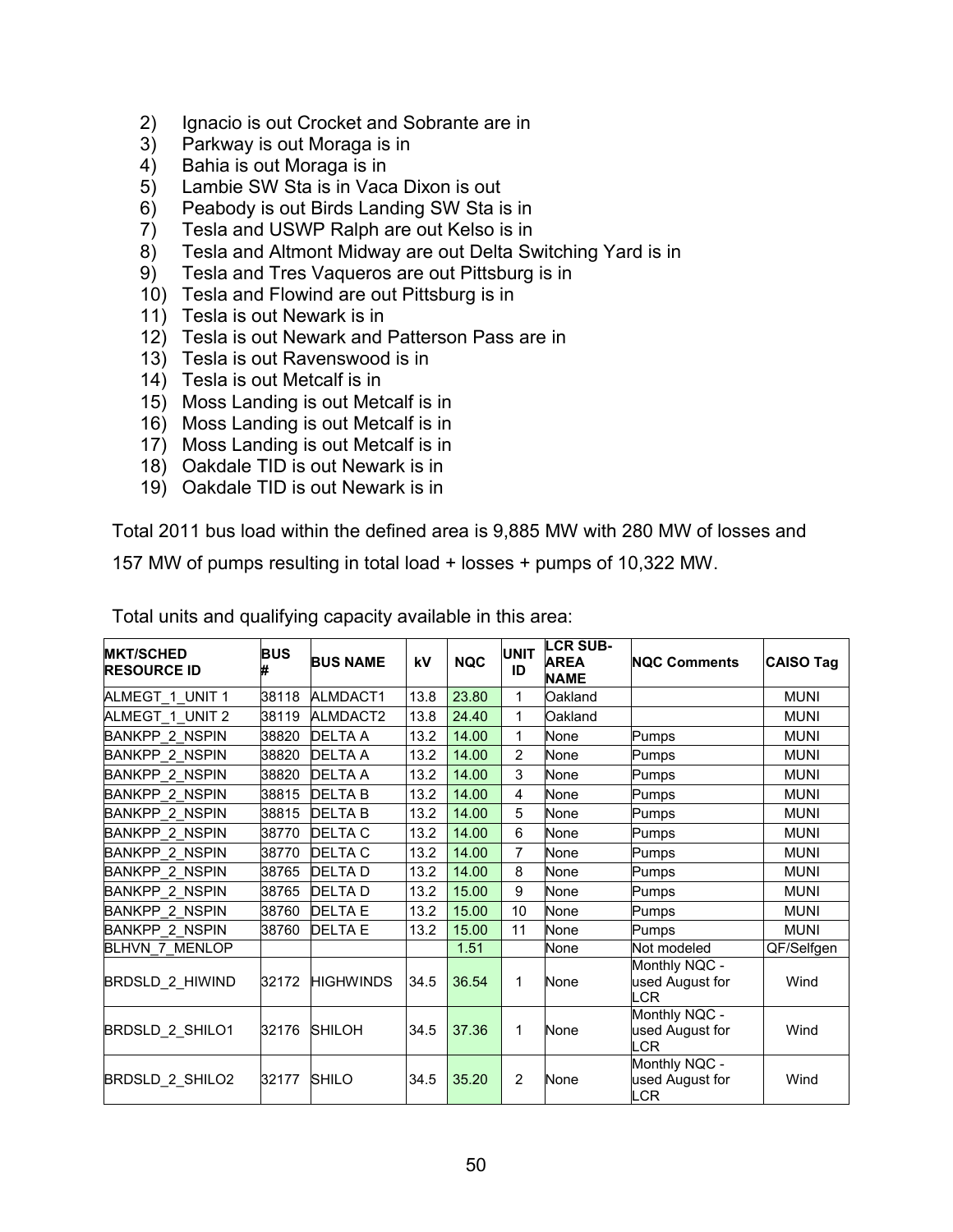| CALPIN_1_AGNEW                     | 35860 | <b>OLS-AGNE</b>      | 9.11            | 26.54  |                | San Jose         |                                                | QF/Selfgen  |
|------------------------------------|-------|----------------------|-----------------|--------|----------------|------------------|------------------------------------------------|-------------|
| CARDCG 1<br><b>UNITS</b>           | 33463 | <b>CARDINAL</b>      | 12.5            | 11.88  | 1              | None             |                                                | QF/Selfgen  |
| CARDCG 1 UNITS                     | 33463 | CARDINAL             | 12.5            | 11.88  | $\overline{2}$ | None             |                                                | QF/Selfgen  |
| CLRMTK 1 QF                        |       |                      |                 | 0.00   |                | Oakland          | Not modeled                                    | QF/Selfgen  |
| COCOPP 7<br>UNIT <sub>6</sub>      | 33116 | C.COS <sub>6</sub>   | 18              | 337.00 | 1              | None             |                                                | Market      |
| COCOPP 7 UNIT 7                    | 33117 | C.COS 7              | 18              | 337.00 | $\mathbf{1}$   | None             |                                                | Market      |
| CONTAN <sub>1</sub><br><b>UNIT</b> | 36856 | <b>CCA100</b>        | 13.8            | 25.80  | 1              | San Jose         |                                                | QF/Selfgen  |
| CROKET 7<br><b>UNIT</b>            | 32900 | <b>CRCKTCOG</b>      | 18              | 240.00 | 1              | Pittsburg        |                                                | QF/Selfgen  |
| CSCCOG 1 UNIT 1                    | 36854 | Cogen                | $\overline{12}$ | 3.00   | 1              | San Jose         |                                                | <b>MUNI</b> |
| CSCCOG 1 UNIT 1                    | 36854 | Cogen                | 12              | 3.00   | 2              | San Jose         |                                                | <b>MUNI</b> |
| CSCGNR_1_UNIT 1                    | 36858 | Gia $\overline{100}$ | 13.8            | 24.00  | $\mathbf 1$    | San Jose         |                                                | <b>MUNI</b> |
| CSCGNR 1 UNIT 2                    | 36895 | <b>Gia200</b>        | 13.8            | 24.00  | $\overline{2}$ | San Jose         |                                                | <b>MUNI</b> |
| DELTA_2_PL1X4                      | 33107 | DEC STG1             | 24              | 269.61 | 1              | Pittsburg        | Monthly NQC -<br>used August for<br><b>LCR</b> | Market      |
| DELTA_2_PL1X4                      | 33108 | DEC CTG1             | 18              | 181.13 | 1              | Pittsburg        | Monthly NQC -<br>used August for<br><b>LCR</b> | Market      |
| DELTA_2_PL1X4                      | 33109 | DEC CTG2             | 18              | 181.13 | 1              | Pittsburg        | Monthly NQC -<br>used August for<br>LCR        | Market      |
| DELTA_2_PL1X4                      | 33110 | DEC CTG3             | 18              | 181.13 | 1              | Pittsburg        | Monthly NQC -<br>used August for<br><b>LCR</b> | Market      |
| DOWCHM 1 UNITS                     | 33161 | DOWCHEM1             | 13.8            | 1.54   | $\mathbf{1}$   | <b>Pittsburg</b> |                                                | QF/Selfgen  |
| <b>DOWCHM 1 UNITS</b>              | 33162 | DOWCHEM2             | 13.8            | 2.03   | 1              | Pittsburg        |                                                | QF/Selfgen  |
| DOWCHM 1 UNITS                     | 33163 | DOWCHEM3             | 13.8            | 2.03   | 1              | Pittsburg        |                                                | QF/Selfgen  |
| DUANE_1_PL1X3                      | 36863 | DVRaGT1              | 13.8            | 49.27  | 1              | San Jose         |                                                | <b>MUNI</b> |
| DUANE 1 PL1X3                      | 36864 | DVRbGT2              | 13.8            | 49.27  | $\mathbf{1}$   | San Jose         |                                                | <b>MUNI</b> |
| DUANE 1 PL1X3                      | 36865 | DVRaST3              | 13.8            | 49.26  | 1              | San Jose         |                                                | <b>MUNI</b> |
| FLOWD2_2_UNIT 1                    | 35318 | <b>FLOWDPTR</b>      | 9.11            | 6.93   | 1              | None             | Monthly NQC -<br>used August for<br>LCR        | Wind        |
| GATWAY_2_PL1X3                     | 33118 | GATEWAY1             | 18              | 196.27 | 1              | None             |                                                | Market      |
| GATWAY 2 PL1X3                     | 33119 | GATEWAY2             | 18              | 191.36 | 1              | None             |                                                | Market      |
| GATWAY 2 PL1X3                     | 33120 | GATEWAY3             | $\overline{18}$ | 191.36 | 1              | None             |                                                | Market      |
| GILROY_1_UNIT                      | 35850 | <b>GLRY COG</b>      | 13.8            | 69.30  | 1              | Llagas           | Monthly NQC -<br>used August for<br><b>LCR</b> | Market      |
| GILROY_1_UNIT                      | 35850 | <b>GLRY COG</b>      | 13.8            | 35.70  | $\overline{2}$ | Llagas           | Monthly NQC -<br>used August for<br>LCR        | Market      |
| GILRPP 1 PL1X2                     | 35851 | GROYPKR1             | 13.8            | 45.50  | 1              | Llagas           | Monthly NQC -<br>used August for<br><b>LCR</b> | Market      |
| GILRPP_1_PL1X2                     | 35852 | <b>GROYPKR2</b>      | 13.8            | 45.50  | 1              | Llagas           | Monthly NQC -<br>used August for<br><b>LCR</b> | Market      |
| GILRPP_1_PL3X4                     | 35853 | GROYPKR3             | 13.8            | 46.00  | 1              | Llagas           | Monthly NQC -<br>used August for<br>LCR        | Market      |
| <b>GRZZLY 1 BERKLY</b>             | 32740 | <b>HILLSIDE</b>      | 115             | 26.27  | 1              | None             |                                                | QF/Selfgen  |
| GWFPW1 6<br><b>UNIT</b>            | 33131 | GWF <sub>#1</sub>    | 9.11            | 18.63  | $\mathbf{1}$   | Pittsburg        |                                                | QF/Selfgen  |
| GWFPW2 1 UNIT 1                    | 33132 | <b>GWF #2</b>        | 13.8            | 18.78  | 1              | Pittsburg        |                                                | QF/Selfgen  |
| GWFPW3 1 UNIT 1                    | 33133 | <b>GWF #3</b>        | 13.8            | 19.30  | 1              | Pittsburg        |                                                | QF/Selfgen  |
| GWFPW4_6_UNIT 1                    | 33134 | <b>GWF #4</b>        | 13.8            | 19.09  | 1              | Pittsburg        |                                                | QF/Selfgen  |
| GWFPW5 6 UNIT 1                    | 33135 | <b>GWF #5</b>        | 13.8            | 18.98  | 1              | Pittsburg        |                                                | QF/Selfgen  |
| <b>HICKS 7 GUADLP</b>              |       |                      |                 | 2.07   |                | None             | Not modeled                                    | QF/Selfgen  |
| KIRKER 7 KELCYN                    | 32951 | <b>KIRKER</b>        | 115             | 3.21   |                | Pittsburg        | Not modeled                                    | Market      |
| LAWRNC_7_SUNYVL                    |       |                      |                 | 0.30   |                | None             | Not modeled                                    | Market      |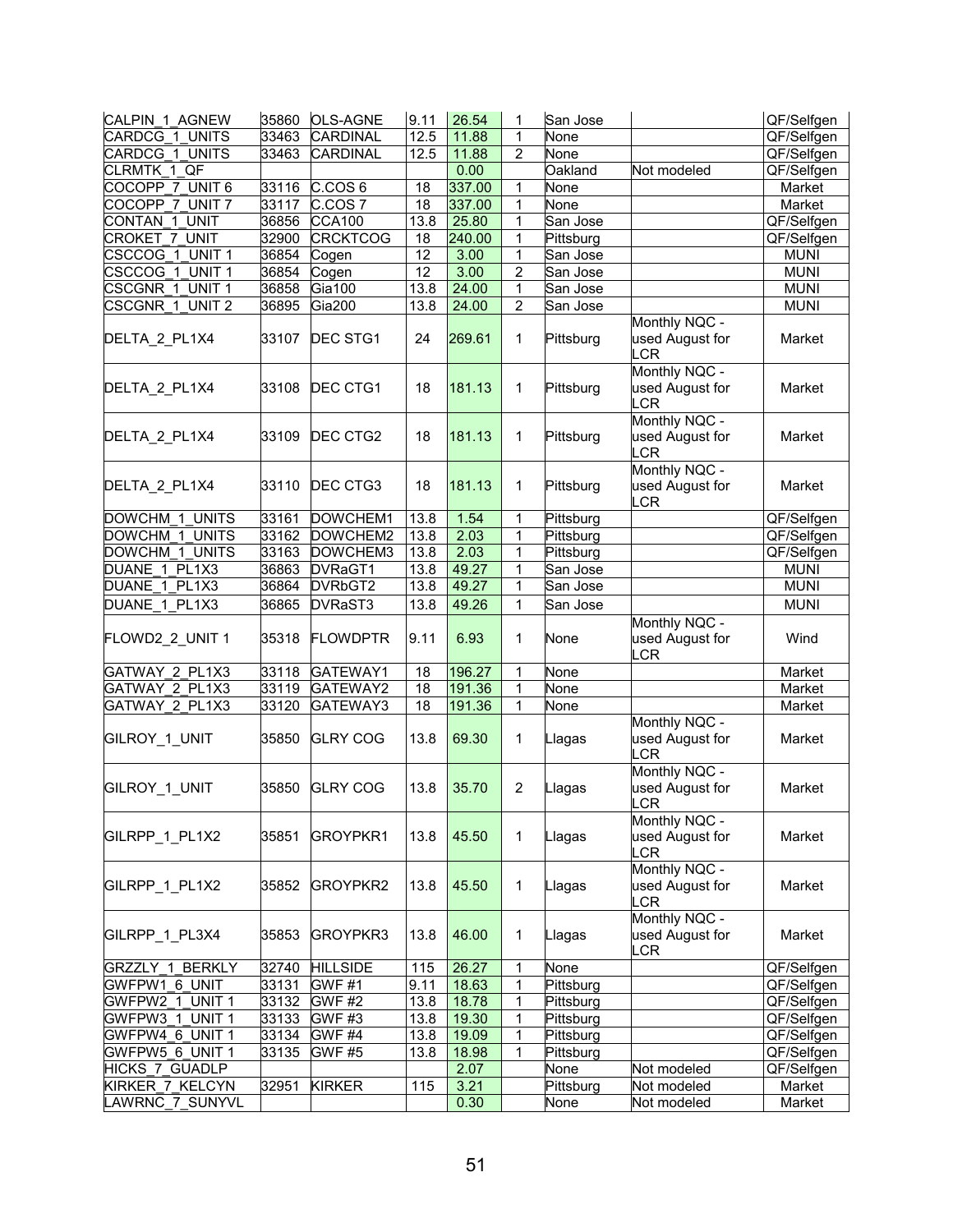|                        |       |                     |      |        |                |           | Monthly NQC -               |             |
|------------------------|-------|---------------------|------|--------|----------------|-----------|-----------------------------|-------------|
| LECEF_1_UNITS          | 35854 | LECEFGT1            | 13.8 | 46.50  | 1              | San Jose  | used August for             | Market      |
|                        |       |                     |      |        |                |           | LCR                         |             |
|                        |       |                     |      |        |                |           | Monthly NQC -               |             |
| LECEF_1_UNITS          | 35855 | LECEFGT2            | 13.8 | 46.50  | 1              | San Jose  | used August for             | Market      |
|                        |       |                     |      |        |                |           | <b>LCR</b>                  |             |
|                        |       |                     |      | 46.50  | 1              |           | Monthly NQC -               |             |
| LECEF_1_UNITS          | 35856 | LECEFGT3            | 13.8 |        |                | San Jose  | used August for<br>$_{CR}$  | Market      |
|                        |       |                     |      |        |                |           | Monthly NQC -               |             |
| LECEF_1_UNITS          | 35857 | LECEFGT4            | 13.8 | 46.50  | 1              | San Jose  | used August for             | Market      |
|                        |       |                     |      |        |                |           | LCR                         |             |
|                        |       |                     |      |        |                |           | Monthly NQC -               |             |
| LFC 51_2_UNIT 1        | 35310 | LFC FIN+            | 9.11 | 4.05   | 1              | None      | used August for             | Wind        |
|                        |       |                     |      |        |                |           | <b>LCR</b>                  |             |
|                        |       |                     |      |        |                |           | Monthly NQC -               |             |
| LMBEPK_2_UNITA1        | 32173 | LAMBGT1             | 13.8 | 47.00  | 1              | None      | used August for             | Market      |
|                        |       |                     |      |        |                |           | <b>LCR</b>                  |             |
|                        |       |                     |      |        |                |           | Monthly NQC -               |             |
| LMBEPK_2_UNITA2        | 32174 | GOOSEHGT            | 13.8 | 46.00  | $\overline{2}$ | None      | used August for             | Market      |
|                        |       |                     |      |        |                |           | LCR                         |             |
|                        |       |                     |      |        |                |           | Monthly NQC -               |             |
| LMBEPK_2_UNITA3        | 32175 | <b>CREEDGT1</b>     | 13.8 | 47.00  | 3              | None      | used August for             | Market      |
|                        |       |                     |      |        |                |           | LCR<br>Monthly NQC -        |             |
| LMEC_1_PL1X3           | 33111 | LMECCT2             | 18   | 163.20 | 1              | Pittsburg | used August for             | Market      |
|                        |       |                     |      |        |                |           | <b>LCR</b>                  |             |
|                        |       |                     |      |        |                |           | Monthly NQC -               |             |
| LMEC_1_PL1X3           | 33112 | LMECCT1             | 18   | 163.20 | 1              | Pittsburg | used August for             | Market      |
|                        |       |                     |      |        |                |           | <b>LCR</b>                  |             |
|                        |       |                     |      |        |                |           | Monthly NQC -               |             |
| LMEC_1_PL1X3           | 33113 | LMECST1             | 18   | 229.60 | 1              | Pittsburg | used August for             | Market      |
|                        |       |                     |      |        |                |           | LCR                         |             |
| MARKHM 1 CATLST        | 35863 | <b>CATALYST</b>     | 9.11 | 0.00   | 1              | San Jose  |                             | QF/Selfgen  |
| <b>MEDOLN 7 CHEVCP</b> |       |                     |      | 0.68   |                | Pittsburg | Not modeled                 | QF/Selfgen  |
| METCLF 1 QF            |       |                     |      | 0.00   |                | None      | Not modeled                 | QF/Selfgen  |
|                        |       |                     |      |        |                |           | Monthly NQC -               |             |
| METEC_2_PL1X3          | 35881 | MEC CTG1            | 18   | 178.43 | 1              |           | used August for             | Market      |
|                        |       |                     |      |        |                |           | <b>LCR</b><br>Monthly NQC - |             |
| METEC_2_PL1X3          | 35882 | MEC CTG2            | 18   | 178.43 | $\mathbf{1}$   |           | used August for             | Market      |
|                        |       |                     |      |        |                |           | .CR                         |             |
|                        |       |                     |      |        |                |           | Monthly NQC -               |             |
| METEC_2_PL1X3          | 35883 | MEC STG1            | 18   | 213.14 | $\mathbf 1$    |           | used August for             | Market      |
|                        |       |                     |      |        |                |           | LCR                         |             |
| MILBRA 1 QF            |       |                     |      | 0.00   |                |           | Not modeled                 | QF/Selfgen  |
| MISSIX 1 QF            |       |                     |      | 0.03   |                |           | Not modeled                 | QF/Selfgen  |
| MLPTAS 7_QFUNTS        |       |                     |      | 0.02   |                | San Jose  | Not modeled                 | QF/Selfgen  |
| MNTAGU 7 NEWBYI        |       |                     |      | 3.62   |                | None      | Not modeled                 | QF/Selfgen  |
| NEWARK 1 QF            |       |                     |      | 0.01   |                | None      | Not modeled                 | QF/Selfgen  |
| OAK C_7_UNIT 1         | 32901 | <b>OAKLND1</b>      | 13.8 | 55.00  | 1              | Oakland   |                             | Market      |
| OAK C_7_UNIT 2         | 32902 | OAKLND <sub>2</sub> | 13.8 | 55.00  | 1              | Oakland   |                             | Market      |
| OAK C 7 UNIT 3         | 32903 | OAKLND 3            | 13.8 | 55.00  | 1              | Oakland   |                             | Market      |
| OAK L 7 EBMUD          |       |                     |      | 0.44   |                | Oakland   | Not modeled                 | <b>MUNI</b> |
| OXMTN 6 LNDFIL         | 33469 | OX MTN              | 4.16 | 1.45   | 1              | None      |                             | Market      |
| <b>OXMTN 6 LNDFIL</b>  | 33469 | OX MTN              | 4.16 | 1.45   | $\overline{2}$ | None      |                             | Market      |
| OXMTN 6 LNDFIL         | 33469 | OX MTN              | 4.16 | 1.45   | 3              | None      |                             | Market      |
| OXMTN 6 LNDFIL         | 33469 | OX MTN              | 4.16 | 1.45   | 4              | None      |                             | Market      |
| OXMTN 6 LNDFIL         | 33469 | OX_MTN              | 4.16 | 1.45   | 5              | None      |                             | Market      |
| OXMTN 6 LNDFIL         | 33469 | OX MTN              | 4.16 | 1.45   | 6              | None      |                             | Market      |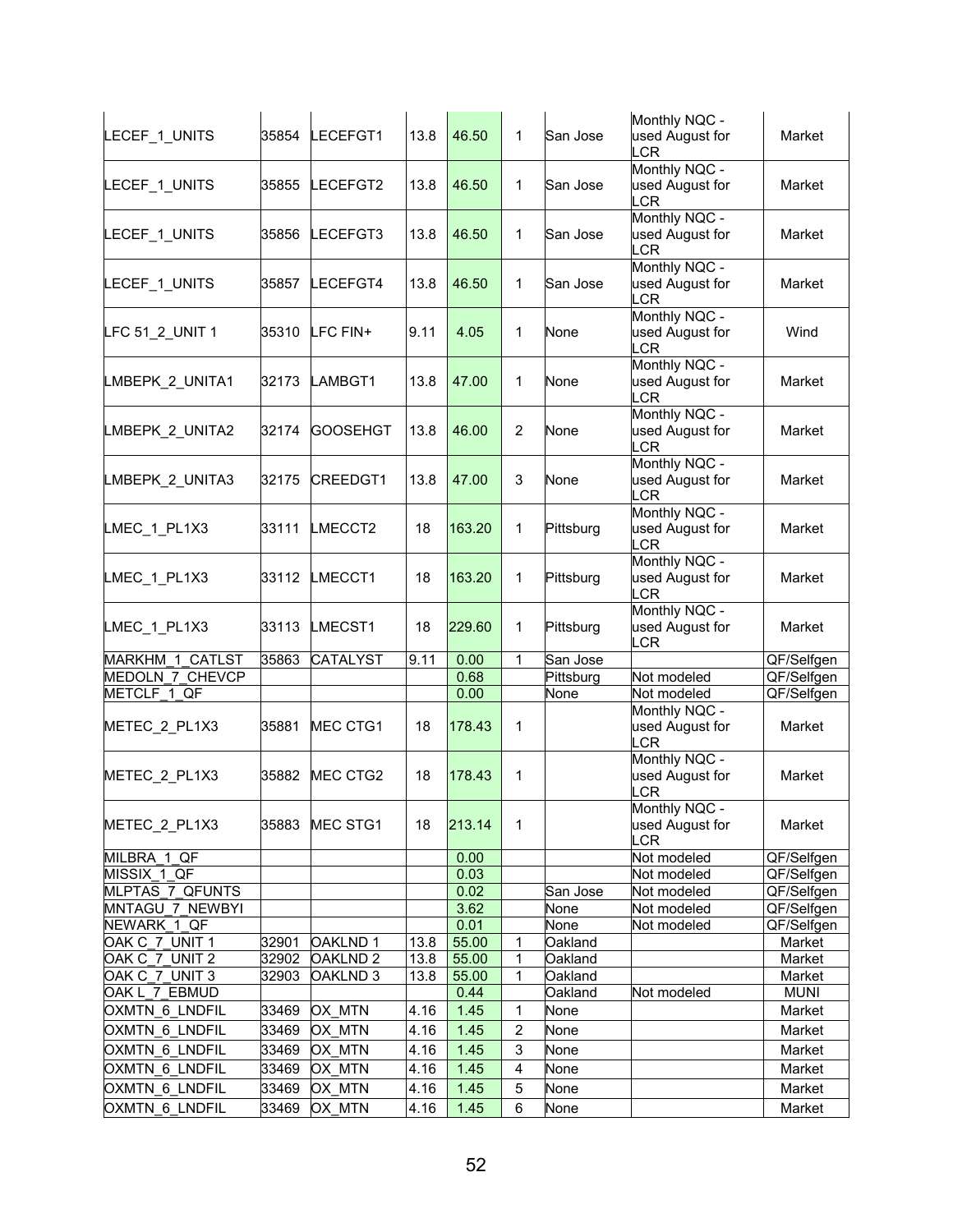| OXMTN 6 LNDFIL           | 33469 | OX MTN             | 4.16 | 1.45   | 7              | None             |                                                | Market      |
|--------------------------|-------|--------------------|------|--------|----------------|------------------|------------------------------------------------|-------------|
| PALALT 7 COBUG           |       |                    |      | 4.50   |                | None             | Not modeled                                    | <b>MUNI</b> |
| PITTSP 7 UNIT 5          | 33105 | PTSB <sub>5</sub>  | 18   | 312.00 | 1              | Pittsburg        |                                                | Market      |
| PITTSP 7 UNIT 6          | 33106 | PTSB <sub>6</sub>  | 18   | 317.00 | 1              | Pittsburg        |                                                | Market      |
| PITTSP 7 UNIT 7          | 30000 | PTSB 7             | 20   | 682.00 | $\mathbf{1}$   | Pittsburg        |                                                | Market      |
| POTRPP 7 UNIT 3          | 33252 | POTRERO3           | 20   | 206.00 | 1              |                  | Retired                                        | Market      |
| POTRPP 7 UNIT 4          | 33253 | POTRERO4           | 13.8 | 52.0   | $\mathbf{1}$   |                  | Retired                                        | Market      |
| POTRPP 7 UNIT 5          | 33254 | POTRERO5           | 13.8 | 52.0   | 1              |                  | Retired                                        | Market      |
| POTRPP 7 UNIT 6          | 33255 | POTRERO6           | 13.8 | 52.00  | 1              |                  | Retired                                        | Market      |
| <b>RICHMN 7 BAYENV</b>   |       |                    |      | 2.00   |                | None             | Not modeled                                    | QF/Selfgen  |
| RVRVEW_1_UNITA1          | 33178 | <b>RVEC GEN</b>    | 13.8 | 46.00  | 1              | None             | Monthly NQC -<br>used August for<br><b>LCR</b> | Market      |
| SEAWST_6_LAPOS           | 35312 | <b>SEAWESTF</b>    | 9.11 | 0.34   | 1              | None             | Monthly NQC -<br>used August for<br>LCR        | Wind        |
| SRINTL 6 UNIT            | 33468 | <b>SRI INTL</b>    | 9.11 | 0.89   | $\mathbf{1}$   | None             |                                                | QF/Selfgen  |
| STAUFF 1 UNIT            | 33139 | <b>STAUFER</b>     | 9.11 | 0.05   | 1              | None             |                                                | QF/Selfgen  |
| STOILS 1 UNITS           | 32921 | <b>CHEVGEN1</b>    | 13.8 | 0.09   | 1              | Pittsburg        |                                                | QF/Selfgen  |
| STOILS 1 UNITS           | 32922 | CHEVGEN2           | 13.8 | 0.09   | 1              | Pittsburg        |                                                | QF/Selfgen  |
| TIDWTR 2 UNITS           | 33151 | <b>FOSTER W</b>    | 12.5 | 6.44   | 1              | Pittsburg        |                                                | QF/Selfgen  |
| TIDWTR 2 UNITS           | 33151 | <b>FOSTER W</b>    | 12.5 | 6.44   | $\overline{2}$ | Pittsburg        |                                                | QF/Selfgen  |
| TIDWTR 2 UNITS           | 33151 | <b>FOSTER W</b>    | 12.5 | 6.44   | 3              | Pittsburg        |                                                | QF/Selfgen  |
| UNCHEM 1 UNIT            | 32920 | <b>UNION CH</b>    | 9.11 | 19.00  | 1              | Pittsburg        |                                                | QF/Selfgen  |
| UNOCAL 1 UNITS           | 32910 | <b>UNOCAL</b>      | 12   | 0.15   | $\mathbf 1$    | <b>Pittsburg</b> |                                                | QF/Selfgen  |
| <b>UNOCAL 1 UNITS</b>    | 32910 | <b>UNOCAL</b>      | 12   | 0.15   | $\overline{2}$ | <b>Pittsburg</b> |                                                | QF/Selfgen  |
| UNOCAL 1 UNITS           | 32910 | <b>UNOCAL</b>      | 12   | 0.14   | 3              | Pittsburg        |                                                | QF/Selfgen  |
| UNTDQF_7_UNITS           | 33466 | UNTED CO           | 9.11 | 27.45  | 1              | None             |                                                | QF/Selfgen  |
| USWNDR_2_SMUD            | 32169 | <b>SOLANOWP</b>    | 21   | 11.06  | 1              | None             | Monthly NQC -<br>used August for<br>LCR        | Wind        |
| USWNDR 2 UNITS           | 32168 | <b>EXNCO</b>       | 9.11 | 20.31  | 1              | None             | Monthly NQC -<br>used August for<br><b>LCR</b> | Wind        |
| USWPFK 6_FRICK           | 35320 | <b>USW FRIC</b>    | 12   | 0.65   | 1              | None             | Monthly NQC -<br>used August for<br>LCR        | Wind        |
| USWPFK 6 FRICK           | 35320 | <b>USW FRIC</b>    | 12   | 0.65   | $\overline{2}$ | None             | Monthly NQC -<br>used August for<br><b>LCR</b> | Wind        |
| USWPJR_2_UNITS           | 33838 | USWP #3            | 9.11 | 2.41   | 1              | None             | Monthly NQC -<br>used August for<br><b>LCR</b> | Wind        |
| <b>WNDMAS 2 UNIT 1</b>   | 33170 | <b>WINDMSTR</b>    | 9.11 | 1.91   | 1              | None             | Monthly NQC -<br>used August for<br>LCR        | Wind        |
| ZOND_6_UNIT              | 35316 | <b>ZOND SYS</b>    | 9.11 | 1.30   | 1              | None             | Monthly NQC -<br>used August for<br>LCR        | Wind        |
| <b>IBMCTL_1_UNIT 1</b>   | 35637 | <b>IBM-CTLE</b>    | 115  | 0.00   | $\mathbf{1}$   | San Jose         | No NQC - historical<br>data                    | Market      |
| IMHOFF_1_UNIT 1          | 33136 | <b>CCCSD</b>       | 12.5 | 4.40   | 1              | Pittsburg        | No NQC - historical<br>data                    | QF/Selfgen  |
| SHELRF 1 UNITS           | 33141 | SHELL 1            | 12.5 | 19.60  | $\mathbf{1}$   | Pittsburg        |                                                | QF/Selfgen  |
| SHELRF 1<br><b>UNITS</b> | 33142 | SHELL <sub>2</sub> | 12.5 | 39.20  | $\mathbf{1}$   | Pittsburg        |                                                | QF/Selfgen  |
| SHELRF_1_UNITS           | 33143 | SHELL <sub>3</sub> | 12.5 | 39.20  | 1              | Pittsburg        |                                                | QF/Selfgen  |
| ZANKER 1 UNIT 1          | 35861 | SJ-SCLW            | 9.11 | 2.10   | 1              | San Jose         | No NQC - historical<br>data                    | QF/Selfgen  |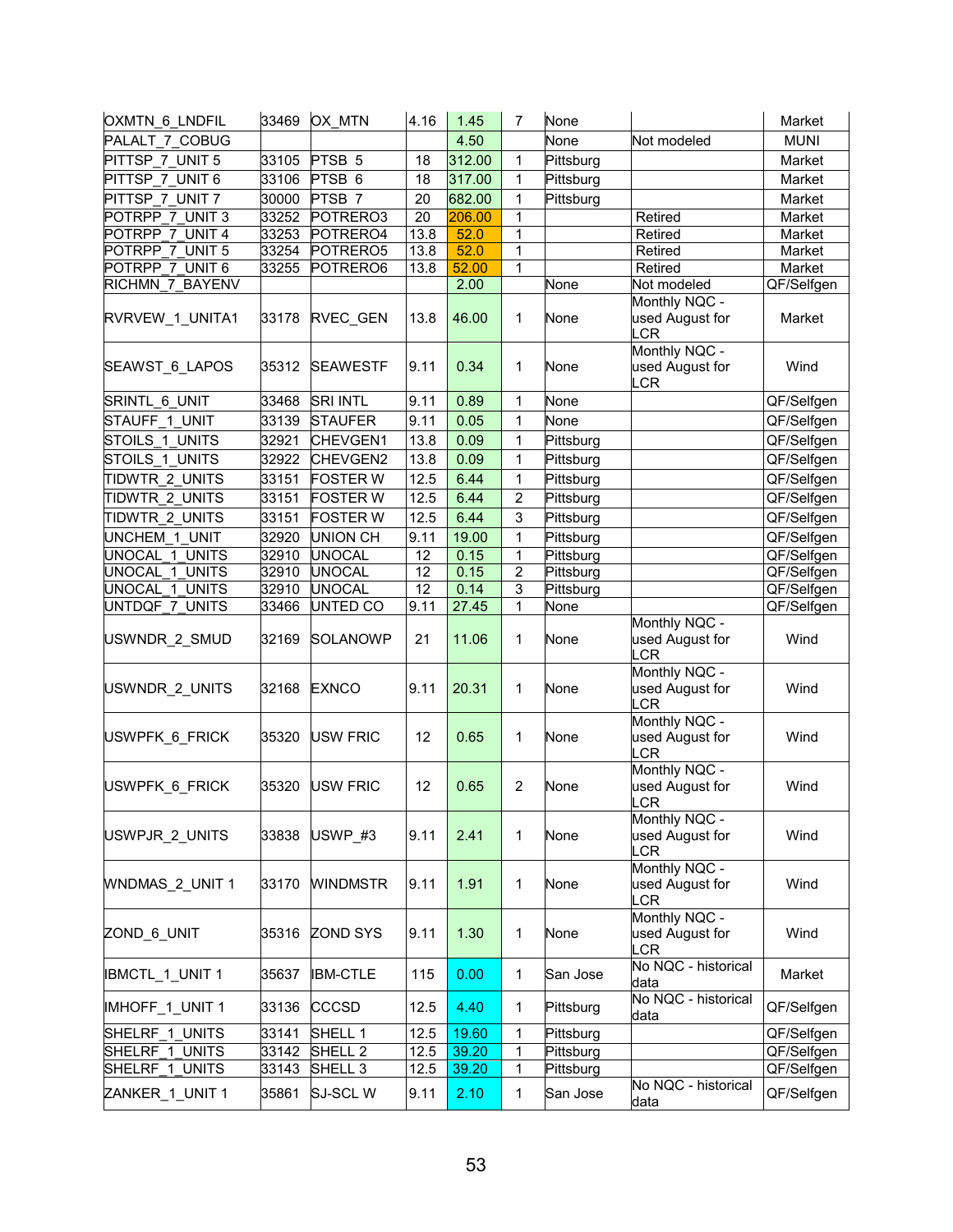| New unit | 2217<br>ے ت | <b>HIGHWND3</b> | 134.5 | 15.00 |  | None | NQC -<br><b>No</b><br>lestimated data | <b>Winc</b> |
|----------|-------------|-----------------|-------|-------|--|------|---------------------------------------|-------------|
|----------|-------------|-----------------|-------|-------|--|------|---------------------------------------|-------------|

#### **Major new projects modeled:**

- 1. AHW #1 & #2 115kV Re-Cabling
- 2. New TransBay DC cable
- 3. Pittsburg-Tesla 230 kV Lines Reconductoring
- 4. New Oakland C-X #3 115kV Cable
- 5. San Mateo Bay Meadows 115kV #1 & #2 Line Reconductoring

## *Critical Contingency Analysis Summary*

### *San Francisco Sub-area*

By 2011, Potrero units #3, #4, #5 and #6 (360 MW) will no longer be required once the Trans Bay DC cable is operational and re-cabling of the AHW #1 and # 2 115kV cables is complete.

### *Oakland Sub-area*

The most critical contingency is an outage of the C-X #2 and #3 115 kV cables. The area limitation is thermal overloading of the Moraga-Claremont 115 kV lines. This limiting contingency establishes a LCR of 46 MW in 2011 (includes 49 MW of Muni generation) as the minimum capacity necessary for reliable load serving capability within this sub-area.

This Oakland requirement does not include the need for Pittsburg/Oakland sub-area.

## **Effectiveness factors:**

All units within this area have the same effectiveness factor. Units outside of this area are not effective.

## *Llagas Sub-area*

The most critical contingency is an outage between Metcalf D and Morgan Hill 115 kV (with one of the Gilroy Peaker off-line). The area limitation is thermal overloading of the Metcalf-Llagas 115 kV line as well as voltage drop (5%) at the Morgan Hill substation.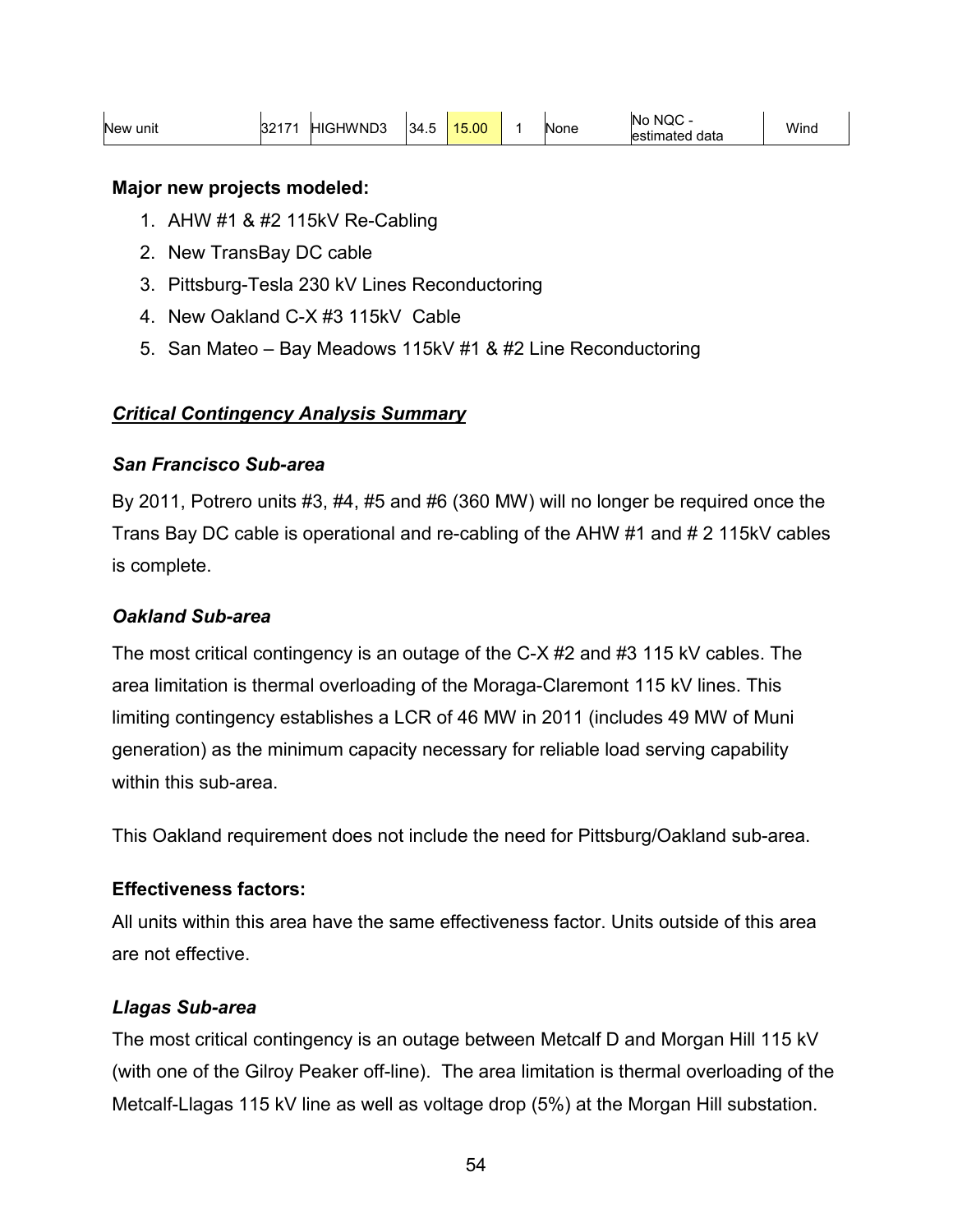As documented within a CAISO Operating Procedure, this limitation is dependent on power flowing in the direction from Metcalf to Llagas/Morgan Hill. This limiting contingency establishes a LCR of 112 MW in 2011 (includes 0 MW of QF and Muni generation) as the minimum capacity necessary for reliable load serving capability within this sub-area.

## **Effectiveness factors:**

All units within this area have the same effectiveness factor. Units outside of this area are not effective.

# *San Jose Sub-area*

The most critical contingency is an outage of Metcalf-El Patio #1 or #2 115 kV line followed by Metcalf-Evergreen #1 115 kV line. The area limitation is thermal overloading of the Metcalf-Evergreen #2 115 kV line. This limiting contingency establishes a LCR of 516 MW in 2011 (includes 54 MW of QF and 202 MW of Muni generation as well as 74 MW of deficiency) as the minimum capacity necessary for reliable load serving capability within this sub-area.

# **Effectiveness factors:**

The following table has units within the Bay Area that are at least 5% effective to the above-mentioned constraint.

| Gen Bus | <b>Gen Name</b> | Gen ID | Eff Fctr $(\%)$ |
|---------|-----------------|--------|-----------------|
| 35863   | <b>CATALYST</b> | 1      | 20              |
| 36856   | CCCA100         | 1      | 6               |
| 36854   | Cogen           | 1      | 6               |
| 36854   | Cogen           | 2      | 6               |
| 36863   | DVRaGT1         | 1      | 6               |
| 36864   | DVRbGT2         | 1      | 6               |
| 36865   | DVRaST3         | 1      | 6               |
| 35860   | <b>OLS-AGNE</b> | 1      | 5               |
| 36858   | $Gi$ a 100      | 1      | 5               |
| 36859   | <b>Gia200</b>   | 2      | 5               |
| 35854   | LECEFGT1        | 1      | 5               |
| 35855   | LECEFGT2        | 2      | 5               |
| 35856   | LECEFGT3        | 3      | 5               |
| 35857   | LECEFGT4        | 4      | 5               |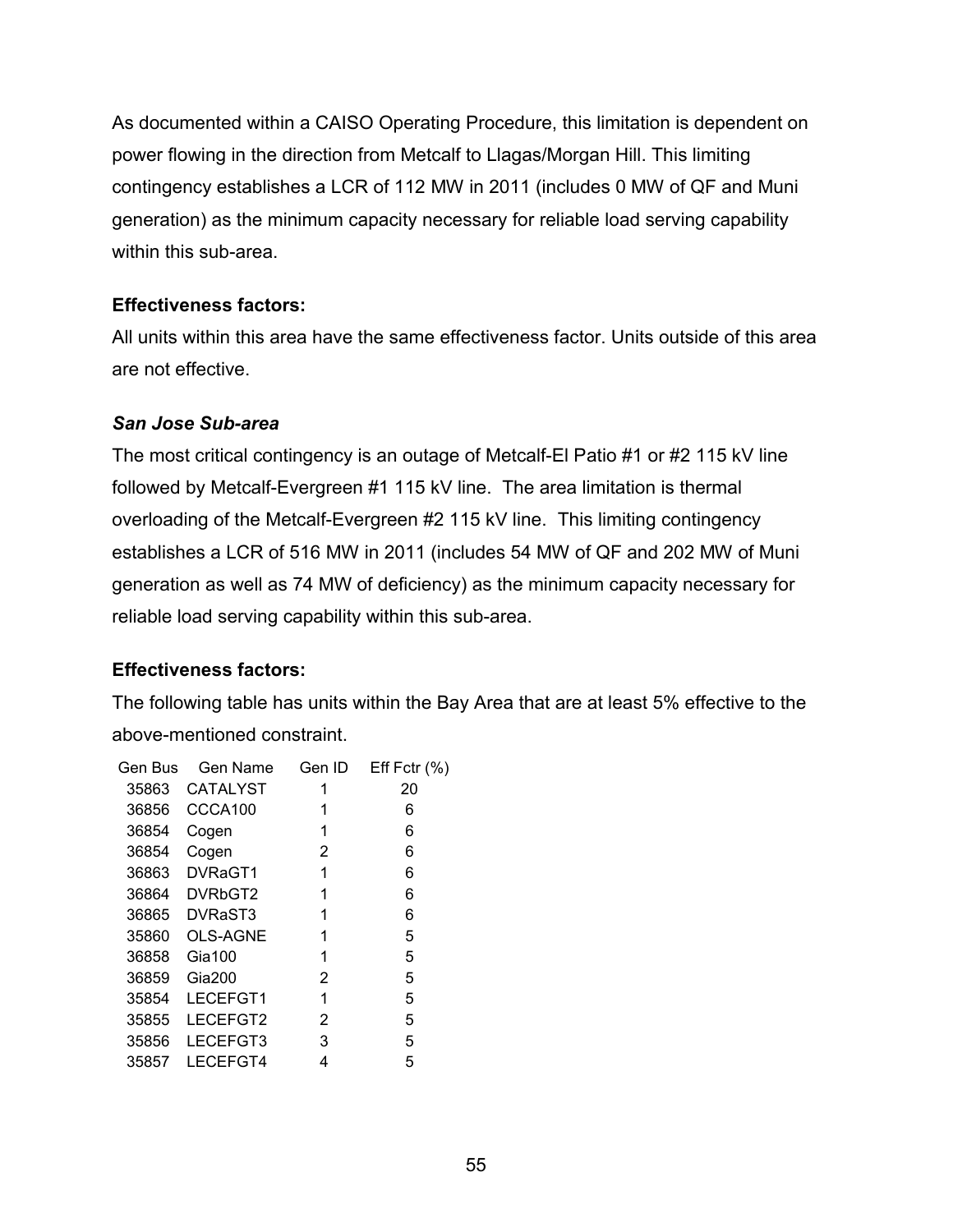## *Pittsburg and Oakland Sub-area Combined*

The most critical contingency is an outage of the Moraga #3 230/115 kV transformer combined with the loss of Delta Energy Center. The sub-area area limitation is thermal overloading of Moraga #1 230/115 kV transformer. This limiting contingency establishes a LCR of 2866 MW in 2011 (including 531 MW of QF/Muni generation) as the minimum capacity necessary for reliable load serving capability within this sub-area.

The most critical single contingency is an outage of the Moraga #3 230/115 kV transformer. The sub-area area limitation is thermal overloading of the Moraga #1 230/115 kV transformer. This limiting contingency establishes a LCR of 2453 MW in 2011 (including 531 MW of QF/Muni generation).

### **Effectiveness factors:**

Please see Bay Area overall.

# *Bay Area overall*

The most critical contingency is the loss of the Tesla-Metcalf 500 kV followed by Tesla-Newark #1 230 kV line or vice versa. The area limitation is thermal overload of the ADCC-Newark 230 kV section of the Tesla-Newark #2 230 kV line. This limiting contingency establishes a LCR of 4804 MW in 2011 (includes 624 MW of QF, 174 MW of Wind and 412 MW of Muni generation) as the minimum capacity necessary for reliable load serving capability within this area.

The most critical single contingency is the loss of the Tesla-Metcalf 500 kV followed by Delta Energy Center or vice versa. The area limitation is reactive margin within the Bay Area. This limiting contingency establishes a LCR of 4036 MW in 2011 (includes 624 MW of QF, 174 MW of Wind and 412 MW of Muni generation).

# **Effectiveness factors:**

For most helpful procurement information please read procedure T-133Z effectiveness factors at: http://www.caiso.com/docs/2004/11/01/2004110116234011719.pdf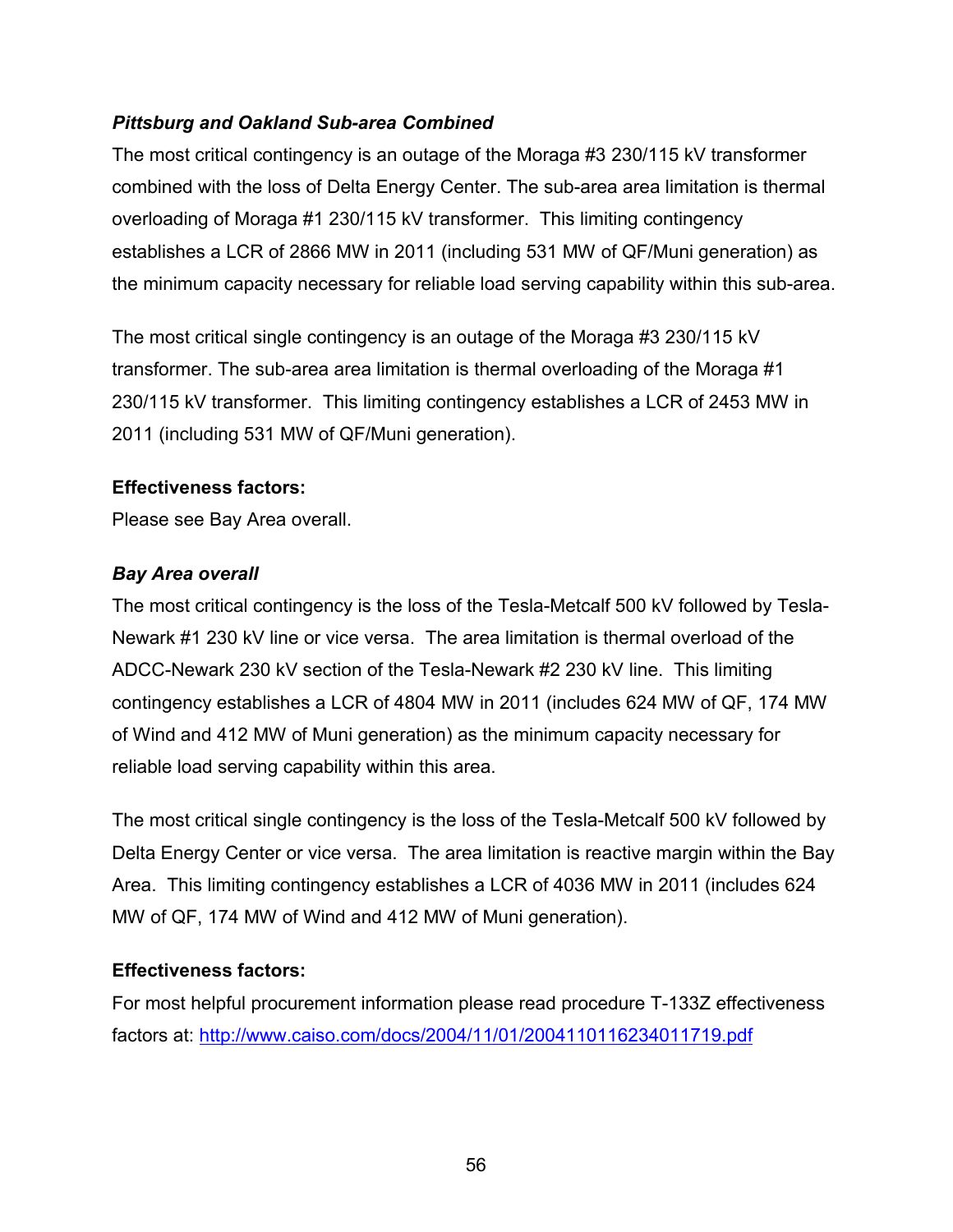## **Changes compared to last year's results:**

Overall the load forecast went up by 46 MW and that drives a small LCR increase. The retirement of Potrero units 3, 4, 5 and 6 drive the rest of the LCR increase because they were the most effective units in mitigating the Tesla-Newark #2 230 kV line and they have to be replaced with less effective units. In the San Jose area there is a new deficiency due mostly to load shifting between substations and the fact that generation is the area is far less effective than the load. All the factors mentioned above have an overall effect of increasing the overall area LCR by 227 MW.

#### *Bay Area Overall Requirements:*

| 2011                 | Wind | QF/Selfgen | Muni | Market | Max. Qualifying |
|----------------------|------|------------|------|--------|-----------------|
|                      | (MW) | 'MW)       | (MW) | (MW)   | Capacity (MW)   |
| Available generation | 174  | 624        | 412  | 5296   | 6506            |

| 2011                                | <b>Existing Generation</b><br>Capacity Needed (MW) | Deficiency<br>(MW) | <b>Total MW</b><br><b>LCR Need</b> |
|-------------------------------------|----------------------------------------------------|--------------------|------------------------------------|
| Category B (Single) <sup>17</sup>   | 4036                                               |                    | 4036                               |
| Category C (Multiple) <sup>18</sup> | 4804                                               | 74                 | 4878                               |

#### **6. Greater Fresno Area**

#### *Area Definition*

 $\overline{a}$ 

The transmission facilities coming into the Greater Fresno area are:

- 1) Gates-Gregg 230 kV Line
- 2) Gates-McCall 230 kV Line
- 3) Gates #1 230/115 kV Transformer Bank
- 4) Los Banos #3 230/70 kV Transformer Bank
- 5) Los Banos #4 230/70 kV Transformer Bank
- 6) Panoche-Helm 230 kV Line
- 7) Panoche-Kearney 230 kV Line
- 8) Panoche #1 230/115 kV Transformer
- 9) Panoche #2 230/115 kV Transformer
- 10) Warnerville-Wilson 230 kV Line

 $17$  A single contingency means that the system will be able the survive the loss of a single element, however the operators will not have any means (other then load drop) in order to bring the system within a safe operating zone and get prepared for the next contingency as required by MORC.

 $18$  Multiple contingencies means that the system will be able the survive the loss of a single element, and the operators will have enough generation (other operating procedures) in order to bring the system within a safe operating zone and get prepared for the next contingency as required by MORC.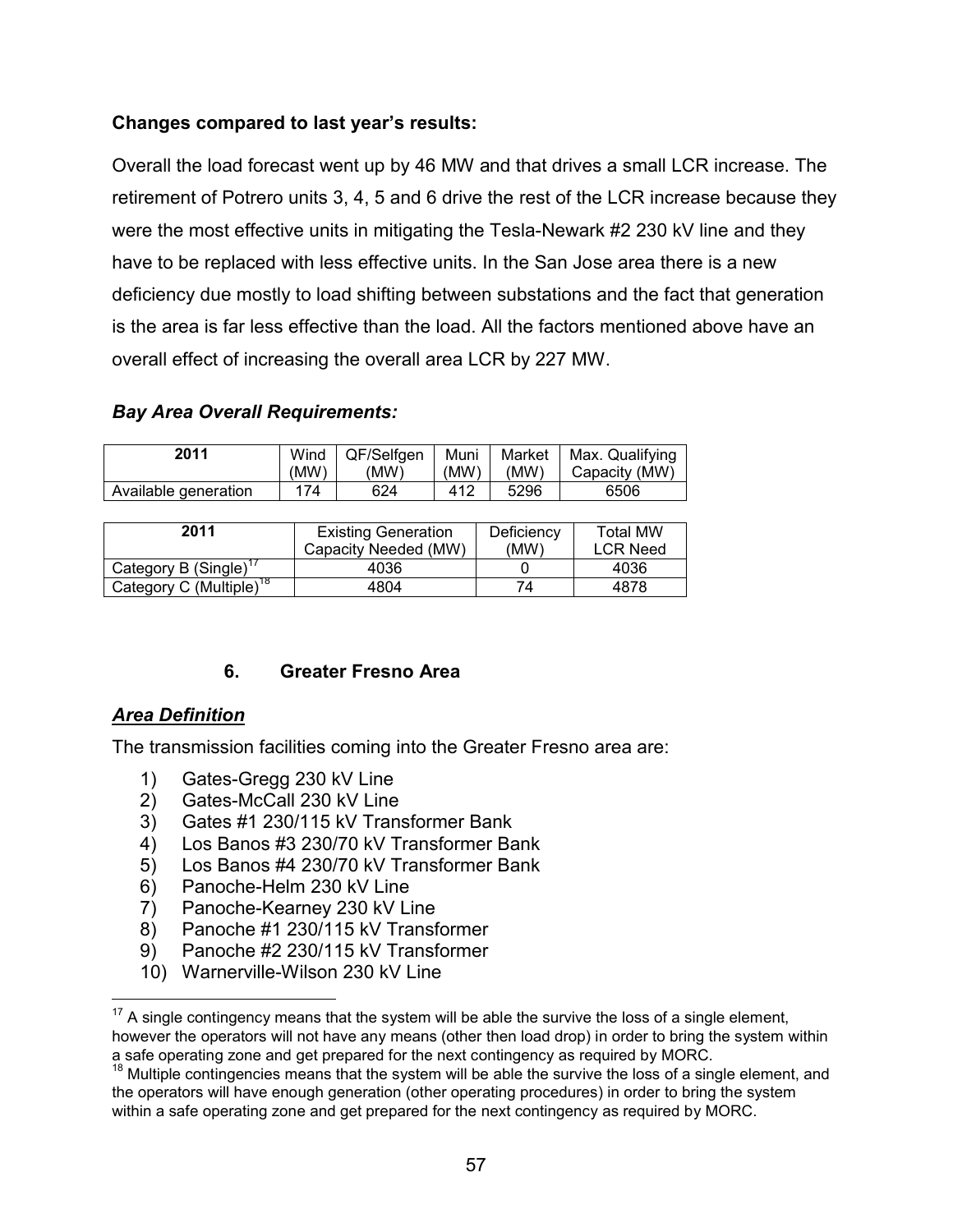- 11) Wilson-Melones 230 kV Line
- 12) Smyrna-Corcoran 115kV Line
- 13) Coalinga #1-San Miguel 70 kV Line

The substations that delineate the Greater Fresno area are:

- 1) Gates is out Henrietta is in
- 2) Gates is out Henrietta is in
- 3) Gates 230 kV is out Gates 115 kV is in
- 4) Los Banos 230 kV is out Los Banos 70 kV is in
- 5) Los Banos 230 kV is out Los Banos 70 kV is in
- 6) Panoche is out Helm is in
- 7) Panoche is out Mc Mullin is in
- 8) Panoche 115 kV is in Panoche 230 kV is out
- 9) Panoche 115 kV is in Panoche 230 kV is out
- 10) Warnerville is out Wilson is in
- 11) Wilson is in Melones is out
- 12) Quebec SP is out Corcoran is in
- 13) Coalinga is in San Miguel is out

2011 total busload within the defined area is 3212 MW with 94 MW of losses resulting in a total (load plus losses) of 3306 MW.

| <b>MKT/SCHED</b><br><b>RESOURCE ID</b> | <b>BUS</b> | <b>BUS NAME</b> | kV   | <b>NQC</b> | <b>UNIT</b><br>ID | <b>LCR SUB-</b><br><b>AREA</b><br><b>NAME</b> | <b>NOC Comments</b>                               | <b>CAISO Tag</b> |
|----------------------------------------|------------|-----------------|------|------------|-------------------|-----------------------------------------------|---------------------------------------------------|------------------|
| AGRICO 6 PL3N5                         | 34608      | <b>AGRICO</b>   | 13.8 | 16.00      | 3                 | Wilson.<br>Herndon                            |                                                   | Market           |
| AGRICO 7 UNIT                          | 34608      | <b>AGRICO</b>   | 13.8 | 43.05      | $\overline{2}$    | Wilson,<br>Herndon                            |                                                   | Market           |
| AGRICO 7 UNIT                          | 34608      | <b>AGRICO</b>   | 13.8 | 7.45       | 4                 | Wilson,<br>Herndon                            |                                                   | Market           |
| BALCHS 7 UNIT 1                        | 34624      | <b>BALCH</b>    | 13.2 | 34.00      | 1                 | Wilson,<br>Herndon                            |                                                   | Market           |
| BALCHS_7_UNIT 2                        | 34612      | <b>BLCH</b>     | 13.8 | 52.50      | 1                 | Wilson,<br>Herndon                            |                                                   | Market           |
| BALCHS_7_UNIT 3                        | 34614      | <b>BLCH</b>     | 13.8 | 52.50      | 1                 | Wilson,<br>Herndon                            |                                                   | Market           |
| BORDEN 2 QF                            | 30805      | <b>BORDEN</b>   | 230  | 0.93       |                   | Wilson                                        | Not modeled                                       | QF/Selfgen       |
| <b>BULLRD 7 SAGNES</b>                 |            |                 |      | 0.00       |                   | Wilson                                        | Not modeled                                       | QF/Selfgen       |
| CAPMAD 1 UNIT 1                        | 34179      | <b>MADERA G</b> | 13.8 | 17.00      | 1                 | Wilson                                        |                                                   | Market           |
| CHEVCO 6 UNIT 1                        | 34652      | CHV.COAL        | 9.11 | 8.84       | 1                 | Wilson                                        |                                                   | QF/Selfgen       |
| CHEVCO 6 UNIT 2                        | 34652      | <b>CHV.COAL</b> | 9.11 | 1.46       | $\overline{2}$    | Wilson                                        |                                                   | QF/Selfgen       |
| CHWCHL 1 BIOMAS                        | 34305      | <b>CHWCHLA2</b> | 13.8 | 11.25      | 1                 | Wilson,<br>Herndon                            |                                                   | Market           |
| CHWCHL 1 UNIT                          | 34301      | <b>CHOWCOGN</b> | 13.8 | 48.00      | 1                 | Wilson,<br>Herndon                            |                                                   | Market           |
| COLGA1 6 SHELLW                        | 34654      | <b>COLNGAGN</b> | 9.11 | 35.41      | 1                 | Wilson                                        |                                                   | QF/Selfgen       |
| <b>CRESSY 1 PARKER</b>                 | 34140      | <b>CRESSEY</b>  | 115  | 0.98       |                   | Wilson                                        | Not modeled                                       | <b>MUNI</b>      |
| CRNEVL 6_CRNVA                         |            |                 |      | 0.71       |                   | Wilson                                        | Not modeled -<br>Monthly NQC -<br>used August for | Market           |

Total units and qualifying capacity available in this area: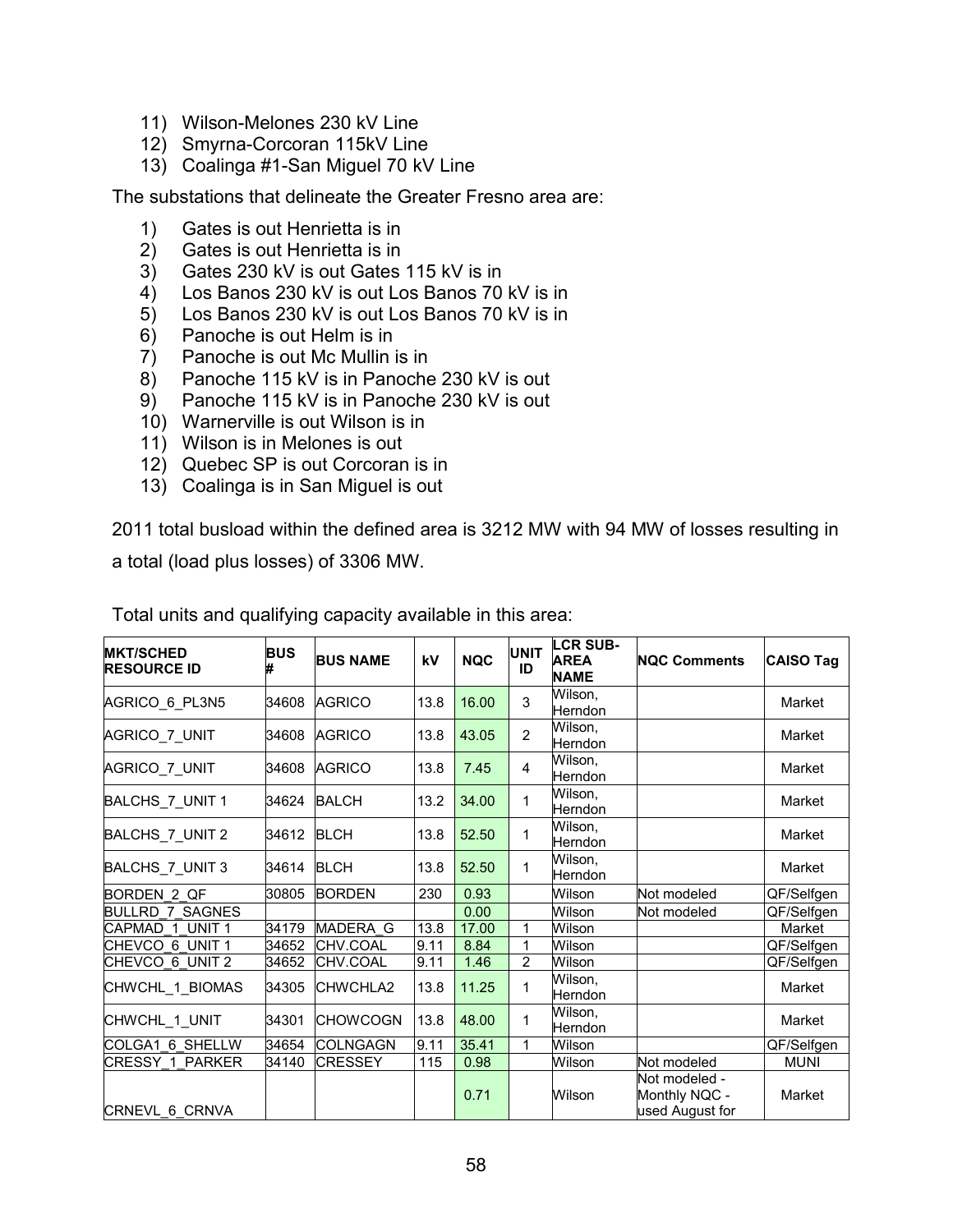|                        |       |                 |      |        |                |                      | <b>LCR</b>                                     |             |
|------------------------|-------|-----------------|------|--------|----------------|----------------------|------------------------------------------------|-------------|
|                        |       |                 |      |        |                |                      |                                                |             |
| CRNEVL 6 SJQN 2        | 34631 | SJ2GEN          | 9.11 | 3.20   | 1              | Wilson               |                                                | Market      |
| CRNEVL 6 SJQN 3        | 34633 | SJ3GEN          | 9.11 | 4.20   | 1              | Wilson               |                                                | Market      |
|                        |       |                 |      |        |                | Wilson,              |                                                |             |
| DINUBA 6 UNIT          | 34648 | <b>DINUBA E</b> | 13.8 | 9.87   | 1              | Herndon              |                                                | Market      |
| <b>ELNIDP 6 BIOMAS</b> | 34330 | <b>ELNIDO</b>   | 13.8 | 11.25  | 1              | Wilson               |                                                | Market      |
| EXCHEC_7_UNIT 1        | 34306 | <b>EXCHQUER</b> | 13.8 | 61.77  | 1              | Wilson               | Monthly NQC -<br>used August for<br>CR         | <b>MUNI</b> |
| <b>FRIANT 6 UNITS</b>  | 34636 | <b>FRIANTDM</b> | 6.6  | 3.18   | $\overline{2}$ | Wilson               |                                                | QF/Selfgen  |
| <b>FRIANT 6 UNITS</b>  | 34636 | <b>FRIANTDM</b> | 6.6  | 1.70   | 3              | Wilson               |                                                | QF/Selfgen  |
| FRIANT 6 UNITS         | 34636 | <b>FRIANTDM</b> | 6.6  | 0.45   | 4              | Wilson               |                                                | QF/Selfgen  |
| GATES 6 PL1X2          | 34553 | <b>WHD GAT2</b> | 13.8 | 41.50  | 1              | Wilson               |                                                | Market      |
|                        |       |                 |      |        |                | Wilson,              |                                                |             |
| <b>GWFPWR 1 UNITS</b>  | 34431 | GWF_HEP1        | 13.8 | 42.20  | 1              | Herndon              |                                                | Market      |
| GWFPWR_1_UNITS         | 34433 | GWF_HEP2        | 13.8 | 42.20  | 1              | Wilson,              |                                                | Market      |
|                        |       |                 |      |        |                | Herndon              |                                                |             |
| GWFPWR_6_UNIT          | 34650 | GWF-PWR.        | 9.11 | 24.57  | 1              | Wilson,              |                                                | QF/Selfgen  |
|                        |       |                 |      |        |                | Henrietta            |                                                |             |
| HAASPH_7_PL1X2         | 34610 | <b>HAAS</b>     | 13.8 | 68.15  | 1              | Wilson,<br>Herndon   | Monthly NQC -<br>used August for<br><b>LCR</b> | Market      |
| HAASPH_7_PL1X2         | 34610 | <b>HAAS</b>     | 13.8 | 68.15  | 2              | Wilson,<br>Herndon   | Monthly NQC -<br>used August for<br>LCR        | Market      |
| <b>HELMPG 7 UNIT 1</b> | 34600 | <b>HELMS</b>    | 18   | 404.00 | 1              | Wilson               |                                                | Market      |
| <b>HELMPG 7 UNIT 2</b> | 34602 | <b>HELMS</b>    | 18   | 404.00 | $\overline{2}$ | Wilson               |                                                | Market      |
| <b>HELMPG 7 UNIT 3</b> | 34604 | <b>HELMS</b>    | 18   | 404.00 | 3              | Wilson               |                                                | Market      |
| HENRTA_6_UNITA1        | 34539 | GWF_GT1         | 13.8 | 45.33  | 1              | Wilson,<br>Henrietta |                                                | Market      |
| HENRTA_6_UNITA2        | 34541 | GWF GT2         | 13.8 | 45.23  | 1              | Wilson,<br>Henrietta |                                                | Market      |
| INTTRB_6_UNIT          | 34342 | <b>INT.TURB</b> | 9.11 | 2.01   | 1              | Wilson               | Monthly NQC -<br>used August for<br>LCR        | QF/Selfgen  |
| JRWOOD 1 UNIT 1        | 34332 | <b>JRWCOGEN</b> | 9.11 | 7.85   | 1              | Wilson               |                                                | QF/Selfgen  |
| KERKH1_7_UNIT 1        | 34344 | <b>KERCKHOF</b> | 6.6  | 13.00  | 1              | Wilson,<br>Herndon   |                                                | Market      |
| KERKH1_7_UNIT 2        | 34344 | <b>KERCKHOF</b> | 6.6  | 8.50   | $\overline{2}$ | Wilson,<br>Herndon   |                                                | Market      |
| KERKH1_7_UNIT 3        | 34344 | <b>KERCKHOF</b> | 6.6  | 12.80  | 3              | Wilson,<br>Herndon   |                                                | Market      |
| KERKH2 7 UNIT 1        | 34308 | <b>KERCKHOF</b> | 13.8 | 153.90 | $\mathbf{1}$   | Wilson,<br>Herndon   |                                                | Market      |
| KINGCO_1_KINGBR        | 34642 | <b>KINGSBUR</b> | 9.11 | 29.75  | 1              | Wilson,<br>Herndon   |                                                | QF/Selfgen  |
| KINGRV 7 UNIT 1        | 34616 | <b>KINGSRIV</b> | 13.8 | 51.20  | $\mathbf{1}$   | Wilson,<br>Herndon   |                                                | Market      |
| MALAGA_1_PL1X2         | 34671 | <b>KRCDPCT1</b> | 13.8 | 48.00  | 1              | Wilson,<br>Herndon   |                                                | Market      |
| MALAGA_1_PL1X2         | 34672 | KRCDPCT2        | 13.8 | 48.00  | 1              | Wilson,<br>Herndon   |                                                | Market      |
| MCCALL_1_QF            |       |                 |      | 0.75   |                | Wilson,<br>Herndon   | Not modeled                                    | QF/Selfgen  |
| MCSWAN_6_UNITS         | 34320 | <b>MCSWAIN</b>  | 9.11 | 5.04   | 1              | Wilson               | Monthly NQC -<br>used August for<br>LCR        | <b>MUNI</b> |
| <b>MENBIO 6 UNIT</b>   | 34334 | <b>BIO PWR</b>  | 9.11 | 21.74  | 1              | Wilson               |                                                | QF/Selfgen  |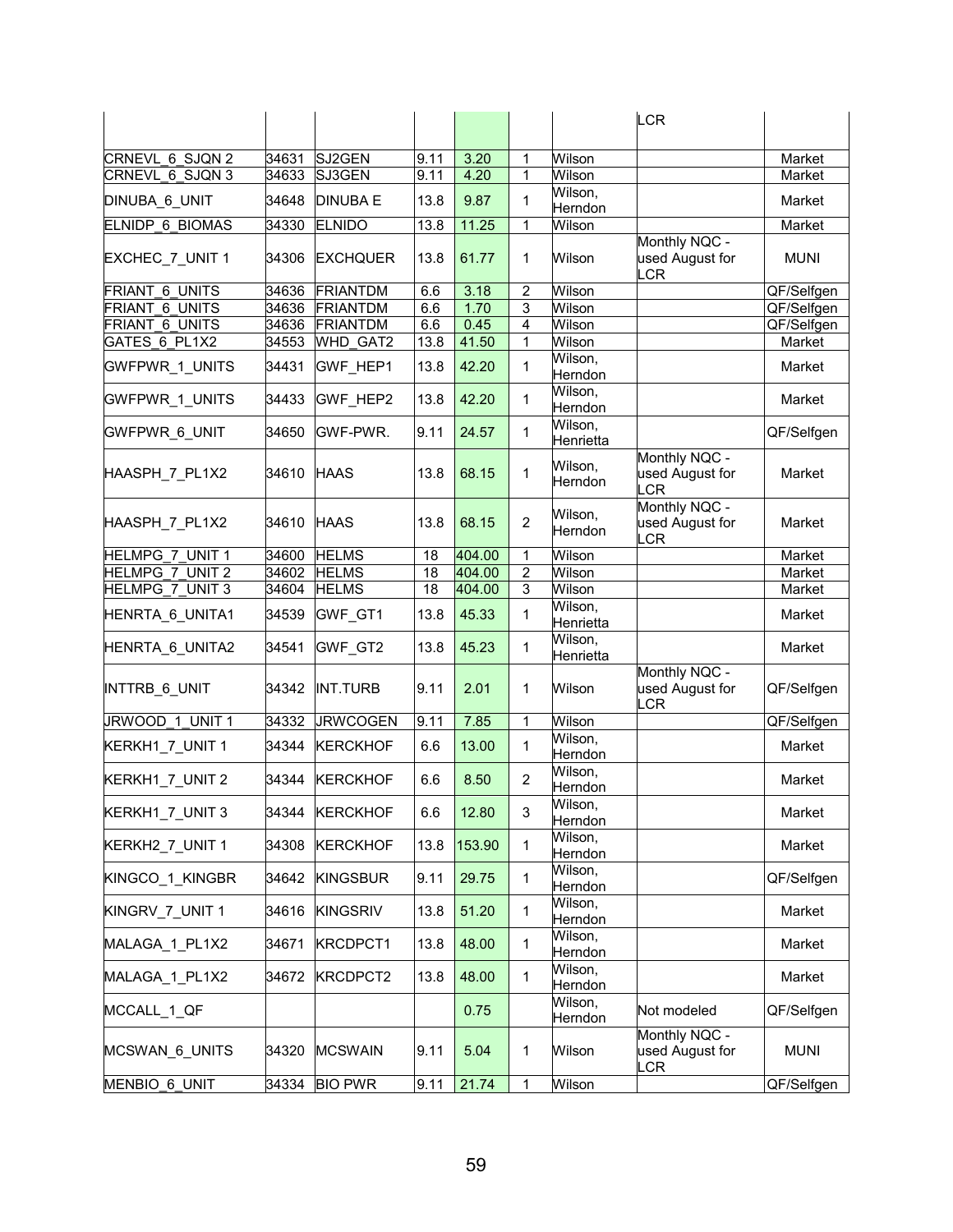| MERCFL_6_UNIT          | 34322 | <b>IMERCEDFL</b> | 9.11 | 2.20  | 1              | Wilson             | Monthly NQC -<br>used August for<br>LCR | Market      |
|------------------------|-------|------------------|------|-------|----------------|--------------------|-----------------------------------------|-------------|
| <b>PINFLT 7 UNITS</b>  | 38720 | <b>PINEFLAT</b>  | 13.8 | 70.00 | 1              | Wilson,<br>Herndon |                                         | <b>MUNI</b> |
| PINFLT_7_UNITS         | 38720 | <b>PINEFLAT</b>  | 13.8 | 70.00 | 2              | Wilson,<br>Herndon |                                         | <b>MUNI</b> |
| PINFLT_7_UNITS         | 38720 | <b>PINEFLAT</b>  | 13.8 | 70.00 | 3              | Wilson,<br>Herndon |                                         | <b>MUNI</b> |
| PNCHPP 1 PL1X2         | 34328 | STARGT1          | 13.8 | 55.58 | 1              | Wilson             |                                         | Market      |
| PNCHPP 1 PL1X2         | 34329 | STARGT2          | 13.8 | 55.58 | 1              | Wilson             |                                         | Market      |
| PNOCHE 1 PL1X2         | 34142 | WHD_PAN2         | 13.8 | 40.00 | 1              | Wilson,<br>Herndon |                                         | Market      |
| <b>PNOCHE 1 UNITA1</b> | 34186 | DG PAN1          | 13.8 | 42.78 | 1              | Wilson             |                                         | Market      |
| <b>SGREGY 6 SANGER</b> | 34646 | <b>SANGERCO</b>  | 9.11 | 37.47 | 1              | Wilson             |                                         | QF/Selfgen  |
| STOREY 7 MDRCHW        |       |                  |      | 0.82  |                | Wilson             | Not modeled                             | QF/Selfgen  |
| ULTPFR_1_UNIT 1        | 34640 | ULTR.PWR         | 9.11 | 20.01 | 1              | Wilson,<br>Herndon |                                         | QF/Selfgen  |
| <b>WISHON 6 UNITS</b>  | 34658 | <b>WISHON</b>    | 2.3  | 4.51  | 1              | Wilson             |                                         | Market      |
| WISHON 6 UNITS         | 34658 | <b>WISHON</b>    | 2.3  | 4.51  | 2              | Wilson             |                                         | Market      |
| WISHON 6 UNITS         | 34658 | <b>WISHON</b>    | 2.3  | 4.51  | 3              | Wilson             |                                         | Market      |
| WISHON 6 UNITS         | 34658 | <b>WISHON</b>    | 2.3  | 4.51  | $\overline{4}$ | Wilson             |                                         | Market      |
| <b>WISHON 6 UNITS</b>  | 34658 | <b>WISHON</b>    | 2.3  | 0.36  | 5              | Wilson             |                                         | Market      |
| <b>WRGHTP 7 AMENGY</b> |       |                  |      | 0.60  |                | Wilson             | Not modeled                             | QF/Selfgen  |
| <b>NA</b>              | 34485 | FRESNOWW         | 12.5 | 9.00  | $\mathbf{1}$   | Wilson             | No NQC -<br>historical data             | QF/Selfgen  |
| ONLLPP_6_UNIT 1        | 34316 | <b>ONEILPMP</b>  | 9.11 | 0.50  | 1              | Wilson             | No NQC -<br>historical data             | <b>MUNI</b> |
| MENBIO 6 RENEW1        | 34339 | <b>CALRENEW</b>  | 12.5 | 5.00  | 1              | Wilson             | No NQC - Pmax                           | Market      |
| <b>New Unit</b>        | 34603 | <b>JOBSWLT</b>   | 12.5 | 3.00  | 1              | Wilson             | No NQC - Pmax                           | Market      |

#### **Major new projects modeled:**

1. Two new small peakers

## *Critical Contingency Analysis Summary*

#### *Wilson Sub-area*

The Wilson sub-area largely defines the Fresno area import constraints. The main constrained spot is located at Warnerville-Wilson-Gregg 230 kV transmission corridor. Other constrained spots are located at the Gates-McCall, Gates-Gregg, Panoche-McCall and Panoche-Gregg 230 kV transmission corridors.

The most critical contingency is the loss of the Melones - Wilson 230 kV line overlapped with one of the Helms units out of service. This contingency would thermally overload the Warnerville - Wilson 230 kV line (most stringent) and possibly also the Gates-McCall 230 kV line. This limiting contingency establishes a LCR of 1997 MW in 2011 (includes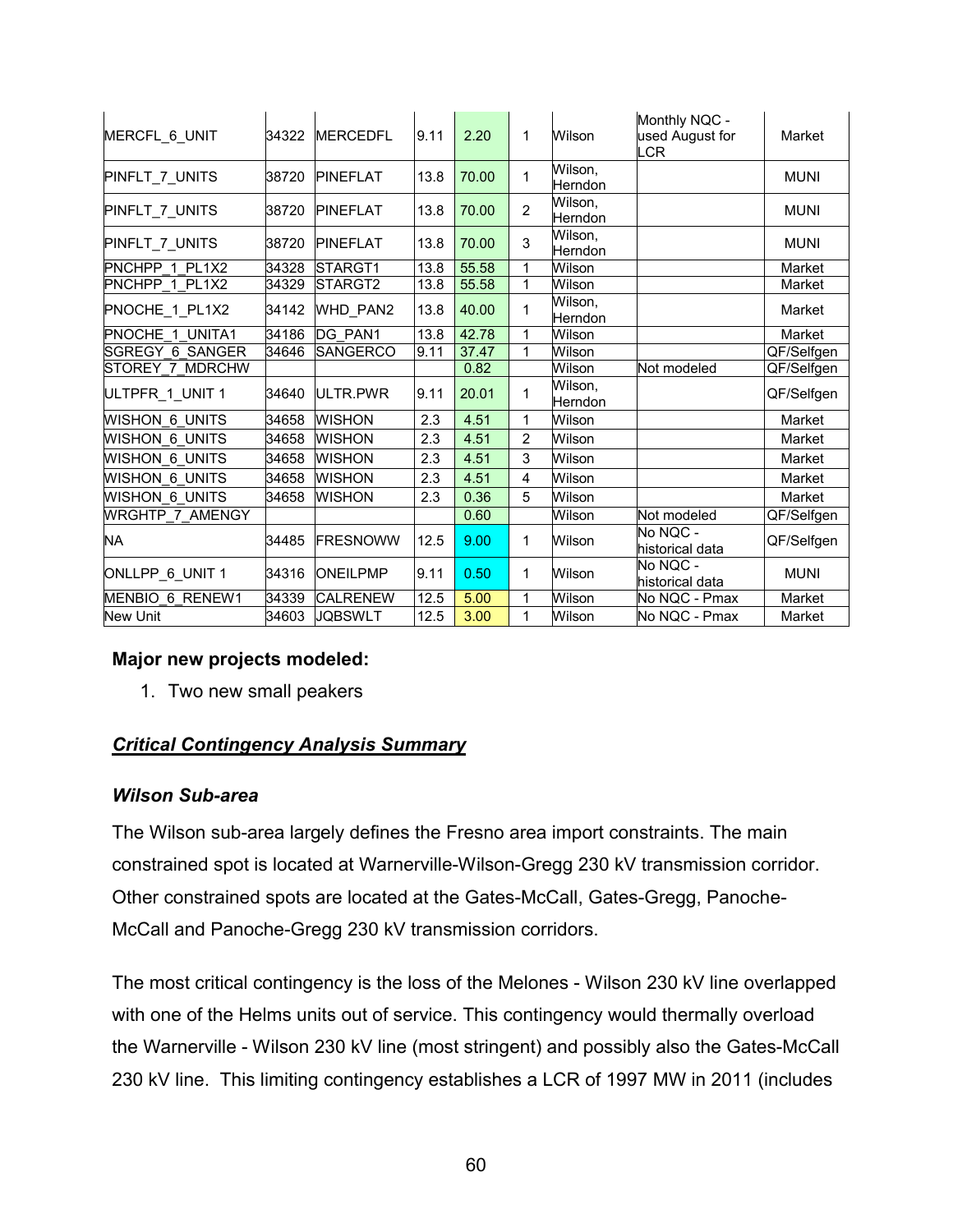207 MW of QF and 278 MW of Muni generation) as the minimum generation capacity necessary for reliable load serving capability within this sub-area.

#### **Effectiveness factors:**

The following table has units within Fresno that are at least 5% effective to the constraint on the Warnerville – Wilson 230 kV line.

| Gen Bus | Gen Name        | Gen ID                  | Eff Fctr (%) |
|---------|-----------------|-------------------------|--------------|
| 34332   | <b>JRWCOGEN</b> | 1                       | 40%          |
| 34330   | <b>ELNIDO</b>   | $\mathbf 1$             | 37%          |
| 34322   | <b>MERCEDFL</b> | $\mathbf 1$             | 35%          |
| 34320   | <b>MCSWAIN</b>  | 1                       | 34%          |
| 34306   | <b>EXCHQUER</b> | $\overline{1}$          | 34%          |
| 34305   | CHWCHLA2        | 1                       | 32%          |
| 34301   | <b>CHOWCOGN</b> | $\mathbf 1$             | 32%          |
| 34658   | <b>WISHON</b>   | $\mathbf 1$             | 28%          |
| 34658   | <b>WISHON</b>   | $\mathbf 1$             | 28%          |
| 34658   | <b>WISHON</b>   | 1                       | 28%          |
| 34658   | <b>WISHON</b>   | 1                       | 28%          |
| 34658   | <b>WISHON</b>   | 1                       | 28%          |
| 34631   | SJ2GEN          | $\mathbf 1$             | 28%          |
| 34633   | SJ3GEN          | $\mathbf 1$             | 27%          |
| 34636   | <b>FRIANTDM</b> | $\overline{\mathbf{c}}$ | 27%          |
| 34636   | <b>FRIANTDM</b> | 3                       | 27%          |
| 34636   | <b>FRIANTDM</b> | 4                       | 27%          |
| 34600   | <b>HELMS1</b>   | $\mathbf 1$             | 27%          |
| 34602   | <b>HELMS 2</b>  | $\mathbf 1$             | 27%          |
| 34604   | <b>HELMS3</b>   | 1                       | 27%          |
| 34308   | <b>KERCKHOF</b> | 1                       | 26%          |
| 34344   | <b>KERCKHOF</b> | 1                       | 26%          |
| 34344   | <b>KERCKHOF</b> | $\overline{2}$          | 26%          |
| 34344   | <b>KERCKHOF</b> | 3                       | 26%          |
| 34485   | <b>FRESNOWW</b> | 1                       | 24%          |
| 34648   | <b>DINUBA E</b> | $\mathbf 1$             | 22%          |
| 34179   | MADERA G        | $\mathbf 1$             | 22%          |
| 34616   | <b>KINGSRIV</b> | $\mathbf 1$             | 22%          |
| 34624   | <b>BALCH1</b>   | 1                       | 21%          |
| 34671   | KRCDPCT1        | $\mathbf 1$             | 21%          |
| 34672   | KRCDPCT2        | 1                       | 21%          |
| 34640   | ULTR.PWR        | $\mathbf 1$             | 21%          |
| 34646   | <b>SANGERCO</b> | 1                       | 21%          |
| 34642   | <b>KINGSBUR</b> | 1                       | 19%          |
| 34610   | <b>HAAS</b>     | 1                       | 18%          |
| 34610   | <b>HAAS</b>     | $\mathbf 1$             | 18%          |
| 34614   | <b>BLCH 2-3</b> | 1                       | 18%          |
| 34612   | <b>BLCH 2-2</b> | $\mathbf 1$             | 17%          |
| 38720   | PINE FLT        | 1                       | 17%          |
| 38720   | PINE FLT        | $\overline{2}$          | 17%          |
| 38720   | <b>PINE FLT</b> | 3                       | 17%          |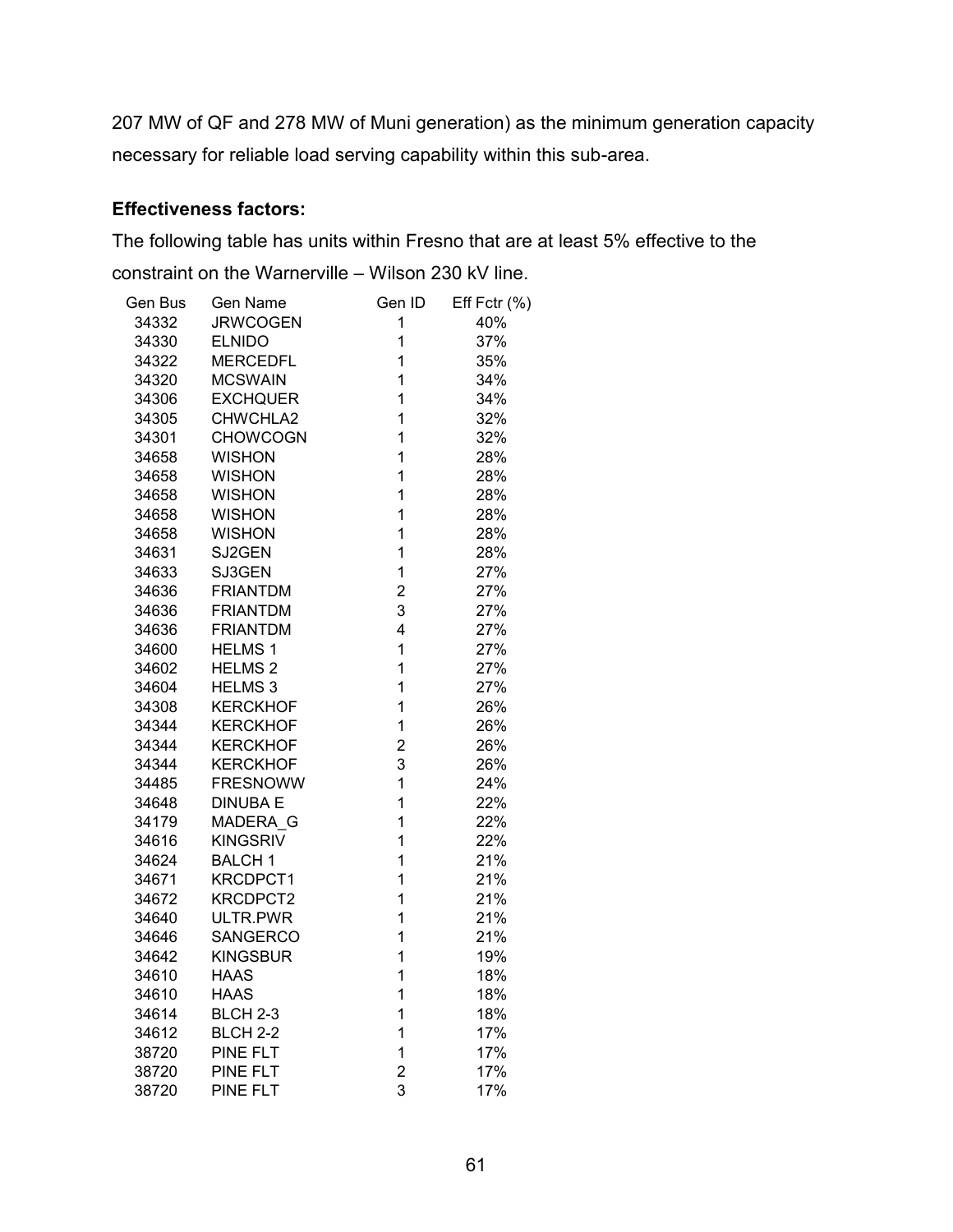| 34431 | <b>GWF HEP1</b> |   | 17% |
|-------|-----------------|---|-----|
| 34433 | GWF HEP2        | 1 | 17% |
| 34334 | <b>BIO PWR</b>  | 1 | 14% |
| 34608 | <b>AGRICO</b>   | 2 | 14% |
| 34608 | <b>AGRICO</b>   | 3 | 14% |
| 34608 | <b>AGRICO</b>   | 4 | 14% |
| 34539 | GWF GT1         | 1 | 14% |
| 34541 | GWF GT2         | 1 | 14% |
| 34650 | GWF-PWR.        | 1 | 13% |
| 34186 | DG PAN1         | 1 | 11% |
| 34142 | WHD PAN2        | 1 | 11% |
| 34652 | CHV.COAL        | 1 | 10% |
| 34652 | CHV.COAL        | 2 | 10% |
| 34553 | <b>WHD GAT2</b> | 1 | 9%  |
| 34654 | <b>COLNGAGN</b> | 1 | 9%  |
| 34342 | INT.TURB        | 1 | 6%  |
| 34316 | ONEILPMP        | 1 | 6%  |

#### *Herndon Sub-area*

The most critical contingency is the loss of the Herndon #1 230/115 kV transformer overlapped with Kerckhoff II generator out of service. This contingency could thermally overload the parallel Herndon #2 230/115 kV transformer. This limiting contingency establishes a LCR of 1132 MW (includes 51 MW of QF and 210 MW of Muni generation) in 2011 as the minimum generation capacity necessary for reliable load serving capability within this sub-area.

The most critical single contingency for the Herndon sub-area is the loss of the Herndon #1 230/115 kV transformer, which could thermally overload the parallel Herndon #2 230/115 kV transformer. This limiting contingency establishes a LCR of 840 MW (includes 51 MW of QF and 210 MW of Muni generation) in 2011.

#### **Effectiveness factors:**

The following table has units within Fresno area that are relatively effective to the above-mentioned constraint.

| Gen Bus | Gen Name        | Gen ID | Eff Fctr $(% )$ |
|---------|-----------------|--------|-----------------|
| 34308   | <b>KERCKHOF</b> | 1      | 34%             |
| 34344   | <b>KERCKHOF</b> | 1      | 34%             |
| 34344   | <b>KERCKHOF</b> | 2      | 34%             |
| 34344   | <b>KERCKHOF</b> | 3      | 34%             |
| 34624   | <b>BALCH1</b>   | 1      | 33%             |
| 34646   | <b>SANGERCO</b> | 1      | 31%             |
| 34616   | <b>KINGSRIV</b> |        | 31%             |
|         |                 |        |                 |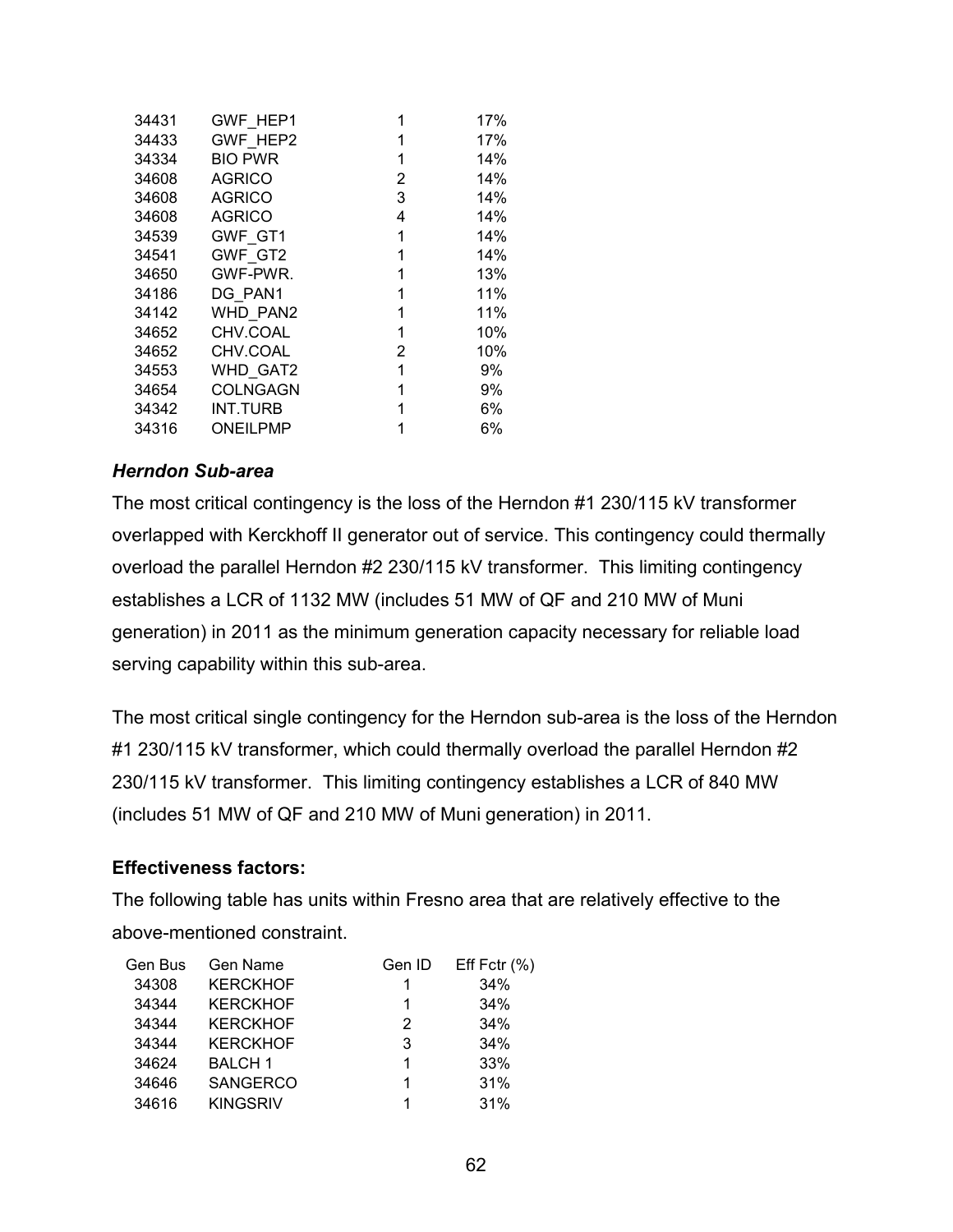| 34671 | <b>KRCDPCT1</b> | 1 | 31%    |
|-------|-----------------|---|--------|
| 34672 | KRCDPCT2        | 1 | 31%    |
| 34640 | ULTR.PWR        | 1 | 30%    |
| 34648 | <b>DINUBA E</b> | 1 | 28%    |
| 34642 | <b>KINGSBUR</b> | 1 | 25%    |
| 38720 | PINE FLT        | 1 | 23%    |
| 38720 | PINE FLT        | 2 | 23%    |
| 38720 | <b>PINE FLT</b> | 3 | 23%    |
| 34610 | <b>HAAS</b>     | 1 | 23%    |
| 34610 | <b>HAAS</b>     | 2 | 23%    |
| 34614 | <b>BLCH 2-3</b> | 1 | 23%    |
| 34612 | <b>BLCH 2-2</b> | 1 | 23%    |
| 34431 | GWF HEP1        | 1 | 14%    |
| 34433 | GWF HEP2        | 1 | 14%    |
| 34301 | <b>CHOWCOGN</b> | 1 | 9%     |
| 34305 | CHWCHLA2        | 1 | 9%     |
| 34608 | <b>AGRICO</b>   | 2 | 7%     |
| 34608 | <b>AGRICO</b>   | 3 | 7%     |
| 34608 | <b>AGRICO</b>   | 4 | 7%     |
| 34332 | <b>JRWCOGEN</b> | 1 | -6%    |
| 34600 | <b>HELMS1</b>   | 1 | $-12%$ |
| 34602 | <b>HELMS 2</b>  | 1 | $-12%$ |
| 34604 | <b>HELMS3</b>   | 1 | $-12%$ |
| 34485 | <b>FRESNOWW</b> | 1 | $-14%$ |

#### *Henrietta Sub-area*

The two most critical contingencies listed below together establish a local capacity need of 57 MW (includes 25 MW of QF as well as 4 MW of deficiency) in 2011 as the minimum capacity necessary for reliable load serving capability within this sub-area.

The most critical contingency is the loss of Henrietta 230/70 kV transformer bank #4 and GWF Power unit. This contingency could thermally overload the Henrietta 230/70 kV transformer bank #2. This limiting contingency establishes a LCR of 28 MW in 2011 (includes 0 MW of QF generation).

The second most critical contingency is the loss of Henrietta 230/70 kV transformer bank #4 and one of the Henrietta-GWF Henrietta 70 kV line. This contingency could thermally overload the Henrietta 230/70 kV transformer bank #2. This limiting contingency establishes a LCR of 29 MW in 2011 (includes 25 MW of QF generation as well as 4 MW of deficiency).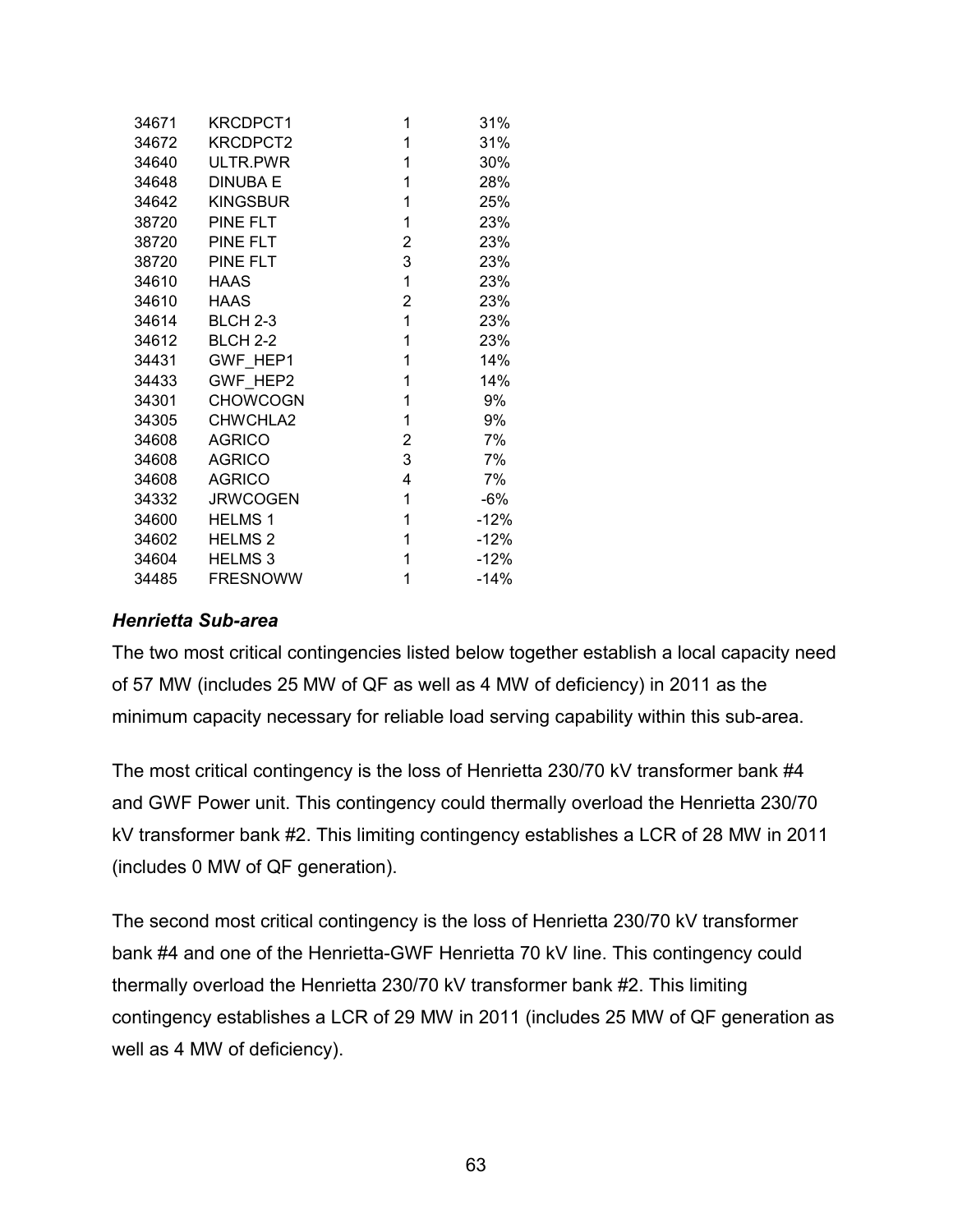The most critical single contingency is the loss of Henrietta 230/70 kV transformer bank #4. This contingency could thermally overload the Henrietta 230/70 kV transformer bank #2. This limiting contingency establishes a LCR of 28 MW in 2011 (includes 25 MW of QF generation).

# **Effectiveness factors:**

All units within this sub-area have the same effectiveness factor. Units outside of this sub-area are not effective.

# **Changes compared to last year's results:**

Overall the load forecast is steady (down by 71 MW). Path 15 flow is 1275 MW N-S the same as last year. Due to small re-dispatch between sub-areas the total overall effect is that LCR has decreased by 200 MW.

## *Fresno Area Overall Requirements:*

| 2011                 | QF/Selfgen | Muni | Market | Max. Qualifying |
|----------------------|------------|------|--------|-----------------|
|                      | 'MW`       | (MW) | (MW)   | Capacity (MW)   |
| Available generation | 207        | 278  | 2434   | 2919            |

| 2011                                | <b>Existing Generation</b><br>Capacity Needed (MW) | Deficiency<br>(MW) | Total MW LCR<br>Need |
|-------------------------------------|----------------------------------------------------|--------------------|----------------------|
| Category B (Single) <sup>19</sup>   | 2200                                               |                    | 2200                 |
| Category C (Multiple) <sup>20</sup> | 2444                                               |                    | 2448                 |

## **7. Kern Area**

## *Area Definition*

 $\overline{a}$ 

The transmission facilities coming into the Kern PP sub-area are:

- 1) Wheeler Ridge-Lamont 115 kV line
- 2) Kern PP 230/115 kV Bank # 3 & 3A
- 3) Kern PP 230/115 kV Bank # 4
- 4) Kern PP 230/115 kV Bank # 5

 $19$  A single contingency means that the system will be able the survive the loss of a single element, however the operators will not have any means (other then load drop) in order to bring the system within a safe operating zone and get prepared for the next contingency as required by MORC.

<sup>20</sup> Multiple contingencies means that the system will be able the survive the loss of a single element, and the operators will have enough generation (other operating procedures) in order to bring the system within a safe operating zone and get prepared for the next contingency as required by MORC.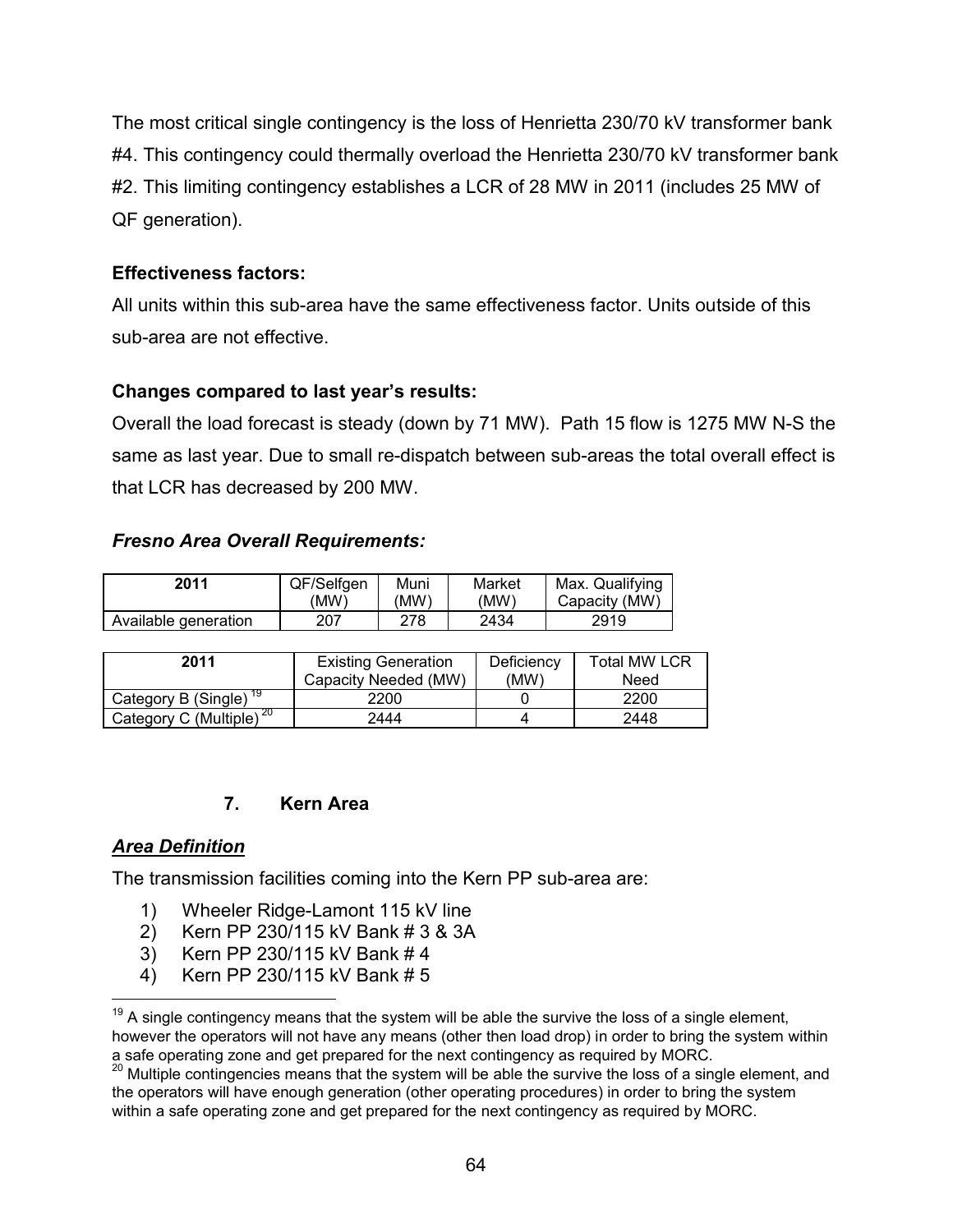- 5) Midway 230/115 Bank # 1
- 6) Midway 230/115 Bank # 2 & 2a
- 7) Midway 230/115 Bank #3
- 8) Temblor San Luis Obispo 115 kV line

The substations that delineate the Kern-PP sub-area are:

- 1) Wheeler Ridge is out Lamont is in
- 2) Kern PP 230 kV is out Kern PP 115 kV is in
- 3) Kern PP 230 kV is out Kern PP 115 kV is in
- 4) Kern PP 230 kV is out Kern PP 115 kV is in
- 5) Midway 230 kV is out Midway 115 kV is in
- 6) Midway 230 kV is out Midway 115 kV is in
- 7) Midway 230 kV is out Midway 115 kV is in
- 8) Temblor is in San Luis Obispo is out

The transmission facilities coming into the Weedpatch sub-area are:

- 1) Wheeler Ridge-Tejon 60 kV line
- 2) Wheeler Ridge-Weedpach 60 kV line
- 3) Wheeler Ridge-San Bernard 60 kV line

The substations that delineate the Weedpatch sub-area are:

- 1) Wheeler Ridge is out Tejon is in
- 2) Wheeler Ridge is out Weedpach is in
- 3) Wheeler Ridge is out San Bernard is in

2011 total busload within the defined area: 1370 MW with 16 MW of losses resulting in

a total (load plus losses) of 1387 MW.

| <b>MKT/SCHED</b><br><b>RESOURCE ID</b> | BUS<br># | <b>BUS NAME</b> | kV   | <b>NQC</b> | <b>UNIT</b><br>ID | <b>LCR SUB-</b><br><b>AREA</b><br><b>NAME</b> | <b>NQC Comments</b>                     | <b>CAISO Tag</b> |
|----------------------------------------|----------|-----------------|------|------------|-------------------|-----------------------------------------------|-----------------------------------------|------------------|
| <b>BDGRCK 1 UNITS</b>                  | 35029    | <b>BADGERCK</b> | 9.11 | 41.98      |                   | Kern PP                                       |                                         | QF/Selfgen       |
| <b>BEARMT 1 UNIT</b>                   | 35066    | <b>PSE-BEAR</b> | 9.11 | 44.41      |                   | Kern PP                                       |                                         | QF/Selfgen       |
| CHALK 1 UNIT                           | 35038    | CHLKCLF+        | 9.11 | 43.74      |                   | Kern PP                                       |                                         | QF/Selfgen       |
| CHEVCD 6 UNIT                          | 35052    | CHEV.USA        | 9.11 | 0.43       |                   | Kern PP                                       |                                         | QF/Selfgen       |
| CHEVCY 1 UNIT                          | 35032    | <b>CHV-CYMR</b> | 9.11 | 5.53       |                   | Kern PP                                       |                                         | QF/Selfgen       |
| DEXZEL 1 UNIT                          | 35024    | DEXEL +         | 9.11 | 29.28      |                   | Kern PP                                       |                                         | QF/Selfgen       |
| DISCOV 1<br><b>CHEVRN</b>              | 35062    | <b>DISCOVRY</b> | 9.11 | 3.02       |                   | Kern PP                                       |                                         | QF/Selfgen       |
| DOUBLC 1 UNITS                         | 35023    | DOUBLE C        | 9.11 | 46.58      |                   | Kern PP                                       |                                         | QF/Selfgen       |
| 7 QFUNTS<br>FELLOW                     |          |                 |      | 2.17       |                   | Kern PP                                       | Not modeled                             | QF/Selfgen       |
| FRITO 1 LAY                            | 35048    | <b>FRITOLAY</b> | 9.11 | 0.09       |                   | Kern PP                                       |                                         | QF/Selfgen       |
| <b>KERNFT 1 UNITS</b>                  | 35026    | <b>KERNFRNT</b> | 9.11 | 45.53      |                   | Kern PP                                       |                                         | QF/Selfgen       |
| KERNRG 1 UNITS                         | 35040    | <b>KERNRDGE</b> | 9.11 | 27.29      |                   | Kern PP                                       |                                         | QF/Selfgen       |
| <b>KERNRG 1 UNITS</b>                  | 35040    | <b>KERNRDGE</b> | 9.11 | 27.91      | 2                 | Kern PP                                       |                                         | QF/Selfgen       |
| <b>KRNCNY 6 UNIT</b>                   | 35018    | <b>KERNCNYN</b> | 9.11 | 9.22       |                   | Weedpatch                                     | Monthly NQC -<br>used August for<br>LCR | Market           |
| <b>KRNOIL 7</b><br><b>TEXEXP</b>       |          |                 |      | 8.82       |                   | Kern PP                                       | Not modeled                             | QF/Selfgen       |
| LIVOAK 1 UNIT1                         | 35058    | <b>PSE-LVOK</b> | 9.11 | 44.18      |                   | Kern PP                                       |                                         | QF/Selfgen       |
| MIDSET 1 UNIT 1                        | 35044    | TX MIDST        | 9.11 | 34.33      |                   | Kern PP                                       |                                         | QF/Selfgen       |

Total units and qualifying capacity available in this Kern area: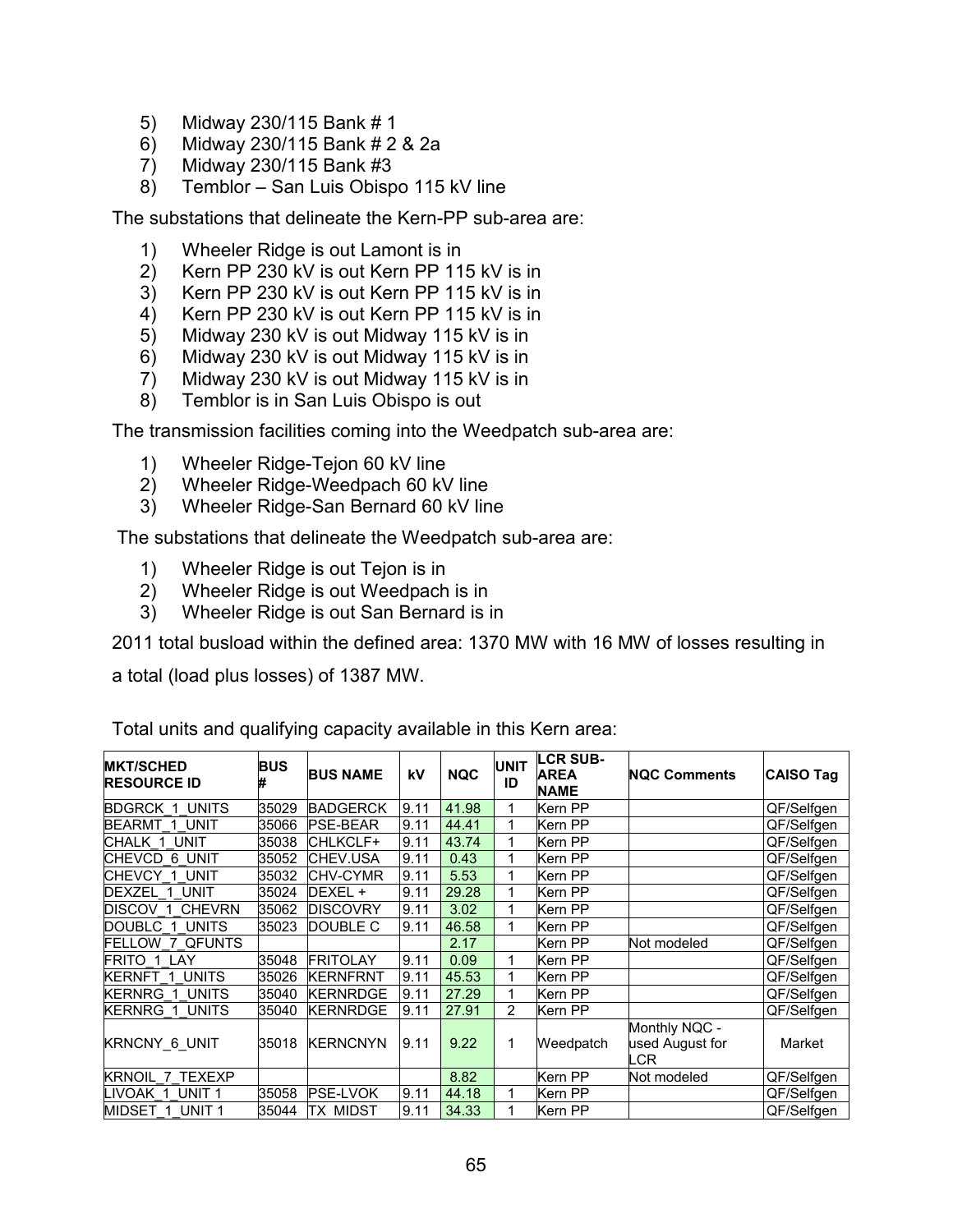| MIDWAY 1 QF                   |       |                 |      | 0.02  |                | Kern PP   | Not modeled                 | QF/Selfgen |
|-------------------------------|-------|-----------------|------|-------|----------------|-----------|-----------------------------|------------|
| MKTRCK 1 UNIT 1               | 35060 | <b>PSEMCKIT</b> | 9.11 | 43.92 |                | Kern PP   |                             | QF/Selfgen |
| <b>MTNPOS 1 UNIT</b>          | 35036 | <b>MT POSO</b>  | 9.11 | 50.33 |                | Kern PP   |                             | QF/Selfgen |
| NAVY35 1 UNITS                | 35064 | NAVY 35R        | 9.11 | 0.00  |                | Kern PP   |                             | QF/Selfgen |
| NAVY35 1 UNITS                | 35064 | NAVY 35R        | 9.11 | 0.00  | 2              | Kern PP   |                             | QF/Selfgen |
| OILDAL 1 UNIT 1               | 35028 | OILDALE         | 9.11 | 39.68 |                | Kern PP   |                             | QF/Selfgen |
| RIOBRV 6 UNIT 1               | 35020 | <b>RIOBRAVO</b> | 9.11 | 8.46  |                | Weedpatch |                             | QF/Selfgen |
| ISIERRA 1 UNITS               | 35027 | <b>HISIERRA</b> | 9.11 | 45.80 |                | Kern PP   |                             | QF/Selfgen |
| TANHIL 6 SOLART               | 35050 | <b>SLR-TANN</b> | 9.11 | 8.86  |                | Kern PP   |                             | QF/Selfgen |
| TEMBLR 7 WELLPT               |       |                 |      | 0.36  |                | Kern PP   | Not modeled                 | QF/Selfgen |
| TXMCKT 6 UNIT                 |       |                 |      | 3.44  |                | Kern PP   | Not modeled                 | QF/Selfgen |
| TXNMID 1 UNIT 2               | 34783 | TEXCO NM        | 9.11 | 0.01  |                | Kern PP   |                             | QF/Selfgen |
| UNIT <sub>2</sub><br>TXNMID 1 | 34783 | TEXCO NM        | 9.11 | 0.01  | $\overline{2}$ | Kern PP   |                             | QF/Selfgen |
| ULTOGL 1 POSO                 | 35035 | ULTR PWR        | 9.11 | 34.70 |                | Kern PP   |                             | QF/Selfgen |
| IUNVRSY 1 UNIT1               | 35037 | UNIVRSTY        | 9.11 | 33.36 |                | Kern PP   |                             | QF/Selfgen |
| NEDDER 1 SEKERN               | 35046 | <b>SEKR</b>     | 9.11 | 15.95 |                | Kern PP   |                             | QF/Selfgen |
| MIDSUN 1 PL1X2                | 35034 | MIDSUN +        | 9.11 | 0.00  |                | Kern PP   | Retired                     | Market     |
| NA                            | 35056 | TX-LOSTH        | 4.16 | 9.00  |                | Kern PP   | No NQC - historical<br>data | QF/Selfgen |

#### **Major new projects modeled:** None

### *Critical Contingency Analysis Summary*

#### *Kern PP Sub-area*

The most critical contingency is the outage of the Kern PP #5 230/115 kV transformer bank followed by the Kern PP – Kern Front 115 kV line, which could thermally overload the parallel Kern PP #3 and #3a 230/115 kV transformers. This limiting contingency establishes a LCR of 416 MW in 2011 (includes 691 MW of QF generation) as the minimum generation capacity necessary for reliable load serving capability within this sub-area.

The most critical single contingency is the loss of Kern PP #5 230/115 kV transformer bank, which could thermally overload the parallel Kern PP #3 and #3a 230/115 kV transformers. This limiting contingency establishes a LCR of 243 MW in 2011 (includes 691 MW of QF generation).

#### **Effectiveness factors:**

The following table shows units that are at least 5% effective:

| Gen Bus | Gen Name        | Gen ID | Eff Fctr $(\% )$ |
|---------|-----------------|--------|------------------|
| 35066   | <b>PSE-BEAR</b> |        | 22%              |
| 35029   | <b>BADGERCK</b> |        | 22%              |
| 35023   | DOUBLE C        |        | 22%              |
| 35027   | <b>HISIERRA</b> | 1      | 22%              |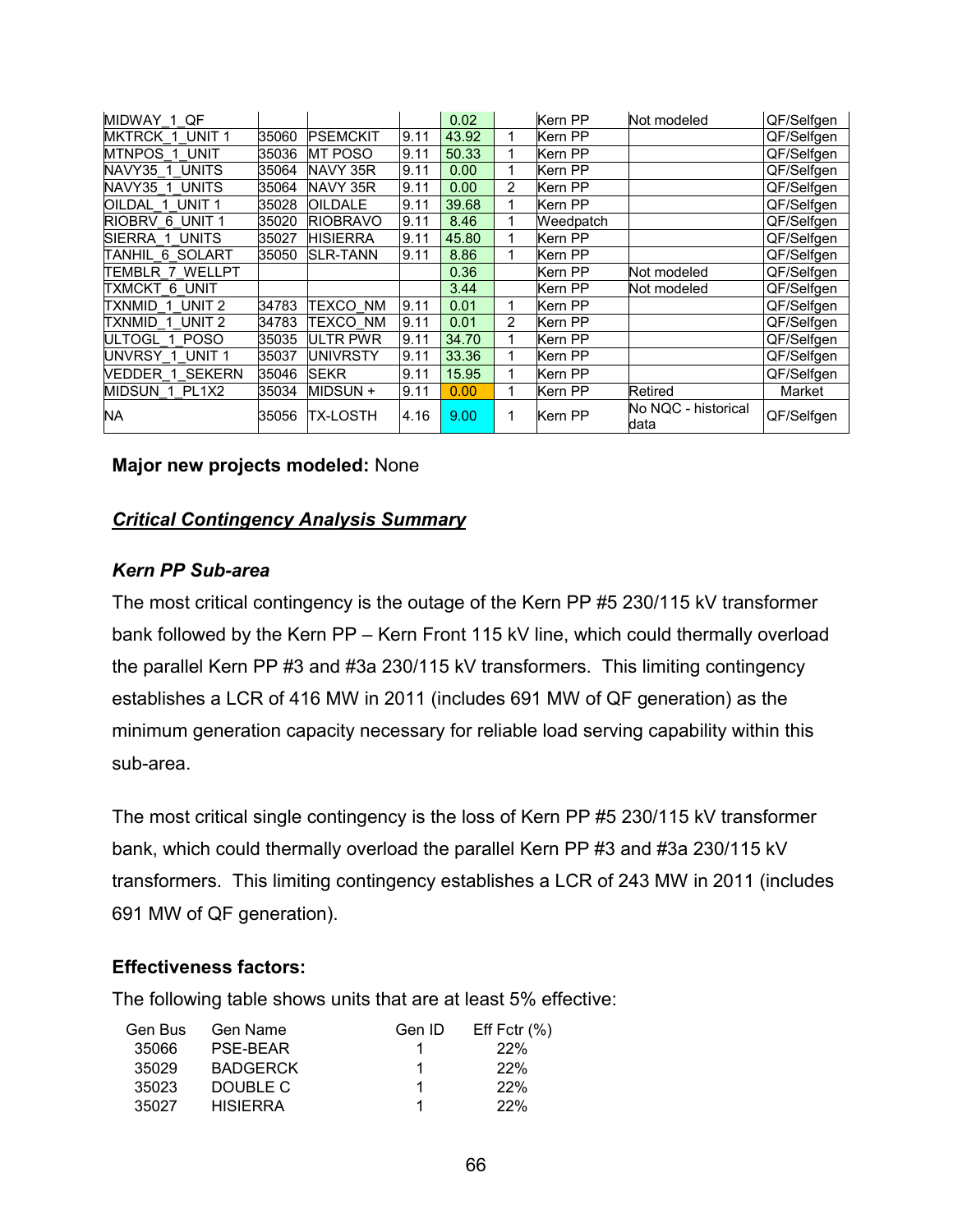| 35026 | <b>KERNFRNT</b> | 1 | 21% |
|-------|-----------------|---|-----|
| 35058 | <b>PSE-LVOK</b> | 1 | 21% |
| 35028 | <b>OILDALE</b>  | 1 | 21% |
| 35062 | <b>DISCOVRY</b> | 1 | 21% |
| 35046 | <b>SEKR</b>     | 1 | 21% |
| 35024 | DEXEL +         | 1 | 21% |
| 35036 | MT POSO         | 1 | 15% |
| 35035 | <b>ULTR PWR</b> | 1 | 15% |
| 35052 | CHEV.USA        | 1 | 6%  |

### **Weedpatch Sub-area**

The most critical contingency is the loss of the Wheeler Ridge – San Bernard 70 kV line followed by the Wheeler Ridge – Tejon 70 kV line, which could thermally overload the Wheeler Ridge – Weedpatch 70 kV line and cause low voltage problem at the local 70 kV transmission system. This limiting contingency establishes a LCR of 31 MW in 2011 (includes 8 MW of QF generation and 13 MW of deficiency) as the minimum generation capacity necessary for reliable load serving capability within this sub-area.

### **Effectiveness factors:**

 $\overline{a}$ 

All units within this sub-area are needed therefore no effectiveness factor is required.

## **Changes compared to last year's results:**

Overall the load forecast went up by 147 MW and that drives the LCR up by 43 MW. The resources in this area are more effective in mitigating the constraint then the overall effect of the load increase.

#### *Kern Area Overall Requirements:*

| 2011                 | QF/Selfgen<br>(MW) | (MW) | Market   Max. Qualifying<br>Capacity (MW) |
|----------------------|--------------------|------|-------------------------------------------|
| Available generation | 699                |      | 708                                       |

| 2011                                | <b>Existing Generation</b><br>Capacity Needed (MW) | Deficiency<br>(MW) | <b>Total MW</b><br><b>LCR Need</b> |
|-------------------------------------|----------------------------------------------------|--------------------|------------------------------------|
| Category B (Single) <sup>21</sup>   | 243                                                |                    | 243                                |
| Category C (Multiple) <sup>22</sup> | 434                                                | 13                 | 447                                |

 $21$  A single contingency means that the system will be able the survive the loss of a single element,

however the operators will not have any means (other then load drop) in order to bring the system within a safe operating zone and get prepared for the next contingency as required by MORC.

<sup>22</sup> Multiple contingencies means that the system will be able the survive the loss of a single element, and the operators will have enough generation (other operating procedures) in order to bring the system within a safe operating zone and get prepared for the next contingency as required by MORC.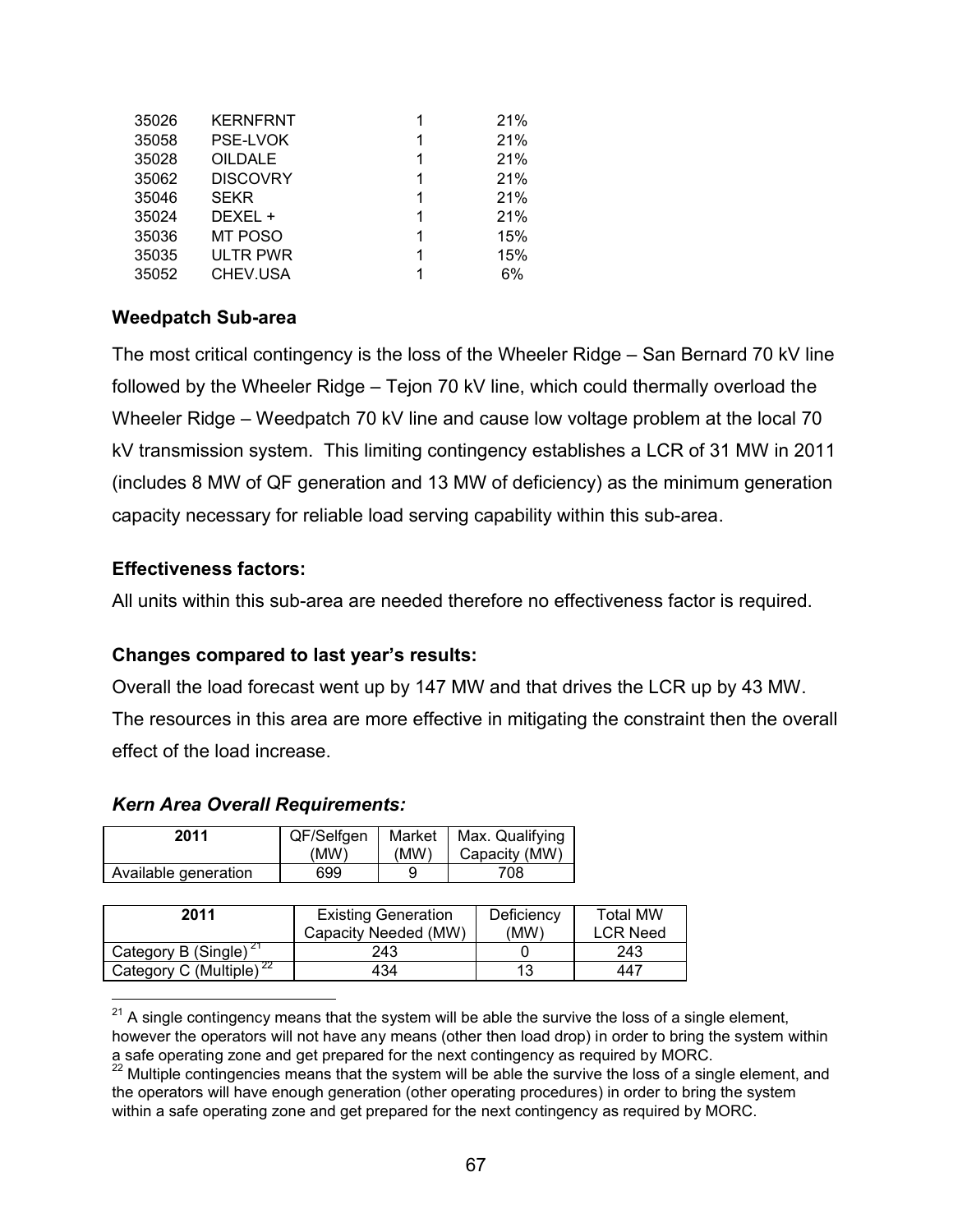## **8. LA Basin Area**

### *Area Definition*

The transmission tie lines into the LA Basin Area are:

- 1) San Onofre San Luis Rey #1, #2, & #3 230 kV Lines
- 2) San Onofre Talega #1 & #2 230 kV Lines
- 3) Lugo Mira Loma #2 & #3 500 kV Lines
- 4) Lugo Rancho Vista #1 500 kV line
- 5) Sylmar Eagle Rock 230 kV Line
- 6) Sylmar Gould 230 kV Line
- 7) Vincent Mesa Cal 230 kV Line
- 8) Vincent Rio Hondo #1 & #2 230 kV Lines
- 9) Eagle Rock Pardee 230 kV Line
- 10)Devers Palo Verde 500 kV Line
- 11)Mirage Coachelv 230 kV Line
- 12)Mirage Ramon 230 kV Line
- 13)Mirage Julian Hinds 230 kV Line

These sub-stations form the boundary surrounding the LA Basin area:

- 1) San Onofre is in San Luis Rey is out
- 2) San Onofre is in Talega is out
- 3) Mira Loma is in Lugo is out
- 4) Rancho Vista is in Lugo is out
- 5) Eagle Rock is in Sylmar is out
- 6) Gould is in Sylmar is out
- 7) Mesa Cal is in Vincent is out
- 8) Rio Hondo is in Vincent is out
- 9) Eagle Rock is in Pardee is out
- 10)Devers is in Palo Verde is out
- 11)Mirage is in Coachelv is out
- 12)Mirage is in Ramon is out
- 13)Mirage is in Julian Hinds is out

Total 2011 busload within the defined area is 19,715 MW with 486 MW of losses and 22

MW pumps resulting in total load + losses + pumps of 20,223 MW.

| <b>MKT/SCHED</b><br><b>RESOURCE ID</b> | <b>BUS</b><br># | <b>BUS NAME</b> | kV | <b>NQC</b> | <b>UNIT</b><br>ID | <b>LCR SUB-</b><br><b>AREA</b><br><b>NAME</b> | <b>NQC Comments</b> | <b>CAISO Tag</b> |
|----------------------------------------|-----------------|-----------------|----|------------|-------------------|-----------------------------------------------|---------------------|------------------|
| ALAMIT<br>UNIT 1                       | 24001           | ALAMT1 G        | 18 | 174.56     |                   | <b>Western</b>                                |                     | Market           |
| ALAMIT <sub>7</sub><br>UNIT 2          | 24002           | ALAMT2 G        | 18 | 175.00     | ◠                 | Western                                       |                     | Market           |
| ALAMIT<br>UNIT 3                       | 24003           | ALAMT3 G        | 18 | 332.18     | ີ                 | Western                                       |                     | Market           |
| ALAMIT <sub>7</sub><br>UNIT 4          | 24004           | ALAMT4 G        | 18 | 335.67     |                   | Western                                       |                     | Market           |

Total units and qualifying capacity available in the LA Basin area: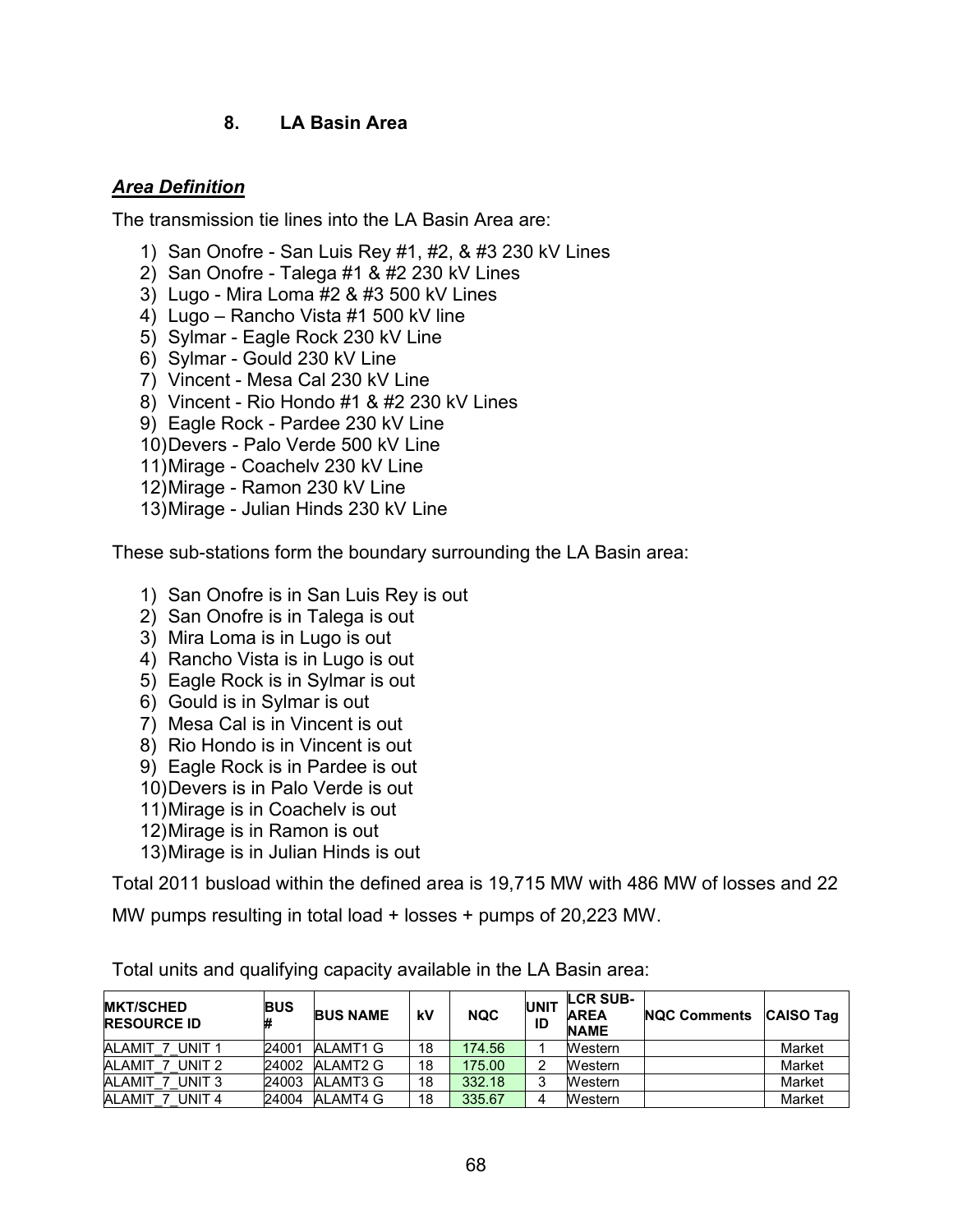| ALAMIT 7 UNIT 5        | 24005 | <b>ALAMT5 G</b> | 20   | 497.97 | 5              | Western             |                                                       | Market      |
|------------------------|-------|-----------------|------|--------|----------------|---------------------|-------------------------------------------------------|-------------|
| <b>ALAMIT 7 UNIT 6</b> | 24161 | ALAMT6 G        | 20   | 495.00 | 6              | Western             |                                                       | Market      |
| <b>ANAHM 7 CT</b>      | 25203 | <b>ANAHEIMG</b> | 13.8 | 46.00  | 1              | Western             |                                                       | <b>MUNI</b> |
| <b>ARCOGN 2 UNITS</b>  | 24011 | ARCO 1G         | 13.8 | 62.72  | $\mathbf{1}$   | Western             |                                                       | QF/Selfgen  |
| ARCOGN 2 UNITS         | 24012 | ARCO 2G         | 13.8 | 62.72  | 2              | Western             |                                                       | QF/Selfgen  |
| ARCOGN_2_UNITS         | 24013 | ARCO 3G         | 13.8 | 62.72  | 3              | Western             |                                                       | QF/Selfgen  |
| ARCOGN_2_UNITS         | 24014 | ARCO 4G         | 13.8 | 62.72  | 4              | Western             |                                                       | QF/Selfgen  |
| ARCOGN 2 UNITS         | 24163 | ARCO 5G         | 13.8 | 31.37  | 5              | Western             |                                                       | QF/Selfgen  |
| ARCOGN_2_UNITS         | 24164 | ARCO 6G         | 13.8 | 31.37  | 6              | Western             |                                                       | QF/Selfgen  |
| <b>BARRE 2 QF</b>      |       |                 | 230  |        |                |                     |                                                       |             |
|                        | 24016 | <b>BARRE</b>    |      | 0.00   |                | Western             | Not modeled                                           | QF/Selfgen  |
| <b>BARRE 6 PEAKER</b>  | 28309 | <b>BARPKGEN</b> | 13.8 | 45.38  | 1              | Western             |                                                       | Market      |
| BRDWAY 7 UNIT 3        | 28007 | <b>BRODWYSC</b> | 13.8 | 65.00  | $\mathbf{1}$   | Western             |                                                       | <b>MUNI</b> |
| <b>BUCKWD 7 WINTCV</b> | 25634 | <b>BUCKWIND</b> | 115  | 0.14   | W <sub>5</sub> | Eas <u>tern</u>     |                                                       | Wind        |
| CABZON_1_WINDA1        | 28280 | <b>CABAZON</b>  | 33   | 9.66   | 1              | Eastern             | Monthly NQC -<br>used August for<br>$_{\rm LR}$       | Wind        |
| CENTER 2 QF            | 24203 | <b>CENTER S</b> | 66   | 25.28  |                | Western             | Not Modeled                                           | QF/Selfgen  |
| CENTER 2 RHONDO        | 24203 | <b>CENTER S</b> | 66   | 1.91   |                | Western             | Not Modeled                                           | QF/Selfgen  |
| CENTER 6 PEAKER        | 28308 | <b>CTRPKGEN</b> | 13.8 | 44.57  | 1              | Western             |                                                       | Market      |
| CENTRY_6_PL1X4         |       |                 |      | 36.00  |                | Eastern             | Not Modeled                                           | Market      |
| CHEVMN 2 UNITS         | 24022 | <b>CHEVGEN1</b> | 13.8 | 1.58   | $\mathbf{1}$   | Western,<br>El Nido |                                                       | QF/Selfgen  |
| CHEVMN_2_UNITS         | 24023 | CHEVGEN2        | 13.8 | 1.61   | $\overline{2}$ | Western,<br>El Nido |                                                       | QF/Selfgen  |
| CHINO 2 QF             | 24024 | <b>CHINO</b>    | 66   | 10.26  |                | Western             | Not modeled                                           | QF/Selfgen  |
| CHINO 6 CIMGEN         | 24026 | <b>CIMGEN</b>   | 13.8 | 25.89  | 1              | Western             |                                                       | QF/Selfgen  |
| CHINO 6 SMPPAP         | 24140 | <b>SIMPSON</b>  | 13.8 | 39.08  | 1              | Western             |                                                       | QF/Selfgen  |
| CHINO 7 MILIKN         | 24024 | <b>CHINO</b>    | 66   | 1.90   |                | Western             | Not modeled                                           | Market      |
| COLTON 6 AGUAM1        |       |                 |      | 43.00  |                |                     | Not Modeled                                           | <b>MUNI</b> |
|                        | 24210 |                 |      |        |                | Eastern             |                                                       |             |
| CORONS 6 CLRWTR        |       | <b>MIRALOMA</b> | 66   | 14.00  |                | Eastern             | Not modeled                                           | <b>MUNI</b> |
| CORONS 6_CLRWTR        | 24210 | <b>MIRALOMA</b> | 66   | 14.00  |                | Eastern             | Not modeled                                           | <b>MUNI</b> |
| DEVERS_1_QF            | 25645 | <b>VENWIND</b>  | 115  | 1.19   | EU             | Eastern             | Monthly NQC -<br>used August for<br>.CR               | QF/Selfgen  |
| DEVERS_1_QF            | 25635 | <b>ALTWIND</b>  | 115  | 2.31   | Q <sub>1</sub> | Eastern             | Monthly NQC -<br>used August for<br>$_{\mathsf{LCR}}$ | QF/Selfgen  |
| DEVERS_1_QF            | 25636 | <b>RENWIND</b>  | 115  | 0.44   | Q <sub>1</sub> | Eastern             | Monthly NQC -<br>used August for<br>LCR               | QF/Selfgen  |
| DEVERS_1_QF            |       | 25645 VENWIND   | 115  | 1.36   | Q1             | Eastern             | Monthly NQC -<br>used August for<br>LCR               | QF/Selfgen  |
| DEVERS_1_QF            | 25646 | SANWIND         | 115  | 1.96   | Q <sub>1</sub> | Eastern             | Monthly NQC -<br>used August for<br>_CR               | QF/Selfgen  |
| DEVERS_1_QF            | 25635 | <b>ALTWIND</b>  | 115  | 1.06   | Q2             | Eastern             | Monthly NQC -<br>used August for<br>_CR               | QF/Selfgen  |
| DEVERS_1_QF            | 25636 | <b>RENWIND</b>  | 115  | 0.46   | Q2             | Eastern             | Monthly NQC -<br>used August for<br>$_C$ R            | QF/Selfgen  |
| DEVERS_1_QF            | 25645 | VENWIND         | 115  | 1.79   | Q <sub>2</sub> | Eastern             | Monthly NQC -<br>used August for<br>_CR               | QF/Selfgen  |
| DEVERS_1_QF            | 25646 | SANWIND         | 115  | 0.21   | Q2             | Eastern             | Monthly NQC -<br>used August for<br>_CR               | QF/Selfgen  |
| DEVERS_1_QF            | 24815 | GARNET          | 115  | 5.23   | QF             | Eastern             | Monthly NQC -<br>used August for                      | QF/Selfgen  |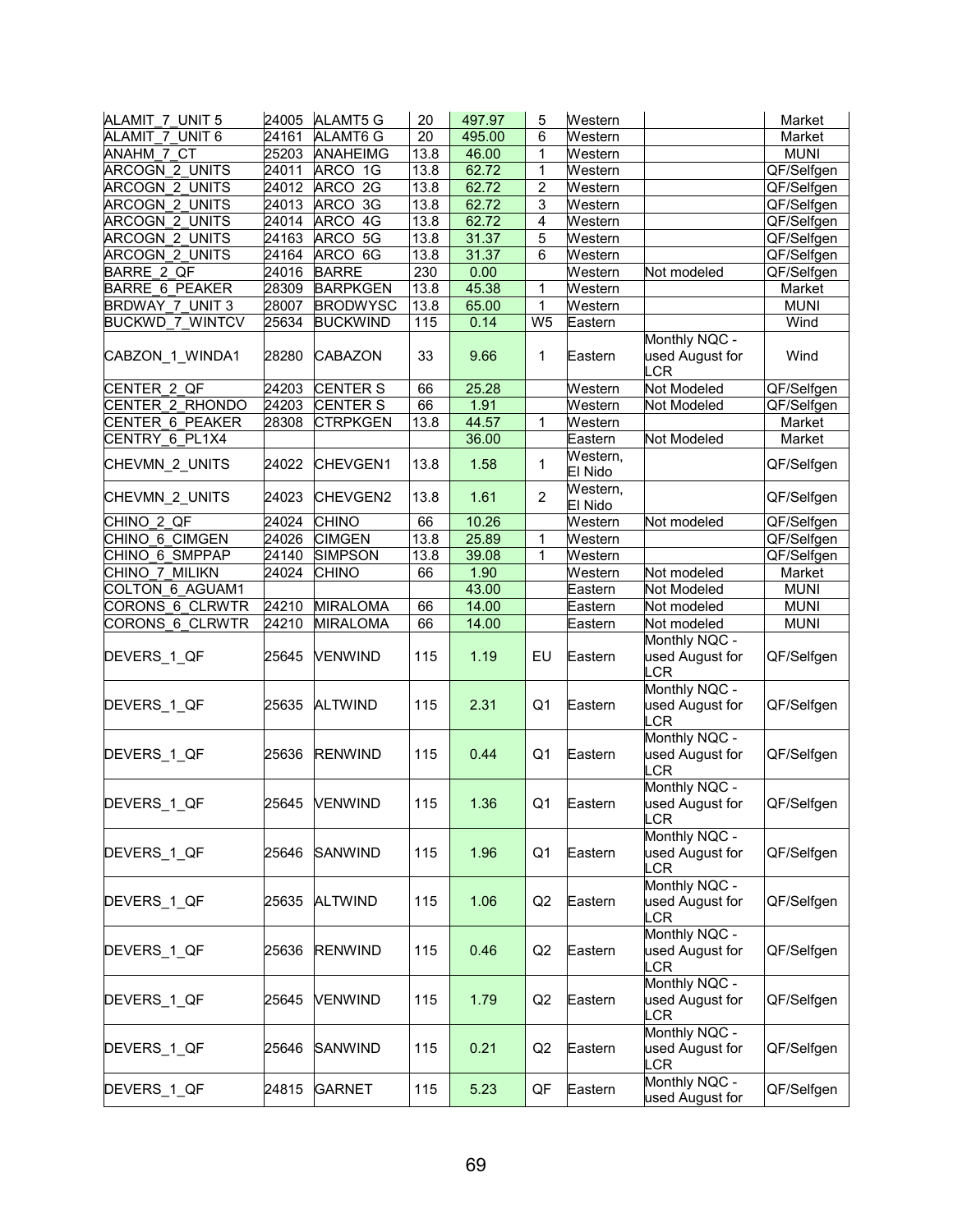|                               |       |                 |      |        |                |                     | LCR                                                   |             |
|-------------------------------|-------|-----------------|------|--------|----------------|---------------------|-------------------------------------------------------|-------------|
| DEVERS_1_QF                   | 25632 | <b>ITERAWND</b> | 115  | 1.58   | QF             | Eastern             | Monthly NQC -<br>used August for<br>CR                | QF/Selfgen  |
| DEVERS_1_QF                   | 25633 | <b>CAPWIND</b>  | 115  | 1.40   | QF             | Eastern             | Monthly NQC -<br>used August for<br>.CR               | QF/Selfgen  |
| DEVERS 1 QF                   | 25634 | <b>BUCKWIND</b> | 115  | 1.20   | QF             | Eastern             | Monthly NQC -<br>used August for<br>LCR               | QF/Selfgen  |
| DEVERS_1_QF                   | 25637 | TRANWIND        | 115  | 2.81   | QF             | Eastern             | Monthly NQC -<br>used August for<br>.CR               | QF/Selfgen  |
| DEVERS_1_QF                   | 25639 | SEAWIND         | 115  | 1.89   | QF             | Eastern             | Monthly NQC -<br>used August for<br>CR                | QF/Selfgen  |
| DEVERS_1_QF                   | 25640 | <b>PANAERO</b>  | 115  | 2.10   | QF             | Eastern             | Monthly NQC -<br>used August for<br>.CR               | QF/Selfgen  |
| DEVERS 1 QF                   | 25636 | <b>RENWIND</b>  | 115  | 0.63   | W <sub>1</sub> | Eastern             | Monthly NQC -<br>used August for<br>$_C$ R            | QF/Selfgen  |
| DMDVLY 1 UNITS                | 25425 | <b>ESRP P2</b>  | 6.9  | 21.00  |                | Eastern             | Not modeled                                           | QF/Selfgen  |
| DREWS 6 PL1X4                 |       |                 |      | 36.00  |                | Eastern             | Not modeled                                           | Market      |
| DVLCYN 1 UNITS                | 25648 | DVLCYN1G        | 13.8 | 48.64  | $\mathbf{1}$   | Eastern             |                                                       | <b>MUNI</b> |
| DVLCYN 1 UNITS                | 25649 | DVLCYN2G        | 13.8 | 48.64  | $\overline{2}$ | Eastern             |                                                       | <b>MUNI</b> |
| DVLCYN 1 UNITS                | 25603 | DVLCYN3G        | 13.8 | 64.86  | 3              | Eastern             |                                                       | <b>MUNI</b> |
| DVLCYN 1 UNITS                | 25604 | DVLCYN4G        | 13.8 | 64.86  | 4              | Eastern             |                                                       | <b>MUNI</b> |
| ELLIS_2_QF                    | 24197 | <b>ELLIS</b>    | 66   | 0.29   |                | Western             | Not modeled                                           | QF/Selfgen  |
| ELSEGN_7_UNIT 3               | 24047 | ELSEG3 G        | 18   | 335.00 | 3              | Western,<br>El Nido |                                                       | Market      |
| ELSEGN_7_UNIT 4               | 24048 | <b>ELSEG4 G</b> | 18   | 335.00 | 4              | Western,<br>El Nido |                                                       | Market      |
| ETIWND 2 FONTNA               | 24055 | <b>ETIWANDA</b> | 66   | 0.61   |                | Eastern             | Not modeled                                           | QF/Selfgen  |
| ETIWND 2 QF                   | 24055 | <b>ETIWANDA</b> | 66   | 17.66  |                | Eastern             | Not modeled                                           | QF/Selfgen  |
| ETIWND 6 GRPLND               | 28305 | <b>ETWPKGEN</b> | 13.8 | 42.53  | $\mathbf{1}$   | Eastern             |                                                       | Market      |
| ETIWND 6 MWDETI               | 25422 | <b>ETI MWDG</b> | 13.8 | 21.19  | 1              | Eastern             |                                                       | Market      |
| ETIWND 7 MIDVLY               | 24055 | <b>ETIWANDA</b> | 66   | 2.10   |                | Eastern             | Not modeled                                           | QF/Selfgen  |
| ETIWND 7 UNIT 3               | 24052 | MTNVIST3        | 18   | 320.00 | 3              | Eastern             |                                                       | Market      |
| ETIWND 7 UNIT 4               | 24053 | MTNVIST4        | 18   | 320.00 | 4              | Eastern             |                                                       | Market      |
| <b>GARNET 1 UNITS</b>         | 24815 | <b>GARNET</b>   | 115  | 0.53   | G1             | Eastern             | Monthly NQC -<br>used August for<br>LCR               | QF/Selfgen  |
| GARNET_1_UNITS                | 24815 | <b>GARNET</b>   | 115  | 0.19   | G <sub>2</sub> | Eastern             | Monthly NQC -<br>used August for<br>_CR               | QF/Selfgen  |
| <b>GARNET 1 UNITS</b>         | 24815 | <b>GARNET</b>   | 115  | 0.38   | G <sub>3</sub> | Eastern             | Monthly NQC -<br>used August for<br>_CR               | QF/Selfgen  |
| GARNET_1_UNITS                | 24815 | GARNET          | 115  | 0.19   | PC             | Eastern             | Monthly NQC -<br>used August for<br>LCR               | QF/Selfgen  |
| GARNET_1_WIND                 | 24815 | GARNET          | 115  | 0.61   | W <sub>2</sub> | Eastern             | Monthly NQC -<br>used August for<br>$_{\mathsf{LCR}}$ | Wind        |
| GARNET_1_WIND                 | 24815 | <b>GARNET</b>   | 115  | 0.61   | W3             | Eastern             | Monthly NQC -<br>used August for<br>LCR               | Wind        |
| GLNARM 7 UNIT 1               | 28005 | PASADNA1        | 13.8 | 22.30  | 1              | Western             |                                                       | <b>MUNI</b> |
| GLNARM 7<br>UNIT <sub>2</sub> | 28006 | PASADNA2        | 13.8 | 22.30  | 1              | Western             |                                                       | <b>MUNI</b> |
|                               |       |                 |      |        |                |                     |                                                       |             |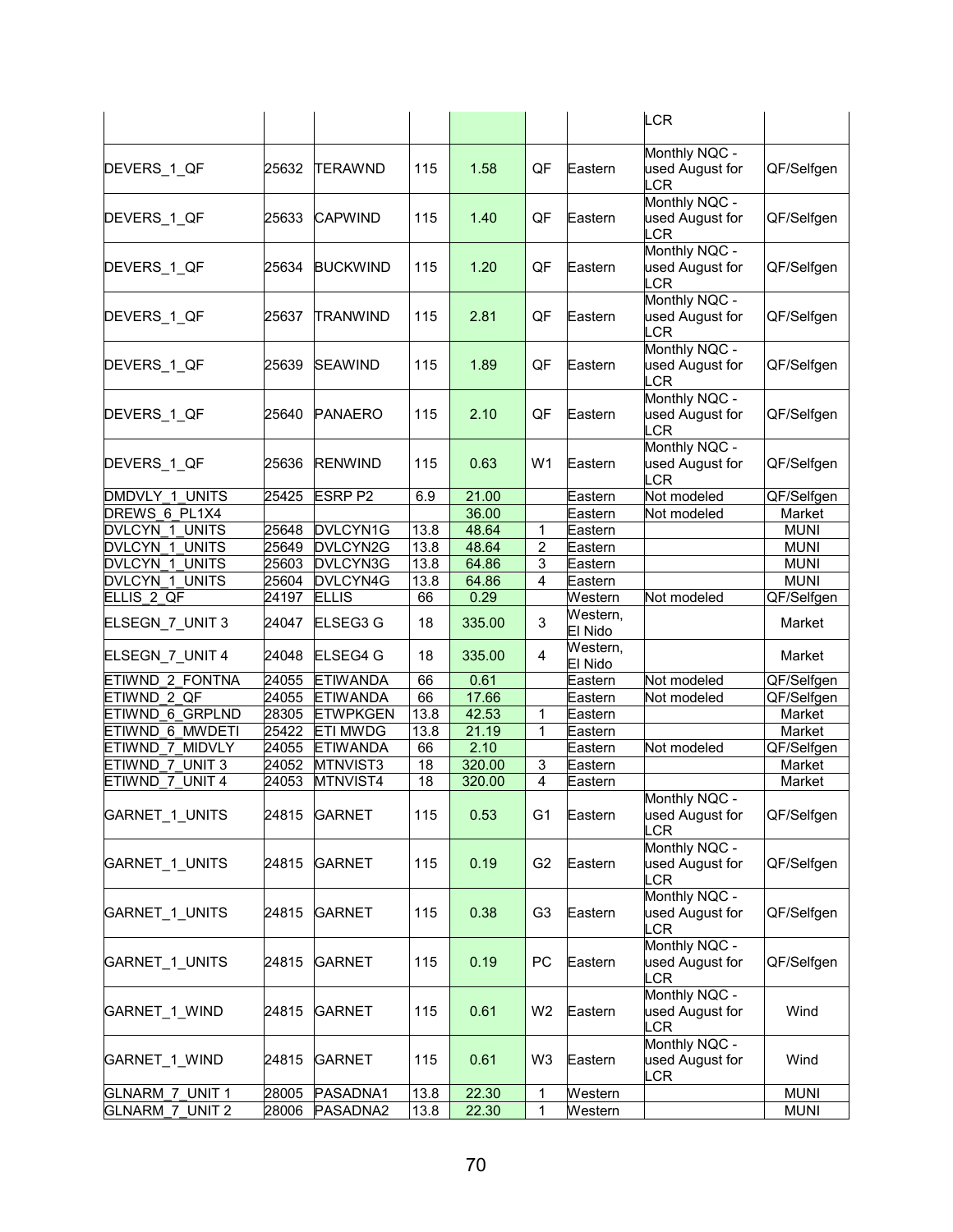| <b>GLNARM 7 UNIT 3</b> | 28005 | PASADNA1        | 13.8 | 44.83  |                | Western           | Not modeled                                              | <b>MUNI</b> |
|------------------------|-------|-----------------|------|--------|----------------|-------------------|----------------------------------------------------------|-------------|
| <b>GLNARM 7 UNIT 4</b> | 28006 | PASADNA2        | 13.8 | 42.42  |                | Western           | Not modeled                                              | <b>MUNI</b> |
| <b>HARBGN 7 UNITS</b>  | 24062 | <b>HARBOR G</b> | 13.8 | 76.28  | $\mathbf{1}$   | Western           |                                                          | Market      |
| <b>HARBGN 7 UNITS</b>  | 24062 | <b>HARBOR G</b> | 13.8 | 11.86  | HP             | Western           |                                                          | Market      |
| <b>HARBGN 7 UNITS</b>  | 25510 | HARBORG4        | 4.16 | 11.86  | LP             | Western           |                                                          | Market      |
| HINSON 6 CARBGN        | 24020 | <b>CARBOGEN</b> | 13.8 | 29.00  | 1              | Western           |                                                          | Market      |
| HINSON 6 LBECH1        | 24078 | LBEACH1G        | 13.8 | 65.00  | 1              | Western           |                                                          | Market      |
| HINSON 6 LBECH2        | 24170 | LBEACH2G        | 13.8 | 65.00  | $\overline{c}$ | Western           |                                                          | Market      |
| HINSON 6 LBECH3        | 24171 | LBEACH3G        | 13.8 | 65.00  | 3              | Western           |                                                          | Market      |
| HINSON 6 LBECH4        | 24172 | LBEACH4G        | 13.8 | 65.00  | 4              | Western           |                                                          | Market      |
| HINSON_6_SERRGN        | 24139 | <b>SERRFGEN</b> | 13.8 | 28.10  | $\mathbf{1}$   | Western           |                                                          | QF/Selfgen  |
| HNTGBH 7 UNIT 1        | 24066 | HUNT1 G         | 13.8 | 225.75 | $\mathbf{1}$   | Western,<br>Ellis |                                                          | Market      |
| HNTGBH_7_UNIT 2        | 24067 | HUNT2 G         | 13.8 | 225.80 | $\overline{2}$ | Western,<br>Ellis |                                                          | Market      |
| HNTGBH_7_UNIT 3        | 24167 | HUNT3 G         | 13.8 | 225.00 | 3              | Western,<br>Ellis |                                                          | Market      |
| HNTGBH_7_UNIT 4        | 24168 | HUNT4 G         | 13.8 | 227.00 | 4              | Western,<br>Ellis |                                                          | Market      |
| INDIGO 1 UNIT 1        | 28190 | <b>WINTECX2</b> | 13.8 | 42.00  | $\mathbf{1}$   | Eastern           |                                                          | Market      |
| INDIGO 1 UNIT 2        | 28191 | WINTECX1        | 13.8 | 42.00  | 1              | Eastern           |                                                          | Market      |
| <b>INDIGO 1 UNIT 3</b> | 28180 | <b>WINTEC8</b>  | 13.8 | 42.00  | $\mathbf 1$    | Eastern           |                                                          | Market      |
| <b>INLDEM 5 UNIT 1</b> | 28041 | IEEC-G1         | 19.5 | 335.00 | $\mathbf{1}$   | Eastern           |                                                          | Market      |
| JOHANN 6 QFA1          | 24072 | <b>JOHANNA</b>  | 230  | 0.00   |                | Western           | Not Modeled                                              | QF/Selfgen  |
| ACIEN_2_VENICE         | 24208 | <b>LCIENEGA</b> | 66   | 3.68   |                | Western           | Not modeled                                              | QF/Selfgen  |
| AFRES 6 QF             | 24073 | LA FRESA        | 66   | 3.28   |                | Western           | Not modeled                                              | QF/Selfgen  |
| LAGBEL 6 QF            | 24075 | <b>LAGUBELL</b> | 66   | 10.92  |                | Western           | Not modeled                                              | QF/Selfgen  |
| <b>GHTHP 6 ICEGEN</b>  | 24070 | <b>ICEGEN</b>   | 13.8 | 48.09  | $\mathbf{1}$   | Western           |                                                          | QF/Selfgen  |
| LGHTHP 6 QF            | 24083 | LITEHIPE        | 66   | 0.92   |                | Western           | Not modeled                                              | QF/Selfgen  |
| MESAS 2 QF             | 24209 | <b>MESA CAL</b> | 66   | 1.17   |                | Western           | Not modeled                                              | QF/Selfgen  |
| MIRLOM_2_CORONA        |       |                 |      | 1.94   |                | Eastern           | Not modeled                                              | QF/Selfgen  |
| <b>MIRLOM 2 TEMESC</b> |       |                 |      | 2.18   |                | Eastern           | Not modeled                                              | QF/Selfgen  |
| <b>MIRLOM 6 DELGEN</b> | 24030 | <b>DELGEN</b>   | 13.8 | 39.68  | $\mathbf{1}$   | Eastern           |                                                          | QF/Selfgen  |
| <b>MIRLOM 6 PEAKER</b> | 28307 | <b>MRLPKGEN</b> | 13.8 | 43.18  | 1              | Eastern           |                                                          | Market      |
| MIRLOM 7 MWDLKM        | 24210 | <b>MIRALOMA</b> | 66   | 4.30   |                | Eastern           | Not modeled                                              | <b>MUNI</b> |
| MOJAVE 1 SIPHON        | 25657 | MJVSPHN1        | 13.8 | 4.67   | 1              | Eastern           |                                                          | Market      |
| MOJAVE 1 SIPHON        | 25657 | MJVSPHN1        | 13.8 | 4.67   | $\overline{c}$ | Eastern           |                                                          | Market      |
| MOJAVE 1 SIPHON        | 25657 | MJVSPHN1        | 13.8 | 4.67   | 3              | Eastern           |                                                          | Market      |
| MTWIND_1_UNIT 1        |       |                 |      | 5.35   |                | Eastern           | Not modeled -<br>Monthly NQC -<br>used August for<br>LCR | Wind        |
| MTWIND_1_UNIT 2        |       |                 |      | 2.36   |                | Eastern           | Not modeled -<br>Monthly NQC -<br>used August for<br>CR  | Wind        |
| MTWIND_1_UNIT 3        |       |                 |      | 2.64   |                | Eastern           | Not modeled -<br>Monthly NQC -<br>used August for<br>.CR | Wind        |
| OLINDA 2 COYCRK        | 24211 | <b>OLINDA</b>   | 66   | 3.13   |                | Western           | Not modeled                                              | QF/Selfgen  |
| OLINDA_2_QF            | 24211 | <b>OLINDA</b>   | 66   | 3.39   | 1              | Western           |                                                          | QF/Selfgen  |
| OLINDA_7_LNDFIL        | 24201 | <b>BARRE</b>    | 66   | 4.90   |                | Western           | Not modeled                                              | QF/Selfgen  |
| PADUA 2 ONTARO         | 24111 | <b>PADUA</b>    | 66   | 1.04   |                | Eastern           | Not modeled                                              | QF/Selfgen  |
| PADUA 6 MWDSDM         | 24111 | <b>PADUA</b>    | 66   | 5.70   |                | Eastern           | Not modeled                                              | <b>MUNI</b> |
| PADUA 6 QF             | 24111 | <b>PADUA</b>    | 66   | 4.46   |                | Eastern           | Not modeled                                              | QF/Selfgen  |
| PADUA_7_SDIMAS         | 24111 | PADUA           | 66   | 1.05   |                | Eastern           | Not modeled<br>Monthly NQC -<br>used August for<br>LCR   | QF/Selfgen  |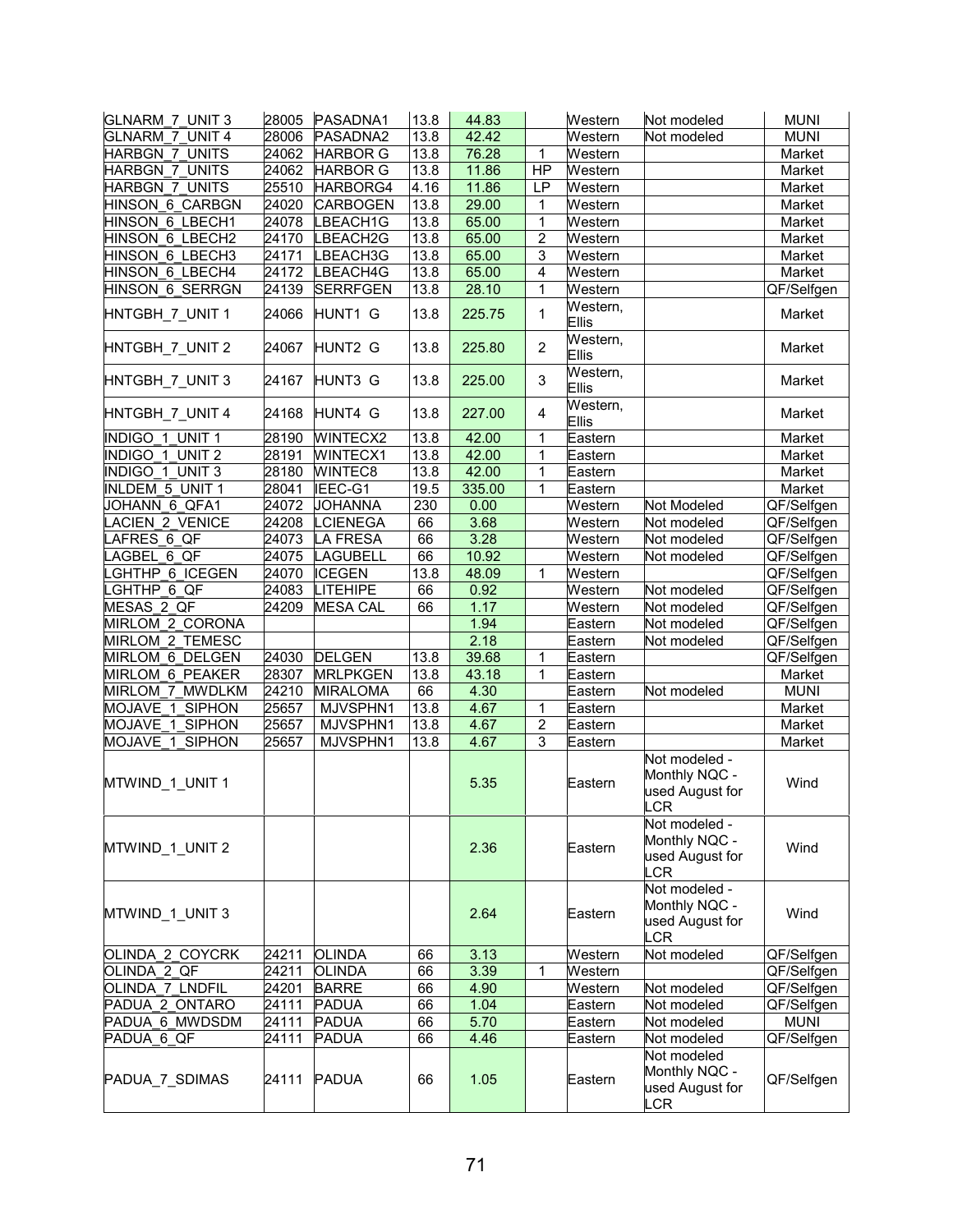| <b>PWEST 1 UNIT</b>    |                |                 |      | 0.27    |                 | Western             | Not modeled                             | Market      |
|------------------------|----------------|-----------------|------|---------|-----------------|---------------------|-----------------------------------------|-------------|
| REDOND 7 UNIT 5        | 24121          | <b>REDON5 G</b> | 18   | 178.87  | 5               | Western             |                                         | Market      |
| REDOND 7 UNIT 6        | $\sqrt{24122}$ | REDON6 G        | 18   | 175.00  | 6               | Western             |                                         | Market      |
| REDOND 7 UNIT 7        | 24123          | <b>REDON7 G</b> | 20   | 493.24  | $\overline{7}$  | Western             |                                         | Market      |
| REDOND 7 UNIT 8        | 24124          | <b>REDON8 G</b> | 20   | 495.90  | 8               | Western             |                                         | Market      |
| RHONDO_2_QF            | 24213          | <b>RIOHONDO</b> | 66   | 1.27    |                 | Western             | Not modeled                             | QF/Selfgen  |
| RHONDO 6 PUENTE        | 24213          | <b>RIOHONDO</b> | 66   | 4.00    |                 | Western             | Not modeled                             | Market      |
| RVSIDE 6 RERCU1        | 24242          | RERC1G          | 13.8 | 48.35   | 1               | Eastern             |                                         | <b>MUNI</b> |
| RVSIDE 6 RERCU2        | 24243          | RERC2G          | 13.8 | 48.50   | 1               | Eastern             |                                         | <b>MUNI</b> |
| RVSIDE 6 SPRING        | 24244          | <b>SPRINGEN</b> | 13.8 | 36.00   | 1               | Eastern             |                                         | Market      |
| SANTGO_6_COYOTE        | 24133          | <b>SANTIAGO</b> | 66   | 9.99    | 1               | Western,<br>Ellis   |                                         | Market      |
| SBERDO 2 PSP3          | 24921          | MNTV-CT1        | 18   | 129.71  | $\mathbf{1}$    | Eastern             |                                         | Market      |
| SBERDO 2 PSP3          | 24922          | MNTV-CT2        | 18   | 129.71  | $\mathbf{1}$    | Eastern             |                                         | Market      |
| SBERDO 2 PSP3          | 24923          | MNTV-ST1        | 18   | 225.08  | 1               | Eastern             |                                         | Market      |
| SBERDO 2 PSP4          | 24924          | MNTV-CT3        | 18   | 129.71  | 1               | Eastern             |                                         | Market      |
| SBERDO 2 PSP4          | 24925          | MNTV-CT4        | 18   | 129.71  | 1               | Eastern             |                                         | Market      |
| SBERDO 2 PSP4          | 24926          | MNTV-ST2        | 18   | 225.08  | 1               | Eastern             |                                         | Market      |
| SBERDO 2 QF            | 24214          | <b>SANBRDNO</b> | 66   | 0.16    |                 | Eastern             | Not modeled                             | QF/Selfgen  |
| SBERDO 2 SNTANA        | 24214          | <b>SANBRDNO</b> | 66   | 0.73    |                 | Eastern             | Not modeled                             | QF/Selfgen  |
| SBERDO 6 MILLCK        | 24214          | SANBRDNO        | 66   | 2.23    |                 | Eastern             | Not modeled                             | QF/Selfgen  |
| SONGS 7 UNIT 2         | 24129          | S.ONOFR2        | 22   | 1122.00 | $\overline{2}$  | Western             |                                         | Nuclear     |
| SONGS 7 UNIT 3         | 24130          | S.ONOFR3        | 22   | 1124.00 | 3               | Western             |                                         | Nuclear     |
| TIFFNY 1 DILLON        |                |                 |      | 7.72    |                 | Western             | Not modeled                             | Wind        |
| VALLEY 2 QF            | 24160          | VALLEYSC        | 115  | 4.71    |                 | Eastern             | Not modeled                             | QF/Selfgen  |
| VALLEY 5 PERRIS        | 24160          | VALLEYSC        | 115  | 7.94    |                 | Eastern             | Not modeled                             | QF/Selfgen  |
| VALLEY 5 REDMTN        | 24160          | VALLEYSC        | 115  | 3.00    |                 | Eastern             | Not modeled                             | QF/Selfgen  |
| VALLEY 7 BADLND        | 24160          | VALLEYSC        | 115  | 1.30    |                 | Eastern             | Not modeled                             | Market      |
| VALLEY 7 UNITA1        | 24160          | VALLEYSC        | 115  | 3.74    |                 | Eastern             | Not modeled                             | Market      |
| VERNON 6 GONZL1        |                |                 |      | 5.75    |                 | Western             | Not modeled                             | <b>MUNI</b> |
| VERNON 6 GONZL2        |                |                 |      | 5.75    |                 | Western             | Not modeled                             | <b>MUNI</b> |
| VERNON 6 MALBRG        | 24239          | MALBRG1G        | 13.8 | 42.37   | C <sub>1</sub>  | Western             |                                         | <b>MUNI</b> |
| VERNON 6 MALBRG        | 24240          | MALBRG2G        | 13.8 | 42.37   | $\overline{C2}$ | Western             |                                         | <b>MUNI</b> |
| VERNON 6 MALBRG        | 24241          | MALBRG3G        | 13.8 | 49.26   | S <sub>3</sub>  | Western             |                                         | <b>MUNI</b> |
| <b>VILLPK 2 VALLYV</b> | 24216          | <b>VILLA PK</b> | 66   | 4.10    |                 | Western             | Not modeled                             | QF/Selfgen  |
| VILLPK 6 MWDYOR        | 24216          | <b>VILLA PK</b> | 66   | 3.90    |                 | Western             | Not modeled                             | <b>MUNI</b> |
| VISTA 6 QF             | 24902          | <b>VSTA</b>     | 66   | 0.13    | 1               | Eastern             |                                         | QF/Selfgen  |
| WALNUT 6 HILLGEN       | 24063          | <b>HILLGEN</b>  | 13.8 | 47.00   | 1               | West <u>ern</u>     |                                         | QF/Selfgen  |
| WALNUT 7 WCOVCT        | 24157          | <b>WALNUT</b>   | 66   | 1.96    |                 | Western             | Not modeled                             | Market      |
| <b>WALNUT 7 WCOVST</b> | 24157          | WALNUT          | 66   | 3.19    |                 | Western             | Not modeled                             | Market      |
| WHTWTR_1_WINDA1        | 28061          | WHILEWIR        | 33   | 7.06    | 1               | l⊨astern            | Monthly NQC -<br>used August for<br>_CR | Wind        |
| ARCOGN 2 UNITS         | 24018          | <b>BRIGEN</b>   | 13.8 | 35.00   | $\mathbf{1}$    | Western             | No NQC -<br>historical data             | Market      |
| HINSON 6 QF            | 24064          | <b>HINSON</b>   | 66   | 0.00    | $\mathbf{1}$    | Western             | No NQC -<br>historical data             | QF/Selfgen  |
| INLAND_6_UNIT          | 24071          | <b>INLAND</b>   | 13.8 | 30.00   | 1               | Eastern             | No NQC -<br>historical data             | QF/Selfgen  |
| MOBGEN 6 UNIT 1        | 24094          | <b>MOBGEN</b>   | 13.8 | 45.00   | $\mathbf{1}$    | Western,<br>El Nido | No NQC -<br>historical data             | QF/Selfgen  |
| <b>NA</b>              | 24325          | <b>ORCOGEN</b>  | 13.8 | 12.00   | 1               | Western,<br>Ellis   | No NQC - Pmax                           | QF/Selfgen  |
| <b>NA</b>              | 24327          | THUMSGEN        | 13.8 | 49.00   | $\mathbf{1}$    | Western             | No NQC - Pmax                           | QF/Selfgen  |
| NA                     | 24330          | OUTFALL1        | 13.8 | 17.00   | 1               | Western,<br>El Nido | No NQC - Pmax                           | QF/Selfgen  |
| <b>NA</b>              | 24331          | OUTFALL2        | 13.8 | 17.00   | 1               | Western,<br>El Nido | No NQC - Pmax                           | QF/Selfgen  |
| NA                     | 24337          | <b>VENICE</b>   | 13.8 | 10.10   | 1               | Western,<br>El Nido | No NQC - Pmax                           | QF/Selfgen  |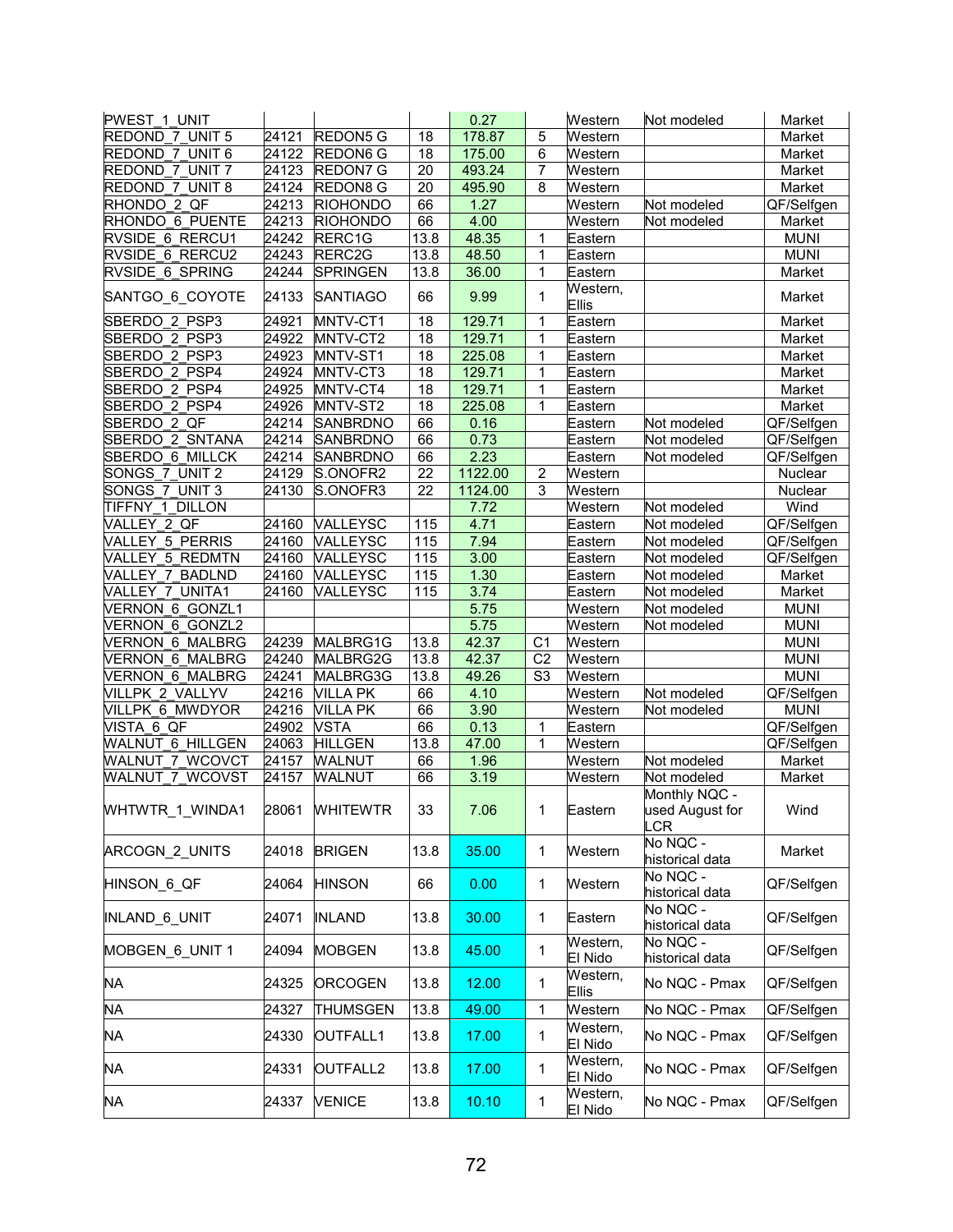| <b>NA</b>       | 24341 | <b>COYGEN</b>    | 13.8 | 20.00  | 1              | Western,<br>Ellis   | No NQC - Pmax               | QF/Selfgen |
|-----------------|-------|------------------|------|--------|----------------|---------------------|-----------------------------|------------|
| <b>NA</b>       | 24342 | <b>FEDGEN</b>    | 13.8 | 24.70  | 1              | Western             | No NQC - Pmax               | QF/Selfgen |
| <b>NA</b>       | 25303 | <b>CLTNAGUA</b>  | 13.8 | 47.20  | 1              | Eastern             | No NQC - Pmax               | QF/Selfgen |
| NA              | 28020 | <b>WINTEC6</b>   | 115  | 0.00   | 1              | Eastern             | No NQC -<br>historical data | Wind       |
| NA              | 28023 | <b>WINTEC4</b>   | 12   | 0.00   | 1              | Eastern             | No NQC -<br>historical data | Wind       |
| NA              | 28260 | ALTAMSA4         | 115  | 0.00   | 1              | Eastern             | No NQC -<br>historical data | Wind       |
| NA              | 28951 | <b>REFUSE</b>    | 13.8 | 12.00  | 1              | Western             | No NQC - Pmax               | QF/Selfgen |
| NA              | 28953 | <b>SIGGEN</b>    | 13.8 | 29.00  | 1              | Western             | No NQC - Pmax               | QF/Selfgen |
| <b>NA</b>       | 29338 | <b>ICLEARGEN</b> | 13.8 | 32.00  | 1              | Eastern             | No NQC - Pmax               | QF/Selfgen |
| <b>NA</b>       | 29339 | <b>DELGEN</b>    | 13.8 | 42.00  | 1              | Eastern             | No NQC - Pmax               | QF/Selfgen |
| NA              | 24324 | <b>SANIGEN</b>   | 13.8 | 8.00   | D <sub>1</sub> | Eastern             | No NQC - Pmax               | QF/Selfgen |
| NA.             | 24332 | <b>PALOGEN</b>   | 13.8 | 13.00  | D <sub>1</sub> | Western.<br>El Nido | No NQC - Pmax               | QF/Selfgen |
| NA.             | 28060 | <b>SEAWEST</b>   | 115  | 0.00   | S <sub>1</sub> | Eastern             | No NQC -<br>historical data | Wind       |
| NA              | 28060 | <b>SEAWEST</b>   | 115  | 0.00   | S <sub>2</sub> | Eastern             | No NQC -<br>historical data | Wind       |
| NA              | 28060 | <b>SEAWEST</b>   | 115  | 0.00   | S <sub>3</sub> | Eastern             | No NQC -<br>historical data | Wind       |
| INLDEM 5 UNIT 2 | 28042 | IEEC-G2          | 19.5 | 336.70 | 1              | Eastern             | No NQC - Pmax               | Market     |

### **Major new projects modeled:**

- 1. 15 small existing resources have been modeled
- 2. As a part of TRTP project the existing Antelope-Mesa Cal 230 kV line will be permanently removed from service in 2011, to make room for a new 500 kV line

### *Critical Contingency Analysis Summary*

### *LA Basin Overall:*

The most critical contingency for LA Basin is the loss of one Songs unit followed by Palo Verde-Devers 500 kV line, which could exceed the approved 6400 MW rating for the South of Lugo path. This limiting contingency establishes a LCR of 10,589 MW in 2011 (includes 1127 MW of QF, 36 MW of Wind, 797 MW of Muni and 2246 MW of Nuclear generation) as the minimum generation capacity necessary for reliable load serving capability within this area.

### **Effectiveness factors:**

The following table has units that have at least 5% effectiveness to the abovementioned South of Lugo constraint within the LA Basin area: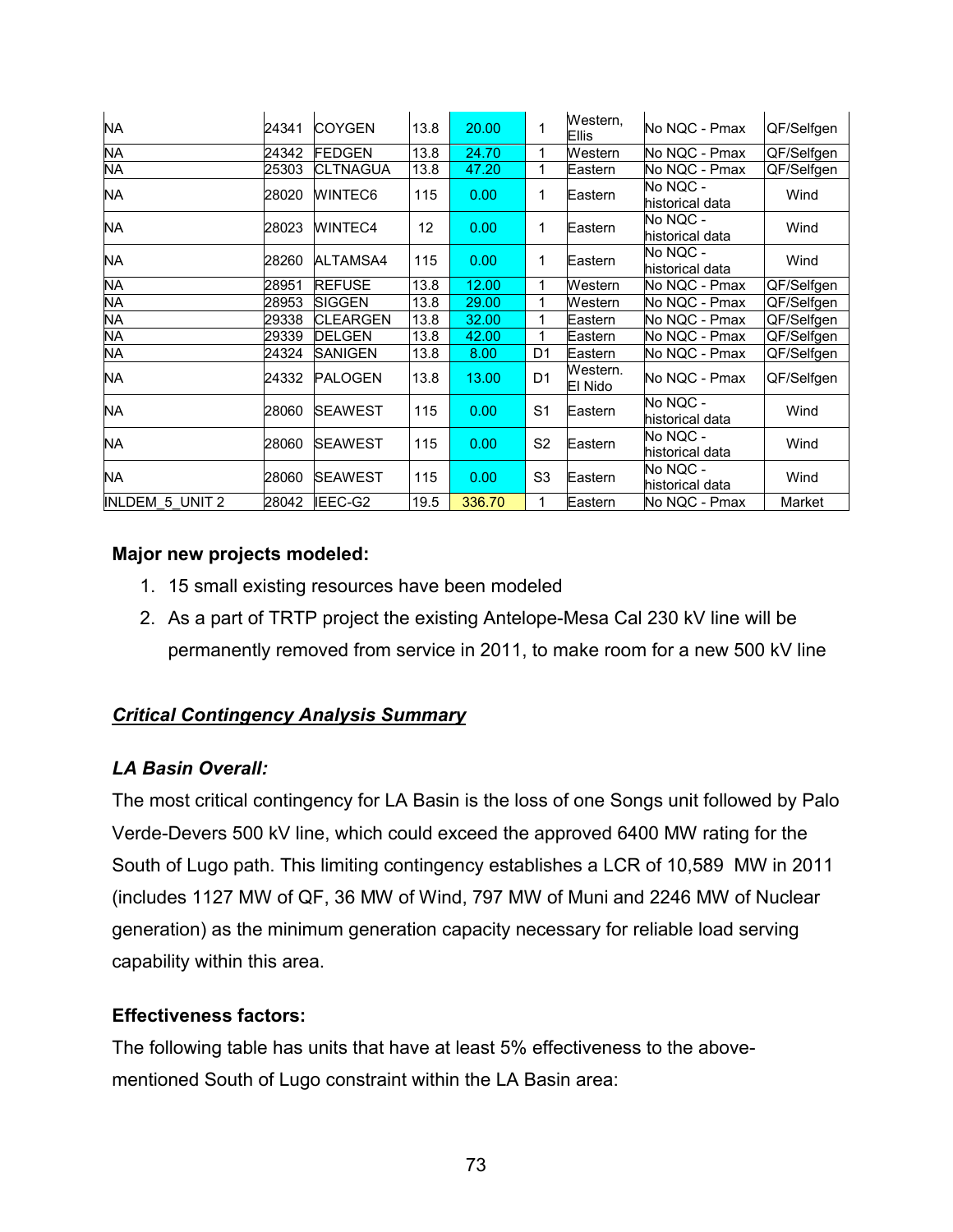| Gen Bus | Gen Name          | Gen ID                   | MW Eff. Fact (%) |
|---------|-------------------|--------------------------|------------------|
|         | 24052 MTNVIST3    | 3                        | 34               |
| 24053   | MTNVIST4          | $\overline{4}$           | 34               |
| 24071   | INLAND            | $\mathbf{1}$             | 33               |
| 25422   | ETI MWDG          | $\mathbf{1}$             | 33               |
|         | 29305 ETWPKGEN    | $\overline{\phantom{0}}$ | 33               |
|         | 24905 RVCANAL1    | <b>R1</b>                | 26               |
|         | 24906 RVCANAL2    | R2                       | 26               |
| 24907   | RVCANAL3          | R <sub>3</sub>           | 26               |
|         | 24908 RVCANAL4 R4 |                          | 26               |
| 24921   | MNTV-CT1          | $\overline{1}$           | 26               |
|         | 24922 MNTV-CT2    | 1                        | 26               |
| 24923   | MNTV-ST1          | $\mathbf{1}$             | 26               |
| 24924   | MNTV-CT3          | 1                        | 26               |
| 24925   | MNTV-CT4          | $\mathbf{1}$             | 26               |
| 24926   | MNTV-ST2          | 1                        | 26               |
| 24242   | RERC1G            | $\mathbf{1}$             | 26               |
| 24243   | RERC2G            | 1                        | 26               |
| 24244   | SPRINGEN          | $\mathbf{1}$             | 26               |
| 25301   | <b>CLTNDREW</b>   | $\mathbf{1}$             | 26               |
| 25302   | <b>CLTNCTRY</b>   | $\mathbf{1}$             | 26               |
|         | 25303 CLTNAGUA    | 1                        | 26               |
| 25603   | DVLCYN3G          | 3                        | 25               |
|         | 25604 DVLCYN4G    | 4                        | 25               |
| 25648   | DVLCYN1G          | $\mathbf{1}$             | 24               |
|         | 25649 DVLCYN2G    | 2                        | 24               |
| 29041   | IEEC-G1           | $\mathbf{1}$             | 24               |
| 29042   | IEEC-G2           | $\overline{2}$           | 24               |
|         | 25203 ANAHEIMG    | $\mathbf{1}$             | 22               |
| 25632   | TERAWND           | QF                       | 22               |
| 25634   | <b>BUCKWND</b>    | QF                       | 22               |
| 25635   | <b>ALTWIND</b>    | Q1                       | 22               |
| 25635   | <b>ALTWIND</b>    | Q2                       | 22               |
| 25637   | <b>TRANWND</b>    | QF                       | 22               |
| 25639   | <b>SEAWIND</b>    | QF                       | 22               |
| 25640   | <b>PANAERO</b>    | QF                       | 22               |
| 25645   | <b>VENWIND</b>    | EU                       | 22               |
| 25645   | <b>VENWIND</b>    | Q <sub>2</sub>           | 22               |
| 25645   | <b>VENWIND</b>    | Q1                       | 22               |
| 25646   | <b>SANWIND</b>    | Q <sub>2</sub>           | 22               |
| 29190   | WINTECX2          | 1                        | 22               |
| 29191   | <b>WINTECX1</b>   | 1                        | 22               |
| 29180   | WINTEC8           | 1                        | 22               |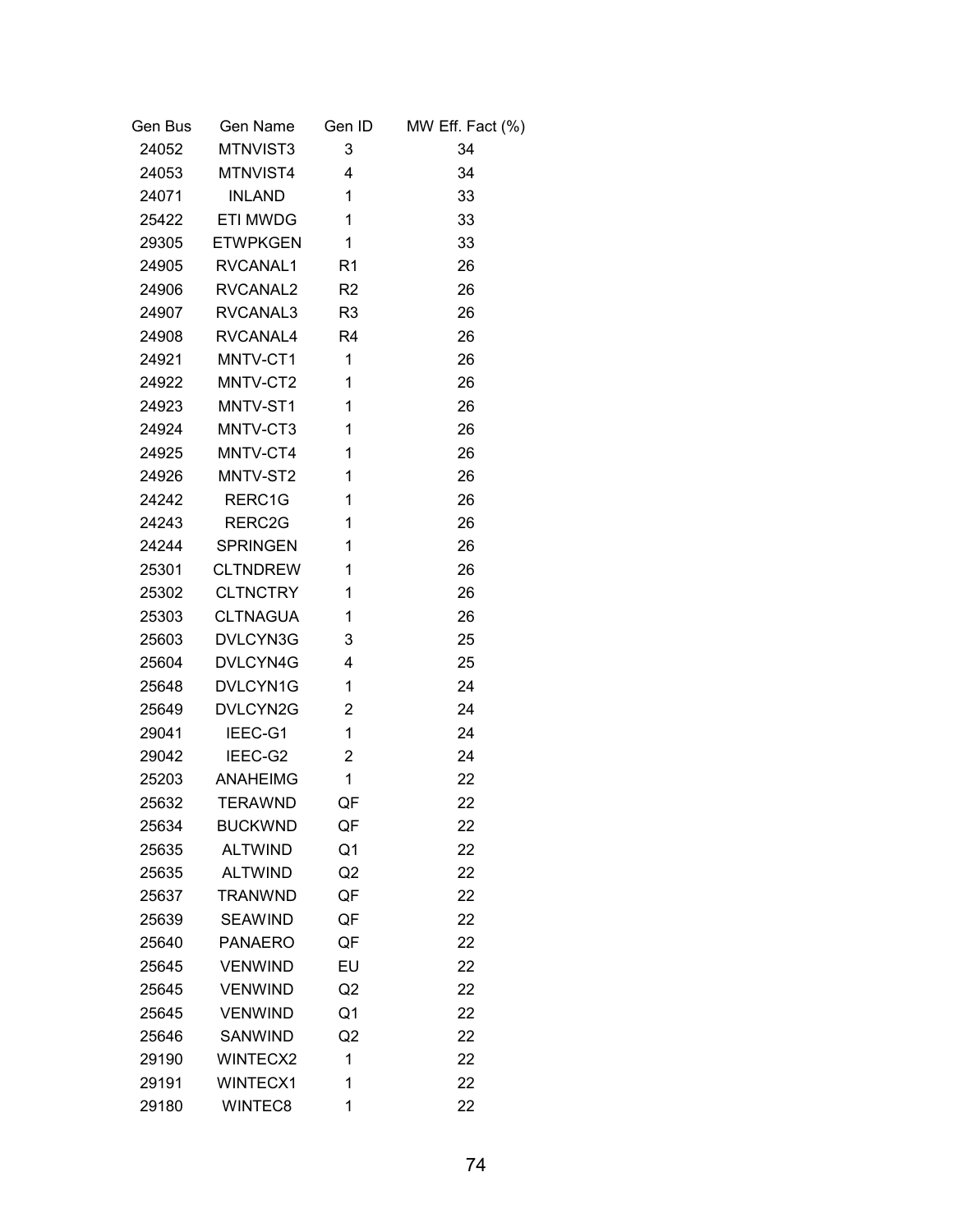| 24815 | GARNET          | QF             | 22 |
|-------|-----------------|----------------|----|
| 24815 | <b>GARNET</b>   | W <sub>3</sub> | 22 |
| 24815 | <b>GARNET</b>   | W <sub>2</sub> | 22 |
| 29023 | WINTEC4         | 1              | 22 |
| 29060 | <b>SEAWEST</b>  | S <sub>1</sub> | 22 |
| 29060 | <b>SEAWEST</b>  | S <sub>3</sub> | 22 |
| 29060 | <b>SEAWEST</b>  | S <sub>2</sub> | 22 |
| 29260 | ALTAMSA4        | 1              | 22 |
| 29290 | <b>CABAZON</b>  | 1              | 22 |
| 29021 | WINTEC6         | 1              | 22 |
| 25657 | MJVSPHN1        | 1              | 22 |
| 25658 | MJVSPHN2        | 2              | 22 |
| 25659 | MJVSPHN3        | 3              | 22 |
| 24030 | <b>DELGEN</b>   | 1              | 21 |
| 25633 | <b>CAPWIND</b>  | QF             | 21 |
| 29061 | <b>WHITEWTR</b> | 1              | 21 |
| 24026 | <b>CIMGEN</b>   | D1             | 21 |
| 24140 | <b>SIMPSON</b>  | D1             | 21 |
| 29309 | <b>BARPKGEN</b> | 1              | 20 |
| 29307 | <b>MRLPKGEN</b> | 1              | 19 |
| 29338 | <b>CLEARGEN</b> | 1              | 19 |
| 29339 | <b>DELGEN</b>   | 1              | 19 |
| 24066 | HUNT1 G         | 1              | 18 |
| 24067 | HUNT2<br>G      | 2              | 18 |
| 24167 | HUNT3 G         | 3              | 18 |
| 24168 | HUNT4 G         | 4              | 18 |
| 24129 | S.ONOFR2        | 2              | 18 |
| 24130 | S.ONOFR3        | 3              | 18 |
| 24133 | <b>SANTIAGO</b> | 1              | 18 |
| 24325 | <b>ORCOGEN</b>  | 1              | 18 |
| 24341 | <b>COYGEN</b>   | 1              | 18 |
| 24001 | ALAMT1 G        | 1              | 17 |
| 24002 | <b>ALAMT2 G</b> | 2              | 17 |
| 24003 | <b>ALAMT3 G</b> | 3              | 17 |
| 24004 | <b>ALAMT4 G</b> | 4              | 17 |
| 24005 | <b>ALAMT5 G</b> | 5              | 17 |
| 24161 | ALAMT6 G        | 6              | 17 |
| 24162 | <b>ALAMT7 G</b> | R7             | 17 |
| 24063 | <b>HILLGEN</b>  | D1             | 16 |
| 29209 | BLY1ST1         | 1              | 15 |
| 29207 | BLY1CT1         | 1              | 15 |
| 29208 | BLY1CT2         | 1              | 15 |
| 29953 | <b>SIGGEN</b>   | D <sub>1</sub> | 15 |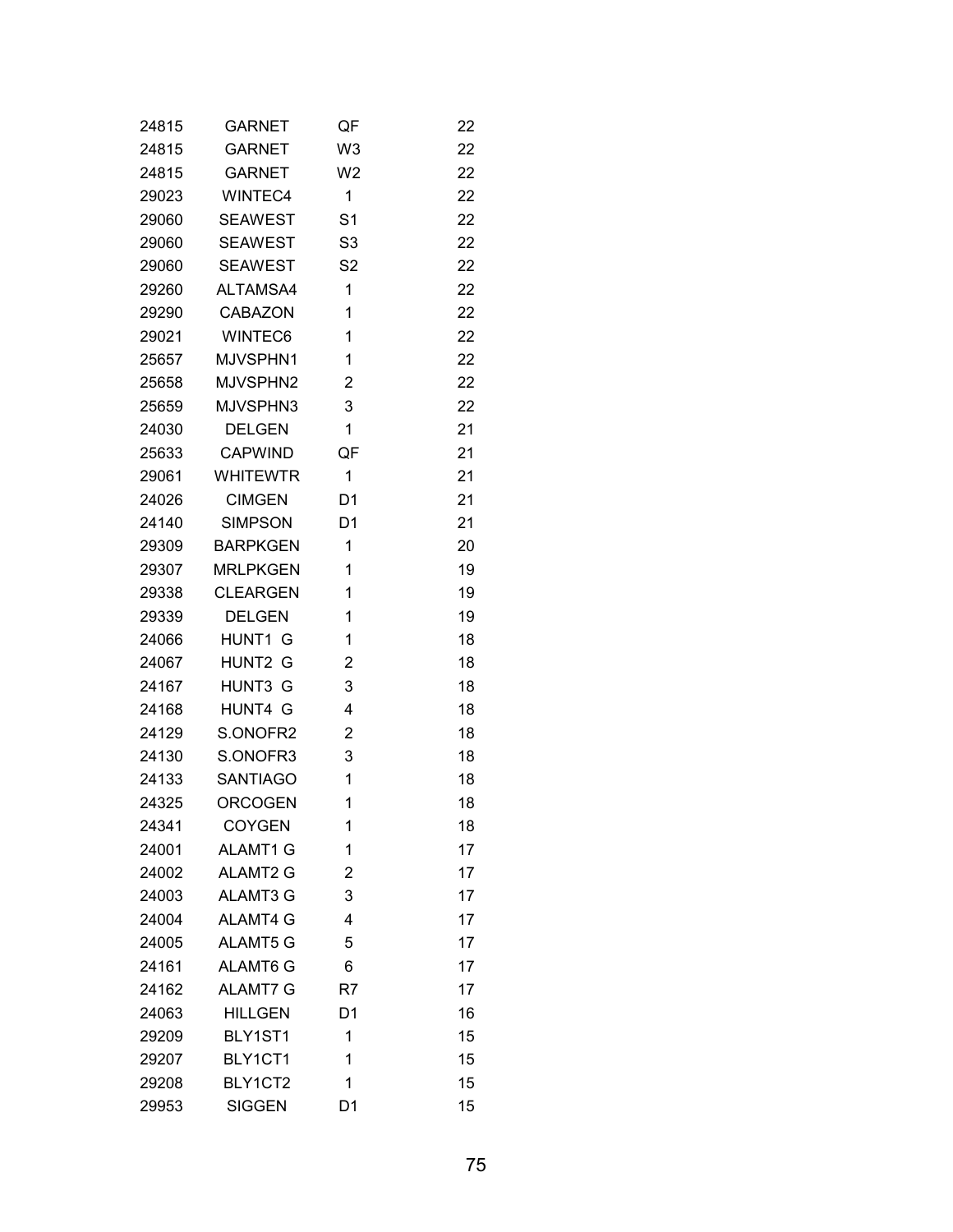| 24018 | <b>BRIGEN</b>   | 1              | 14 |
|-------|-----------------|----------------|----|
| 24020 | CARBGEN1        | 1              | 14 |
| 24064 | <b>HINSON</b>   | 1              | 14 |
| 24070 | <b>ICEGEN</b>   | D <sub>1</sub> | 14 |
| 24170 | LBEACH12        | 2              | 14 |
| 24171 | LBEACH34        | 3              | 14 |
| 24079 | LBEACH7G        | $\overline{7}$ | 14 |
| 24080 | LBEACH8G        | 8              | 14 |
| 24081 | LBEACH9G        | 9              | 14 |
| 24062 | <b>HARBOR G</b> | 1              | 14 |
| 25510 | HARBORG4        | LP             | 14 |
| 24062 | <b>HARBOR G</b> | HP             | 14 |
| 29308 | <b>CTRPKGEN</b> | 1              | 14 |
| 24139 | <b>SERRFGEN</b> | D1             | 14 |
| 24170 | LBEACH12        | 1              | 14 |
| 24171 | LBEACH34        | 4              | 14 |
| 24173 | LBEACH5G        | R <sub>5</sub> | 14 |
| 24174 | LBEACH6G        | R <sub>6</sub> | 14 |
| 24327 | <b>THUMSGEN</b> | 1              | 14 |
| 24328 | CARBGEN2        | 1              | 14 |
| 24337 | <b>VENICE</b>   | 1              | 14 |
| 24011 | ARCO 1G         | 1              | 13 |
| 24012 | ARCO 2G         | 2              | 13 |
| 24013 | ARCO 3G         | 3              | 13 |
| 24014 | ARCO 4G         | 4              | 13 |
| 24163 | ARCO 5G         | 5              | 13 |
| 24164 | ARCO 6G         | 6              | 13 |
| 24022 | CHEVGEN1        | 1              | 13 |
| 24023 | CHEVGEN2        | 2              | 13 |
| 24047 | ELSEG3 G        | 3              | 13 |
| 24048 | ELSEG4 G        | 4              | 13 |
| 24094 | MOBGEN1         | 1              | 13 |
| 24121 | <b>REDON5 G</b> | 5              | 13 |
| 24122 | <b>REDON6 G</b> | 6              | 13 |
| 24123 | <b>REDON7 G</b> | 7              | 13 |
| 24124 | <b>REDON8 G</b> | 8              | 13 |
| 24329 | MOBGEN2         | 1              | 13 |
| 24330 | <b>OUTFALL1</b> | 1              | 13 |
| 24331 | <b>OUTFALL2</b> | 1              | 13 |
| 24332 | <b>PALOGEN</b>  | D <sub>1</sub> | 13 |
| 24333 | <b>REDON1 G</b> | R1             | 13 |
| 24334 | REDON2 G        | R <sub>2</sub> | 13 |
| 24335 | REDON3 G        | R <sub>3</sub> | 13 |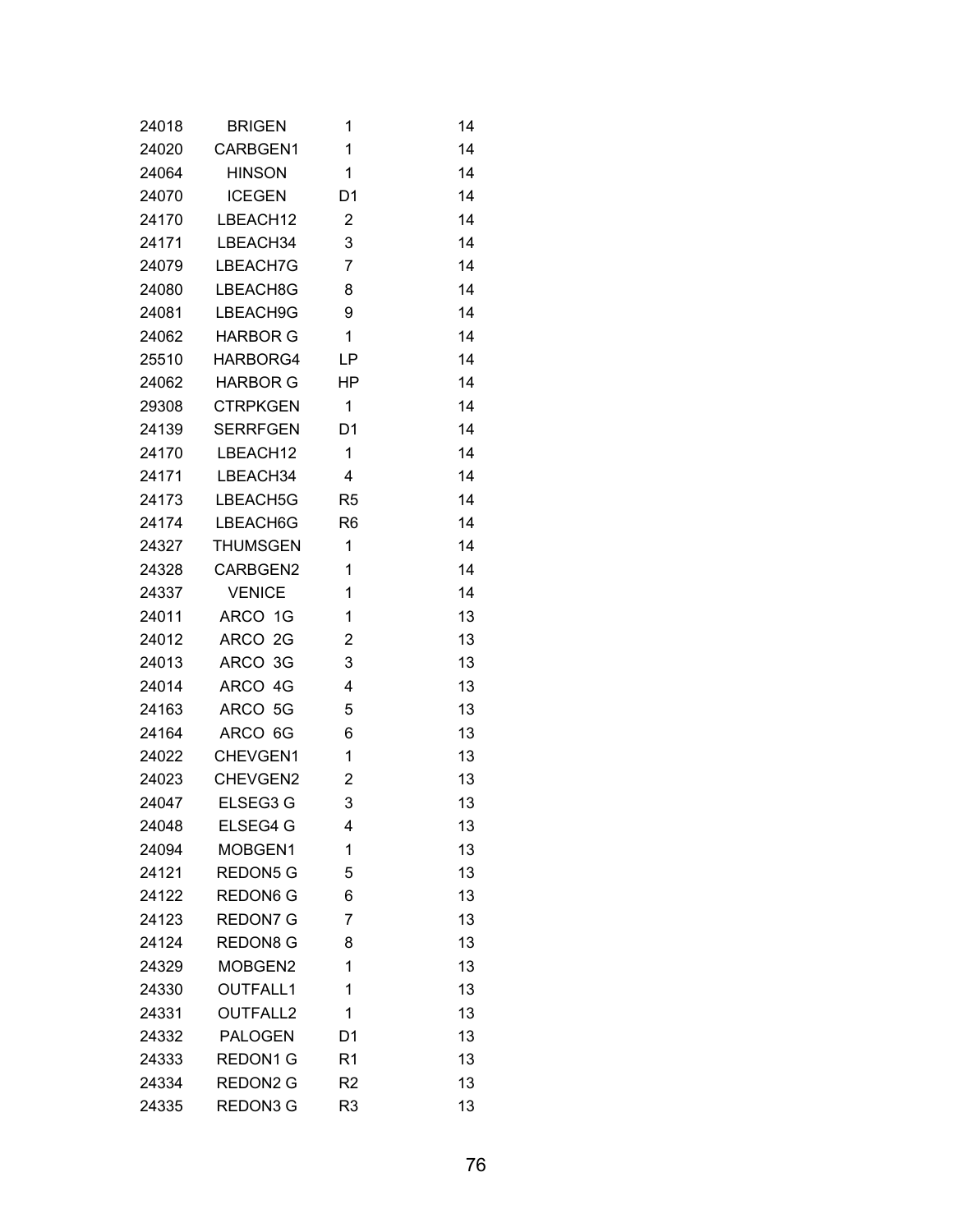| 24336 | REDON4 G        | R4             | 13 |
|-------|-----------------|----------------|----|
| 24241 | MALBRG3G        | S3             | 11 |
| 24240 | MALBRG2G        | C <sub>2</sub> | 11 |
| 24239 | MALBRG1G        | C <sub>1</sub> | 11 |
| 29951 | <b>REFUSE</b>   | D1             | 11 |
| 24342 | <b>FEDGEN</b>   | 1              | 11 |
| 29007 | <b>BRODWYSC</b> | 1              | 9  |
| 29005 | PASADNA1        | 1              | 8  |
| 29006 | PASADNA2        | 1              | 8  |

#### *Western Sub-Area:*

The most critical contingency for the Western sub-area is the loss of Serrano-Villa Park #1 or #2 230 kV line followed by the loss of the Serrano-Lewis 230 kV line or vice versa, which would result in thermal overload of the remaining Serrano-Villa Park #1 or #2 230 kV line. This limiting contingency establishes a LCR of 5828 MW (which includes 828 MW of QF, 8 MW of Wind, 392 MW of Muni and 2246 MW of nuclear generation) in 2011 as the generation capacity necessary for reliable load serving capability within this sub-area.

#### **Effectiveness factors:**

There are numerous (about 40) other combinations of contingencies in the area that could overload a significant number of 230 kV lines in this sub-area and have slightly less LCR need. As such, anyone of them (combination of contingencies) could become binding for any given set of procured resources. As a result, effectiveness factors are not given since they would most likely not facilitate more informed procurement.

#### *Ellis sub-area*

The most critical contingency for the Ellis sub-area is the loss of the Barre to Ellis 230 kV line followed by the loss of the Santiago to S.Onofre #1 and #2 230 kV lines, which would cause voltage collapse. This limiting contingency establishes a LCR of 492 MW in 2011 (which includes 32 MW of QF generation) as the minimum capacity necessary for reliable load serving capability within this sub-area.

#### **Effectiveness factors:**

77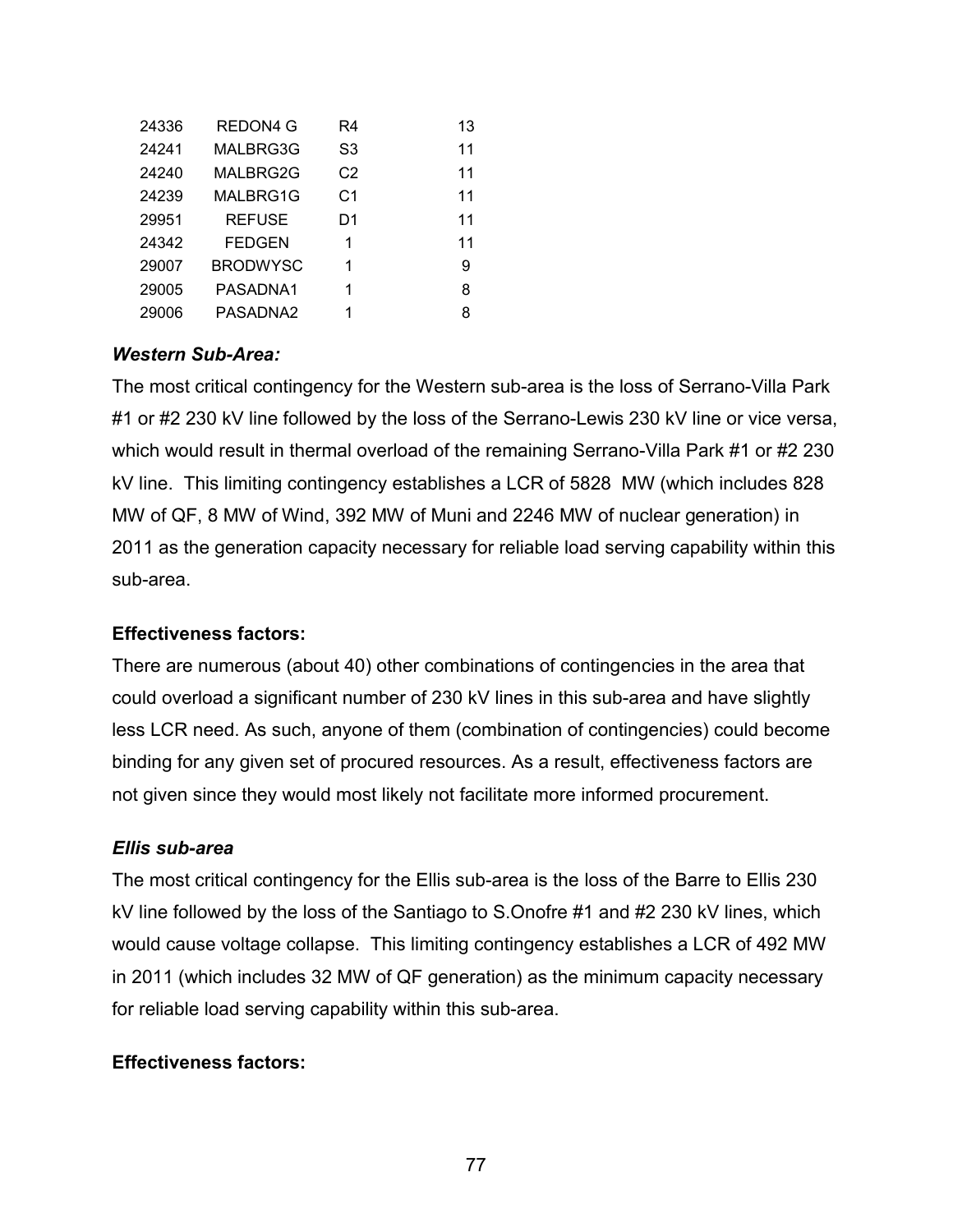The generators inside the sub-area have the same effectiveness factors to mitigate the reliability problem.

# *El Nido sub-area*

There are two most critical contingencies for the El Nido sub-area that cause the same LCR need.

- 1. The loss of the La Fresa-Redondo #1 and #2 230 kV lines which could overload La Fresa-Hinson 230 kV line.
- 2. The loss of the La Fresa Hinson 230 kV line followed by the loss of the La Fresa – Redondo #1 and #2 230 kV lines, which would cause voltage collapse.

These two limiting contingencies establish a LCR of 360 MW in 2011 (which includes 105 MW of QF generation) as the minimum capacity necessary for reliable load serving capability within this sub-area.

# **Effectiveness factors:**

The generators inside the sub-area have the same effectiveness factors to mitigate the reliability problem.

# **Changes compared to last year's results:**

Overall the load forecast went up by 165 MW resulting in an increase in LCR. 15 existing small resources (previously not modeled) have been added to the base case. The Ellis and El Nido sub-areas have been added. As a part of TRTP project the existing Antelope-Mesa Cal 230 kV line will be permanently removed from service in 2011, in order to make room for a new 500 kV line, which cause the LCR needs in Western sub-area and LA Basin overall to increase. The combination of these facts has resulted in a total LCR increase of 854 MW.

# *LA Basin Overall Requirements:*

| 2011                 | QF/Wind | Muni | Nuclear | Market | Max. Qualifying |
|----------------------|---------|------|---------|--------|-----------------|
|                      | (MW)    | (MW) | (MW)    | (MW)   | Capacity (MW)   |
| Available generation | '163    | 797  | 2246    | 8103   | 12309           |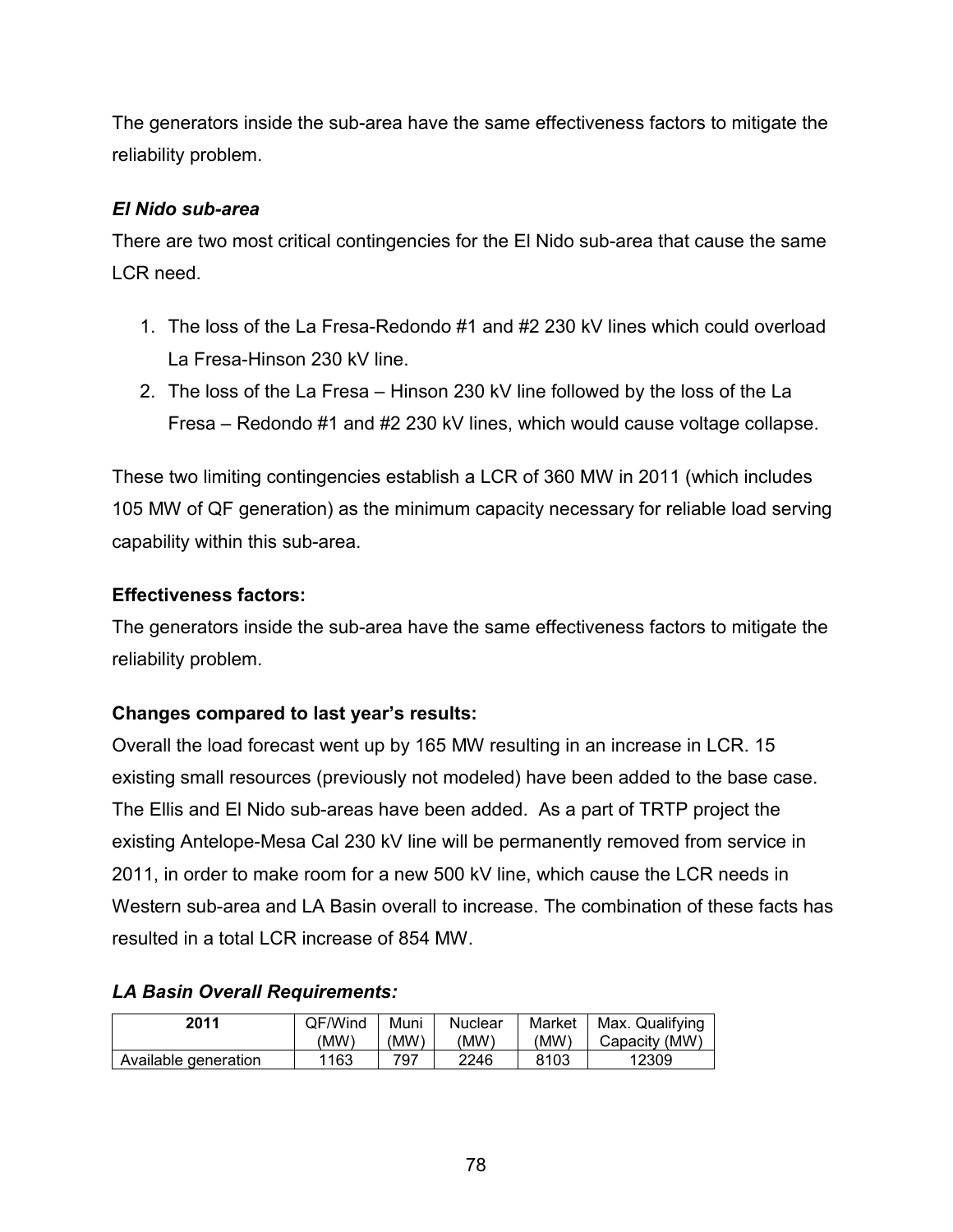| 2011                                | <b>Existing Generation</b> | Deficiency | <b>Total MW LCR</b> |
|-------------------------------------|----------------------------|------------|---------------------|
|                                     | Capacity Needed (MW)       | (MW)       | Need                |
| Category B (Single) <sup>23</sup>   | 10.589                     |            | 10.589              |
| Category C (Multiple) <sup>24</sup> | 10.589                     |            | 10.589              |

#### **9. Big Creek/Ventura Area**

#### *Area Definition*

 $\overline{a}$ 

The transmission tie lines into the Big Creek/Ventura Area are:

- 1) Vincent-Antelope #1 230 kV Line
- 2) Vincent-Antelope #2 230 kV Line
- 3) Sylmar-Pardee #1 230 kV Line
- 4) Sylmar-Pardee #2 230 kV Line
- 5) Eagle Rock-Pardee #1 230 kV Line
- 6) Vincent-Pardee 230 kV Line
- 7) Vincent-Santa Clara 230 kV Line

These sub-stations form the boundary surrounding the Big Creek/Ventura area:

- 1) Vincent is out Antelope is in
- 2) Vincent is out Antelope is in
- 3) Sylmar is out Pardee is in
- 4) Sylmar is out Pardee is in
- 5) Eagle Rock is out Pardee is in
- 6) Vincent is out Pardee is in
- 7) Vincent is out Santa Clara is in

Total 2011 busload within the defined area is 4,295 MW with 90 MW of losses and 263

MW of pumps resulting in total load + losses + pumps of 4648 MW.

| <b>MKT/SCHED</b><br><b>RESOURCE ID</b> | <b>BUS</b><br># | <b>BUS NAME</b> | kV   | <b>NQC</b> | <b>UNIT</b><br>ID | <b>LCR SUB-</b><br><b>AREA</b><br><b>NAME</b> | <b>NQC Comments</b>                            | <b>CAISO Tag</b> |
|----------------------------------------|-----------------|-----------------|------|------------|-------------------|-----------------------------------------------|------------------------------------------------|------------------|
| ALAMO 6 UNIT                           | 25653           | ALAMO SC        | 13.8 | 16.00      |                   | <b>Big Creek</b>                              |                                                | Market           |
| ANTLPE 2 QF                            | 24457           | <b>ARBWIND</b>  | 66   | 3.13       |                   | <b>Big Creek</b>                              | Monthly NQC -<br>used August for<br><b>LCR</b> | Wind             |

Total units and qualifying capacity available in the Big Creek/Ventura area:

 $^{23}$  A single contingency means that the system will be able the survive the loss of a single element,

however the operators will not have any means (other then load drop) in order to bring the system within a safe operating zone and get prepared for the next contingency as required by MORC.

<sup>24</sup> Multiple contingencies means that the system will be able the survive the loss of a single element, and the operators will have enough generation (other operating procedures) in order to bring the system within a safe operating zone and get prepared for the next contingency as required by MORC.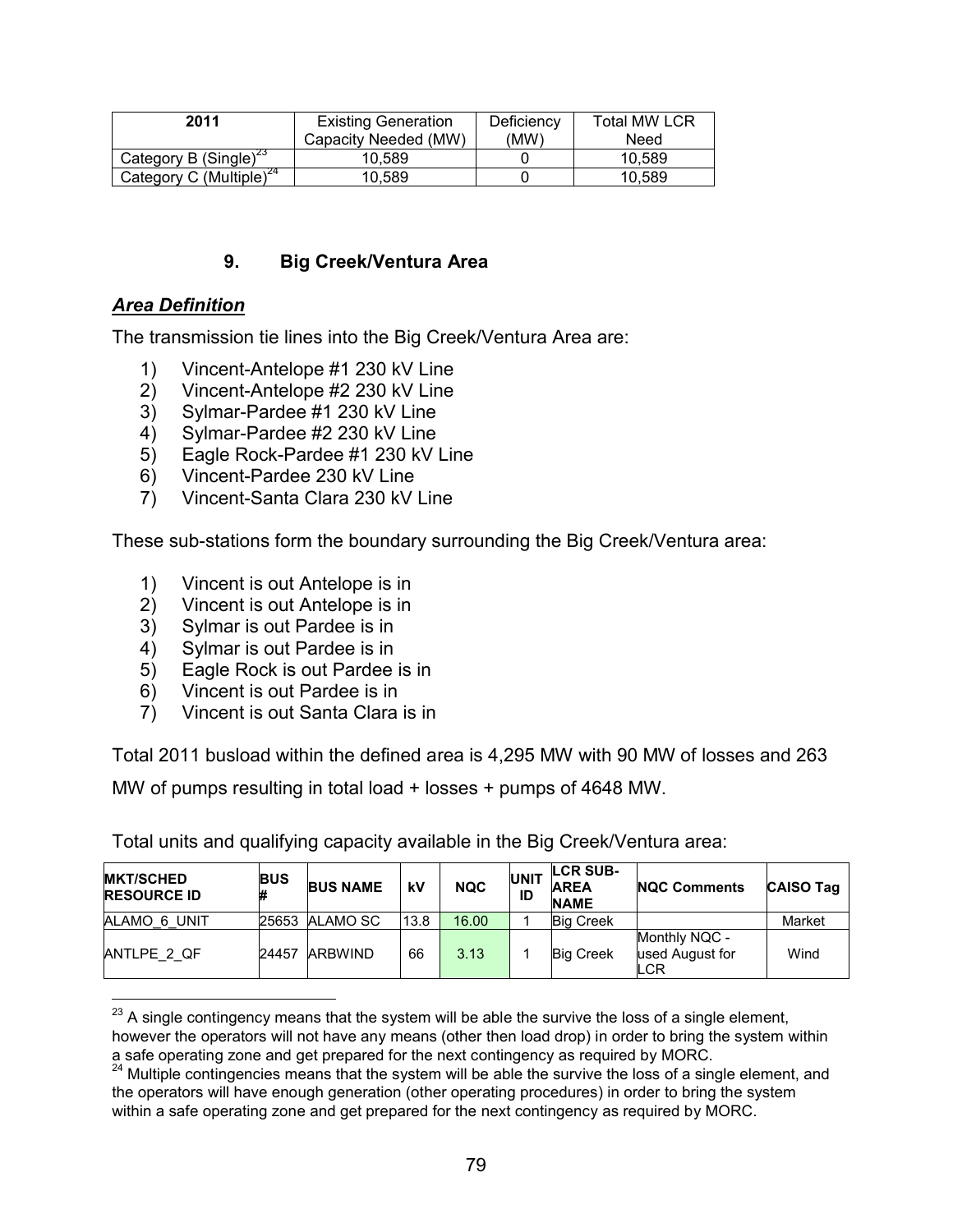| ANTLPE_2_QF            | 24458 | <b>ENCANWND</b> | 66   | 16.20 | 1              | <b>Big Creek</b>                | Monthly NQC -<br>used August for<br>LCR        | Wind   |
|------------------------|-------|-----------------|------|-------|----------------|---------------------------------|------------------------------------------------|--------|
| ANTLPE_2_QF            | 24459 | <b>FLOWIND</b>  | 66   | 5.86  | 1              | <b>Big Creek</b>                | Monthly NQC -<br>used August for<br><b>LCR</b> | Wind   |
| ANTLPE_2_QF            | 24460 | <b>DUTCHWND</b> | 66   | 2.01  | 1              | <b>Big Creek</b>                | Monthly NQC -<br>used August for<br><b>LCR</b> | Wind   |
| ANTLPE_2_QF            | 24465 | <b>MORWIND</b>  | 66   | 8.04  | 1              | <b>Big Creek</b>                | Monthly NQC -<br>used August for<br><b>LCR</b> | Wind   |
| ANTLPE 2 QF            | 24491 | <b>OAKWIND</b>  | 66   | 2.58  | 1              | <b>Big Creek</b>                | Monthly NQC -<br>used August for<br>LCR        | Wind   |
| ANTLPE_2_QF            | 28501 | <b>MIDWIND</b>  | 12   | 2.58  | 1              | <b>Big Creek</b>                | Monthly NQC -<br>used August for<br><b>LCR</b> | Wind   |
| ANTLPE_2_QF            | 28502 | SOUTHWND        | 12   | 0.95  | 1              | <b>Big Creek</b>                | Monthly NQC -<br>used August for<br>LCR        | Wind   |
| ANTLPE_2_QF            | 28503 | <b>NORTHWND</b> | 12   | 2.78  | 1              | <b>Big Creek</b>                | Monthly NQC -<br>used August for<br>LCR        | Wind   |
| ANTLPE 2 QF            | 28504 | ZONDWND1        | 12   | 1.89  | 1              | <b>Big Creek</b>                | Monthly NQC -<br>used August for<br>LCR        | Wind   |
| ANTLPE_2_QF            | 28505 | ZONDWND2        | 12   | 1.84  | 1              | <b>Big Creek</b>                | Monthly NQC -<br>used August for<br>LCR        | Wind   |
| ANTLPE_2_QF            | 28506 | <b>BREEZE1</b>  | 12   | 0.65  | 1              | <b>Big Creek</b>                | Monthly NQC -<br>used August for<br><b>LCR</b> | Wind   |
| ANTLPE_2_QF            | 28507 | BREEZE2         | 12   | 1.15  | 1              | <b>Big Creek</b>                | Monthly NQC -<br>used August for<br>LCR        | Wind   |
| <b>BIGCRK 2 EXESWD</b> | 24306 | B CRK1-1        | 7.2  | 19.38 | 1              | Big Creek,<br>Rector,<br>Vestal |                                                | Market |
| BIGCRK_2_EXESWD        | 24308 | B CRK2-1        | 13.8 | 49.48 | 1              | Big Creek,<br>Rector,<br>Vestal |                                                | Market |
| <b>BIGCRK 2 EXESWD</b> | 24311 | B CRK3-1        | 13.8 | 34.09 | 1              | Big Creek,<br>Rector,<br>Vestal |                                                | Market |
| BIGCRK_2_EXESWD        | 24317 | MAMOTH1G        | 13.8 | 91.07 | 1              | Big Creek,<br>Rector,<br>Vestal |                                                | Market |
| <b>BIGCRK 2 EXESWD</b> | 24323 | <b>PORTAL</b>   | 4.8  | 9.35  | 1              | Big Creek,<br>Rector,<br>Vestal |                                                | Market |
| <b>BIGCRK 2 EXESWD</b> | 24306 | <b>B CRK1-1</b> | 7.2  | 21.03 | $\overline{2}$ | Big Creek,<br>Rector,<br>Vestal |                                                | Market |
| BIGCRK_2_EXESWD        | 24308 | <b>B CRK2-1</b> | 13.8 | 50.64 | $\overline{2}$ | Big Creek,<br>Rector,<br>Vestal |                                                | Market |
| BIGCRK_2_EXESWD        | 24311 | B CRK3-1        | 13.8 | 34.09 | $\overline{2}$ | Big Creek,<br>Rector,<br>Vestal |                                                | Market |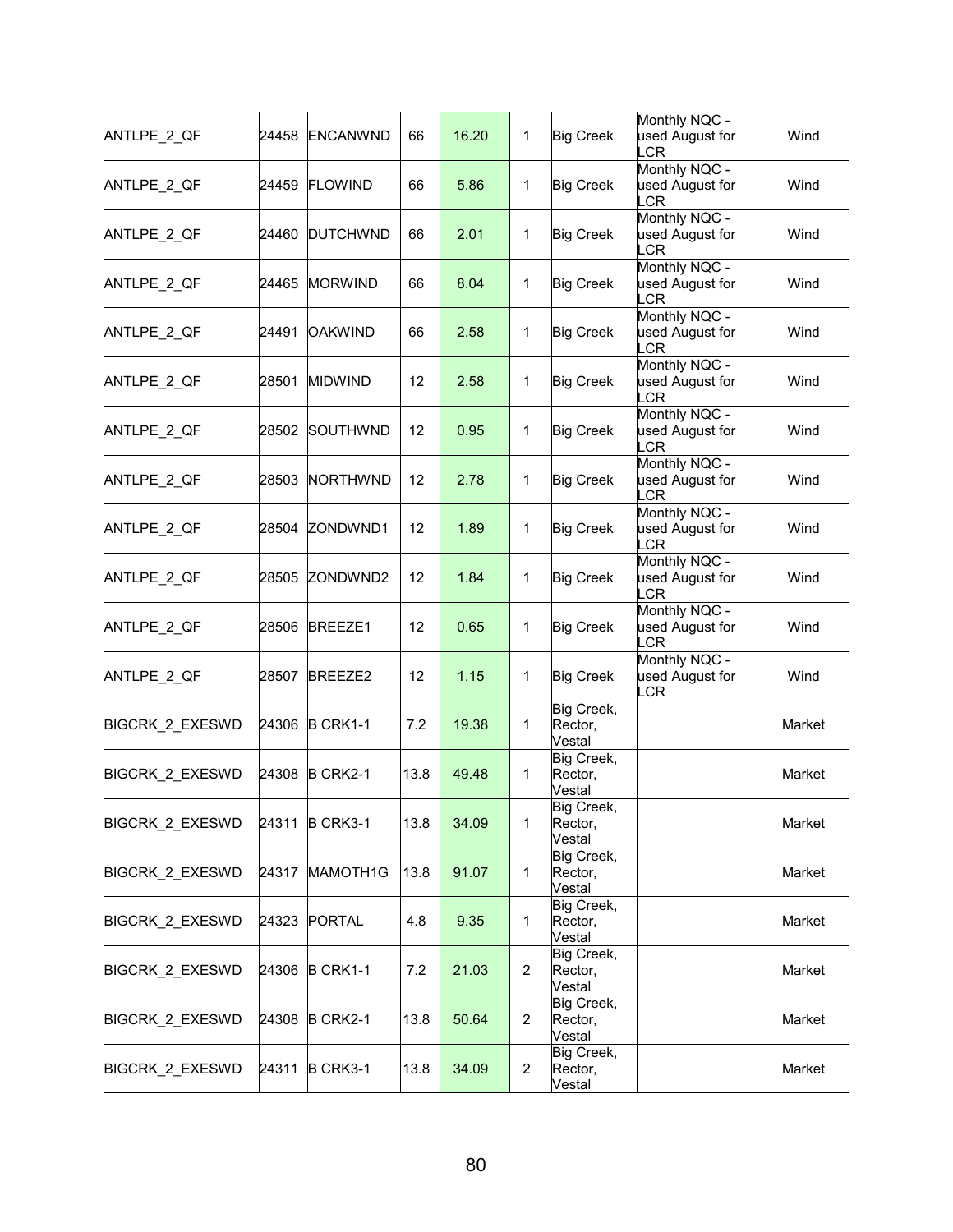| <b>BIGCRK 2 EXESWD</b>                         | 24318          | MAMOTH2G                   | 13.8         | 91.07          | $\overline{2}$   | Big Creek,<br>Rector,<br>Vestal      | Market                     |
|------------------------------------------------|----------------|----------------------------|--------------|----------------|------------------|--------------------------------------|----------------------------|
| BIGCRK_2_EXESWD                                | 24307          | B CRK1-2                   | 13.8         | 21.03          | 3                | Big Creek,<br>Rector,<br>Vestal      | Market                     |
| BIGCRK_2_EXESWD                                | 24309          | B CRK2-2                   | 7.2          | 18.22          | 3                | Big Creek,<br>Rector,<br>Vestal      | Market                     |
| <b>BIGCRK 2 EXESWD</b>                         | 24312          | B CRK3-2                   | 13.8         | 34.09          | 3                | Big Creek,<br>Rector,<br>Vestal      | Market                     |
| BIGCRK_2_EXESWD                                | 24307          | B CRK1-2                   | 13.8         | 30.39          | 4                | Big Creek,<br>Rector,<br>Vestal      | Market                     |
| BIGCRK_2_EXESWD                                | 24309          | <b>B CRK2-2</b>            | 7.2          | 19.19          | 4                | Big Creek,<br>Rector,<br>Vestal      | Market                     |
| BIGCRK_2_EXESWD                                | 24312          | B CRK3-2                   | 13.8         | 39.93          | 4                | Big Creek,<br>Rector,<br>Vestal      | Market                     |
| BIGCRK_2_EXESWD                                | 24310          | B CRK2-3                   | 7.2          | 16.55          | 5                | Big Creek,<br>Rector,<br>Vestal      | Market                     |
| BIGCRK_2_EXESWD                                | 24313          | B CRK3-3                   | 13.8         | 37.99          | 5                | Big Creek,<br>Rector,<br>Vestal      | Market                     |
| BIGCRK_2_EXESWD                                | 24310          | B CRK2-3                   | 7.2          | 18.02          | 6                | Big Creek,<br>Rector,<br>Vestal      | Market                     |
| BIGCRK_2_EXESWD                                | 24314          | B CRK 4                    | 11.5         | 49.09          | 41               | Big Creek,<br>Rector,<br>Vestal      | Market                     |
| BIGCRK_2_EXESWD                                | 24314          | <b>B CRK 4</b>             | 11.5         | 49.28          | 42               | Big Creek,<br>Rector,<br>Vestal      | Market                     |
| BIGCRK_2_EXESWD                                | 24315          | B CRK 8                    | 13.8         | 23.76          | 81               | Big Creek,<br>Rector,<br>Vestal      | Market                     |
| <b>BIGCRK 2 EXESWD</b>                         | 24315          | <b>B CRK 8</b>             | 13.8         | 42.85          | 82               | Big Creek,<br>Rector,<br>Vestal      | Market                     |
| EASTWD_7_UNIT                                  | 24319          | EASTWOOD 13.8              |              | 199.00         | 1                | Big Creek,<br>Rector,<br>Vestal      | Market                     |
| <b>EDMONS 2 NSPIN</b>                          | 25605          | EDMON1AP                   | 14.4         | 10.57          | $\mathbf{1}$     | <b>Big Creek</b>                     | <b>MUNI</b>                |
| <b>EDMONS 2 NSPIN</b>                          |                | 25606 EDMON2AP             | 14.4         | 10.57          | $\boldsymbol{2}$ | <b>Big Creek</b>                     | <b>MUNI</b>                |
| <b>EDMONS 2 NSPIN</b>                          | 25607          | EDMON3AP                   | 14.4         | 10.57          | 3                | <b>Big Creek</b>                     | <b>MUNI</b>                |
| EDMONS_2_NSPIN                                 | 25607          | EDMON3AP                   | 14.4         | 10.57          | 4                | <b>Big Creek</b>                     | <b>MUNI</b>                |
| EDMONS_2_NSPIN                                 | 25608          | EDMON4AP                   | 14.4         | 10.57          | $\mathbf 5$      | <b>Big Creek</b>                     | <b>MUNI</b>                |
| EDMONS_2_NSPIN                                 | 25608          | EDMON4AP                   | 14.4         | 10.57          | 6                | <b>Big Creek</b>                     | <b>MUNI</b>                |
| EDMONS_2_NSPIN                                 | 25609<br>25609 | EDMON5AP                   | 14.4         | 10.57          | $\overline{7}$   | <b>Big Creek</b>                     | <b>MUNI</b>                |
| <b>EDMONS 2 NSPIN</b><br><b>EDMONS 2 NSPIN</b> |                | EDMON5AP<br>25610 EDMON6AP | 14.4         | 10.57<br>10.57 | 8<br>9           | <b>Big Creek</b>                     | <b>MUNI</b><br><b>MUNI</b> |
| <b>EDMONS 2 NSPIN</b>                          | 25610          | EDMON6AP                   | 14.4<br>14.4 | 10.57          | 10               | <b>Big Creek</b><br><b>Big Creek</b> | <b>MUNI</b>                |
| EDMONS_2_NSPIN                                 | 25611          | EDMON7AP                   | 14.4         | 10.57          | 11               | <b>Big Creek</b>                     | <b>MUNI</b>                |
| EDMONS_2_NSPIN                                 | 25611          | EDMON7AP                   | 14.4         | 10.57          | 12               | <b>Big Creek</b>                     | <b>MUNI</b>                |
| EDMONS_2_NSPIN                                 | 25612          | EDMON8AP                   | 14.4         | 10.57          | 13               | <b>Big Creek</b>                     | <b>MUNI</b>                |
| <b>EDMONS 2 NSPIN</b>                          | 25612          | EDMON8AP                   | 14.4         | 10.57          | 14               | <b>Big Creek</b>                     | <b>MUNI</b>                |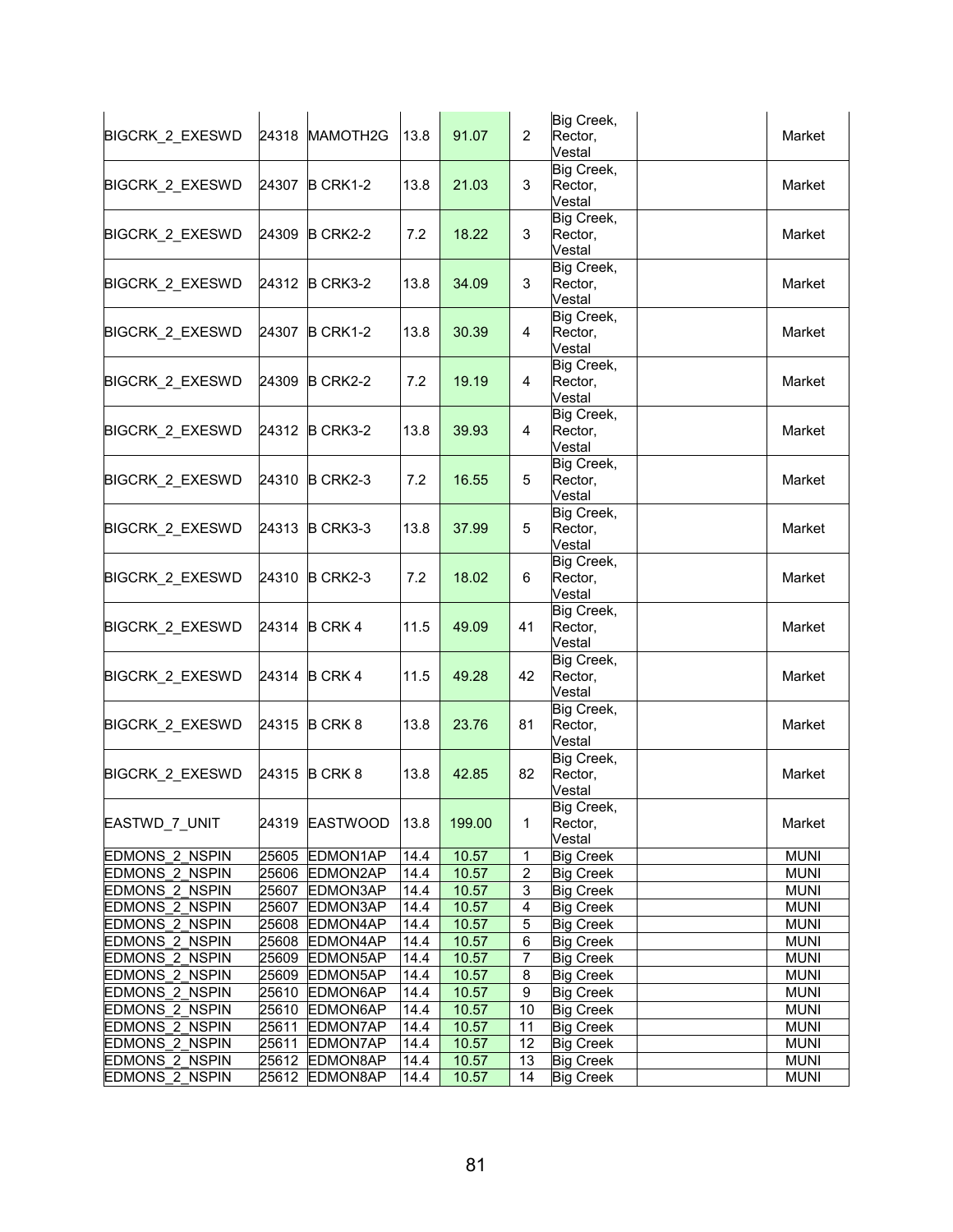| GOLETA_2_QF                | 24057          | <b>GOLETA</b>      | 66                        | 0.40         |                   | Ventura,<br>S.Clara,<br>Moorpark            | Not modeled                             | QF/Selfgen                 |
|----------------------------|----------------|--------------------|---------------------------|--------------|-------------------|---------------------------------------------|-----------------------------------------|----------------------------|
| GOLETA_6_ELLWOD            | 28004          | <b>ELLWOOD</b>     | 13.8                      | 54.00        | $\mathbf 1$       | Ventura,<br>S.Clara,<br>Moorpark            |                                         | Market                     |
| GOLETA 6_EXGEN             | 24057          | <b>GOLETA</b>      | 66                        | 0.65         |                   | Ventura,<br>S.Clara,<br>Moorpark            | Not modeled                             | QF/Selfgen                 |
| GOLETA 6 GAVOTA            | 24057          | <b>GOLETA</b>      | 66                        | 9.90         |                   | Ventura,<br>S.Clara,<br>Moorpark            | Not modeled                             | QF/Selfgen                 |
| GOLETA_6_TAJIGS            | 24057          | <b>GOLETA</b>      | 66                        | 2.80         |                   | Ventura,<br>S.Clara,<br>Moorpark            | Not modeled                             | Market                     |
| <b>KERRGN 1 UNIT 1</b>     | 24437          | <b>KERNRVR</b>     | 66                        | 22.69        | $\mathbf{1}$      | <b>Big Creek</b>                            |                                         | Market                     |
| LEBECS_2_UNITS             | 28051          | PSTRIAG1           | 18                        | 157.90       | G <sub>1</sub>    | <b>Big Creek</b>                            | Monthly NQC -<br>used August for<br>LCR | Market                     |
| LEBECS_2_UNITS             | 28052          | <b>PSTRIAG2</b>    | 18                        | 157.90       | G <sub>2</sub>    | <b>Big Creek</b>                            | Monthly NQC -<br>used August for<br>LCR | Market                     |
| LEBECS 2 UNITS             | 28054          | PSTRIAG3           | 18                        | 157.90       | G <sub>3</sub>    | <b>Big Creek</b>                            | Monthly NQC -<br>used August for<br>LCR | Market                     |
| LEBECS_2_UNITS             | 28053          | PSTRIAS1           | 18                        | 162.40       | S <sub>1</sub>    | <b>Big Creek</b>                            | Monthly NQC -<br>used August for<br>LCR | Market                     |
| LEBECS_2_UNITS             | 28055          | <b>PSTRIAS2</b>    | 18                        | 78.90        | S <sub>2</sub>    | <b>Big Creek</b>                            | Monthly NQC -<br>used August for<br>LCR | Market                     |
| MNDALY_7_UNIT 1            | 24089          | MANDLY1G           | 13.8                      | 215.00       | $\mathbf 1$       | $\overline{\mathsf{V}}$ entura,<br>Moorpark |                                         | Market                     |
| MNDALY_7_UNIT 2            | 24090          | MANDLY2G           | 13.8                      | 215.29       | $\overline{2}$    | Ventura,<br>Moorpark                        |                                         | Market                     |
| MNDALY_7_UNIT 3            | 24222          | MANDLY3G           | 16                        | 130.00       | 3                 | Ventura,<br>S.Clara,<br>Moorpark            |                                         | Market                     |
| MONLTH 6 BOREL             | 24456          | <b>BOREL</b>       | 66                        | 9.05         | $\mathbf{1}$      | <b>Big Creek</b>                            |                                         | QF/Selfgen                 |
| MOORPK_6_QF                | 24098          | <b>MOORPARK</b>    | 66                        | 27.52        |                   | Ventura,<br>Moorpark                        | Not modeled                             | QF/Selfgen                 |
| MOORPK 7 UNITA1            | 24098          | <b>MOORPARK</b>    | 66                        | 2.49         |                   | Ventura,<br>Moorpark                        | Not modeled                             | QF/Selfgen                 |
| OMAR 2 UNITS               | 24102          | OMAR 1G            | 13.8                      | 77.25        | 1                 | <b>Big Creek</b>                            |                                         | QF/Selfgen                 |
| OMAR_2_UNITS               | 24103          | OMAR 2G            | 13.8                      | 77.25        | 2                 | <b>Big Creek</b>                            |                                         | QF/Selfgen                 |
| OMAR 2 UNITS               | 24104          | OMAR 3G            | 13.8                      | 77.25        | 3                 | <b>Big Creek</b>                            |                                         | QF/Selfgen                 |
| OMAR_2_UNITS               | 24105          | OMAR 4G            | 13.8                      | 77.25        | 4                 | <b>Big Creek</b><br>Ventura,                |                                         | QF/Selfgen                 |
| ORMOND 7 UNIT 1            | 24107          | ORMOND1G           | 26                        | 741.27       | 1                 | Moorpark<br>Ventura,                        |                                         | Market                     |
| ORMOND_7_UNIT 2            | 24108          | ORMOND2G           | 26                        | 775.00       | $\overline{2}$    | Moorpark                                    |                                         | Market                     |
| OSO 6 NSPIN<br>OSO 6 NSPIN | 25614<br>25614 | OSO A P<br>OSO A P | 13.2<br>$\overline{13.2}$ | 1.01<br>1.01 | $\mathbf{1}$<br>2 | <b>Big Creek</b><br><b>Big Creek</b>        |                                         | <b>MUNI</b><br><b>MUNI</b> |
| OSO_6_NSPIN                |                | 25614 OSO A P      | 13.2                      | 1.01         | 3                 | <b>Big Creek</b>                            |                                         | <b>MUNI</b>                |
| OSO_6_NSPIN                | 25614          | OSO A P            | $\overline{13.2}$         | 1.01         | 4                 | <b>Big Creek</b>                            |                                         | <b>MUNI</b>                |
| OSO_6_NSPIN                | 25615          | OSO B P            | 13.2                      | 1.01         | 5                 | <b>Big Creek</b>                            |                                         | <b>MUNI</b>                |
| OSO_6_NSPIN                | 25615          | OSO B P            | 13.2                      | 1.01         | 6                 | <b>Big Creek</b>                            |                                         | <b>MUNI</b>                |
| OSO_6_NSPIN                | 25615          | OSO B P            | 13.2                      | 1.01         | 7                 | <b>Big Creek</b>                            |                                         | <b>MUNI</b>                |
| OSO 6 NSPIN                | 25615          | OSO B P            | 13.2                      | 1.01         | 8                 | <b>Big Creek</b>                            |                                         | <b>MUNI</b>                |
| PANDOL 6_UNIT              | 24113          | PANDOL             | 13.8                      | 18.18        | 1                 | Big Creek,                                  |                                         | QF/Selfgen                 |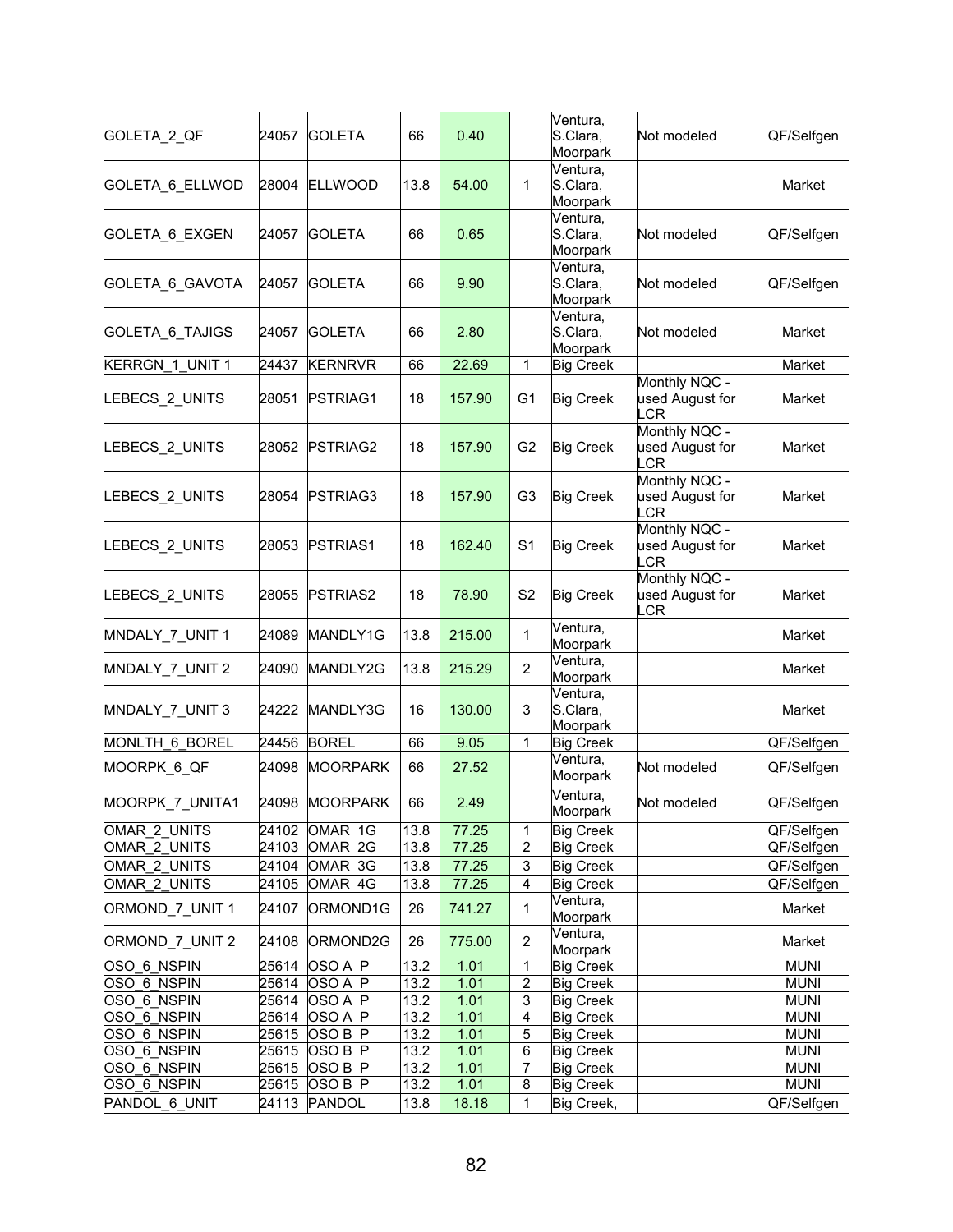|                                         |                |                                  |            |               |                         | Vestal                                   |                                                               |                      |
|-----------------------------------------|----------------|----------------------------------|------------|---------------|-------------------------|------------------------------------------|---------------------------------------------------------------|----------------------|
| PANDOL 6_UNIT                           | 24113          | <b>PANDOL</b>                    | 13.8       | 14.82         | $\overline{2}$          | Big Creek,<br>Vestal                     |                                                               | QF/Selfgen           |
| RECTOR_2_KAWEAH                         | 24212          | <b>RECTOR</b>                    | 66         | 0.78          |                         | Big Creek,<br>Rector,<br>Vestal          | Not modeled                                                   | Market               |
| RECTOR_2_KAWH 1                         | 24212          | <b>RECTOR</b>                    | 66         | 1.41          |                         | Big Creek,<br>Rector,<br>Vestal          | Not modeled                                                   | Market               |
| RECTOR 2 QF                             | 24212          | <b>RECTOR</b>                    | 66         | 10.23         |                         | Big Creek,<br>Rector,<br>Vestal          | Not modeled                                                   | QF/Selfgen           |
| RECTOR_7_TULARE                         | 24212          | <b>RECTOR</b>                    | 66         | 1.60          |                         | Big Creek,<br>Rector,<br>Vestal          | Not modeled                                                   | QF/Selfgen           |
| SAUGUS 6 MWDFTH                         | 24135          | <b>SAUGUS</b>                    | 66         | 6.50          |                         | <b>Big Creek</b>                         | Not modeled                                                   | <b>MUNI</b>          |
| <b>SAUGUS 6 PTCHGN</b>                  | 24118          | <b>PITCHGEN</b>                  | 13.8       | 21.54         | 1                       | <b>Big Creek</b>                         |                                                               | <b>MUNI</b>          |
| SAUGUS 6 QF                             | 24135          | <b>SAUGUS</b>                    | 66         | 2.72          |                         | <b>Big Creek</b>                         | Not modeled                                                   | QF/Selfgen           |
| SAUGUS 7 LOPEZ                          | 24135          | <b>SAUGUS</b>                    | 66         | 5.70          |                         | <b>Big Creek</b>                         | Not modeled                                                   | QF/Selfgen           |
| SNCLRA_6_OXGEN                          | 24110          | <b>OXGEN</b>                     | 13.8       | 46.38         | 1                       | Ventura,<br>S.Clara,<br>Moorpark         |                                                               | QF/Selfgen           |
| SNCLRA 6 PROCGN                         | 24119          | <b>PROCGEN</b>                   | 13.8       | 45.37         | 1                       | Ventura,<br>S.Clara,<br>Moorpark         |                                                               | Market               |
| SNCLRA_6_QF                             | 24127          | S.CLARA                          | 66         | 2.04          | 1                       | Ventura,<br>S.Clara,<br>Moorpark         |                                                               | QF/Selfgen           |
| SNCLRA_6_WILLMT                         | 24159          | <b>WILLAMET</b>                  | 13.8       | 14.20         | 1                       | Ventura,<br>S.Clara,<br>Moorpark         |                                                               | QF/Selfgen           |
| SPRGVL_2_QF                             | 24215          | <b>SPRINGVL</b>                  | 66         | 0.52          |                         | Big Creek,<br>Rector,<br>Vestal          | Not modeled                                                   | QF/Selfgen           |
| SPRGVL_2_TULE                           | 24215          | <b>SPRINGVL</b>                  | 66         | 1.11          |                         | Big Creek,<br>Rector,<br>Vestal          | Not modeled<br>Monthly NQC -<br>used August for<br><b>LCR</b> | Market               |
| SPRGVL_2_TULESC                         | 24215          | <b>SPRINGVL</b>                  | 66         | 0.52          |                         | Big Creek,<br>Rector,<br>Vestal          | Not modeled                                                   | Market               |
| SYCAMR 2 UNITS                          | 24143          | SYCCYN1G                         | 13.8       | 69.73         | 1                       | <b>Big Creek</b>                         |                                                               | QF/Selfgen           |
| SYCAMR_2_UNITS                          |                | 24144 SYCCYN2G                   | 13.8       | 69.73         | 2                       | <b>Big Creek</b>                         |                                                               | QF/Selfgen           |
| SYCAMR_2_UNITS                          | 24145          | SYCCYN3G                         | 13.8       | 69.73         | 3                       | <b>Big Creek</b>                         |                                                               | QF/Selfgen           |
| SYCAMR 2 UNITS                          | 24146          | SYCCYN4G                         | 13.8       | 69.74         | $\overline{\mathbf{4}}$ | <b>Big Creek</b>                         |                                                               | QF/Selfgen           |
| TENGEN 6 UNIT 1                         | 24148          | <b>TENNGEN1</b>                  | 13.8       | 19.93         | 1                       | <b>Big Creek</b>                         |                                                               | Market               |
| TENGEN 6 UNIT 2<br><b>VESTAL 2 KERN</b> | 24149<br>24152 | <b>TENNGEN2</b><br><b>VESTAL</b> | 13.8<br>66 | 17.50<br>4.17 | $\overline{2}$<br>1     | <b>Big Creek</b><br>Big Creek,<br>Vestal |                                                               | Market<br>QF/Selfgen |
| <b>VESTAL 6 QF</b>                      | 24152          | <b>VESTAL</b>                    | 66         | 1.97          |                         | Big Creek,<br>Vestal                     | Not modeled                                                   | QF/Selfgen           |
| <b>VESTAL 6 ULTRGN</b>                  | 24150          | <b>ULTRAGEN</b>                  | 13.8       | 34.98         | 1                       | Big Creek,<br>Vestal                     |                                                               | QF/Selfgen           |
| <b>VESTAL 6 WDFIRE</b>                  | 28008          | <b>LAKEGEN</b>                   | 13.8       | 7.00          | 1                       | Big Creek,<br>Vestal                     |                                                               | QF/Selfgen           |
| <b>WARNE 2 UNIT</b>                     | 25651          | WARNE1                           | 13.8       | 38.00         | 1                       | <b>Big Creek</b>                         |                                                               | Market               |
| <b>WARNE 2 UNIT</b>                     | 25652          | WARNE2                           | 13.8       | 38.00         | $\mathbf{1}$            | <b>Big Creek</b>                         |                                                               | Market               |
| MNDALY 6 MCGRTH                         | 28306          | <b>MCGPKGEN</b>                  | 13.8       | 47.20         | 1                       | Ventura,<br>S.Clara,<br>Moorpark         | No NQC - Pmax                                                 | Market               |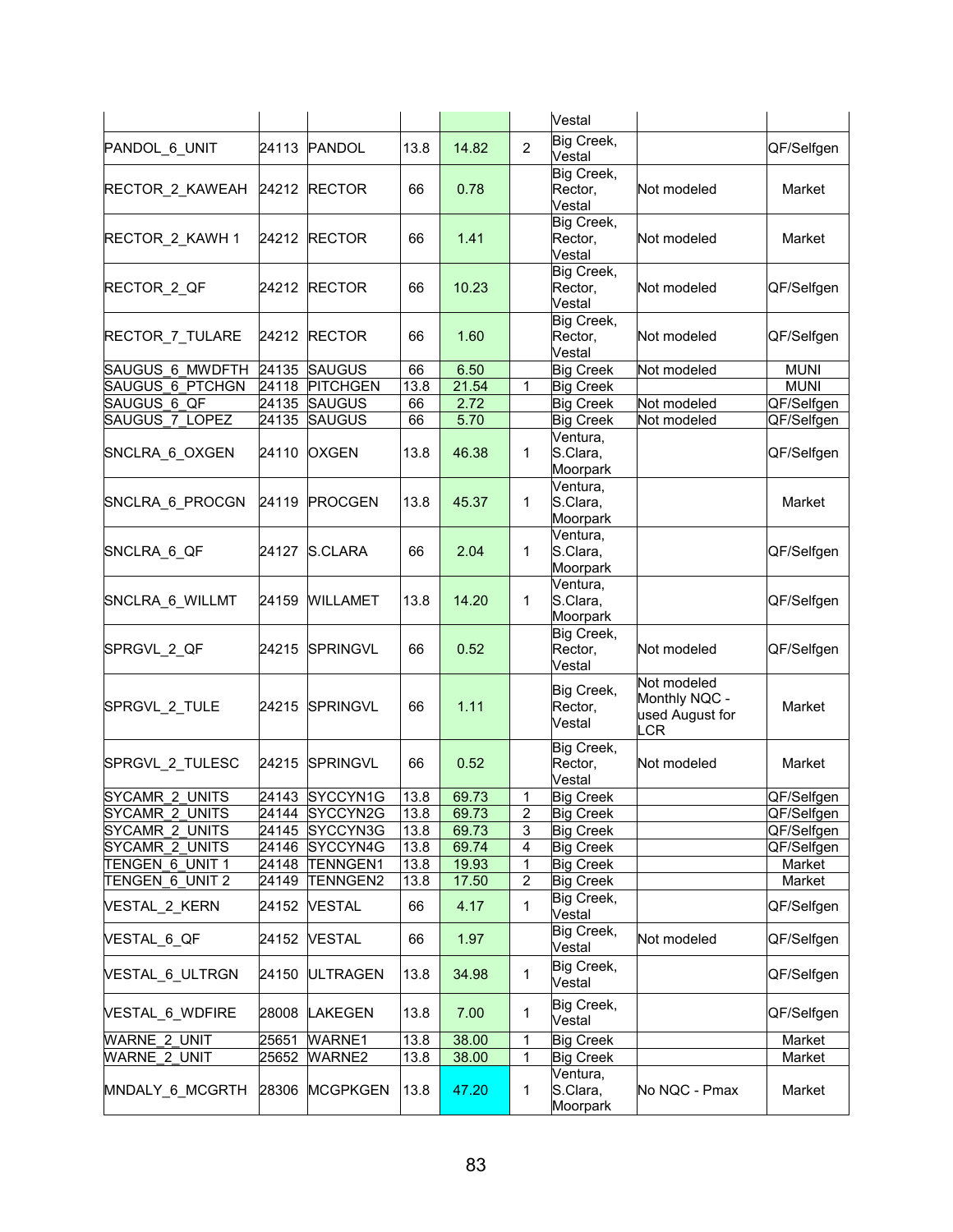| <b>NA</b> | 23370 | <b>KAWGEN</b>   | 13.8 | 18.00 | 1              | Big Creek,<br>Rector,<br>Vestal  | No NQC - Pmax               | QF/Selfgen |
|-----------|-------|-----------------|------|-------|----------------|----------------------------------|-----------------------------|------------|
| NA        | 24340 | <b>CHARMIN</b>  | 13.8 | 20.40 | 1              | Ventura,<br>S.Clara,<br>Moorpark | No NQC - Pmax               | QF/Selfgen |
| NA.       | 24372 | <b>KR 3-1</b>   | 13.8 | 22.80 | 1              | Big Creek,<br>Vestal             | No NQC - Pmax               | QF/Selfgen |
| NA.       | 24373 | <b>KR 3-2</b>   | 13.8 | 21.50 | 1              | Big Creek,<br>Vestal             | No NQC - Pmax               | QF/Selfgen |
| NA.       | 24422 | <b>PALMDALE</b> | 66   | 1.00  | 1              | <b>Big Creek</b>                 | No NQC -<br>historical data | Market     |
| NA.       | 24436 | <b>GOLDTOWN</b> | 66   | 13.00 | 1              | <b>Big Creek</b>                 | No NQC -<br>historical data | Market     |
| NA.       | 28952 | <b>CAMGEN</b>   | 13.8 | 28.00 | 1              | Ventura,<br>S.Clara,<br>Moorpark | No NQC - Pmax               | QF/Selfgen |
| NA        | 24362 | Exgen2          | 13.8 | 29.00 | G <sub>1</sub> | Ventura,<br>S.Clara,<br>Moorpark | No NQC - Pmax               | QF/Selfgen |
| NA        | 24326 | Exgen1          | 13.8 | 20.00 | S1             | Ventura,<br>S.Clara,<br>Moorpark | No NQC - Pmax               | QF/Selfgen |

# **Major new projects modeled:**

- 1. Antelope Transmission Project (Segments 1, 2 and 3)
- 2. 6 small existing resources have been modeled

# *Critical Contingency Analysis Summary*

### *Big Creek/Ventura overall:*

The most critical contingency is the loss of Sylmar-Pardee #1 (or # 2) line followed by Ormond Beach Unit #2, which could thermally overload the remaining Sylmar-Pardee #1 or #2 230 kV line. This limiting contingency establishes a LCR of 2786 MW in 2011 (includes 962 MW of QF, 184 MW of Muni and 50 MW of Wind generation) as the minimum generation capacity necessary for reliable load serving capability within this area.

The second most critical contingency is the loss of the Lugo-Victorville 500 kV followed by Sylmar-Pardee #1 or #2 230 kV line, which could thermally overload the remaining Sylmar-Pardee #1 or #2 230 kV line. This limiting contingency establishes a LCR of 2727 MW in 2011 (includes 962 MW of QF, 184 MW of Muni and 50 MW of Wind generation).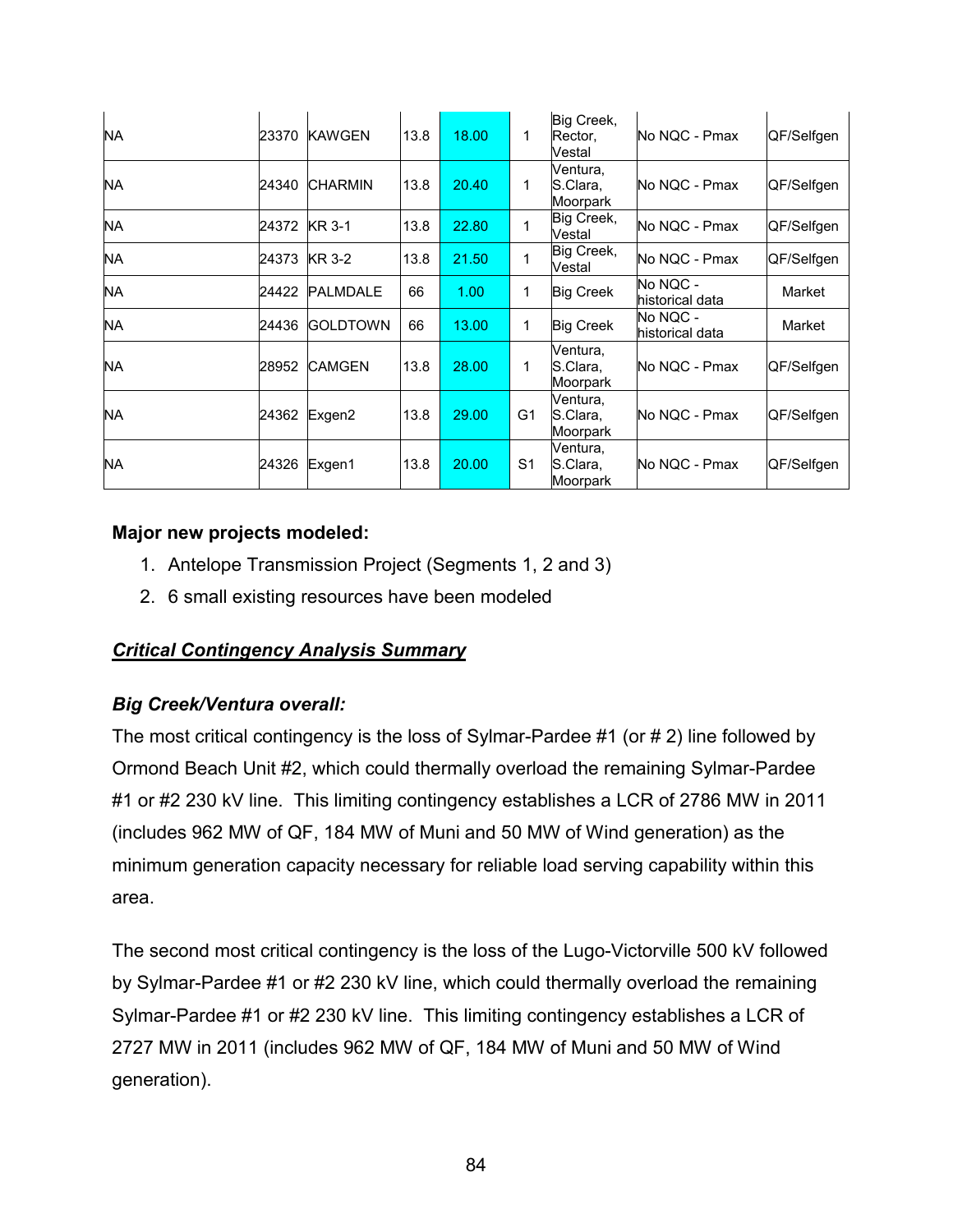#### **Effectiveness factors:**

The following table has units that have at least 5% effectiveness to any one of the Sylmar-Pardee 230 kV lines after the loss of the Lugo-Victorville 500 kV followed by one of the other Sylmar-Pardee 230 kV line in this area:

| Gen Bus | Gen Name        | Gen ID         | MW Eff. Fctr. (%) |
|---------|-----------------|----------------|-------------------|
| 24009   | APPGEN1G        | 1              | 29                |
| 24010   | APPGEN2G        | $\overline{c}$ | 29                |
| 24107   | ORMOND1G        | 1              | 29                |
| 24108   | ORMOND2G        | $\overline{2}$ | 29                |
| 24118   | <b>PITCHGEN</b> | $\mathbf{1}$   | 28                |
| 24148   | <b>TENNGEN1</b> | 1              | 28                |
| 24149   | <b>TENNGEN2</b> | $\overline{2}$ | 28                |
| 24089   | MANDLY1G        | 1              | 27                |
| 24090   | MANDLY2G        | $\overline{c}$ | 27                |
| 24110   | <b>OXGEN</b>    | $\mathbf{1}$   | 27                |
| 24119   | <b>PROCGEN</b>  | $\mathbf 1$    | 27                |
| 24159   | <b>WILLAMET</b> | $\mathbf 1$    | 27                |
| 25651   | WARNE1          | $\mathbf 1$    | 27                |
| 25652   | WARNE2          | $\mathbf{1}$   | 27                |
| 28004   | ELLWOOD         | $\mathbf{1}$   | 27                |
| 24361   | EXGEN1          | $\mathbf{1}$   | 27                |
| 24362   | EXGEN2          | $\overline{2}$ | 27                |
| 28051   | PSTRIAG1        | G <sub>1</sub> | 26                |
| 25606   | EDMON2AP        | $\overline{2}$ | 26                |
| 25607   | EDMON3AP        | 3              | 26                |
| 25607   | EDMON3AP        | 4              | 26                |
| 25608   | EDMON4AP        | 5              | 26                |
| 25608   | EDMON4AP        | 6              | 26                |
| 25609   | EDMON5AP        | $\overline{7}$ | 26                |
| 25609   | EDMON5AP        | 8              | 26                |
| 25610   | EDMON6AP        | 9              | 26                |
| 25610   | EDMON6AP        | 10             | 26                |
| 25611   | EDMON7AP        | 11             | 26                |
| 25611   | EDMON7AP        | 12             | 26                |
| 25612   | EDMON8AP        | 13             | 26                |
| 25612   | EDMON8AP        | 14             | 26                |
| 28054   | PSTRIAG3        | G <sub>3</sub> | 25                |
| 25615   | OSO B P         | $\overline{7}$ | 25                |
| 25615   | OSO B P         | 8              | 25                |
| 28952   | <b>CAMGEN</b>   | 13.8           | 25                |
| 24127   | S.CLARA         | 1              | 25                |
| 24340   | <b>CHARMIN</b>  | 1              | 25                |
| 28055   | PSTRIAS2        | S <sub>2</sub> | 24                |
| 28053   | PSTRIAS1        | S <sub>1</sub> | 24                |
| 28052   | PSTRIAG2        | G <sub>2</sub> | 24                |
| 25605   | EDMON1AP        | 1              | 24                |
| 24143   | SYCCYN1G        | 1              | 24                |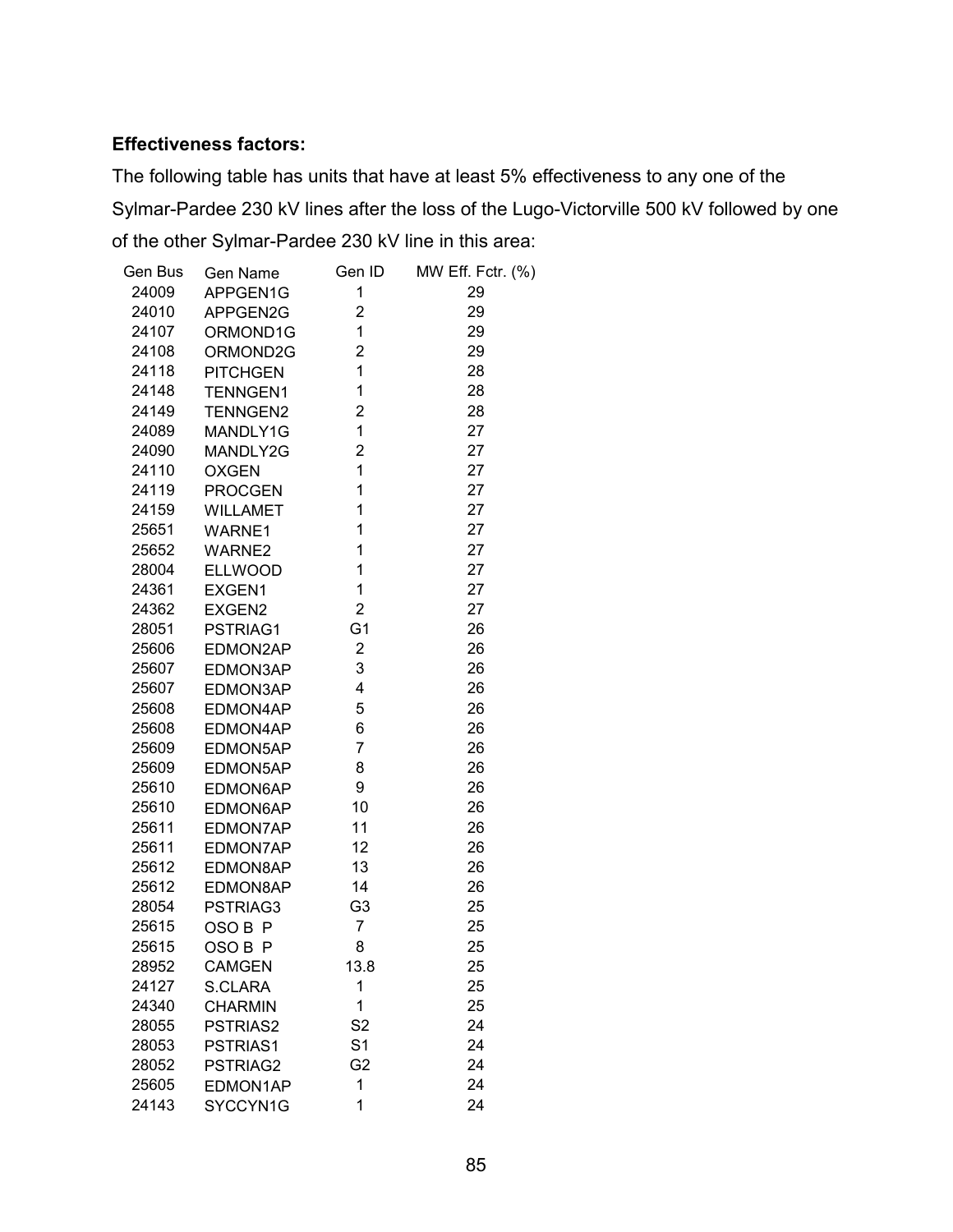| 24144 | SYCCYN2G        | $\overline{c}$ | 24 |
|-------|-----------------|----------------|----|
| 24145 | SYCCYN3G        | 3              | 24 |
| 24146 | SYCCYN4G        | 4              | 24 |
| 24102 | OMAR 1G         | 1              | 23 |
| 24103 | OMAR 2G         | 2              | 23 |
| 24104 | OMAR 3G         | 3              | 23 |
| 24105 | OMAR 4G         | 4              | 23 |
| 25614 | OSO A P         | 1              | 23 |
| 25614 | OSO A P         | 2              | 23 |
| 25653 | <b>ALAMO SC</b> | 1              | 23 |
| 24222 | MANDLY3G        | 3              | 20 |
| 28008 | <b>LAKEGEN</b>  | 1              | 20 |
| 24150 | <b>ULTRAGEN</b> | 1              | 20 |
| 24152 | <b>VESTAL</b>   | 1              | 20 |
| 24372 | <b>KR 3-1</b>   | 1              | 45 |
| 24373 | <b>KR 3-2</b>   | 2              | 45 |
| 24370 | <b>KAWGEN</b>   | 1              | 45 |
| 24319 | <b>EASTWOOD</b> | 1              | 20 |
| 24306 | B CRK1-1        | 1              | 20 |
| 24306 | <b>B CRK1-1</b> | 2              | 20 |
| 24307 | <b>B CRK1-2</b> | 3              | 20 |
| 24307 | <b>B CRK1-2</b> | 4              | 20 |
| 24308 | <b>B CRK2-1</b> | 1              | 20 |
| 24308 | <b>B CRK2-1</b> | 2              | 20 |
| 24309 | <b>B CRK2-2</b> | 3              | 20 |
| 24309 | <b>B CRK2-2</b> | 4              | 20 |
| 24310 | B CRK2-3        | 5              | 20 |
| 24310 | B CRK2-3        | 6              | 20 |
| 24311 | <b>B CRK3-1</b> | 1              | 20 |
| 24311 | B CRK3-1        | 2              | 20 |
| 24312 | B CRK3-2        | 3              | 20 |
| 24312 | B CRK3-2        | 4              | 20 |
| 24313 | B CRK3-3        | 5              | 20 |
| 24314 | <b>B CRK 4</b>  | 41             | 20 |
| 24314 | <b>B CRK 4</b>  | 42             | 20 |
| 24315 | B CRK 8         | 81             | 20 |
| 24315 | <b>B CRK 8</b>  | 82             | 20 |
| 24317 | MAMOTH1G        | 1              | 20 |
| 24318 | MAMOTH2G        | 2              | 20 |
| 24113 | <b>PANDOL</b>   | 1              | 19 |
| 24113 | <b>PANDOL</b>   | 2              | 19 |
| 24437 | <b>KERNRVR</b>  | 1              | 18 |
| 24459 | <b>FLOWIND</b>  | 1              | 14 |
| 24436 | <b>GOLDTOWN</b> | 1              | 14 |
| 28501 | <b>MIDWIND</b>  | 1              | 14 |
| 24457 | <b>ARBWIND</b>  | 1              | 13 |
| 24456 | <b>BOREL</b>    | 1              | 12 |
| 24458 | <b>ENCANWND</b> | 1              | 12 |
| 24460 | <b>DUTCHWND</b> | 1              | 12 |
| 24465 | <b>MORWIND</b>  | 1              | 12 |
|       |                 |                |    |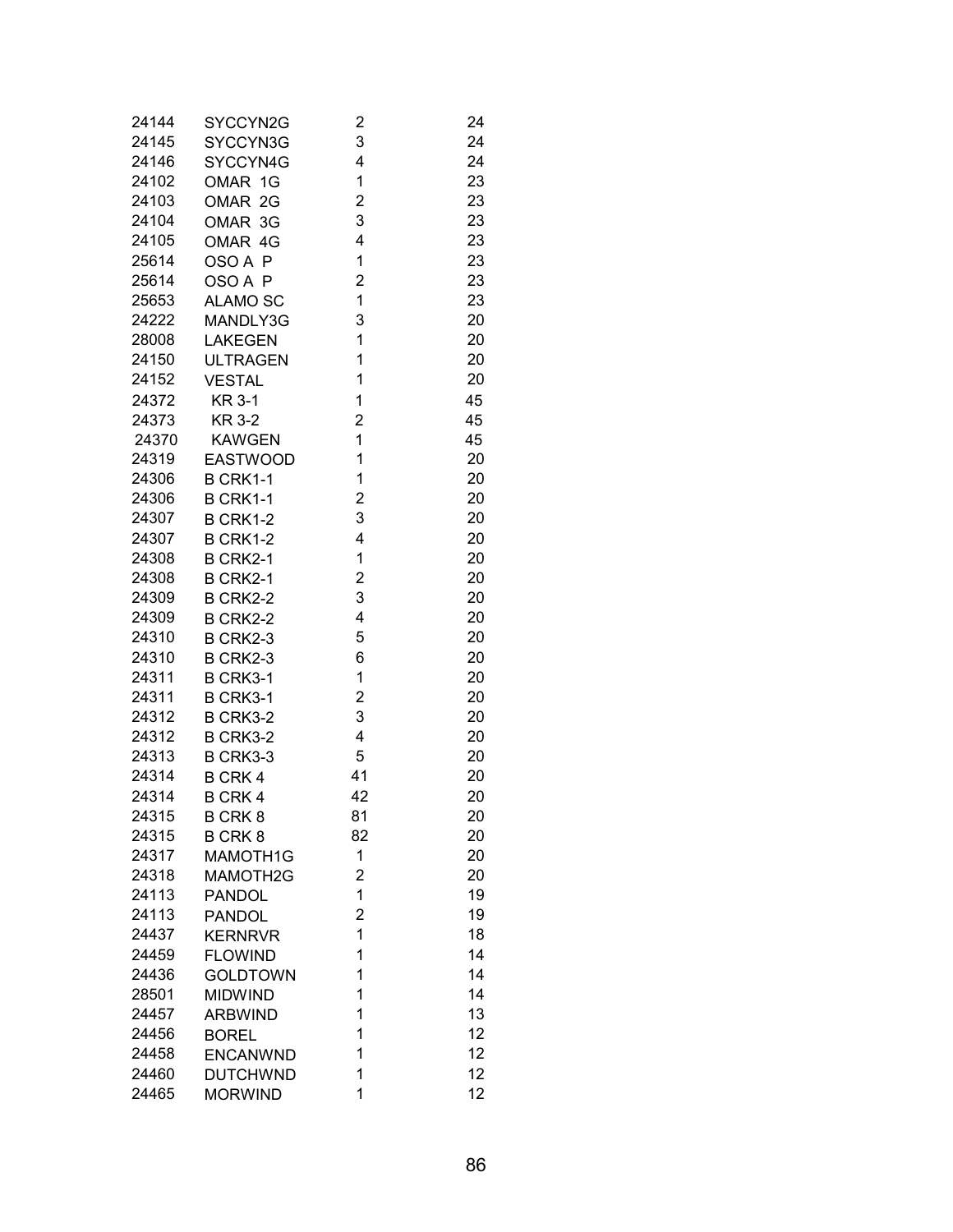| 28503 | <b>NORTHWND</b> | 1 | 12 |
|-------|-----------------|---|----|
| 28504 | ZONDWND1        | 1 | 12 |
| 28505 | ZONDWND2        | 1 | 12 |
| 25618 | PEARBMBP        | 5 | 6  |
| 25618 | PEARBMBP        | 6 | 6  |
| 25619 | PEARBMCP        | 7 | 6  |
| 25619 | PEARBMCP        | 8 | 6  |
| 25617 | PEARBMAP        | 1 | 5  |
| 25617 | PEARBMAP        | 2 | 5  |
| 25620 | PEARBMDP        | 9 | 5  |
| 24136 | <b>SEAWEST</b>  | 1 | 5  |
|       |                 |   |    |

#### *Rector Sub-area*

The most critical contingency for the Rector sub-area is the loss of one of the Rector-Vestal 230 kV lines with the Eastwood unit out of service, which would thermally overload the remaining Rector-Vestal 230 kV line. This limiting contingency establishes a LCR of 641 MW (includes 30 MW of QF generation) in 2011 as the minimum capacity necessary for reliable load serving capability within this sub-area.

### **Effectiveness factors:**

The following table has units that have at least 5% effectiveness to the above-

mentioned constraint within Rector sub-area:

| Gen Bus | Gen Name        | Gen ID         | Eff Fctr $(\%)$ |
|---------|-----------------|----------------|-----------------|
| 24370   | <b>KAWGEN</b>   | 1              | 45              |
| 24319   | <b>EASTWOOD</b> | 1              | 41              |
| 24306   | <b>B CRK1-1</b> | $\mathbf{1}$   | 41              |
| 24306   | B CRK1-1        | $\overline{2}$ | 41              |
| 24307   | B CRK1-2        | $\mathbf{3}$   | 41              |
| 24307   | B CRK1-2        | 4              | 41              |
| 24323   | <b>PORTAL</b>   | 1              | 41              |
| 24308   | <b>B CRK2-1</b> | 1              | 40              |
| 24308   | <b>B CRK2-1</b> | $\overline{2}$ | 40              |
| 24309   | B CRK2-2        | $\mathbf{3}$   | 40              |
| 24309   | B CRK2-2        | 4              | 40              |
| 24315   | B CRK 8         | 81             | 40              |
| 24315   | B CRK 8         | 82             | 40              |
| 24310   | B CRK2-3        | 5              | 39              |
| 24310   | B CRK2-3        | 6              | 39              |
| 24311   | B CRK3-1        | 1              | 39              |
| 24311   | <b>B CRK3-1</b> | $\overline{2}$ | 39              |
| 24312   | B CRK3-2        | 3              | 39              |
| 24312   | B CRK3-2        | 4              | 39              |
| 24313   | B CRK3-3        | 5              | 39              |
| 24317   | MAMOTH1G        | 1              | 39              |
| 24318   | MAMOTH2G        | 2              | 39              |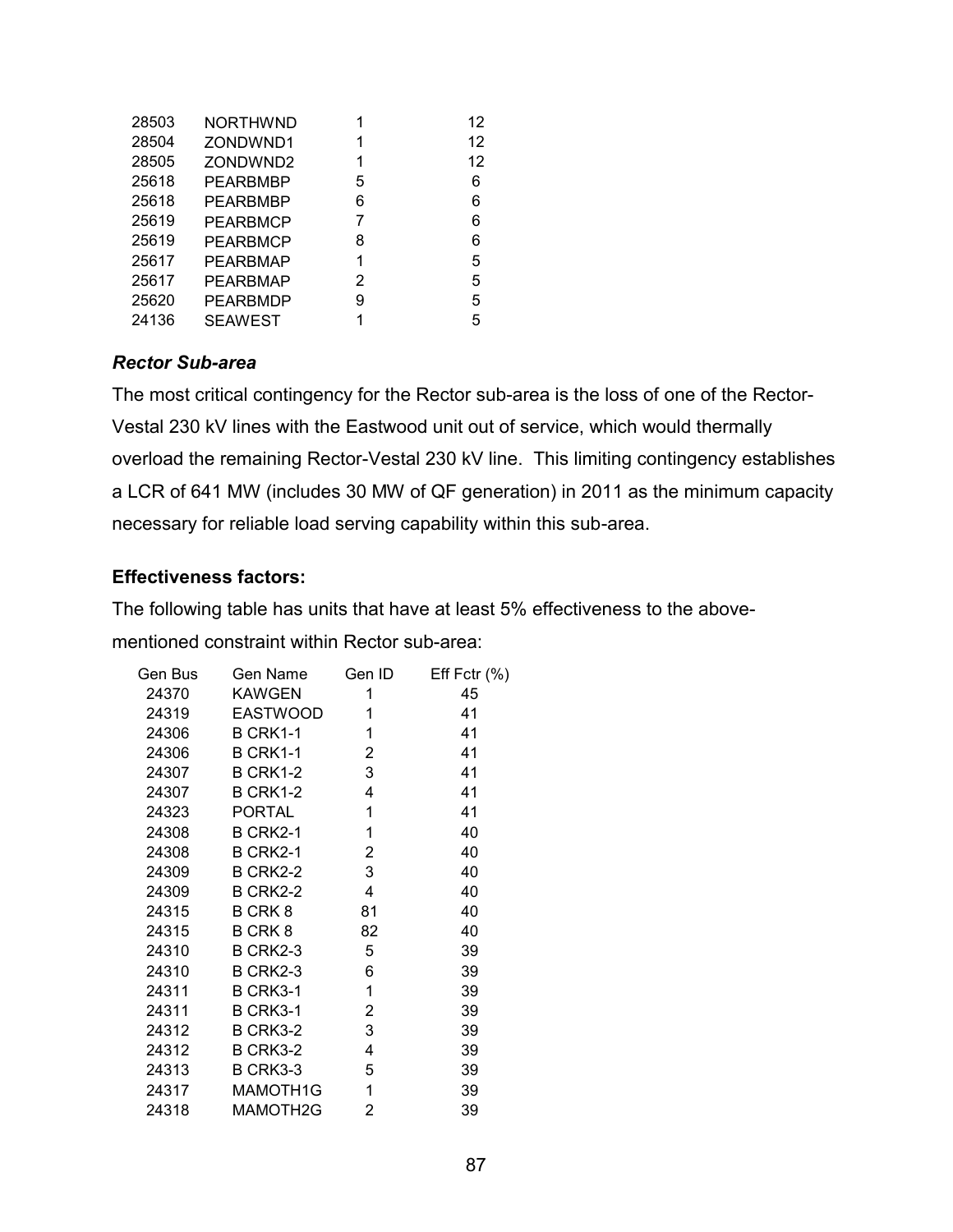| 24314 | B CRK 4 | 41 | 38 |
|-------|---------|----|----|
| 24314 | B CRK 4 | 42 | 38 |

#### *Vestal Sub-area*

The most critical contingency for the Vestal sub-area is the loss of one of the Magunden-Vestal 230 kV lines with the Eastwood unit out of service, which would thermally overload the remaining Magunden-Vestal 230 kV line. This limiting contingency establishes a LCR of 854 MW in 2011 (which includes 156 MW of QF generation) as the minimum capacity necessary for reliable load serving capability within this sub-area.

#### **Effectiveness factors:**

The following table has units that have at least 5% effectiveness to the abovementioned constraint within Vestal sub-area:

| Gen Bus | Gen Name        | Gen ID                  | Eff Fctr (%) |
|---------|-----------------|-------------------------|--------------|
| 28008   | <b>LAKEGEN</b>  | 1                       | 46           |
| 24113   | <b>PANDOL</b>   | 1                       | 45           |
| 24113   | <b>PANDOL</b>   | $\overline{2}$          | 45           |
| 24150   | <b>ULTRAGEN</b> | 1                       | 45           |
| 24372   | <b>KR 3-1</b>   | 1                       | 45           |
| 24373   | KR 3-2          | $\overline{2}$          | 45           |
| 24152   | <b>VESTAL</b>   | $\mathbf{1}$            | 45           |
| 24370   | <b>KAWGEN</b>   | 1                       | 45           |
| 24319   | <b>EASTWOOD</b> | 1                       | 24           |
| 24306   | <b>B CRK1-1</b> | 1                       | 24           |
| 24306   | <b>B CRK1-1</b> | 2                       | 24           |
| 24307   | B CRK1-2        | 3                       | 24           |
| 24307   | <b>B CRK1-2</b> | $\overline{\mathbf{4}}$ | 24           |
| 24308   | <b>B CRK2-1</b> | 1                       | 24           |
| 24308   | <b>B CRK2-1</b> | $\overline{\mathbf{c}}$ | 24           |
| 24309   | <b>B CRK2-2</b> | 3                       | 24           |
| 24309   | <b>B CRK2-2</b> | $\overline{\mathbf{4}}$ | 24           |
| 24310   | <b>B CRK2-3</b> | 5                       | 24           |
| 24310   | B CRK2-3        | 6                       | 24           |
| 24315   | B CRK 8         | 81                      | 24           |
| 24315   | B CRK 8         | 82                      | 24           |
| 24323   | <b>PORTAL</b>   | 1                       | 24           |
| 24311   | B CRK3-1        | 1                       | 23           |
| 24311   | B CRK3-1        | $\overline{\mathbf{c}}$ | 23           |
| 24312   | B CRK3-2        | 3                       | 23           |
| 24312   | B CRK3-2        | 4                       | 23           |
| 24313   | <b>B CRK3-3</b> | 5                       | 23           |
| 24317   | MAMOTH1G        | 1                       | 23           |
| 24318   | MAMOTH2G        | $\overline{2}$          | 23           |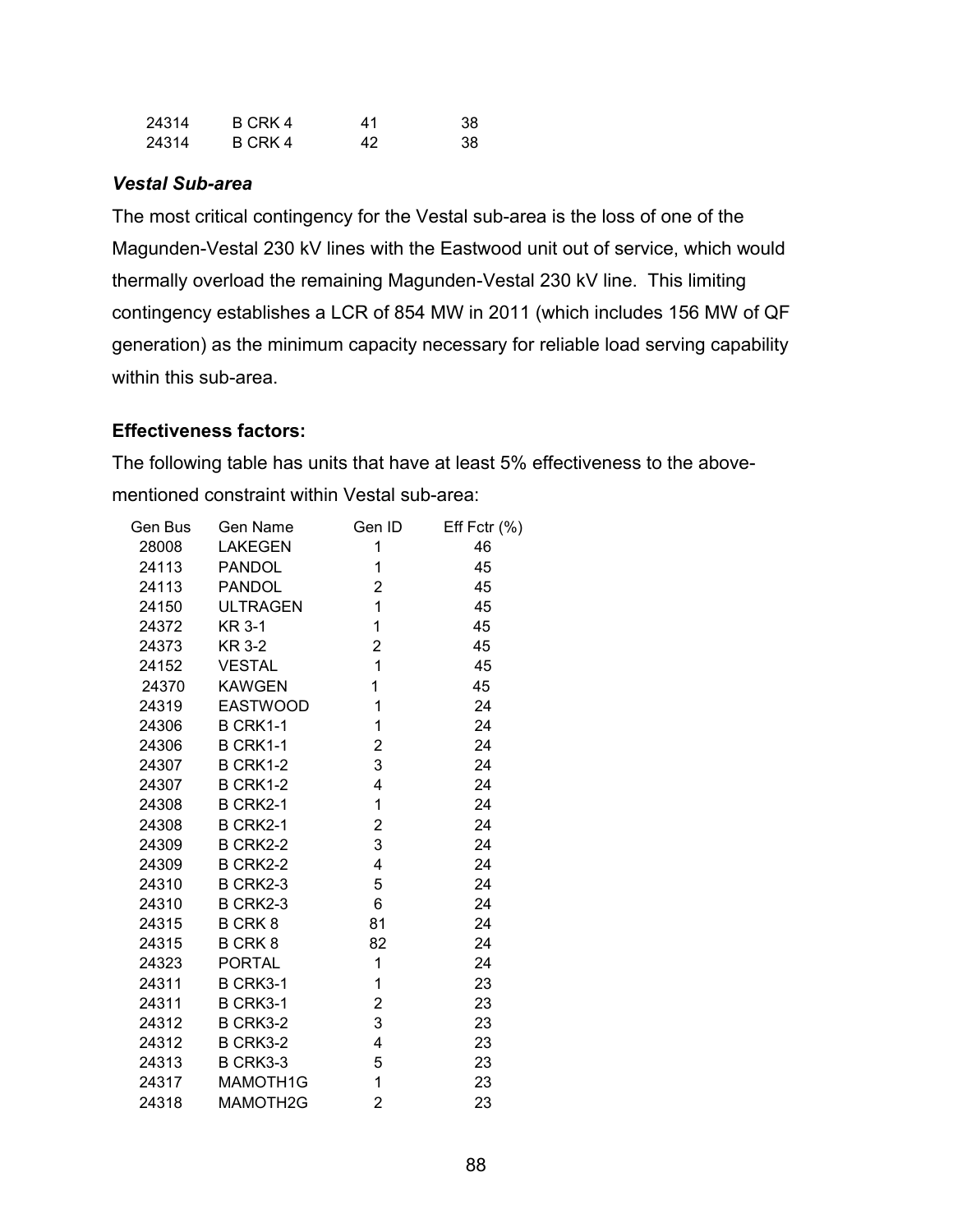| 24314 | B CRK 4 | 41 | 22 |
|-------|---------|----|----|
| 24314 | B CRK 4 | 42 | 22 |

#### *S. Clara sub-areas*

The most critical contingency for the S.Clara sub-area is the loss of the Pardee to S.Clara 230 kV line followed by the loss of the Moorpark to S.Clara #1 and #2 230 kV lines, which would cause voltage collapse. This limiting contingency establishes a LCR of 346 MW in 2011 (which includes 171 MW of QF generation) as the minimum capacity necessary for reliable load serving capability within this sub-area.

### **Effectiveness factors:**

The generators inside the sub-area have the same effectiveness factors to mitigate the reliability problem.

### *Moorpark sub-areas*

The most critical contingency for the Moorpark sub-area is the loss of one of the Pardee to Moorpark 230 kV lines followed by the loss of the remaining two Moorpark to Pardee 230 kV lines, which would cause voltage collapse. This limiting contingency establishes a LCR of 606 MW in 2011 (which includes 201 MW of QF generation) as the minimum capacity necessary for reliable load serving capability within this sub-area.

### **Effectiveness factors:**

The generators inside the sub-area have the same effectiveness factors to mitigate the reliability problem.

### **Changes compared to last year's results:**

Overall the load forecast went down by 385 MW. 6 existing small resources (previously not modeled) have been added to the base case. The Santa Clara and Moorpark subareas have been added. The transmission boundary has changed slightly due removal and addition of transmission projects required under TRTP; without impact to the amount of load or resources in this local area. The overall effect is that the LCR has decreased by 607 MW.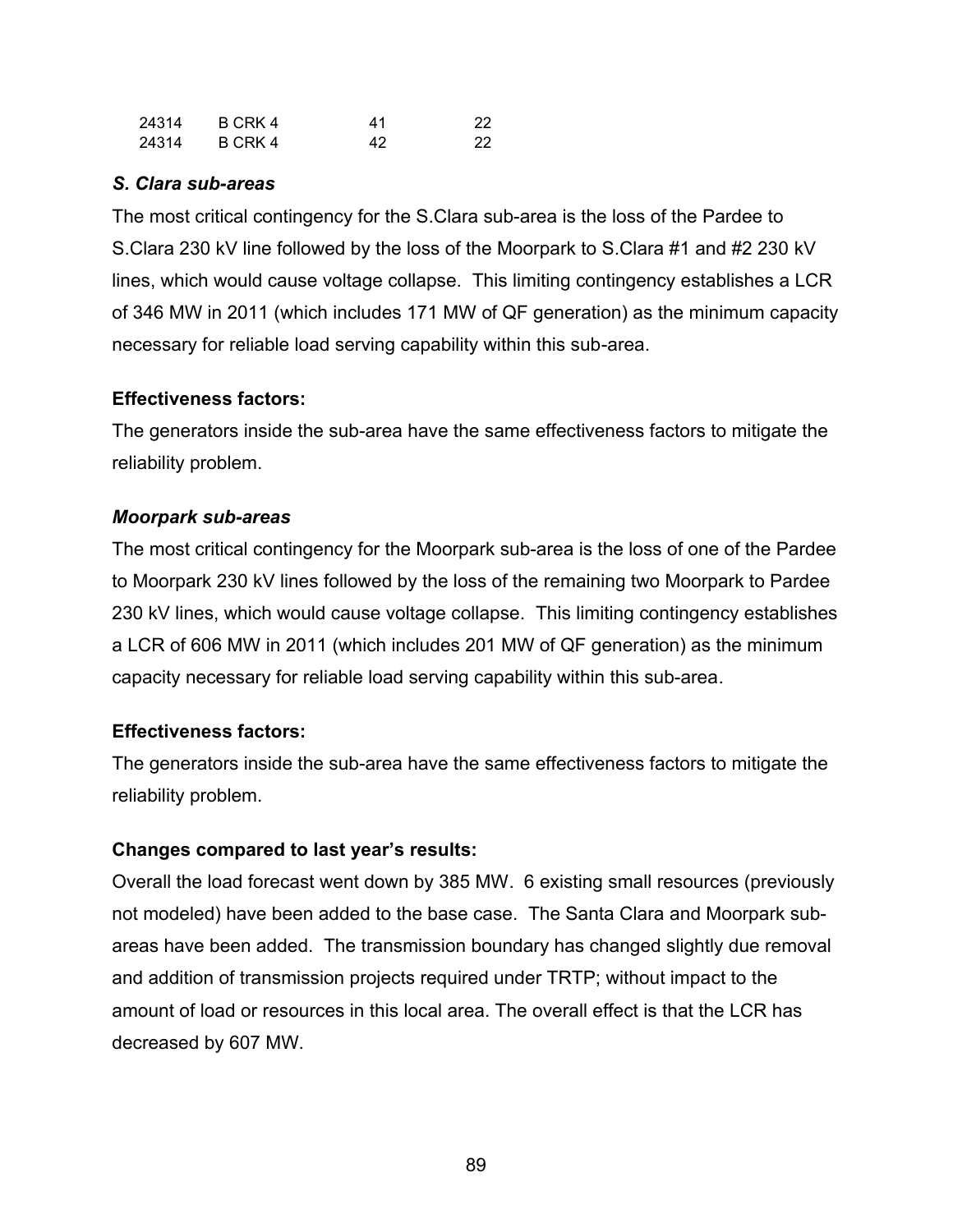#### *Big Creek Overall Requirements:*

| 2011                 | QF/Wind | <b>MUNI</b> | Market | Max. Qualifying |
|----------------------|---------|-------------|--------|-----------------|
|                      | 'MW)    | 'MW.        | (MW)   | Capacity (MW)   |
| Available generation | 1012    | 184         | 4110   | 5306            |

| 2011                                | <b>Existing Generation</b><br>Capacity Needed (MW) | Deficiency<br>(MW) | Total MW<br>LCR Need |
|-------------------------------------|----------------------------------------------------|--------------------|----------------------|
| Category B (Single) <sup>25</sup>   | 2786                                               |                    | 2786                 |
| Category C (Multiple) <sup>26</sup> | 2786                                               |                    | 2786                 |

### **10. San Diego Area**

### *Area Definition*

 $\overline{a}$ 

The transmission tie lines forming a boundary around San Diego include:

- 1) Imperial Valley Miguel 500 kV Line
- 2) Otay Mesa Tijuana 230 kV Line
- 3) San Onofre San Luis Rey #1 230 kV Line
- 4) San Onofre San Luis Rey #2 230 kV Line
- 5) San Onofre San Luis Rey #3 230 kV Line
- 6) San Onofre Talega #1 230 kV Line
- 7) San Onofre Talega #2 230 kV Line

The substations that delineate the San Diego Area are:

- 1) Imperial Valley is out Miguel is in
- 2) Otay Mesa is in Tijuana is out
- 3) San Onofre is out San Luis Rey is in
- 4) San Onofre is out San Luis Rey is in
- 5) San Onofre is out San Luis Rey is in
- 6) San Onofre is out Talega is in
- 7) San Onofre is out Talega is in

Total 2011 busload within the defined area: 4920 MW with 116 MW of losses resulting in total load + losses of 5036 MW.

 $25$  A single contingency means that the system will be able the survive the loss of a single element, however the operators will not have any means (other then load drop) in order to bring the system within

a safe operating zone and get prepared for the next contingency as required by MORC.

<sup>26</sup> Multiple contingencies means that the system will be able the survive the loss of a single element, and the operators will have enough generation (other operating procedures) in order to bring the system within a safe operating zone and get prepared for the next contingency as required by MORC.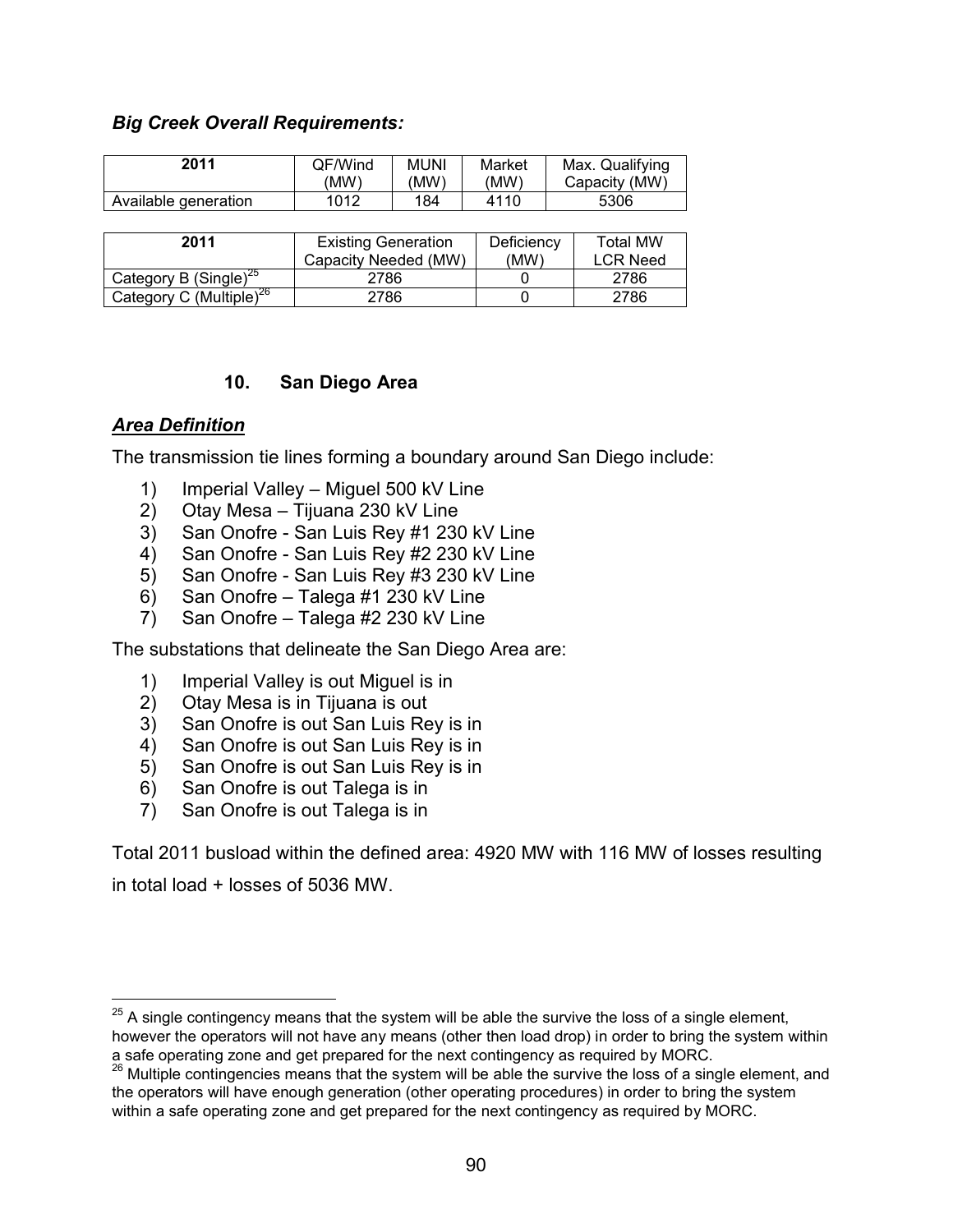| <b>MKT/SCHED</b><br><b>RESOURCE ID</b> | <b>BUS</b> | <b>BUS NAME</b> | kV              | <b>NQC</b> | <b>UNIT</b><br>ID | <b>LCR SUB-</b><br><b>AREA</b><br><b>NAME</b> | <b>NQC Comments</b>                        | <b>CAISO</b><br>Tag |
|----------------------------------------|------------|-----------------|-----------------|------------|-------------------|-----------------------------------------------|--------------------------------------------|---------------------|
| <b>BORDER 6 UNITA1</b>                 | 22149      | <b>CALPK BD</b> | 13.8            | 43.80      | 1                 | None                                          |                                            | Market              |
| CBRLLO 6 PLSTP1                        | 22092      | <b>CABRILLO</b> | 69              | 2.12       | 1                 | None                                          |                                            | QF/Selfgen          |
| CCRITA 7 RPPCHF                        | 22124      | CHCARITA        | 138             | 3.92       | $\mathbf{1}$      | None                                          |                                            | QF/Selfgen          |
| CHILLS 1_SYCLFL                        | 22120      | <b>CARLTNHS</b> | 138             | 0.52       | 1                 | None                                          |                                            | QF/Selfgen          |
| CHILLS 7 UNITA1                        | 22120      | <b>CARLTNHS</b> | 138             | 2.00       | $\overline{2}$    | None                                          |                                            | QF/Selfgen          |
| CPSTNO 7 PRMADS                        | 22112      | <b>CAPSTRNO</b> | 138             | 6.10       | $\mathbf{1}$      | None                                          |                                            | QF/Selfgen          |
| CRSTWD_6_KUMYAY 22915                  |            | <b>KUMEYAAY</b> | 34.5            | 6.33       | 1                 | None                                          | Monthly NQC -<br>used August for<br>$_C$ R | Wind                |
| <b>DIVSON 6 NSQF</b>                   | 22172      | <b>DIVISION</b> | 69              | 47.00      | $\mathbf{1}$      | None                                          |                                            | QF/Selfgen          |
| <b>EGATE 7 NOCITY</b>                  | 22204      | <b>EASTGATE</b> | 69              | 1.00       | 1                 | None                                          |                                            | QF/Selfgen          |
| ELCAJN 6 UNITA1                        | 22150      | <b>CALPK EC</b> | 13.8            | 42.20      | 1                 | El Cajon                                      |                                            | Market              |
| ELCAJN 7 GT1                           | 22212      | <b>ELCAJNGT</b> | 12.5            | 16.00      | 1                 | El Cajon                                      |                                            | Market              |
| ENCINA 7 EA1                           | 22233      | <b>ENCINA1</b>  | 14.4            | 106.00     | 1                 | None                                          |                                            | Market              |
| ENCINA 7 EA2                           | 22234      | <b>ENCINA 2</b> | 14.4            | 103.00     | $\mathbf{1}$      | None                                          |                                            | Market              |
| ENCINA 7 EA3                           | 22236      | <b>ENCINA3</b>  | 14.4            | 109.00     | 1                 | None                                          |                                            | Market              |
| ENCINA 7 EA4                           | 22240      | <b>ENCINA 4</b> | 22              | 299.00     | 1                 | None                                          |                                            | Market              |
| ENCINA 7 EA5                           | 22244      | <b>ENCINA 5</b> | $\overline{24}$ | 329.00     | 1                 | None                                          |                                            | Market              |
| ENCINA 7 GT1                           | 22248      | <b>ENCINAGT</b> | 12.5            | 14.00      | $\mathbf{1}$      | None                                          |                                            | Market              |
| ESCNDO 6 PL1X2                         | 22257      | MMC ES          | 13.8            | 35.50      | 1                 | None                                          |                                            | Market              |
| ESCNDO 6 UNITB1                        | 22153      | CALPK_ES        | 13.8            | 45.50      | 1                 | None                                          |                                            | Market              |
| ESCO 6 GLMQF                           | 22332      | <b>GOALLINE</b> | 69              | 47.39      | $\mathbf{1}$      | Escondido                                     |                                            | QF/Selfgen          |
| KEARNY 7 KY1                           | 22377      | <b>KEARNGT1</b> | 12.5            | 16.00      | $\mathbf{1}$      | None                                          |                                            | Market              |
| KEARNY 7 KY2                           | 22373      | <b>KEARN2AB</b> | 12.5            | 15.02      | 1                 | None                                          |                                            | Market              |
| KEARNY 7 KY2                           | 22374      | <b>KEARN2CD</b> | 12.5            | 15.02      | 1                 | None                                          |                                            | Market              |
| KEARNY 7 KY2                           | 22373      | <b>KEARN2AB</b> | 12.5            | 15.02      | $\overline{2}$    | None                                          |                                            | Market              |
| KEARNY 7 KY2                           | 22374      | <b>KEARN2CD</b> | 12.5            | 13.95      | $\overline{2}$    | None                                          |                                            | Market              |
| KEARNY 7 KY3                           | 22375      | <b>KEARN3AB</b> | 12.5            | 14.98      | 1                 | None                                          |                                            | Market              |
| KEARNY 7 KY3                           | 22376      | <b>KEARN3CD</b> | 12.5            | 14.98      | 1                 | None                                          |                                            | Market              |
| KEARNY 7 KY3                           | 22375      | <b>KEARN3AB</b> | 12.5            | 16.05      | $\overline{2}$    | None                                          |                                            | Market              |
| KEARNY 7 KY3                           | 22376      | <b>KEARN3CD</b> | 12.5            | 14.98      | $\overline{2}$    | None                                          |                                            | Market              |
| ARKSP 6 UNIT 1                         | 22074      | LRKSPBD1        | 13.8            | 46.00      | 1                 | None                                          |                                            | Market              |
| ARKSP 6 UNIT 2                         | 22075      | LRKSPBD2        | 13.8            | 46.00      | 1                 | None                                          |                                            | Market              |
| MRGT <sub>6</sub> MEF2                 | 22487      | MFE MR2         | 13.8            | 47.90      | 1                 | None                                          | No NQC - Pmax                              | Market              |
| MRGT 6 MMAREF                          | 22486      | MFE MR1         | 13.8            | 46.60      | $\mathbf{1}$      | None                                          |                                            | Market              |
| <b>MRGT 7 UNITS</b>                    | 22488      | <b>MIRAMRGT</b> | 12.5            | 18.55      | $\mathbf{1}$      | None                                          |                                            | Market              |
| MRGT 7_UNITS                           | 22488      | <b>MIRAMRGT</b> | 12.5            | 17.45      | $\overline{c}$    | None                                          |                                            | Market              |
| <b>MSHGTS 6 MMARLF</b>                 | 22448      | <b>MESAHGTS</b> | 69              | 3.00       | 1                 | None                                          |                                            | QF/Selfgen          |
| MSSION 2 QF                            |            | 22496  MISSION  | 69              | 0.90       | 1                 | None                                          |                                            | QF/Selfgen          |
| NIMTG_6_NIQF                           | 22576      | <b>NOISLMTR</b> | 69              | 35.84      | 1                 | None                                          |                                            | QF/Selfgen          |
| OTAY 6 PL1X2                           | 22617      | MMC OY          | 13.8            | 35.50      | 1                 | None                                          |                                            | Market              |
| OTAY 6_UNITB1                          | 22604      | <b>OTAY</b>     | 69              | 1.50       | 1                 | None                                          |                                            | QF/Selfgen          |
| OTAY 6_UNITB1                          | 22604      | <b>OTAY</b>     | 69              | 1.49       | $\overline{2}$    | None                                          |                                            | QF/Selfgen          |
| OTAY 7 UNITC1                          | 22604      | <b>OTAY</b>     | 69              | 3.75       | 3                 | None                                          |                                            | QF/Selfgen          |
| OTMESA_2_PL1X3                         | 22605      | OTAYMGT1        | 18              | 185.06     | 1                 | None                                          |                                            | Market              |
| OTMESA_2_PL1X3                         | 22606      | OTAYMGT2        | 18              | 185.06     | 1                 | None                                          |                                            | Market              |
| OTMESA 2 PL1X3                         | 22607      | OTAYMST1        | 16              | 233.48     | $\mathbf{1}$      | None                                          |                                            | Market              |
| PALOMR 2 PL1X3                         | 22262      | PEN CT1         | 18              | 162.17     | 1                 | None                                          |                                            | Market              |
| PALOMR 2 PL1X3                         | 22263      | PEN CT2         | 18              | 162.17     | $\mathbf 1$       | None                                          |                                            | Market              |
| PALOMR 2 PL1X3                         | 22265      | <b>PEN ST</b>   | 18              | 240.66     | 1                 | None                                          |                                            | Market              |
| PTLOMA 6 NTCCGN                        | 22660      | <b>POINTLMA</b> | 69              | 2.16       | $\mathbf 2$       | None                                          |                                            | QF/Selfgen          |
| PTLOMA 6 NTCQF                         | 22660      | <b>POINTLMA</b> | 69              | 22.28      | 1                 | None                                          |                                            | QF/Selfgen          |
| SAMPSN 6 KELCO1                        |            | 22704 SAMPSON   | 12.5            | 4.02       | 1                 | None                                          |                                            | QF/Selfgen          |
| SMRCOS 6_UNIT 1                        |            | 22724 SANMRCOS  | 69              | 0.75       | $\mathbf{1}$      | None                                          |                                            | QF/Selfgen          |

Total units and qualifying capacity available in this area: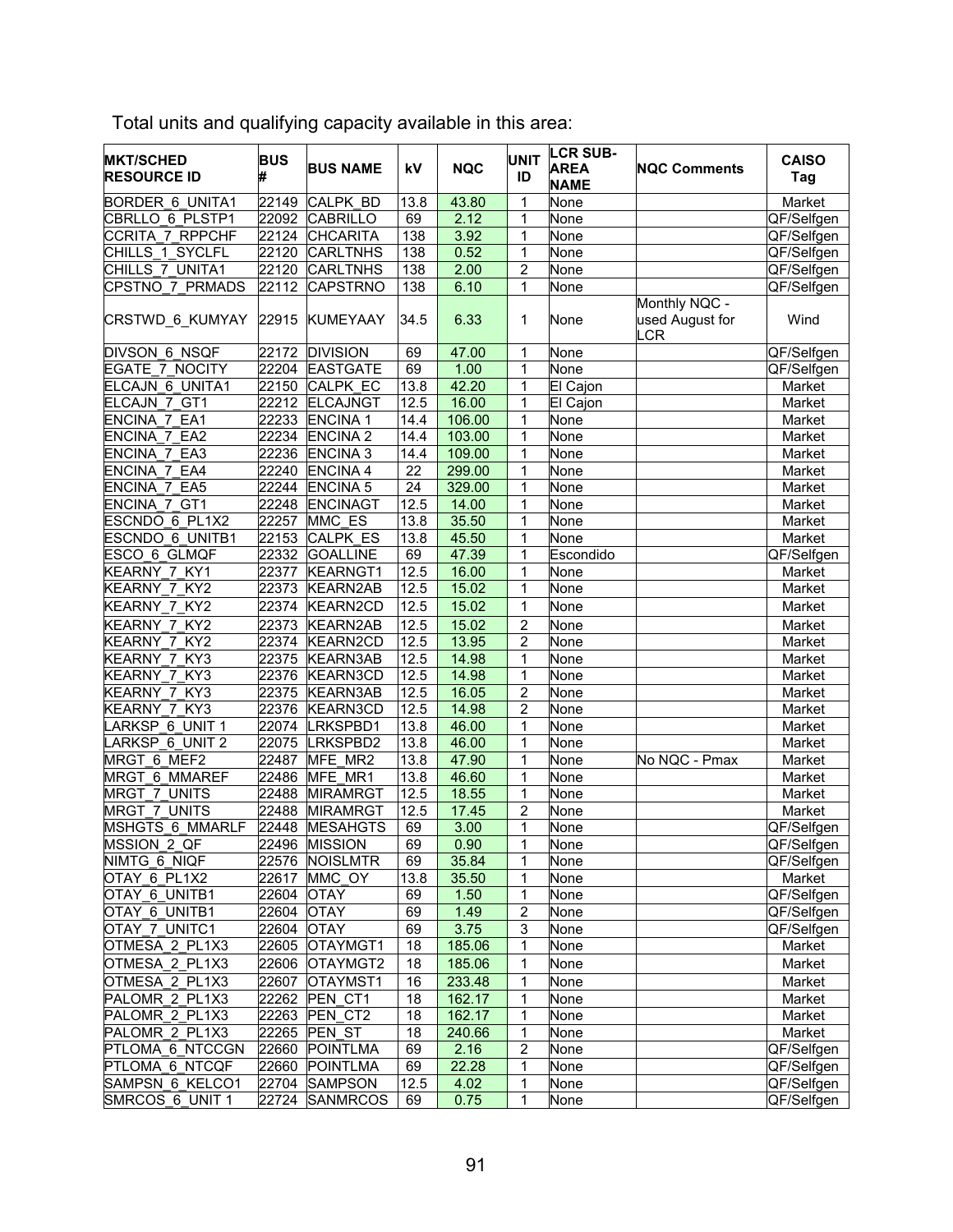| SOBAY 7 GT1     | 22776 | <b>SOUTHBGT</b> | 12.5 | 15.00  | 1              | None     |                             | Market     |
|-----------------|-------|-----------------|------|--------|----------------|----------|-----------------------------|------------|
| SOBAY 7 SY1     | 22780 | ISOUTHBY1       | 15   | 146.00 | 1              | None     |                             | Market     |
| SOBAY 7 SY2     | 22784 | SOUTHBY2        | 15   | 149.60 | 1              | None     |                             | Market     |
| KYCORA_7_UNIT 1 | 22384 | <b>KYOCERA</b>  | 69   | 0.00   | 1              | None     | No NQC - historical<br>data | QF/Selfgen |
| NA              | 22008 | <b>ASH</b>      | 69   | 0.90   | 1              | None     | No NQC - historical<br>data | QF/Selfgen |
| NA              | 22532 | <b>MURRAY</b>   | 69   | 0.20   | 1              | None     | No NQC - historical<br>data | QF/Selfgen |
| NA              | 22680 | <b>R.SNTAFE</b> | 69   | 0.40   | 1              | None     | No NQC - historical<br>data | QF/Selfgen |
| NA              | 22760 | <b>SHADOWR</b>  | 138  | 0.10   | 1              | None     | No NQC - historical<br>data | QF/Selfgen |
| NA              | 22916 | <b>PFC-AVC</b>  | 0.6  | 0.00   | 1              | None     | No NQC - historical<br>data | QF/Selfgen |
| NA              | 22680 | <b>R.SNTAFE</b> | 69   | 0.30   | 2              | None     | No NQC - historical<br>data | QF/Selfgen |
| ELCAJN 6 LM6K   | 23320 | C509            | 13.8 | 49.90  | 1              | El Cajon | No NQC - Pmax               | Market     |
| AKHDG 6 UNIT 1  | 22625 | LKHODG1         | 13.8 | 20.00  | 1              | Bernardo | No NQC - Pmax               | Market     |
| LAKHDG 6 UNIT 2 | 22626 | LKHODG2         | 13.8 | 20.00  | 2              | Bernardo | No NQC - Pmax               | Market     |
| New unit        | 23120 | <b>BULLMOOS</b> | 13.8 | 27.00  | 1              | None     | No NQC - Pmax               | Market     |
| OGROVE 6 PL1X2  | 22628 | PA99MWQ1        | 13.8 | 47.00  | 1              | Pala     | No NQC - Pmax               | Market     |
| OGROVE 6 PL1X2  | 22629 | PA99MWQ2        | 13.8 | 47.00  | $\overline{2}$ | Pala     | No NQC - Pmax               | Market     |

#### **Major new projects modeled:**

- 1. Otay Mesa Power Plant (603 MW)
- 2. New peaker at Miramar 69 kV substation (47.9 MW)
- 3. New biomass unit at Border 69 kV substation (27 MW) and its associated transmission upgrade, reconductor TL649A, Otay-Otay Lakes Tap 69kV
- 4. New peaker units at Pala 69 kV substation (94 MW)
- 5. New peaker unit at El Cajon 69kV substation (49 MW)
- 6. New generating units at Escondido 69kV (40 MW)
- 7. Transmission project to reconductor TL6927, Eastgate-Rose Canyon 69kV
- 8. New and/or upgrade of 69kV capacitors at Lilac, Rincon, Santa Ysabel and Warners 69kV substation
- 9. Advancement of Sunrise capacitors at South Bay 69kV and San Luis Rey 230kV substations
- 10.TL13802D, Encina-Calavera Tap 138 kV project: Upgrade and re-arrange Cannon-Calavera Tap (TL13802D) to create two new 138kV transmission lines: Encina-Calavera Tap-Shadow ridge (274mva) and Cannon-Calavera Tap-San Luis Rey (204mva); re-energize existing Escondido Bank 50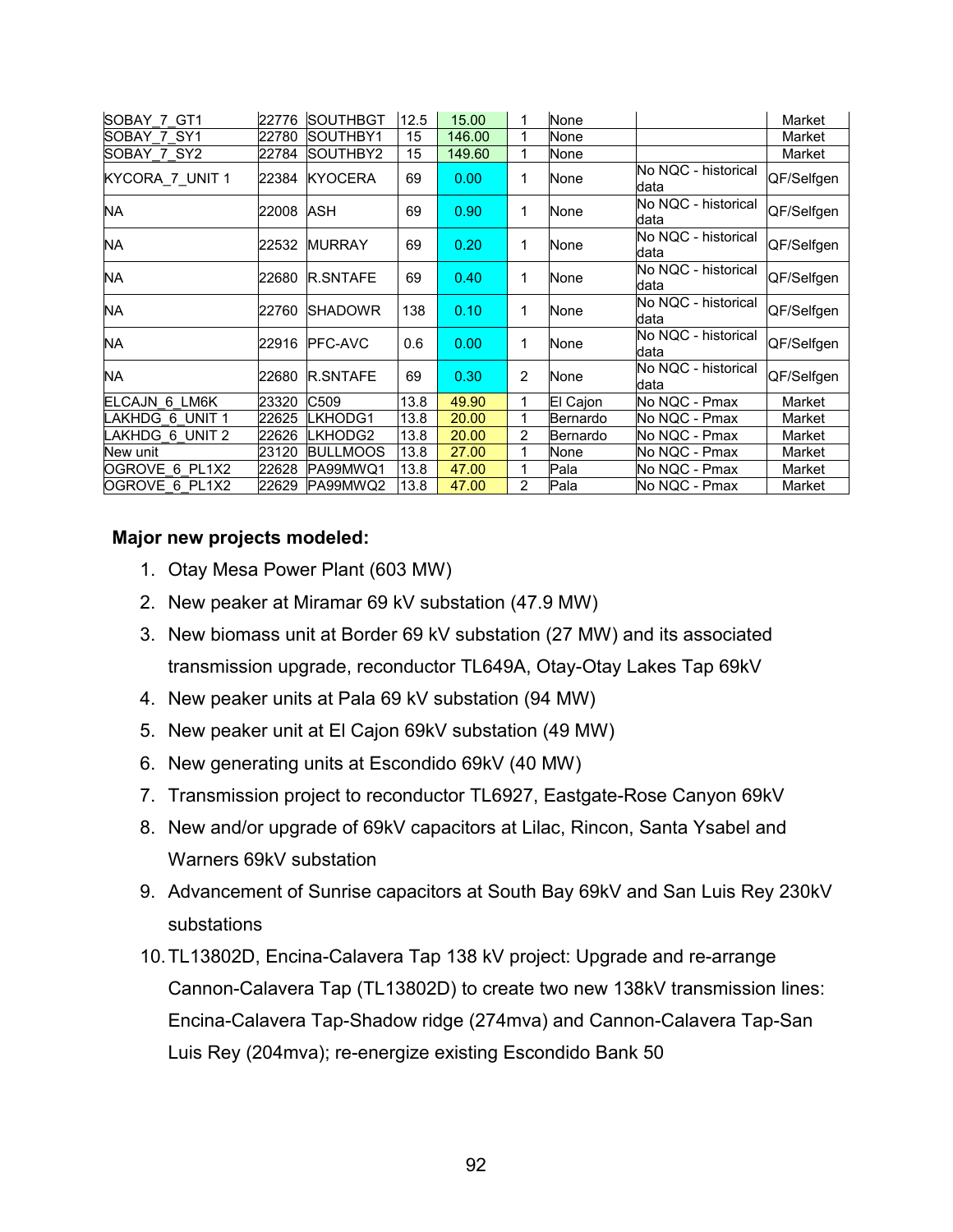# *Critical Contingency Analysis Summary*

# *El Cajon Sub-area:*

The most critical contingency for the El Cajon sub-area is the loss of the El Cajon-Jamacha 69 kV line (TL624) followed by the loss of Miguel-Granite-Los Coches 69 kV line (TL632), which would thermally overload the Garfield-Murray 69 kV line. This limiting contingency establishes a LCR of 66 MW (including 0 MW of QF generation) in 2011 as the minimum generation capacity necessary for reliable load serving capability within this sub-area.

# **Effectiveness factors:**

All units within this sub-area (El Cajon Peaker, El Cajon GT, and new peaker at El Cajon substation) have the same effectiveness factor.

# *Rose Canyon Sub-area*

This sub-area has been eliminated due to recently approved transmission project, TL6927, Eastgate-Rose Canyon 69 kV reconductor.

# *Bernardo Sub-area:*

The most critical contingency for the Bernardo sub-area is the loss of Artesian - Sycamore 69 kV line followed by the loss of Poway-Rancho Carmel 69 kV line, which would thermally overload the Felicita Tap-Bernardo 69 kV line. This limiting contingency establishes a LCR of 66 MW (including 0 MW of QF generation and 26 MW of deficiency) in 2011 as the minimum generation capacity necessary for reliable load serving capability within this sub-area.

# **Effectiveness factors:**

All units within this sub-area (Lake Hodges) are needed so there is no effectiveness factor required.

# *Border 69 kV Sub-area*

Sub-area eliminated due to new generation project upgrade, reconductor TL649A, Otay-Otay Lakes Tap 69 kV.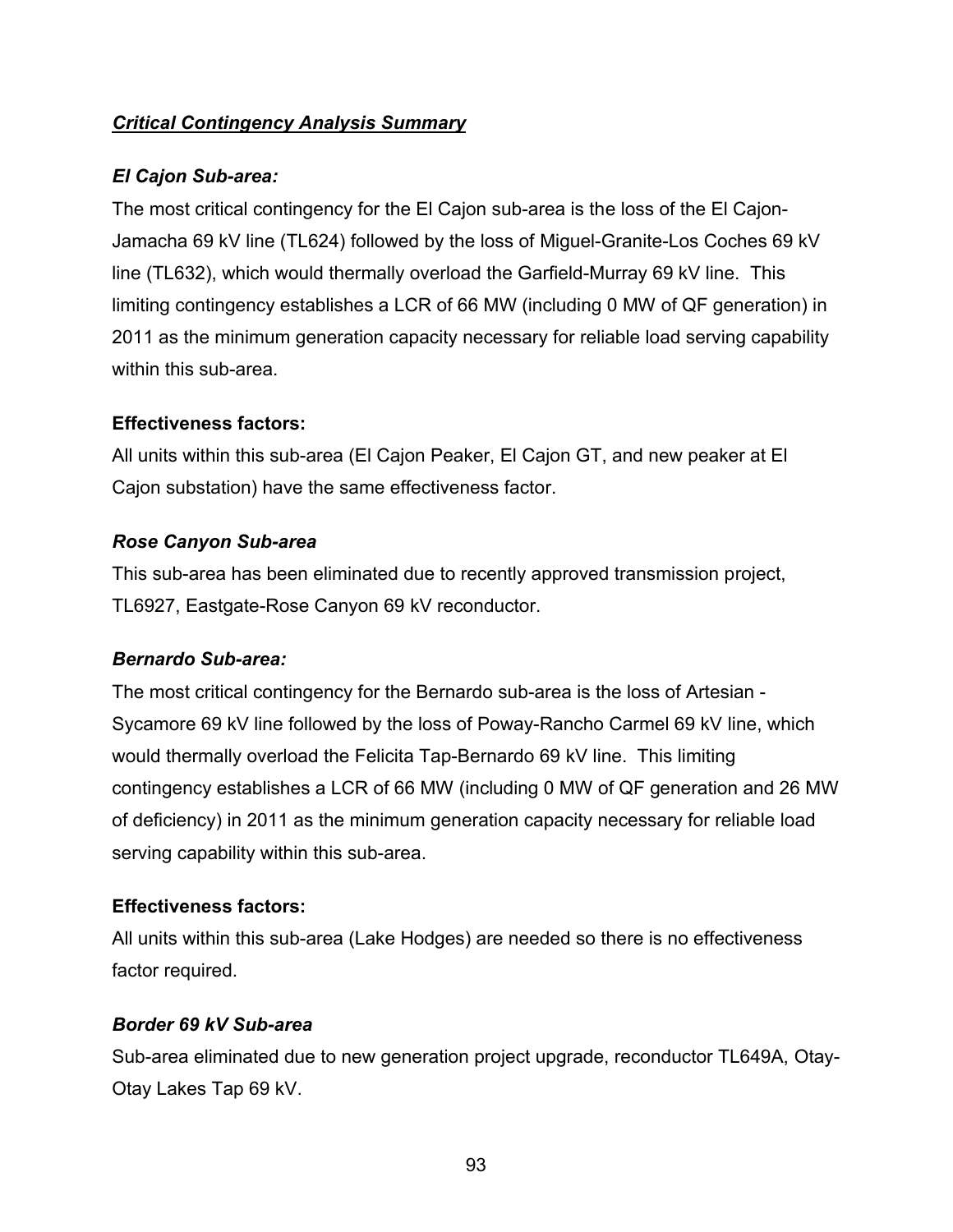If the project reconductoring is delayed beyond June 1, 2011, the most critical contingency for the Border sub area will be the loss of Border – Miguel 69 kV line (TL6910) followed by the loss of Imperial Beach-Otay-San Ysidro 69 kV line (TL623), which would thermally overload Otay-Otay Lake Tap (TL649). This limiting contingency would establish a local capacity need of 31 MW (includes 0 MW of QF generation) in 2011 as the minimum generation capacity necessary for reliable load serving capability within this sub area.

#### **Effectiveness factors:**

If the reconductoring project is completed by June 1, 2011, no units will be needed. If the project is not completed, Border Cal Peak, Larkspur and Bullmoose all have the same effectiveness factor.

### *Escondido Sub-area*

The most critical contingency for the Escondido sub-area is the loss of Poway-Pomerado 69 kV line followed by the loss of Bernardo-Rancho Carmel 69kV line which would thermally overload the Esco-Escondido 69 kV line. This limiting contingency establishes a LCR of 82 MW (including 47 MW of QF generation and 35 MW of deficiency) in 2011 as the minimum generation capacity necessary for reliable load serving capability within this sub-area.

The most critical single contingency for the Escondido sub-area is the loss of Poway-Pomerado 69 kV line which would thermally overload the Esco-Escondido 69 kV line. This limiting contingency establishes a LCR of 10 MW (including 47 MW of QF generation) in 2011 within this sub-area.

### **Effectiveness factors:**

All units within this sub-area (Goal line) are needed so no effectiveness factor is required.

### *South Bay 69 kV Sub-area*

This sub-area has been eliminated because South Bay Units 3 and 4 are retired.

94